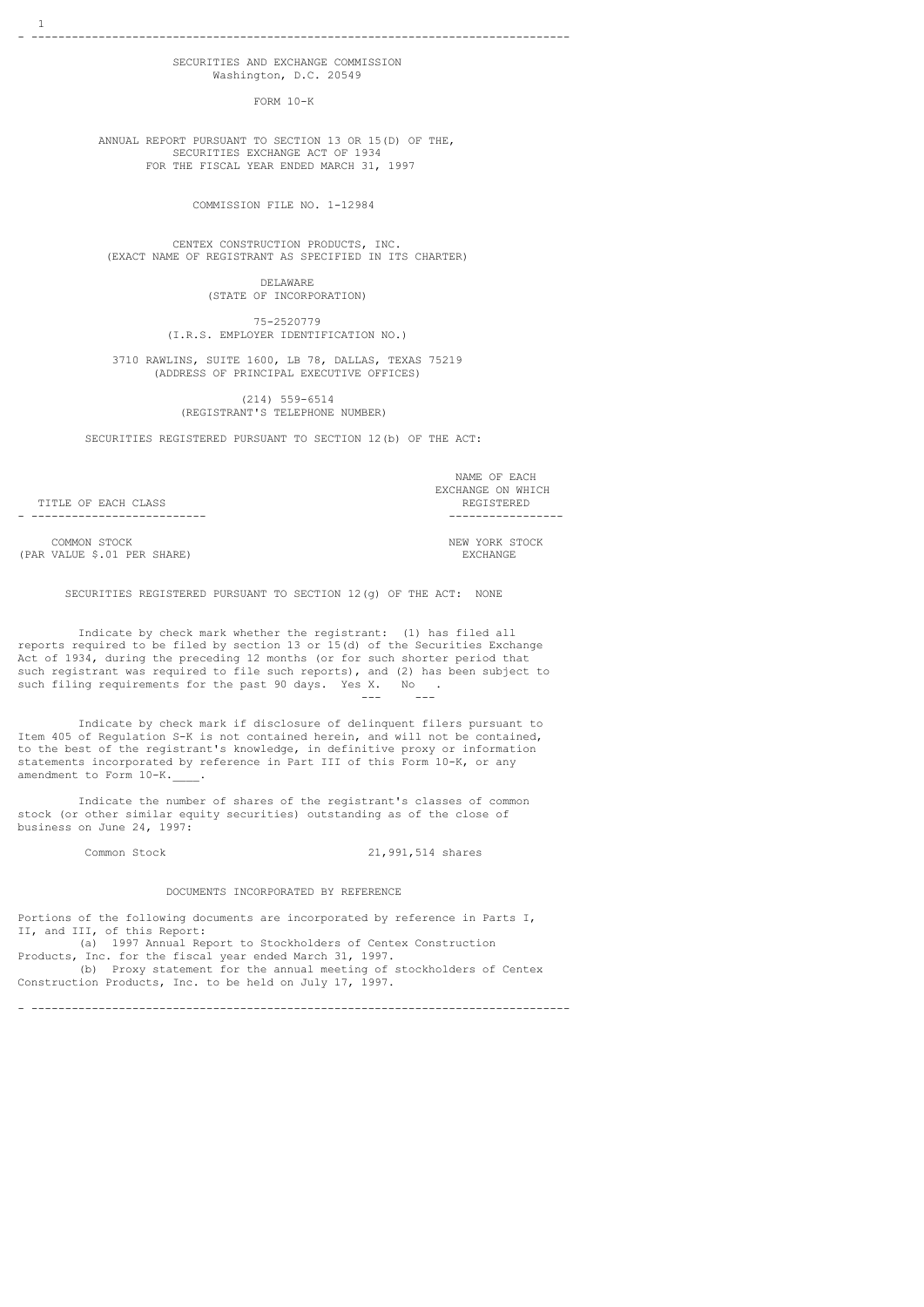|                   | PART I                                                                                   | $- - - -$               |
|-------------------|------------------------------------------------------------------------------------------|-------------------------|
|                   |                                                                                          |                         |
| Item 1.           | Business:<br>General<br>Industry Seqment Information<br>Employees                        | $\mathbf{1}$<br>1<br>13 |
| Item 2.           | Properties                                                                               | 14                      |
| Item 3.           | Legal Proceedings                                                                        | 14                      |
| Item 4.           | Submission of Matters to a Vote of Security Holders                                      | 1.5                     |
|                   | PART II                                                                                  |                         |
| Item 5.           | Market for Registrant's Common Equity and<br>Related Stockholder Matters                 | 15                      |
| Item 6.           | Selected Financial Data                                                                  | 16                      |
| Item 7.           | Management's Discussion and Analysis of Financial Condition and<br>Results of Operations | 16                      |
| Item 8.           | Financial Statements and Supplementary Data                                              | 16                      |
| Item 9.           | Changes in and Disagreements with Accountants on Accounting and<br>Financial Disclosure  | 16                      |
|                   | PART III                                                                                 |                         |
|                   | Item 10. Directors and Executive Officers of the Registrant                              | 16                      |
|                   | Item 11. Executive Compensation                                                          | 16                      |
|                   | Item 12. Security Ownership of Certain Beneficial Owners and Management                  | 17                      |
|                   | Item 13. Certain Relationships and Related Transactions                                  | 17                      |
|                   | PART IV                                                                                  |                         |
|                   | Item 14. Exhibits, Financial Statement Schedules and Reports on Form 8-K                 | 17                      |
| SIGNATURES        |                                                                                          | 19                      |
| INDEX TO EXHIBITS |                                                                                          | $20 - 21$               |

PAGE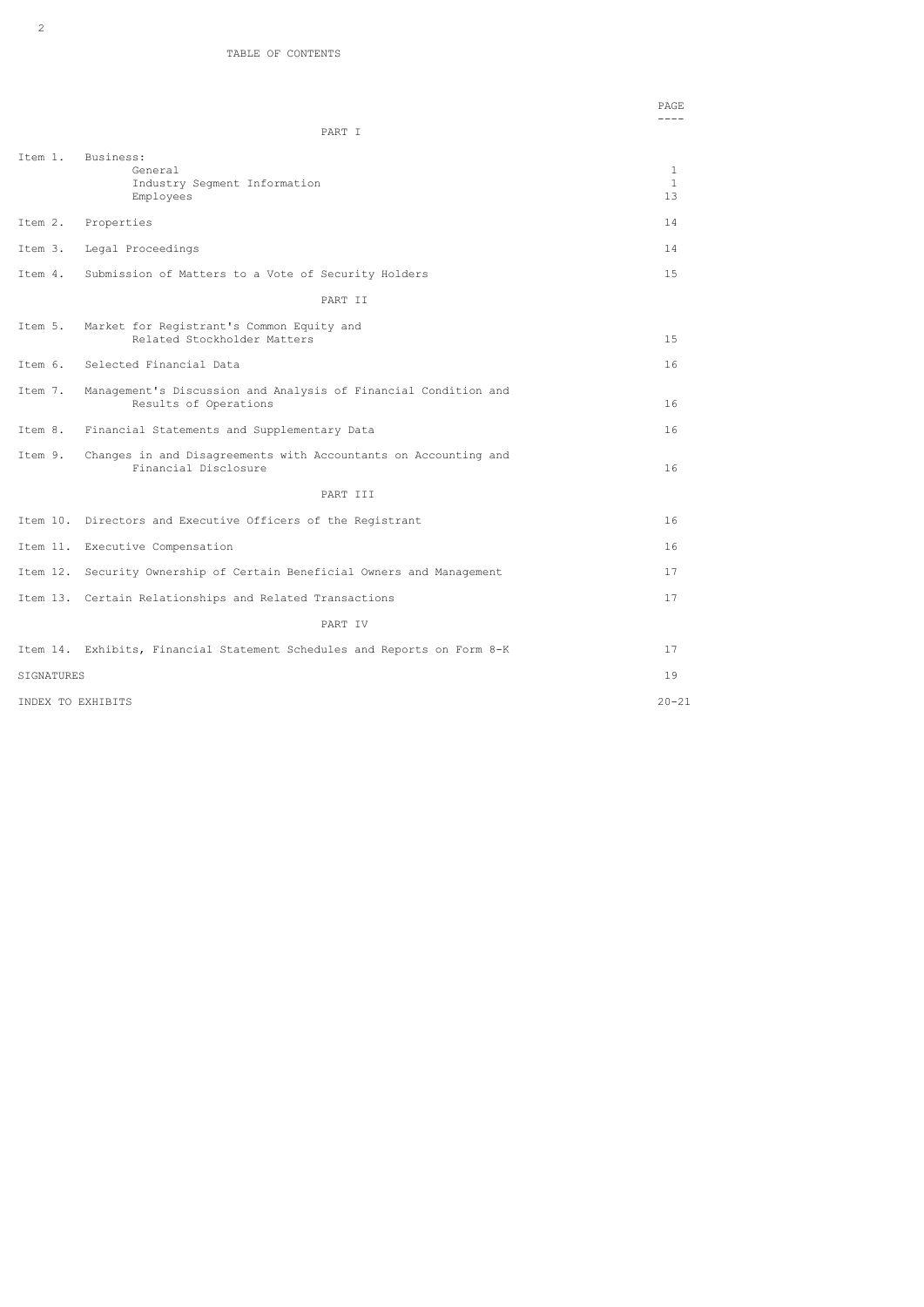### ITEM 1. BUSINESS

### GENERAL

 Centex Construction Products, Inc. ("CXP" or the "Company") is a producer of a variety of basic construction products used in residential, industrial, commercial and infrastructure applications. The Company produces and sells cement, aggregates, readymix concrete and gypsum wallboard. The Company is incorporated in the state of Delaware. Prior to April 19, 1994, the Company was a wholly owned subsidiary of Centex Corporation ("Centex"). On April 19, 1994, the Company completed an Initial Public Offering ("IPO") of 51% of its common stock. As a result of the IPO, Centex's ownership of the Company was reduced to 49%. Unless the context indicates to the contrary, the terms "CXP" and the "Company" as used herein, should be understood to include subsidiaries of CXP and predecessor corporations. The Company's common stock, par value \$0.01 per share ("CXP Common Stock"), began trading publicly on April 19, 1994. As of June 24, 1997, 21,991,514 shares of CXP Common Stock, which are traded on the New York Stock Exchange, were outstanding.

 As previously disclosed, CXP's Board of Directors authorized CXP management to repurchase up to two million shares of CXP Common Stock as management determines advisable. As a result of repurchases during fiscal year 1997 by CXP of its common stock from the public and recent purchases of CXP Common Stock by Centex, Centex now owns approximately 54.4% of the outstanding shares of CXP Common Stock.

 CXP's involvement in the construction products business dates to 1963, when it began construction of its first cement plant. Since that time, the Company's operations have been expanded to include additional cement production and distribution facilities and the production, distribution and sale of aggregates, readymix concrete and gypsum wallboard.

 The Company operates four quarrying and manufacturing facilities and a network of 12 terminals for the production and distribution of portland and masonry cement. These facilities are primarily in Texas, northern Illinois, the Rocky Mountains, Nevada and northern California. The Company is also vertically integrated, to a limited extent, with readymix concrete operations in the Austin, Texas area and a portion of northern California. The Company extracts and produces aggregates from its deposits near Sacramento, California (the largest single permitted sand and gravel deposit in northern California) and Austin, Texas. The Company operates a quarry located in close proximity to two of its gypsum wallboard manufacturing facilities which are located in Albuquerque and nearby Bernalillo, New Mexico. On February 26, 1997 the Company purchased the equity interest of a company that owned a gypsum quarry, a gypsum wallboard plant and an associated cogeneration power facility all located at Gypsum (near Vail), Colorado. The Company's wallboard production is shipped by rail and truck to markets throughout the continental United States. The Company's corporate office is in Dallas, Texas.

#### INDUSTRY SEGMENT INFORMATION

1

 The following table presents revenues and earnings before interest expense and income taxes contributed by each of the Company's industry segments during the periods indicated. Identifiable assets, depreciation, depletion and amortization and capital expenditures by segment are presented in Note E of the Notes to the Consolidated Financial Statements of CXP on page 24 of CXP's Annual Report to Stockholders for the fiscal year ended March 31, 1997 (the "1997 CXP Annual Report").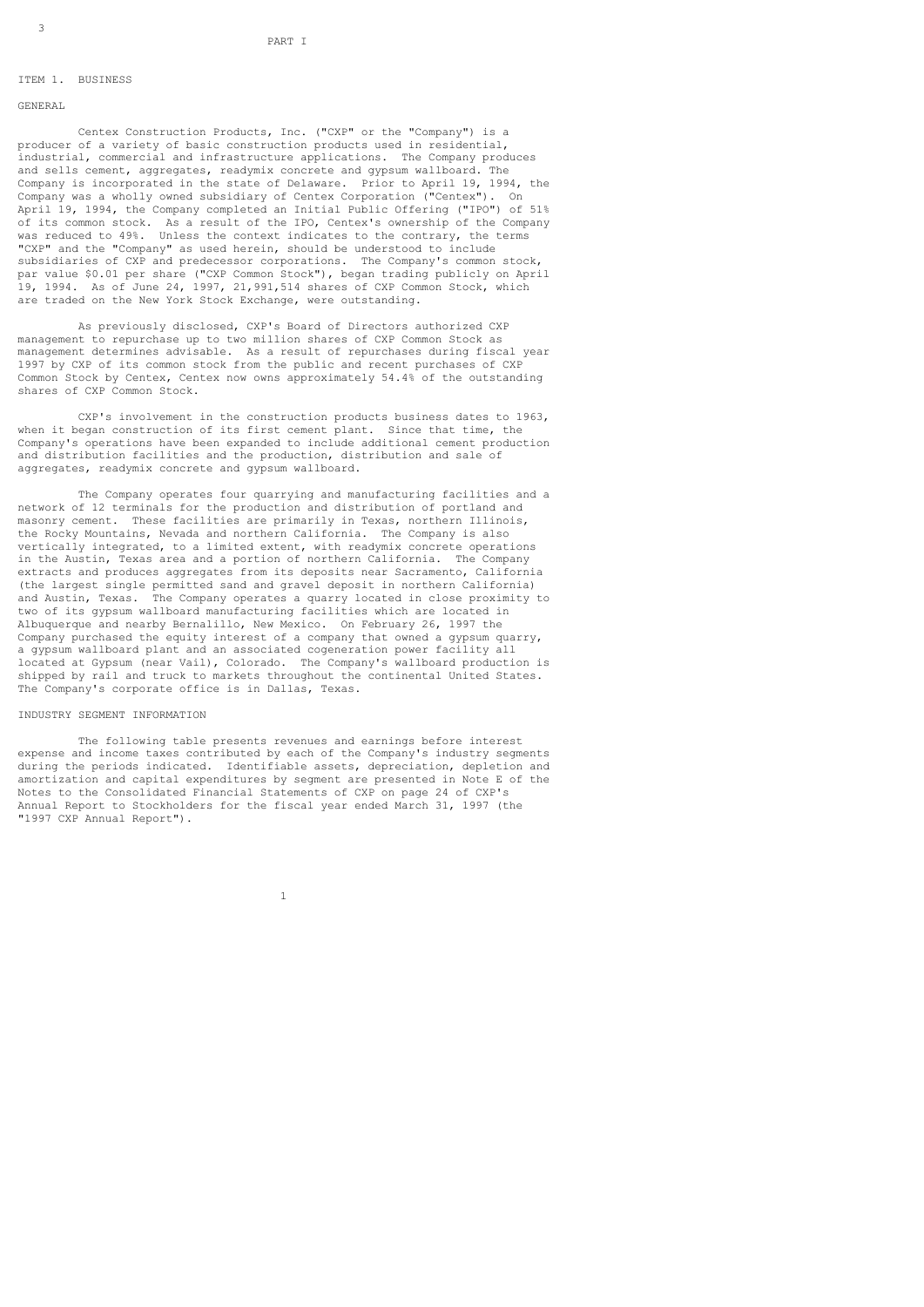|                           | For The Fiscal Years Ended March 31,                                                                                                                                                                                                                                                                                                                                                                                                                                                                                               |               |               |                         |                 |
|---------------------------|------------------------------------------------------------------------------------------------------------------------------------------------------------------------------------------------------------------------------------------------------------------------------------------------------------------------------------------------------------------------------------------------------------------------------------------------------------------------------------------------------------------------------------|---------------|---------------|-------------------------|-----------------|
|                           | 1997                                                                                                                                                                                                                                                                                                                                                                                                                                                                                                                               | 1996          | 1995          | 1994                    | 1993<br>------  |
|                           | $\begin{array}{cccccccccc} \multicolumn{2}{c}{} & \multicolumn{2}{c}{} & \multicolumn{2}{c}{} & \multicolumn{2}{c}{} & \multicolumn{2}{c}{} & \multicolumn{2}{c}{} & \multicolumn{2}{c}{} & \multicolumn{2}{c}{} & \multicolumn{2}{c}{} & \multicolumn{2}{c}{} & \multicolumn{2}{c}{} & \multicolumn{2}{c}{} & \multicolumn{2}{c}{} & \multicolumn{2}{c}{} & \multicolumn{2}{c}{} & \multicolumn{2}{c}{} & \multicolumn{2}{c}{} & \multicolumn{2}{c}{} & \multicolumn{2}{c}{} & \mult$<br>$- - - - - -$<br>------<br>(In Millions) |               |               |                         |                 |
| Contribution to Revenues: |                                                                                                                                                                                                                                                                                                                                                                                                                                                                                                                                    |               |               |                         |                 |
| Cement                    | \$133.3                                                                                                                                                                                                                                                                                                                                                                                                                                                                                                                            | \$125.7       | \$109.9       | \$101.7                 | \$85.6          |
| Gypsum Wallboard          | 72.2                                                                                                                                                                                                                                                                                                                                                                                                                                                                                                                               | 58.3          | 51.7          | 32.8                    | 21.4            |
| Concrete and Aggregates   | 36.8                                                                                                                                                                                                                                                                                                                                                                                                                                                                                                                               | 39.9          | 35.2          | 35.1                    | 30.0            |
| Other, Net                | 1.8<br>-------                                                                                                                                                                                                                                                                                                                                                                                                                                                                                                                     | 2.8<br>------ | 1.6<br>------ | 1.2<br>------           | 2.8             |
|                           | 244.1                                                                                                                                                                                                                                                                                                                                                                                                                                                                                                                              | 226.7         | 198.4         | 170.8                   | ------<br>139.8 |
| Less Interseqment Sales   | (4.7)                                                                                                                                                                                                                                                                                                                                                                                                                                                                                                                              | (4.1)         | (4.1)         | (4.0)                   | (3.3)           |
|                           | ------                                                                                                                                                                                                                                                                                                                                                                                                                                                                                                                             |               |               | ------                  | ------          |
| Total Net Revenues        | \$239.4                                                                                                                                                                                                                                                                                                                                                                                                                                                                                                                            | \$222.6       | \$194.3       | \$166.8                 | \$136.5         |
|                           | $=$                                                                                                                                                                                                                                                                                                                                                                                                                                                                                                                                | $=$           | $======$      | $======$                | $======$        |
| Contribution to Operating |                                                                                                                                                                                                                                                                                                                                                                                                                                                                                                                                    |               |               |                         |                 |
| Earnings (Loss):          |                                                                                                                                                                                                                                                                                                                                                                                                                                                                                                                                    |               |               |                         |                 |
| Cement                    | \$39.8                                                                                                                                                                                                                                                                                                                                                                                                                                                                                                                             | \$35.3        | \$26.0        | \$15.9                  | \$12.4          |
| Gypsum Wallboard          | 20.5                                                                                                                                                                                                                                                                                                                                                                                                                                                                                                                               | 11.9          | 7.2           | (0.1)                   | (4.7)           |
| Concrete and Aggregates   | 4.8                                                                                                                                                                                                                                                                                                                                                                                                                                                                                                                                | 5.6           | 2.6           | 1.7                     | (3.2)           |
| Other, Net                | 1.8                                                                                                                                                                                                                                                                                                                                                                                                                                                                                                                                | 2.8           | 1.6           | 1.2                     | 2.8             |
|                           | $- - - - - -$                                                                                                                                                                                                                                                                                                                                                                                                                                                                                                                      | ------        | ------        | ------                  | ------          |
|                           | 66.9                                                                                                                                                                                                                                                                                                                                                                                                                                                                                                                               | 55.6          | 37.4          | 18.7                    | 7.3             |
| Corporate Overhead        | (3.9)                                                                                                                                                                                                                                                                                                                                                                                                                                                                                                                              | (2.5)         | (2, 3)        | (1.8)                   | (2.0)           |
|                           | -------                                                                                                                                                                                                                                                                                                                                                                                                                                                                                                                            | ------        |               | ------                  |                 |
| Total Earnings Before     |                                                                                                                                                                                                                                                                                                                                                                                                                                                                                                                                    |               |               |                         |                 |
| Interest and Income Taxes | \$63.0                                                                                                                                                                                                                                                                                                                                                                                                                                                                                                                             | \$53.1        | \$35.1        | \$16.9                  | \$5.3           |
|                           | $=$ $=$ $=$ $=$ $=$                                                                                                                                                                                                                                                                                                                                                                                                                                                                                                                | $=$           | $======$      | $=$ $=$ $=$ $=$ $=$ $=$ | $======$        |

 Revenues for the past three years from each of the Company's industry segments, expressed as a percentage of total consolidated net revenues, were as follows:

|                                 | Percentage of Total<br>Consolidated Net Revenues |        |        |
|---------------------------------|--------------------------------------------------|--------|--------|
| Segment:                        | 1997                                             | 1996   | 1995   |
|                                 |                                                  |        |        |
| Cement                          | 53.8%                                            | 54.8%  | 54.5%  |
| Gypsum Wallboard                | 30.2                                             | 26.2   | 26.6   |
| Concrete/Aggregates:            |                                                  |        |        |
| Readymix Concrete               | 11.8                                             | 12.9   | 12.9   |
| Aggregates                      | 3.4                                              | 4.8    | 5.2    |
|                                 |                                                  |        |        |
|                                 | 15.2                                             | 17.7   | 18.1   |
| Other                           | 0.8                                              | 1.3    | 0.8    |
|                                 |                                                  |        |        |
| Total Consolidated Net Revenues | 100.0%                                           | 100.0% | 100.0% |
|                                 | ------                                           | ------ | ------ |

# CEMENT OPERATIONS

4

 Company Operations. The Company's cement production facilities are located in or near Buda, Texas; LaSalle, Illinois; Laramie, Wyoming; and Fernley, Nevada. The Laramie, Wyoming and Fernley, Nevada facilities are wholly-owned. The Buda, Texas plant is owned by Texas-Lehigh Cement Company, a joint venture owned 50% by the Company and 50% by Lehigh Portland Cement Company, a subsidiary of Heidelberger Zement AG. The LaSalle, Illinois plant is owned by Illinois Cement Company, a joint venture owned 50% by CXP and 50% by RAAM Limited Partnership, a partnership controlled by members of the Pritzker family. The Company receives a management fee of \$150,000 per year to manage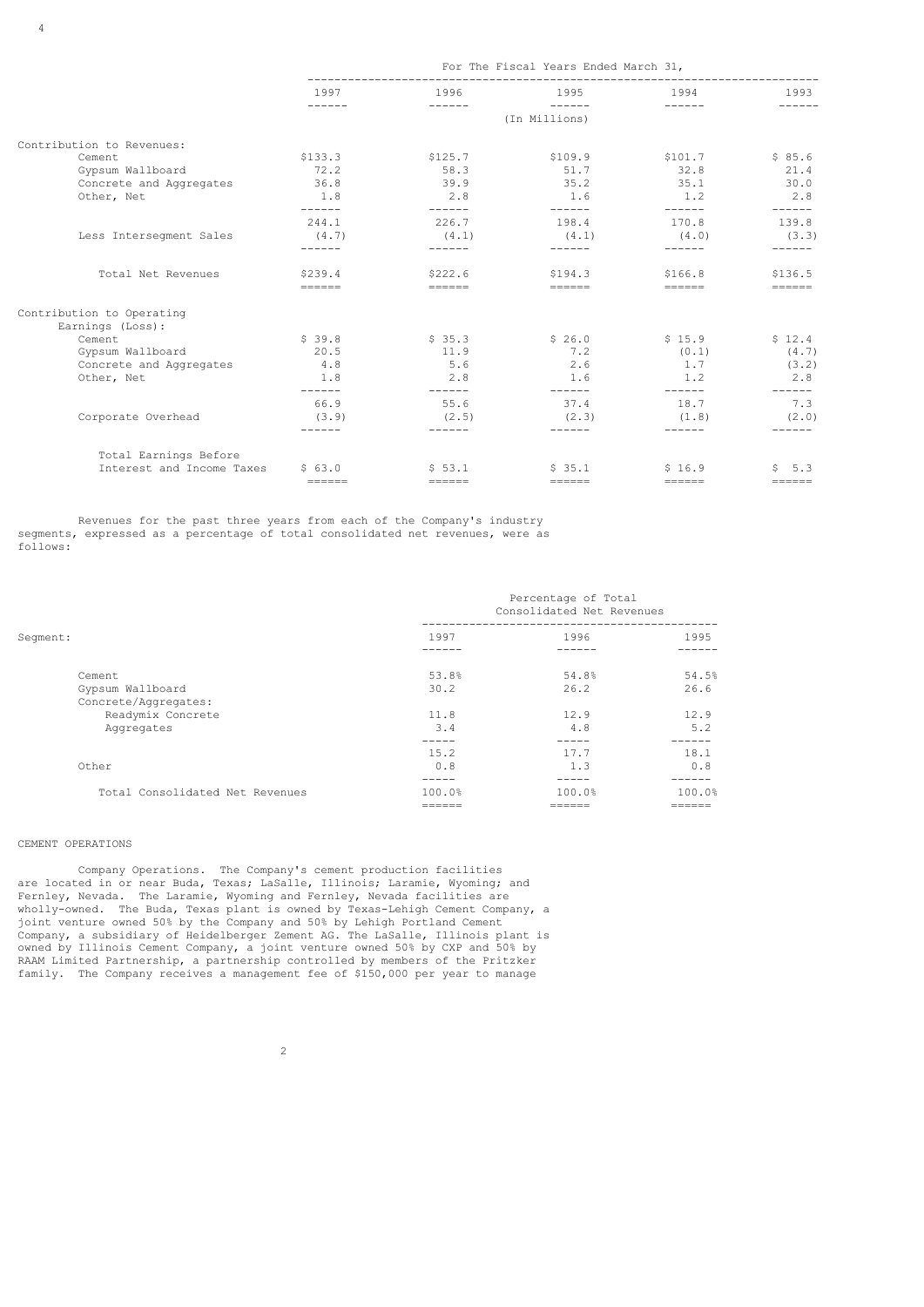\the Illinois joint venture. The Company's Laramie, Wyoming plant operates under the name of Mountain Cement Company and the Fernley, Nevada plant under the name of Nevada Cement Company.

5

 Cement is the basic binding agent for concrete, a primary construction material. The manufacture of portland cement primarily involves the extracting, crushing, grinding and blending of limestone and other raw materials into a chemically proportioned mixture which is then burned in a rotary kiln at extremely high temperatures to produce an intermediate product known as clinker. The clinker is cooled and interground with a small amount of gypsum to the consistency of face powder to produce finished cement. Clinker can be produced utilizing either of two basic methods, a "wet" or a "dry" process. In the wet process, the raw materials are mixed with water to the advantage of greater ease in the handling and mixing of the raw materials. However, additional heat, and therefore fuel, is required to evaporate the moisture before the raw materials can react to form clinker. The dry process, a more fuel efficient technology, excludes the addition of water into the process. Dry process plants are either pre-heater plants, in which hot air is recycled from the rotary kiln to pre-heat materials, or are precalciner plants, in which separate burners are added to accomplish a significant portion of the chemical reaction prior to the introduction of the raw materials into the kiln.

 As fuel is a major component in the cost of producing clinker, most modern cement plants, including all four of the plants operated by the Company, incorporate the more fuel efficient dry process technology. At present, approximately 84% of the Company's clinker capacity is from preheater or preheater/precalciner kilns, compared to approximately one-half of U.S. cement capacity manufactured from such kilns. Cement production is capital-intensive and involves high fixed costs. As a result, plant capacity utilization levels are an important measure of a plant's profitability, since incremental sales volumes tend to generate increasing profit margins.

| Location              | Rated Annual<br>Clinker<br>Capacity<br>short tons) (1) | (Thousand Manufacturing<br>Process  | Number<br>of | Dedication<br>Kilns Date | Estimated<br>Minimum<br>Limestone<br>Reserves<br>(Years) |
|-----------------------|--------------------------------------------------------|-------------------------------------|--------------|--------------------------|----------------------------------------------------------|
| Buda, Texas (2)       | 1,080                                                  | Dry - 4 Stage<br>Preheater          | $\mathbf{1}$ | 1978                     | 60                                                       |
|                       |                                                        | Flash Calciner                      |              | 1983                     |                                                          |
| LaSalle, Illinois (2) | 530                                                    | $Dry - 4$ Stage<br>Preheater        | $\mathbf{1}$ | 1974                     | 60                                                       |
| Laramie, Wyoming      | 630                                                    | $Dry - 2$ Stage<br>Preheater        | $\mathbf{1}$ | 1988                     | 40                                                       |
|                       |                                                        | Dry - Long Dry<br>Kiln              |              | 1996 (4)                 |                                                          |
| Fernley, Nevada       | 480                                                    | Dry - Long Dry<br>Kiln              | 1            | 1964                     | 20                                                       |
|                       |                                                        | $\text{Drv} - 1$ Stage<br>Preheater | $\mathbf{1}$ | 1969                     |                                                          |
|                       |                                                        |                                     |              |                          |                                                          |
| Total (3)             | 2,720                                                  |                                     |              |                          |                                                          |
|                       |                                                        |                                     |              |                          |                                                          |

- -------------------------------------

=====

(1) One short ton equals 2,000 pounds.

(2) The amounts shown represent 100% of plant capacity and production. These plants are owned by joint ventures in which the Company has a 50% interest.<br>(3) Generally, a

Generally, a plant's cement grinding production capacity is greater than its clinker production capacity.

(4) Commenced production during the fourth quarter of the fiscal year ended March 31, 1996.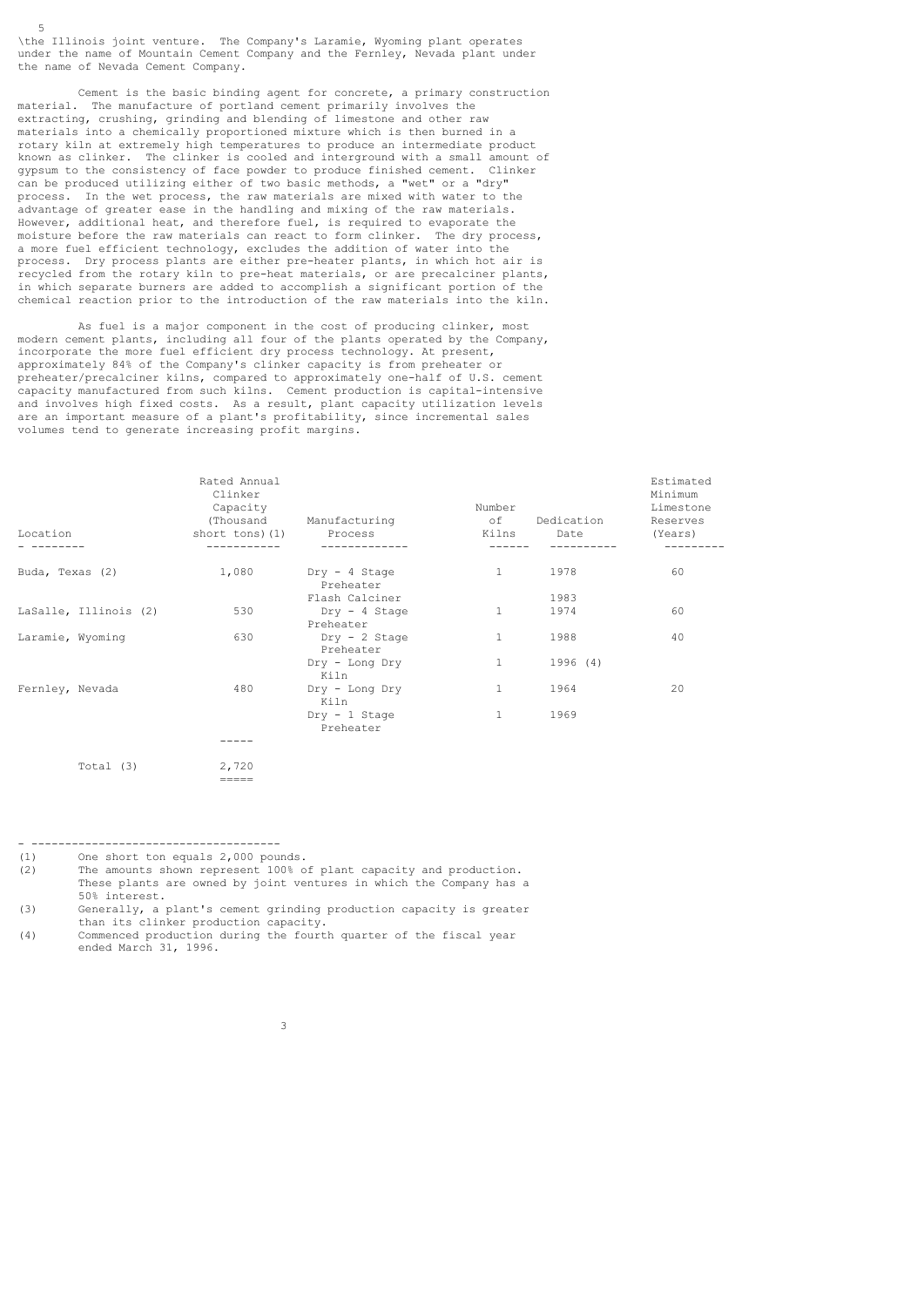The Company's net cement production, excluding the joint venture partners' 50% interest in the Buda and LaSalle plants, totaled 1.9 million tons both in fiscal 1997 and fiscal 1996. Total net cement sales were 2.1 million tons both in fiscal 1997 and in fiscal 1996, as all four cement plants sold all of the product they produced. During the past two years, the Company purchased minimal amounts of cement from others to be resold. Purchased cement sales typically occur at lower gross profit margins. In fiscal 1997, 8.8% of the cement sold by the Company was acquired from outside sources, the same percentage as in fiscal 1996.

 Raw Materials and Fuel Supplies. The principal raw material used in the production of portland cement is calcium carbonate in the form of limestone. Limestone is obtained by mining and extracting from quarries owned or leased by the Company (including its joint ventures) and located in close proximity to its plants. The Company believes that the estimated recoverable limestone reserves owned or leased by it (or its joint ventures) will permit each of its plants to operate at its present production capacity for at least 40 years or, in the case of the Company's Nevada plant, at least 20 years. The Company expects that additional limestone reserves for its Nevada plant will be available when needed on an economically feasible basis, although they may be more distant and more expensive to transport than the Company's existing reserves. Other raw materials used in substantially smaller quantities than limestone are sand, clay, iron ore and gypsum, which are either obtained from Company-owned or leased reserves or are purchased from outside suppliers.

The Company's cement plants use coal as their primary fuel, but are equipped to burn natural gas as an alternative. The Company has not used hazardous waste-derived fuels in its plants. The Company's LaSalle, Illinois and Buda, Texas plants have been permitted to burn, and are burning, scrap tires as a partial fuel alternative. Electric power is also a major cost component in the manufacture of cement. The Company has sought to diminish overall power costs by adopting interruptible power supply agreements which may expose the Company to some production interruptions during periods of power curtailment.

 Marketing and Distribution. Demand for cement is highly cyclical and derived from the demand for concrete products which, in turn, is derived from demand for construction. According to estimates of the Portland Cement Association (the "PCA"), the industry's primary trade organization, the three construction sectors that are the major components of cement consumption are (i) public works construction, including public buildings, (ii) commercial and industrial construction and (iii) residential construction, which comprised 54%, 18% and 22%, respectively, of U.S. cement consumption in 1995, the most recent period for which such data are available. Construction spending and cement consumption have historically fluctuated widely. The construction sector is affected by the general condition of the economy and can exhibit substantial variations across the country as a result of the differing structures of the regional economies. Regional cement markets experience peaks and valleys correlated with regional construction cycles. Also, demand for cement is seasonal, particularly in northern states where inclement weather affects construction activity. While the impact on the Company of construction cycles in individual regions may be mitigated to some degree by the geographic diversification of the Company, profitability is very sensitive to shifts in the balance between supply and demand. As a consequence, the Company's cement segment sales and earnings follow a similar cyclical pattern.

 The following table sets forth certain information regarding the market area served by each of the Company's cement plants and the location of the Company's distribution terminals in each area. The Company has a total of the Company's distribution terminals in each area. 12 cement storage and distribution terminals, which are strategically located to extend the marketing areas of its plants.

4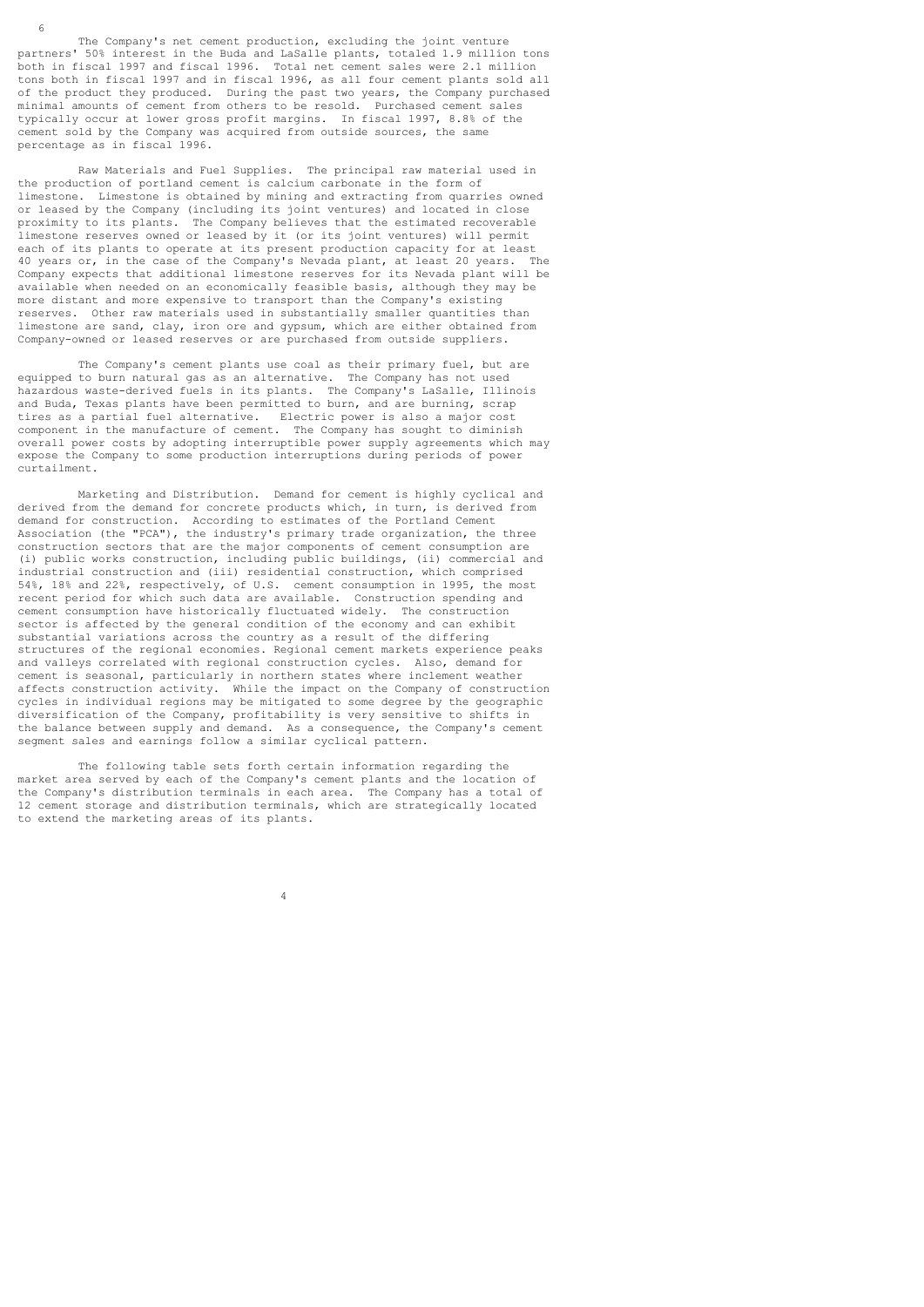7

| Plant Location<br>. <u>.</u> | Principal Market Area<br>---------------------                                              | Distribution Terminals<br>-----------------                                           |
|------------------------------|---------------------------------------------------------------------------------------------|---------------------------------------------------------------------------------------|
| Buda, Texas                  | Texas and western Louisiana                                                                 | Corpus Christi, TX<br>Houston, TX<br>Orange, TX<br>Roanoke $(D/FW)$ , TX<br>Waco, TX  |
| LaSalle, Illinois            | Illinois and southern Wisconsin                                                             | Hartland, WI                                                                          |
| Laramie, Wyoming             | Wyoming, Utah, southern Idaho,<br>northern Colorado, western<br>Nebraska and eastern Nevada | Rock Springs, WY<br>Salt Lake City, UT<br>Bliss, ID<br>Denver, CO<br>North Platte, NE |
| Fernley, Nevada              | Nevada (except Las Vegas) and<br>northern California                                        | Sacramento, CA                                                                        |

 Cement is distributed directly to customers principally by common carriers, customer pick-up and, to a lesser extent, trucks owned by the Company. The Company transports cement principally by rail to its storage and distribution terminals. Cement is distributed primarily in bulk, but also in paper bags. No single customer accounted for as much as 10% of the Company's cement sales during fiscal 1997.

 Sales are made on the basis of competitive prices in each market area. As is customary in the industry, the Company does not typically enter into long-term sales contracts, except with respect to major construction projects.

 Competition. The cement industry is extremely competitive as a result of multiple domestic suppliers and, beginning in the 1980s, the importation of foreign cement through various terminal operations. Despite price inelasticity of overall cement demand, competition among producers and suppliers of cement is based primarily on price, with consistency of quality and service to customers being important but of lesser significance. Price competition among individual producers and suppliers of cement within a marketing area is intense because of the fungible nature of the product. The U.S. cement industry is fragmented into regional markets rather than a single national market. Because of cement's low value-to-weight ratio, the relative cost of transporting cement is high and limits the geographic area in which each company can market its products economically. No one cement company has a distribution of plants extensive enough to serve all markets. The number of principal competitors of the Company's Texas, Illinois, Wyoming, and Nevada plants are seven, eight, four and six, respectively, operating in these regional markets.

 The United States cement industry comprises approximately 50 companies which own 107 gray cement plants with approximately 83.0 million tons of clinker manufacturing capacity (approximately 87.1 million tons of cement manufacturing capacity assuming a 105% conversion ratio). The PCA estimates that cement demand totaled approximately 102 million tons in 1996, with approximately 15 million tons of such demand being satisfied by imported cement. Based on the level of demand, the Company estimates that the cement industry as a whole operated in excess of 95% of its aggregate manufacturing capacity during 1996. During 1996, several companies announced or began capital projects to enhance the productivity and incrementally expand the capacity of existing cement manufacturing facilities.

 Cement imports into the United States occur primarily to supplement domestic cement production during peak demand periods. Throughout most of the 1980's, however, competition from low-priced imported cement in most coastal and border areas of the U.S. grew significantly, which included the

 $5<sub>5</sub>$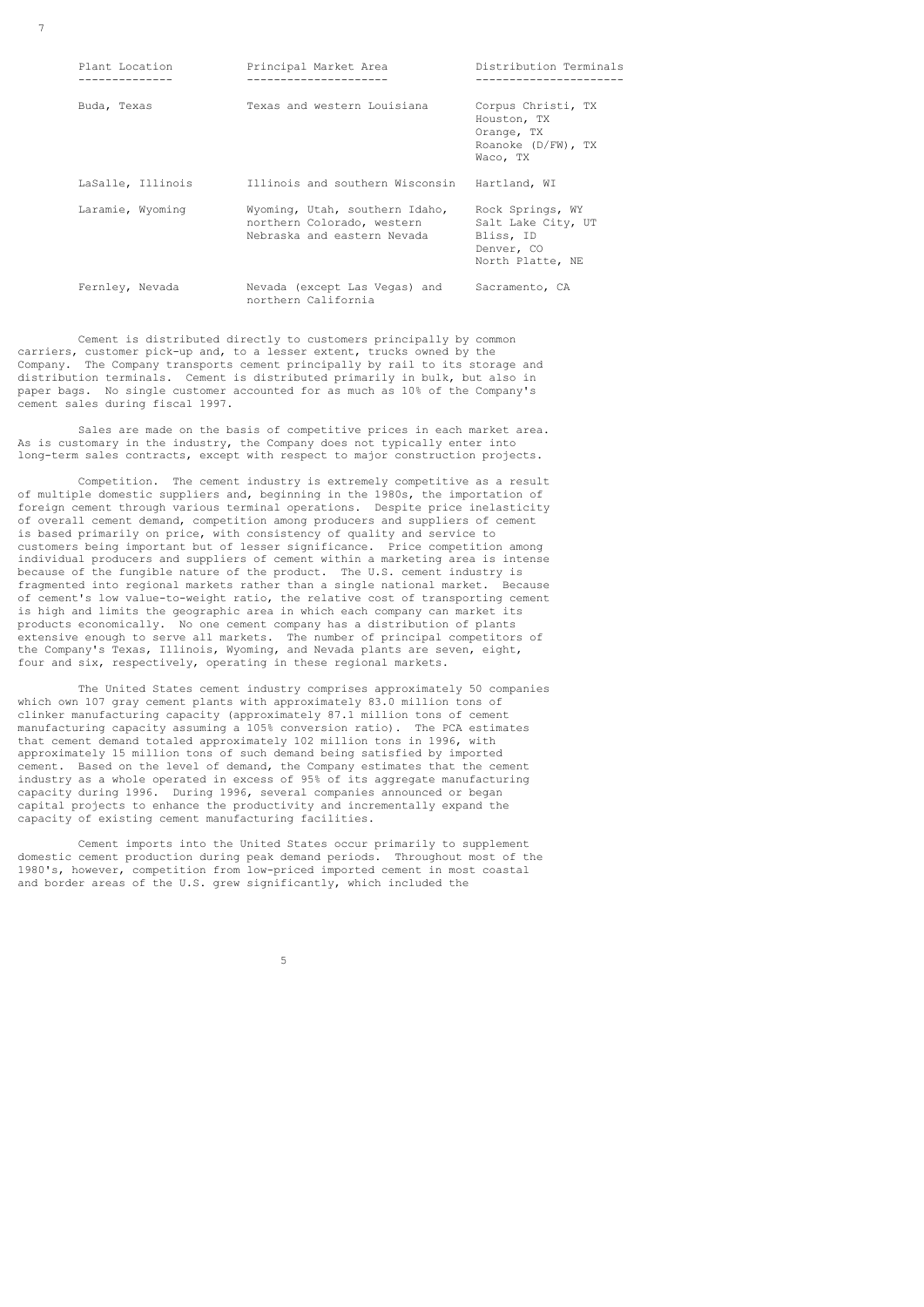company's Fernley, Nevada and Buda, Texas plant's markets. According to the PCA, the 1980's was a period of relatively high cement imports. This high level of imports depressed cement prices during a period of strong U.S. cement demand. As a result of antidumping petitions filed by a group of domestic cement producers, significant antidumping duty cash deposit requirements have been imposed on cement imported from Mexico since 1990 and from Japan since 1991. Venezuela signed a suspension agreement requiring it not to export to the U.S. at dumped prices. The existing antidumping orders and suspension agreement have contributed substantially to an improvement in the condition of the U.S. cement industry.

8

 In the case of Mexico, margins to calculate cash deposit rates and the resulting antidumping duties are subject to annual review by the Department of Commerce and appeal to the U.S. Court of International Trade and the U.S. Court of Appeals for the Federal Circuit or to binational dispute panels under the North American Free Trade Agreement ("NAFTA").

 Pursuant to the Uruguay Round Agreement, the General Agreement on Tariffs and Trade ("GATT") and the GATT Antidumping Code were superseded on January 1, 1995, by a new GATT, which will be administered by the newly created World Trade Organization. The antidumping orders outstanding against cement and clinker from Mexico and Japan and the suspension agreement on cement and clinker from Venezuela will remain in force. New legislation passed by Congress in December 1994, however, requires the initiation of "sunset" reviews of the antidumping orders against Mexico and Japan and the suspension agreement with Venezuela prior to January 2000 to determine whether these antidumping orders and the suspension agreement should terminate or remain in effect.

 NAFTA thus far has had no material adverse effect on the antidumping duty cash deposit rates imposed on gray portland cement and clinker imported from Mexico. The Company does not believe that NAFTA will have a material, adverse effect on the foregoing antidumping duty cash deposit rates in the near future. A substantial reduction or elimination of the existing antidumping duties as a result of GATT, NAFTA, or any other reason could adversely affect the Company's results of operations.

 Capital Expenditures. Capital expenditures during fiscal 1997, amounted to \$2.9 million for the cement segment compared with \$13.1 million and \$3.7 million in fiscal 1996 and 1995, respectively. Capital outlays in fiscal 1998, have been budgeted at approximately \$4.2 million. Approximately 9% of the budgeted fiscal 1998 total is related to compliance with environmental regulations. Approximately \$10.5 million of fiscal 1996 total was for the reactivation of the second kiln at the Laramie plant.

 Environmental Matters. The cement manufacturing industry, including the operations of the Company, is regulated by federal, state and local laws and regulations pertaining to several areas including human health and safety and environmental compliance. The Comprehensive Environmental Response, Compensation, and Liability Act of 1980 ("CERCLA"), as amended by the Superfund Amendments and Reauthorization Act of 1986, as well as analogous laws in certain states, create joint and several liability for the cost of cleaning up or correcting releases to the environment of designated hazardous substances. Among those who may be held jointly and severally liable are those who generated the waste, those who arranged for disposal, those who owned or operated the disposal site or facility at the time of disposal, and current owners. In general, this liability is imposed in a series of governmental proceedings initiated by the identification of a site for initial listing as a "Superfund site" on the National Priorities List or a similar state list and the identification of potentially responsible parties who may be liable for cleanup costs. None of the Company's sites are listed as a "Superfund site."

 $\sim$  6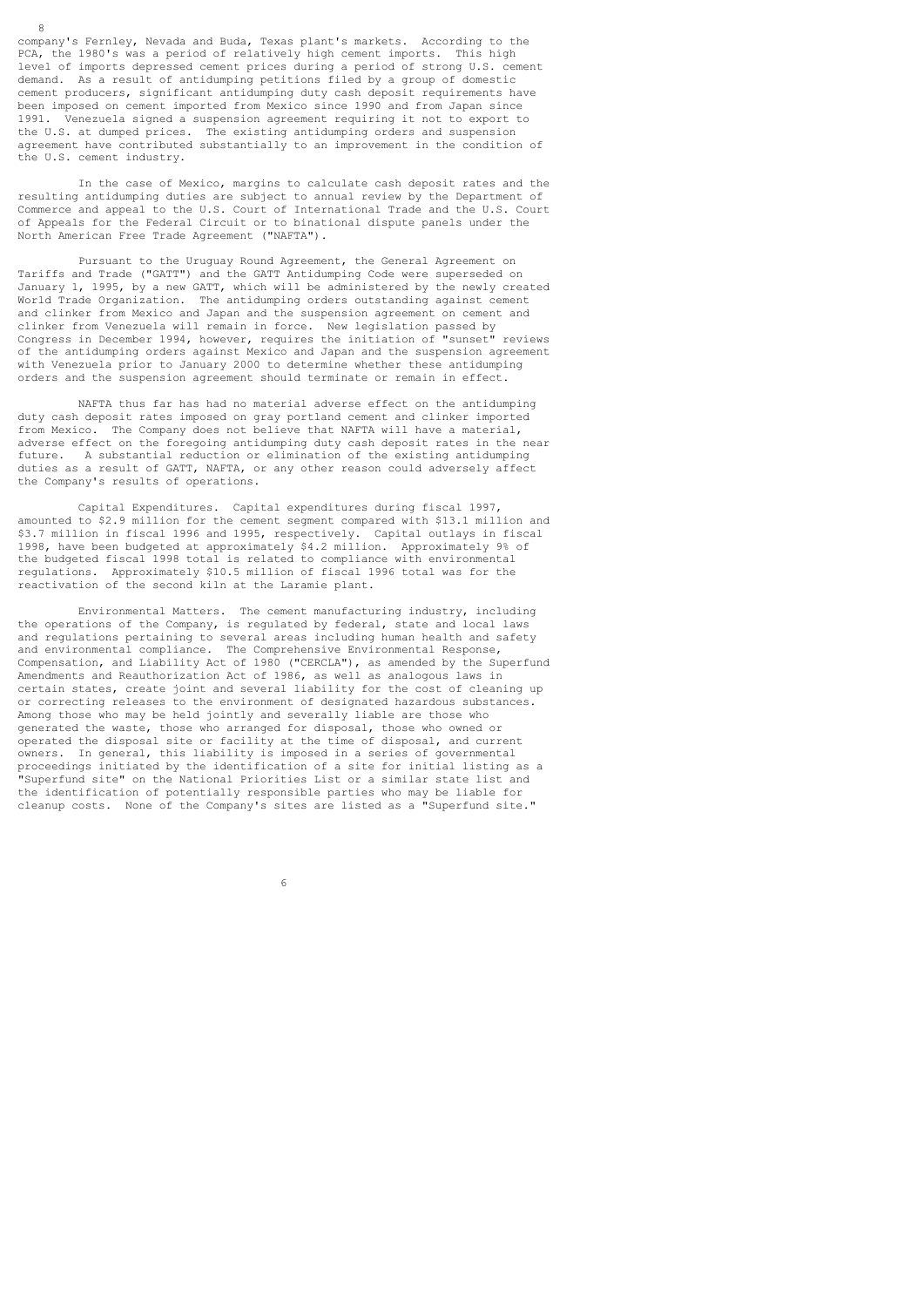The Company's operations are also potentially affected by the Resource Conservation and Recovery Act ("RCRA"), which is the primary federal statute governing the management of solid waste and which includes stringent regulation of solid waste that is considered hazardous waste. The Company's operations generate nonhazardous solid waste which may include cement kiln dust ("CKD"). Because of a RCRA exemption, known as the Bevill Amendment, CKD generated in the Company's operations is currently not considered a hazardous waste under RCRA, pending completion of a study and recommendations to Congress by the U.S. Environmental Protection Agency ("U.S. EPA"). Nevertheless, such CKD is still considered a solid waste and is regulated primarily under state environmental laws and regulations. The U.S. EPA completed its review of CKD and has decided to promulgate regulations to govern the handling and disposal of CKD which will supersede the Bevill Amendment. The Bevill Amendment will remain in effect until those regulations are in place.

 In the past, the Company collected and stored CKD on-site at its cement plants. The Company continues to store such CKD at its Illinois, Nevada and Wyoming cement plants and at a former plant site in Corpus Christi, Texas, which is no longer in operation. The Company's cement kilns utilize coal, natural gas, minimal amounts of self-generated waste oil, and scrap tires in the Illinois and Texas plants, as fuel. Currently, the Company recycles substantially all CKD related to present operations at all of its cement facilities. When the U.S. EPA removes the CKD exemption and develops particular CKD management standards in the future, the Company might be required to incur significant costs in connection with its CKD. CKD that comes in contact with water might produce a leachate with an alkalinity high enough to be classified as hazardous and might also leach certain hazardous trace metals therein.

 In April 1992, one of the Company's subsidiaries, Nevada Cement Company ("NCC"), was identified as a potentially responsible party under CERCLA by the U.S. EPA at the North American Environmental, Inc. storage facility in Clearfield, Utah ("North American Environmental Site") because of allegations that NCC arranged for the disposal of hazardous substances at that site. The Company has records indicating that all of the hazardous substances originating from NCC that were temporarily stored at the North American Environmental Site were removed from the storage facility and destroyed in accordance with applicable laws. The Company is aware of no current estimates of the total remediation costs or the total volume of waste associated with this site. The U.S. EPA has also identified the NCC cement plant site in Fernley, Nevada, as a potential hazardous waste site and entered it into the Comprehensive Environmental Response, Compensation, and Liability Information System ("CERCLIS") data base in January 1992. U.S. EPA performed an assessment in 1992, under CERCLA at the NCC plant because of concerns over an unlined disposal pond and a citizen complaint about disposal of wastes. NCC cleaned up the contaminated soil in the vicinity of this pond under the jurisdiction of the Nevada Department of Conservation and Natural Resources, Division of Environmental Protection at an immaterial cost to NCC. There is no assurance that the Company will not incur material liability in connection with the North American Environmental Site or the contamination concerns at the Fernley, Nevada plant site.

 Another RCRA concern in the cement industry involves the historical disposal of refractory brick containing chromium. Such refractory brick was<br>formerly widely used in the cement industry to line cement kilns. The Company formerly widely used in the cement industry to line cement kilns. currently crushes spent refractory brick and uses it as raw feed, but such brick does not contain chromium.

 The Clean Air Act Amendments of 1990 (the "Amendments") provided comprehensive federal regulation of all sources of air pollution and established a new federal operating permit and fee program for virtually all manufacturing operations. The Amendments will likely result in increased capital and operational expenses for the Company in the future, the amounts of which are not presently determinable. The Company's U.S. operations have submitted detailed permit applications and will pay increased recurring permit fees. In addition, the U.S. EPA is developing regulations for toxic air pollutants under these Amendments for a broad spectrum of industrial sectors, including portland cement manufacturing.

9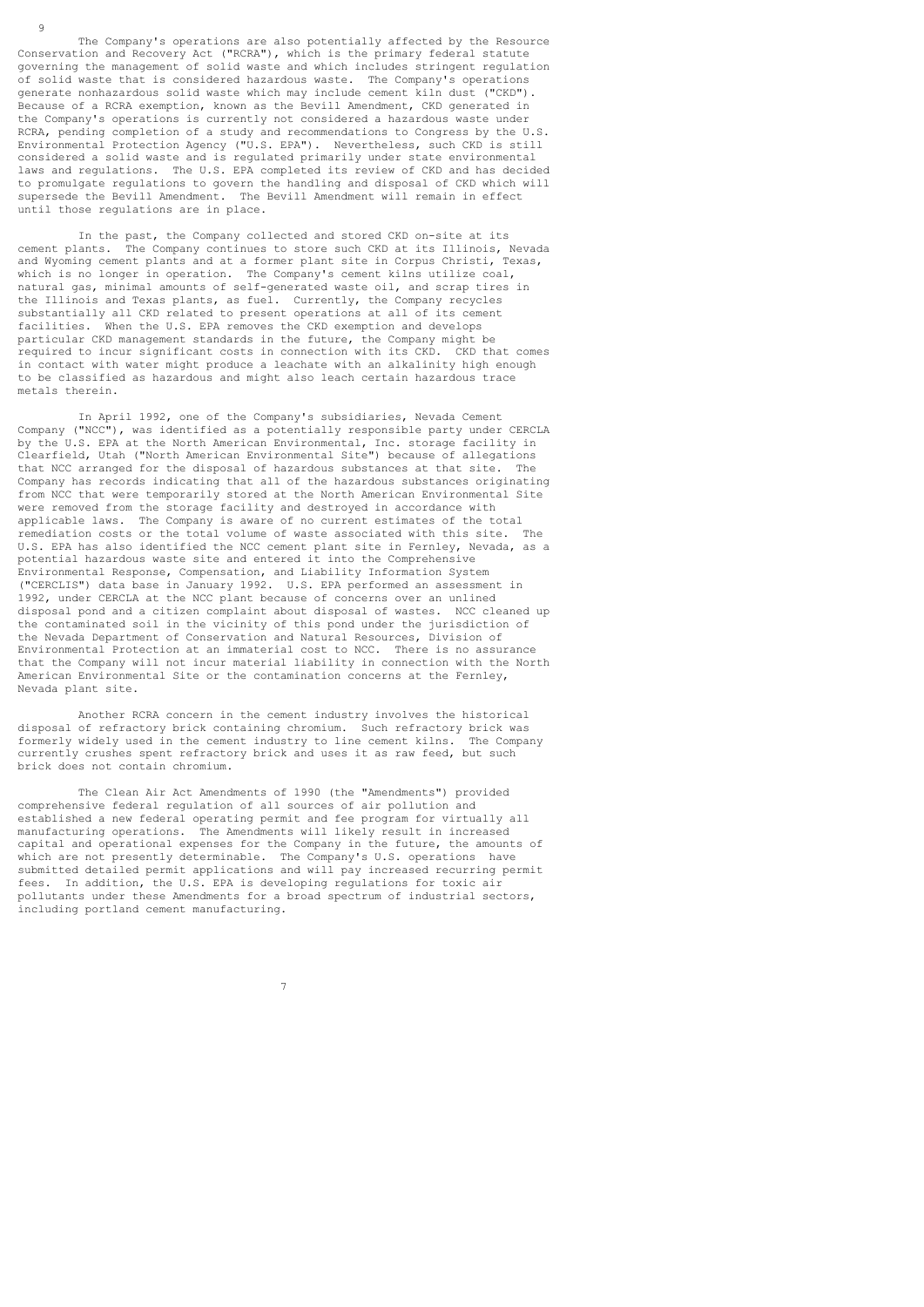The U.S. EPA has indicated that the new maximum available control technology standards could require significant reduction of air pollutants below existing levels prevalent in the industry. Management has no reason to believe, however, that these new standards would place the Company at a competitive disadvantage.

 The Federal Water Pollution Control Act, commonly known as the Clean Water Act ("Clean Water Act"), provides comprehensive federal regulation of all sources of water pollution. In September 1992, the Company filed a number of applications under the Clean Water Act for National Pollutant Discharge Elimination System ("NPDES") stormwater permits.

 Management believes that the Company's current procedures and practices in its operations, including those for handling and managing materials, are consistent with industry standards. Nevertheless, because of the complexity of operations and compliance with environmental laws, there can be no assurance that past or future operations will not result in operational errors, violations, remediation or other liabilities, or claims. Moreover, the Company cannot predict what environmental laws will be enacted or adopted in the future or how such future environmental laws will be administered or interpreted. Compliance with more stringent environmental laws, as well as potentially more vigorous enforcement policies of regulatory agencies or stricter interpretation of existing environmental laws, could necessitate significant capital outlays.

 With respect to some of the Company's quarries used for the extraction of raw materials for its cement and gypsum operations and for the mining of aggregates for its aggregate operations, the Company is obligated under certain of its permits and certain regulations to engage in reclamation of land within the quarries upon completion of extraction and mining. The Company generally accrues the reclamation costs for a specific quarry over the life of the quarry.

### GYPSUM WALLBOARD OPERATIONS

10

 Company Operations. The Company owns and operates three gypsum wallboard manufacturing facilities, two located in Albuquerque and nearby Bernalillo, New Mexico and one located at Gypsum, Colorado. The Company mines and extracts gypsum and then manufactures gypsum wallboard by first pulverizing quarried gypsum, then placing it in a calciner for conversion into plaster. The plaster is mixed with various chemicals and water to produce a mixture known as slurry, which is inserted between two continuous sheets of recycled paperboard on a high-speed production line and allowed to harden. The resulting sheets of gypsum wallboard are then cut to appropriate lengths, dried and bundled for sale.

 The Albuquerque plant was acquired in 1985, and was operated until early 1991. Following the start-up of the new Bernalillo plant in the spring of 1990, the Company elected to discontinue operations at the Albuquerque plant due to weak market conditions. Operations at the Albuquerque plant were recommenced in May 1993, due to improvements in wallboard demand and prices. The Gypsum, Colorado gypsum wallboard plant and accompanying electric power<br>cogeneration facility were purchased on February 26, 1997. The plant cogeneration facility were purchased on February 26, 1997. originally commenced production in early 1990 and had been operated by an independent producer until the acquisition by CXP.

8 and 20 and 20 and 20 and 20 and 20 and 20 and 20 and 20 and 20 and 20 and 20 and 20 and 20 and 20 and 20 and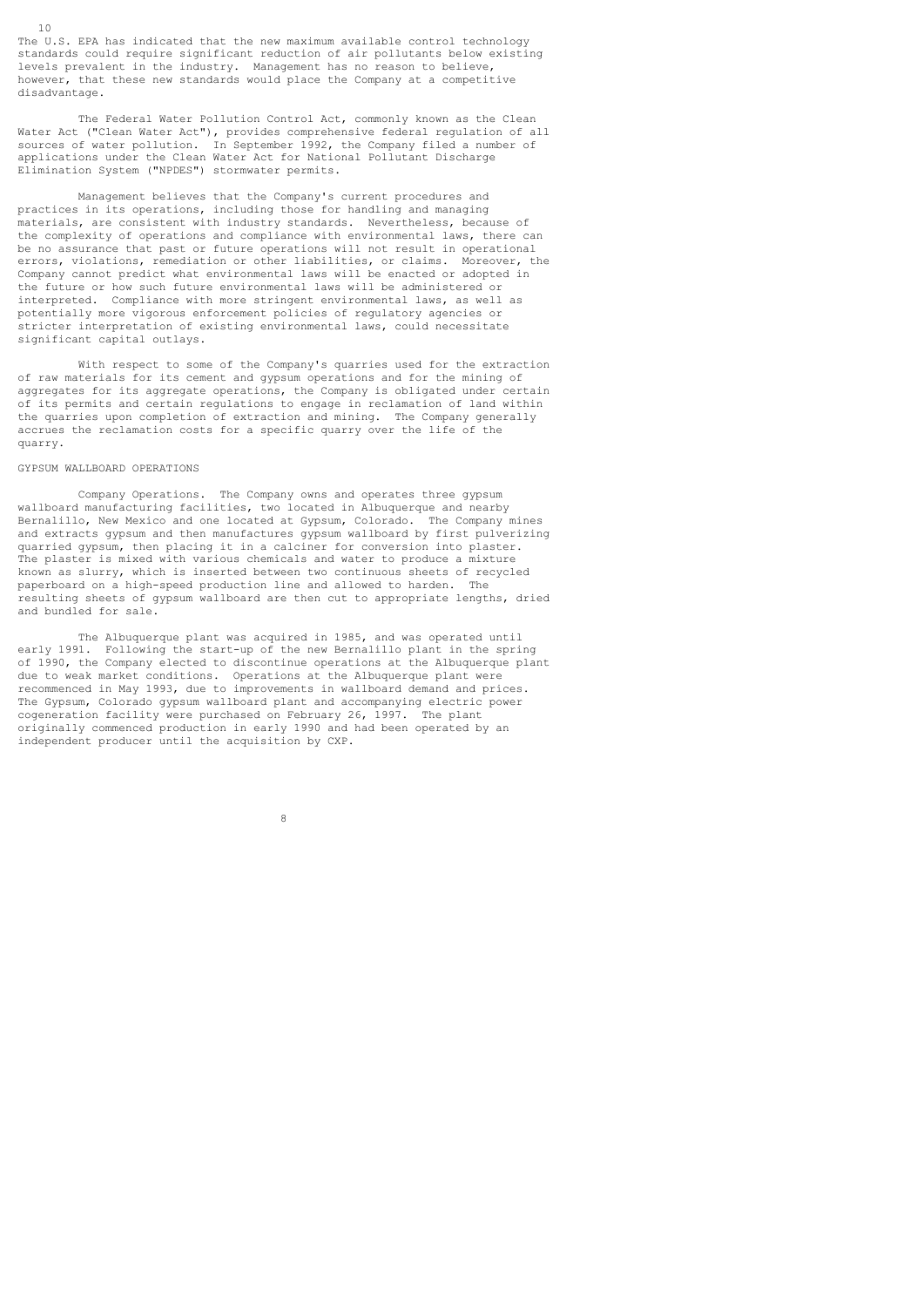| Location                                                              | Rated Annual<br>Wallboard Capacity<br>(MMSF) (1) | Estimated Minimum<br>Gypsum Rock<br>Reserves (years) |
|-----------------------------------------------------------------------|--------------------------------------------------|------------------------------------------------------|
| Albuquerque, New Mexico<br>Bernalillo, New Mexico<br>Gypsum, Colorado | 2.50<br>420<br>400                               | 100(2)<br>100(2)<br>20(3)                            |
| Total                                                                 | 1,070                                            |                                                      |

------------------------------------------

(1) Million Square Feet ("MMSF")<br>(2) The same reserves serve both

======

- The same reserves serve both plants.
- (3) Proven reserves only. See Raw Materials and Fuel Supplies section for additional reserves.

 The Company's net wallboard production totaled 715 MMSF in fiscal 1997, and 672 MMSF in fiscal 1996. Total wallboard sales were 726 MMSF in fiscal 1997, and 661 MMSF in fiscal 1996.

 Raw Materials and Fuel Supplies. The Company mines and extracts gypsum rock, the principal raw material used in the manufacture of wallboard, from mines and quarries owned, leased or subject to claims owned by the Company and located near its plants. The New Mexico and Colorado mines and quarries are estimated to contain approximately 60 million tons and 7 million tons of proven and probable gypsum reserves, respectively. Based on its current production capacity, the Company estimates that the life of its existing gypsum rock reserves is approximately 100 years and 20 years, respectively.

 The Colorado plant controls 99 unpatented placer mining claims on 1,980 acres of land under the jurisdiction of the U.S. Bureau of Land Management. The land, which is adjacent to the present quarry, has not been drilled and therefore, the reserves cannot be classified as proven or probable. Management believes that these claims contain substantial quantities of gypsum rock.

 Paper used in manufacturing gypsum wallboard is purchased by the Company from third party suppliers. Approximately 40% of the Company's requirements are under contract for a two year period with an annual automatic renewal. The remainder of the paper requirements are purchased on the open market from various suppliers. The Company does not believe that the loss of a supplier would have a material, adverse effect on its business.

 The Company's wallboard manufacturing operations use large quantities of natural gas and electrical power. Substantially all of the Company's natural gas requirements for its wallboard plants are currently provided by two gas producers under gas supply agreements expiring in May, 1998 for both the New Mexico and Colorado plants. If the agreements are not renewed, the Company expects to obtain its gas supplies from other local gas producers at competitive prices. Electrical power is supplied to the Company's New Mexico plants at standard industrial rates by a local utility. The Company's Albuquerque plant adopted an interruptible power supply agreement which may expose it to some production interruptions during periods of power curtailment. The Gypsum, Colorado plants power is supplied by the cogeneration power facility acquired along with the gypsum wallboard plant in February, 1997. Currently, the cogeneration power facility supplies only the power needs of the gypsum wallboard plant and does not sell any power to third parties.

 Marketing and Distribution. The principal sources of demand for gypsum wallboard are (i) residential construction, (ii) repair and remodeling and (iii) non-residential construction, which the Company estimates accounted for approximately 45%, 37% and 18%, respectively, of historical industry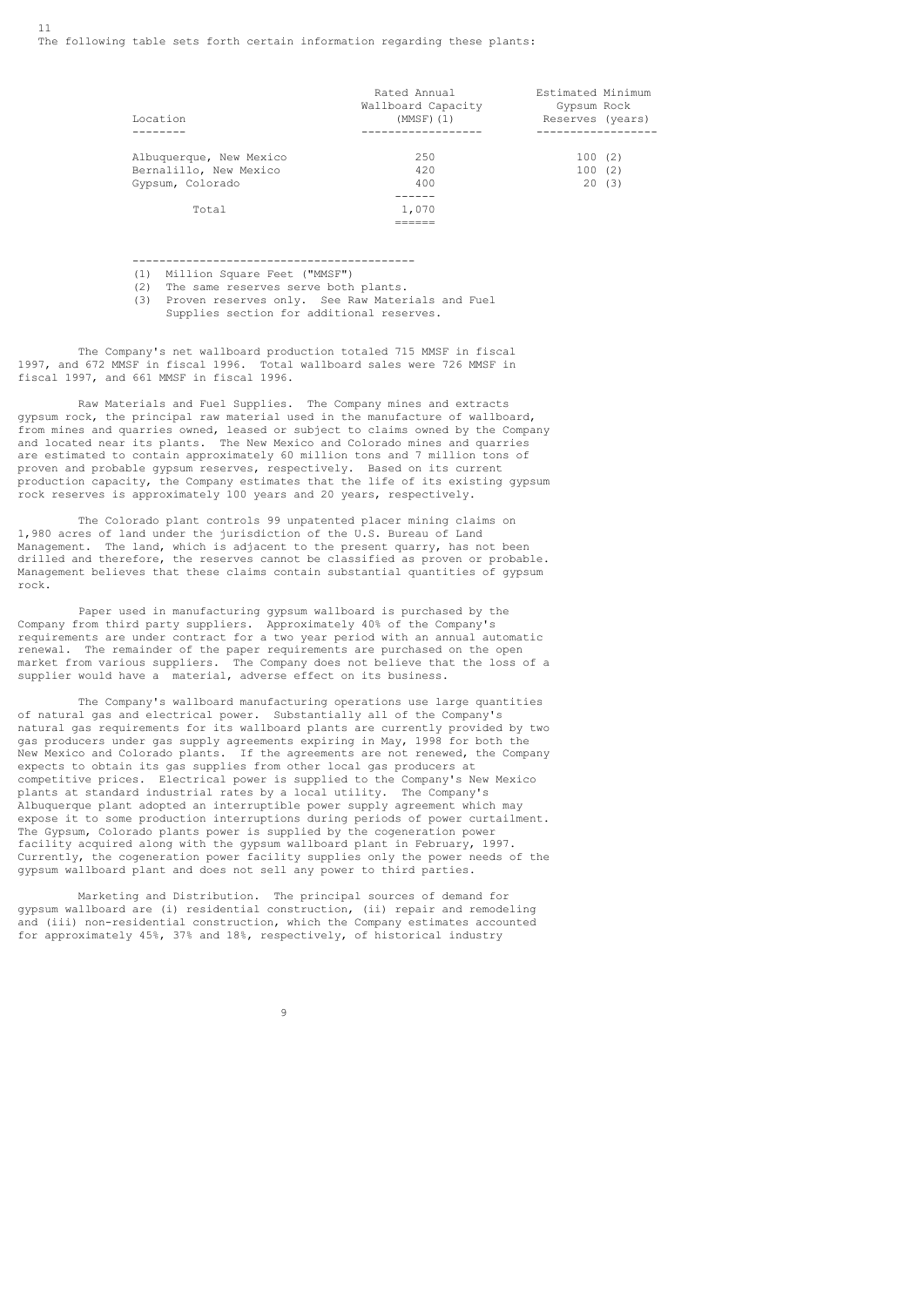sales. While the gypsum wallboard industry remains highly cyclical, recent growth in the repair and remodeling segment, together with certain trends in new residential construction activity, have partially mitigated the impact of fluctuations in overall levels of new construction.

 Although the percentage of wallboard shipments accounted for by new residential construction has declined in recent years, new residential construction remains the largest single source of gypsum wallboard demand. In recent years, demand has been favorably impacted by a shift toward more singlefamily detached housing within the new residential construction segment and by an increase in the size of the average single family detached home.

 The size of the total residential repair and remodel market grew to a record \$116 billion in 1995, from \$46 billion in 1980. Although data on commercial repair and remodel activity is not readily available, the Company believes that this segment has also grown significantly in recent years. growth of the repair and remodeling market is primarily due to the aging of housing stock, remodeling of existing buildings and tenant turnover in commercial space. In addition, repair and remodeling activity has benefitted from the fact that it has increasingly come to be viewed by the homeowner, particularly in recessionary periods, as a low cost alternative to purchasing a new house.

 The Company markets wallboard to numerous building materials dealers, wallboard specialty distributors, home center chains and other customers located throughout the United States. No single customer accounted for as much as 10% of the Company's total gypsum wallboard sales during fiscal 1997.

 During fiscal 1997, the principal states in which the Company had wallboard sales were Florida, Texas, New Mexico, Colorado and Illinois. Prior to fiscal 1992, most of the Company's wallboard sales were made in the western United States, with significant sales in California. However, due to the sharp decline in construction activity in California during the early 1990s, the Company has focused the distribution of its wallboard in various other areas of the country.

 Although wallboard is distributed principally in regional markets, the Company and certain other producers have the ability to ship wallboard by rail outside their usual regional distribution area to take advantage of these other regional increases in demand. The Company owns or leases 167 railcars for transporting wallboard. In addition, in order to facilitate distribution in certain strategic areas, the Company maintains a distribution center in Albuquerque, New Mexico and four reload yards in Florida, Alabama and Illinois. The Company's rail distribution capabilities permit it to reach customers in all states west of the Mississippi River and many eastern states. During fiscal 1997, approximately 38% of the Company's sales volume of gypsum wallboard was transported by rail.

 Competition. The gypsum wallboard industry is highly competitive. There are nine principal manufacturers of wallboard operating a total of 73 plants. The Company estimates that the three largest producers, including USG Corporation, National Gypsum Company, and Georgia-Pacific Corporation, account for over 80% of wallboard sales in the United States. In 1996 and early 1997, the industry experienced some consolidation, the largest being Georgia-Pacific<br>Corporation's purchase of the gypsum business of Domtar, Inc. In general, a Corporation's purchase of the gypsum business of Domtar, Inc. number of the Company's competitors in the wallboard industry have greater financial, manufacturing, marketing and distribution resources than the Company. Furthermore, certain of its competitors have vertically integrated operations consisting of wallboard manufacturing plants, paper mills and distribution centers, which may provide them with certain cost advantages over the Company.

 Competition among wallboard producers is primarily on a regional basis, with local producers benefiting from lower transportation costs, and to a lesser extent on a national basis. Because of the a lesser extent on a national basis.

10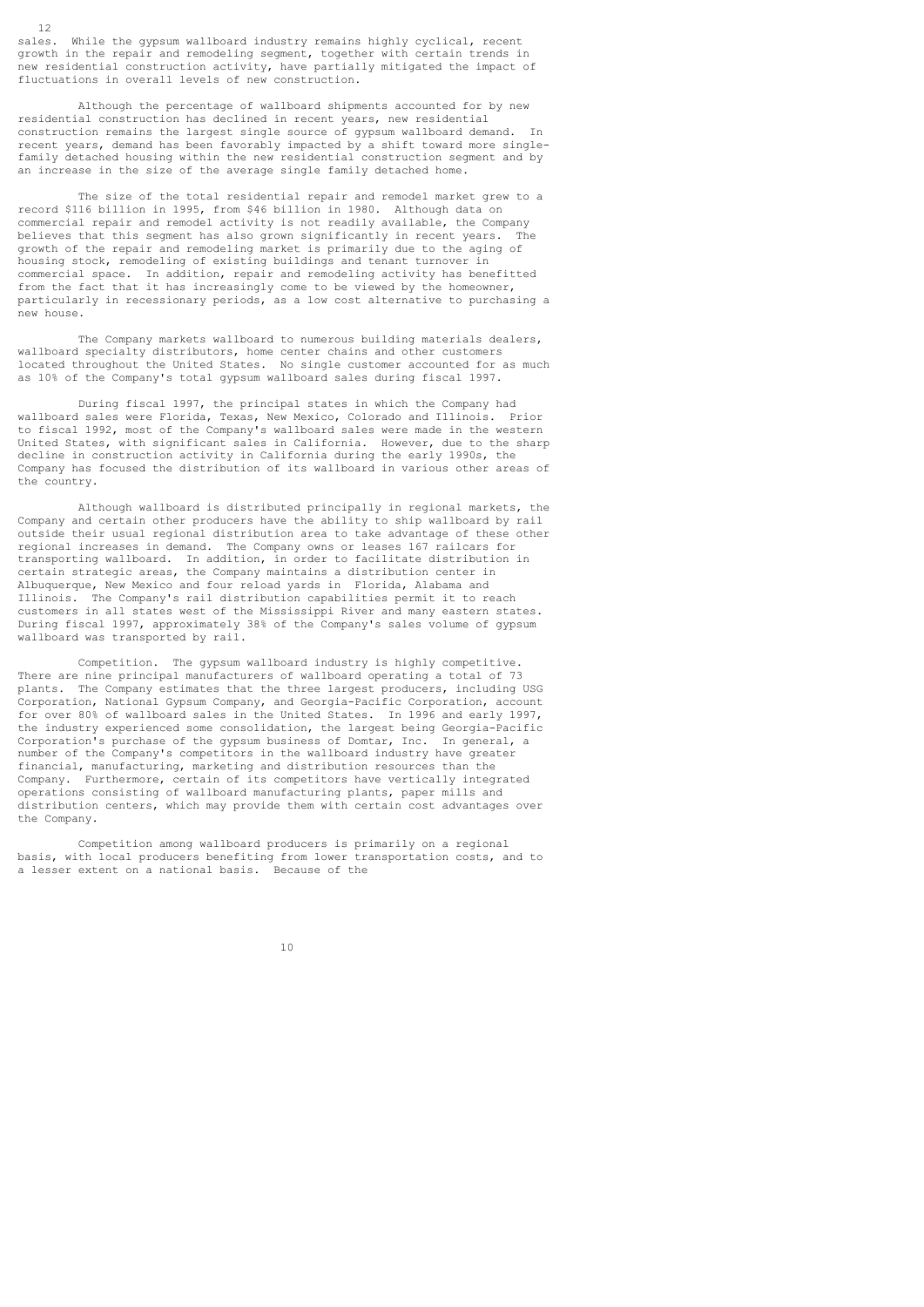commodity nature of the product, competition is based principally on price and, to a lesser extent, on product quality and customer service.

 Total United States wallboard production capacity is estimated currently at 26.0 billion square feet per year. The Gypsum Association, an industry trade group, estimates that total 1996 wallboard shipments were approximately 25.0 billion square feet, resulting in industry capacity utilization of over 95%. Imports are not a major factor in the wallboard industry.

 Capital Expenditures. Capital expenditures during fiscal 1997 amounted to  $$52,758,000$  (including  $$52$  million for the Eagle acquisition) for the wallboard segment compared with \$889,000 in fiscal year 1996, and \$279,000 for fiscal year 1995. Capital outlays in fiscal 1998 have been budgeted at approximately \$6.2 million with no expenditures related to compliance with environmental regulation.

 Environmental Matters. The gypsum industry is subject to environmental regulations similar to those governing the Company's cement operations. None of the Company's gypsum operations are presently the subject of any local, state or federal environmental proceedings or inquiries. The Company does not and has not used asbestos in any of its gypsum products.

 In the fiscal year ended March 31, 1996, the Company's gypsum subsidiary entered into a consent order with the U.S. EPA to settle claims of the U.S. EPA against potentially responsible parties with respect to a waste disposal facility in Broomfield, Colorado. The Company's subsidiary contracted with the facility for the disposal of a small amount of liquid waste. The facility was eventually closed by governmental agencies. The Company's subsidiary settled this matter by entering into the consent order and paying approximately \$50 into a settlement fund.

CONCRETE AND AGGREGATES OPERATIONS

13

 Company Operations. Readymix concrete, a versatile building material used in almost all construction, involves the mixing of cement, sand, gravel, crushed stone and water to form concrete which is then marketed and distributed to numerous construction contractors. Concrete is produced in batch plants and transported to the customer's job site in mixer trucks.

 The construction aggregates business consists of the mining, extraction, production and sale of crushed stone, sand, gravel and lightweight aggregates such as expanded clays and shales. Construction aggregates of suitable characteristics are employed in virtually all types of construction, including the production of portland and asphaltic cement concrete mixes and in highway construction and maintenance.

 As in the cement industry, the demand for readymix concrete and aggregates largely depends on regional levels of construction activity. The construction sector is subject to the vagaries of weather conditions, the availability of financing at reasonable rates and overall fluctuations in regional economies, and therefore tends to be cyclical. Both the concrete and aggregates industries are highly fragmented, with numerous participants operating in local markets. Because the cost of transporting concrete and aggregates is very high relative to product values, producers of concrete and aggregates typically can market their products only in areas within 100 miles of their production facilities. Barriers to entry in each industry are low, except with respect to environmental permitting requirements for new aggregate production facilities and zoning of land to permit mining and extraction of aggregates.

 The Company produces and distributes readymix concrete north of Sacramento, California and in Austin, Texas. The following table sets forth certain information regarding these operations: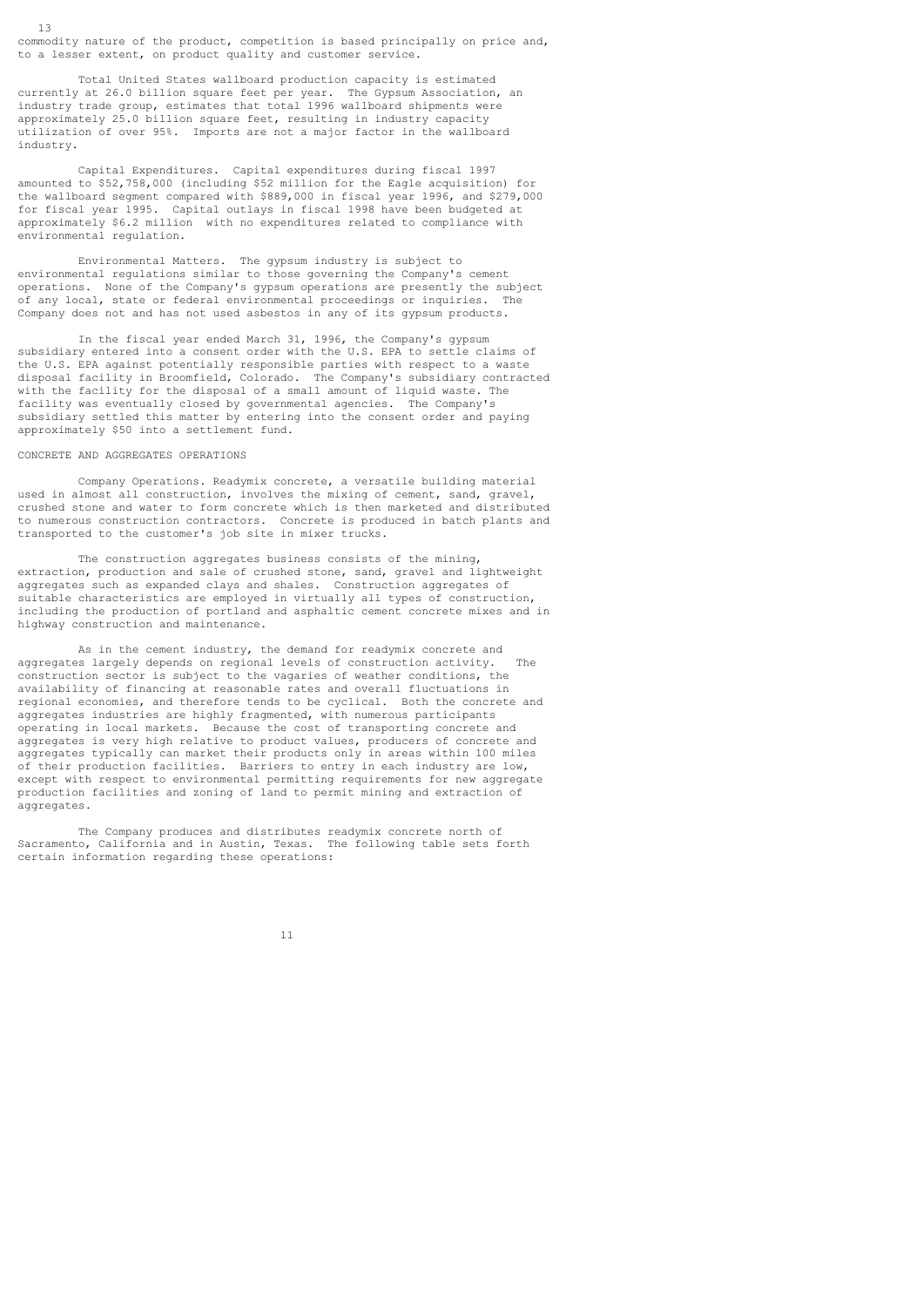14

| Location            | Number of Plants | Number of Trucks |
|---------------------|------------------|------------------|
|                     |                  |                  |
|                     |                  |                  |
| Northern California | 5                | 35               |
| Austin, Texas       | 5                | 57               |
|                     |                  |                  |
| Total               | 10               | 92               |
|                     |                  |                  |

 The Company's production of readymix concrete reached a ten-year peak of 992,000 cubic yards in 1986. Since such date, production has declined in response to decreased demand in the northern California and Austin markets. The Company believes that it has the capacity to significantly increase its concrete production from existing levels by adding to its fleet of trucks in the event that market conditions improve.

 The Company conducts aggregate operations near its concrete facilities in northern California and Austin, Texas. During fiscal 1996, the Company sold its aggregates-only, marginally profitable, non-strategic production facility near Fort Worth, Texas. Aggregates are obtained principally by mining and extracting from quarries owned or leased by the Company and located in close proximity to its plants. The following table sets forth certain information regarding these operations.

| Location            | Types of Aqqreqates             | Estimated Annual<br>Production Capacity<br>(Thousand tons) (1) | Estimated Minimum<br>Reserves (Years) |
|---------------------|---------------------------------|----------------------------------------------------------------|---------------------------------------|
|                     | . _ _ _ _ _ _ _ _ _ _ _ _ _ _ _ | -------------                                                  | ----------                            |
| Northern California | Sand and Gravel                 | 1,285                                                          | 100                                   |
| Austin, Texas       | Limestone                       | 1,020                                                          | 70                                    |
|                     |                                 |                                                                |                                       |
| Total               |                                 | 2,305                                                          |                                       |
|                     |                                 |                                                                |                                       |

# - ------------------------------------------------------

(1) Based on single-shift operation.

 The Company's net readymix concrete production was 603,000 cubic yards in fiscal 1997, and 629,000 cubic yards in fiscal 1996. Total net aggregate sales were 2.1 million tons in fiscal 1997, and 2.8 million tons in fiscal 1996.

 Raw Materials. The Company supplies all of its cement requirements for its Austin and northern California concrete operations. The Company supplies approximately 38% and 33%, respectively, of its aggregates requirements for its Austin and northern California concrete operations. The Company obtains the balance of its aggregates requirements from multiple sources in each of these markets.

 The Company is engaged in a dispute with two federal government agencies over title to a portion of its principal aggregates deposit in northern California. Of the property's 10,000 acres and estimated two billion tons of aggregates, approximately  $6,500$  acres containing reserves which the Company estimates at over one billion tons are not in dispute. See "Item 3, Legal Proceedings."

 Marketing and Distribution. The Company sells readymix concrete to numerous contractors and other customers in each plant's marketing area. The Company's batch plants in Austin and northern California are strategically located to serve each marketing area. Concrete is delivered from batch plants by trucks owned by the Company.

 The Company sells aggregates to building contractors and other customers engaged in a wide variety of construction activities. Aggregates are delivered from the Company's aggregate plants by common carriers, customer pick-up and, to a lesser extent, trucks owned by the Company. No single customer accounted for as much as 10% of the Company's concrete and aggregates sales during fiscal 1997.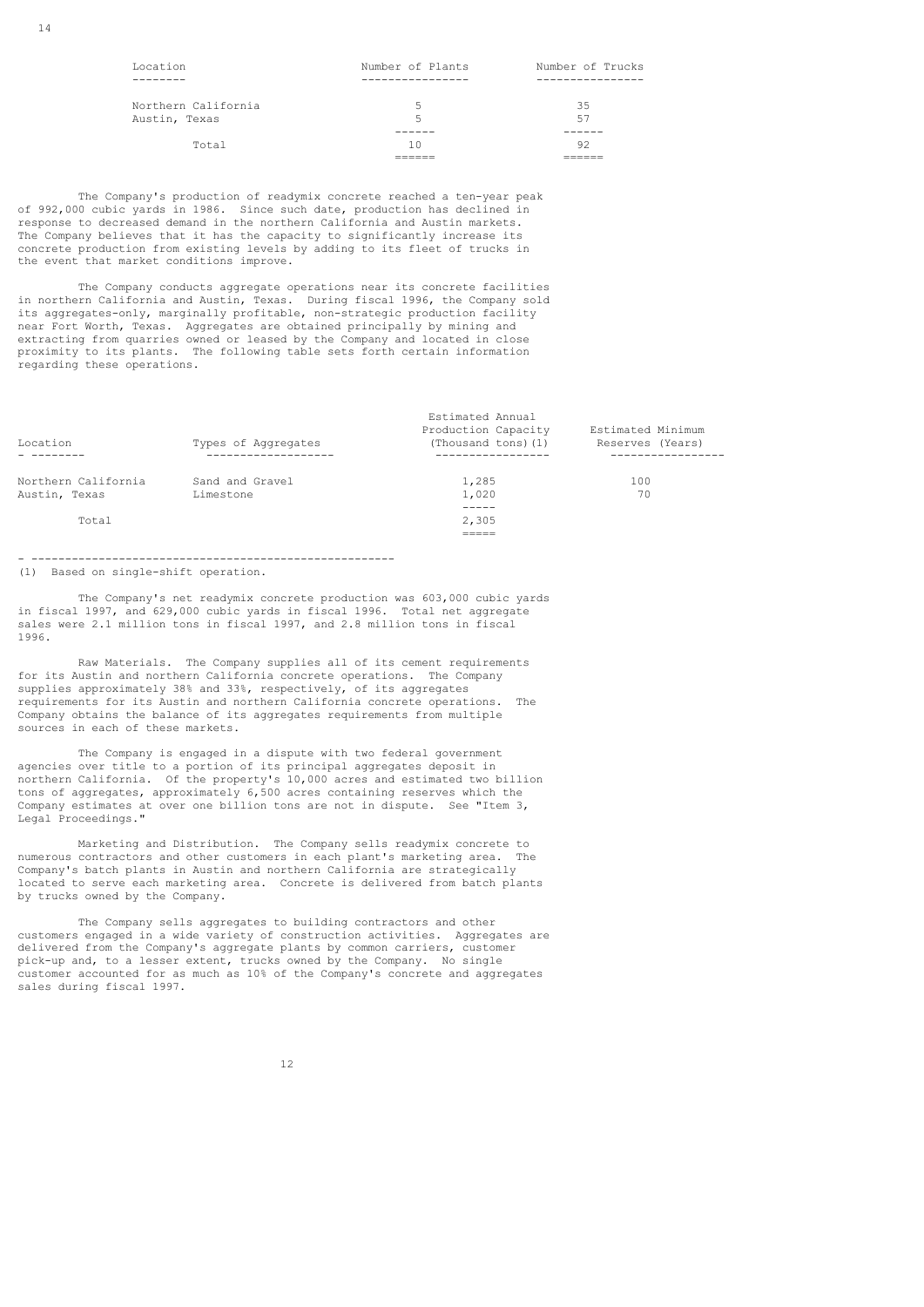During the past several years, the Company has been engaged in negotiations with government officials to obtain the rights to build a rail line across Beale Air Force Base that would permit the Company to transport aggregates from its principal deposit north of Sacramento, California to the San Francisco Bay Area. The north Bay Area, in particular, is expected to experience a shortage of sand and gravel within the next ten years. In early 1997, the Company received a letter from certain representatives of the United States Department of the Air Force ("USAF") indicating that the USAF intended to terminate lease negotiations for the proposed right-of-way for the rail line due to the changing mission of Beale Air Force Base. The Company is attempting to re-commence negotiations with the USAF to conclude a lease agreement for the right-of-way across Beale Air Force Base. However, in light of the letter from the USAF, there can be no assurances that the Company will execute a lease with the USAF to construct the rail line across Beale Air Force Base or, even if it does so, whether the rail line will ever be constructed.

 Competition. Competition among concrete producers within the Company's northern California and Austin markets is strong. The Company's competitors include five small and four large concrete producers in the northern California and Austin markets, respectively.

 Both concrete and aggregates are commodity products. Each type of aggregate is sold in competition with other types of aggregates and in competition with other producers of the same type of aggregates. Accordingly, competition in both the concrete and aggregates businesses is based principally on price and, to a lesser extent, on product quality and customer service.

 Environmental matters. The concrete and aggregates industry is subject to environmental regulations similar to those governing the Company's cement operations. None of the Company's concrete or aggregates operations are presently the subject of any local, state or federal environmental proceeding or inquiries.

#### EMPLOYEES

15

 The Company and its subsidiaries had approximately 1,053 employees at March 31, 1997. Approximately 22% of the employees are represented by collective bargaining units.

# DISCLOSURE REGARDING FORWARD-LOOKING STATEMENTS

 This Management's Discussion and Analysis of Financial Condition and Results of Operations and other sections of this annual report and Form 10-K contain forward-looking statements within the meaning of Section 27A of the Securities Act of 1933 and Section 21E of the Securities Exchange Act of 1934. These forward-looking statements are based on current expectations, estimates and projections concerning the general state of the economy and the industry and market conditions in certain geographic locations in which the Company operates. These statements are not guarantees of future performance and involve certain risks, uncertainties and assumptions which are difficult to predict. Therefore, actual results and outcomes may differ materially from what is expressed or forecasted in such forward-looking statements. Company undertakes no obligation to update publicly any forward-looking statements as a result of new information, future events or other factors.

The Company's business is cyclical and seasonal, the effects of which cannot be accurately predicted. Risks and uncertainties include changes in general economic and market conditions such as changes in interest rates, adverse weather, unexpected operational difficulties, changes in governmental and public policy including increased environmental regulation, public infrastructure expenditures, competition, and the availability of raw materials. Other risks and uncertainties could also affect the outcome of the forward-looking statements.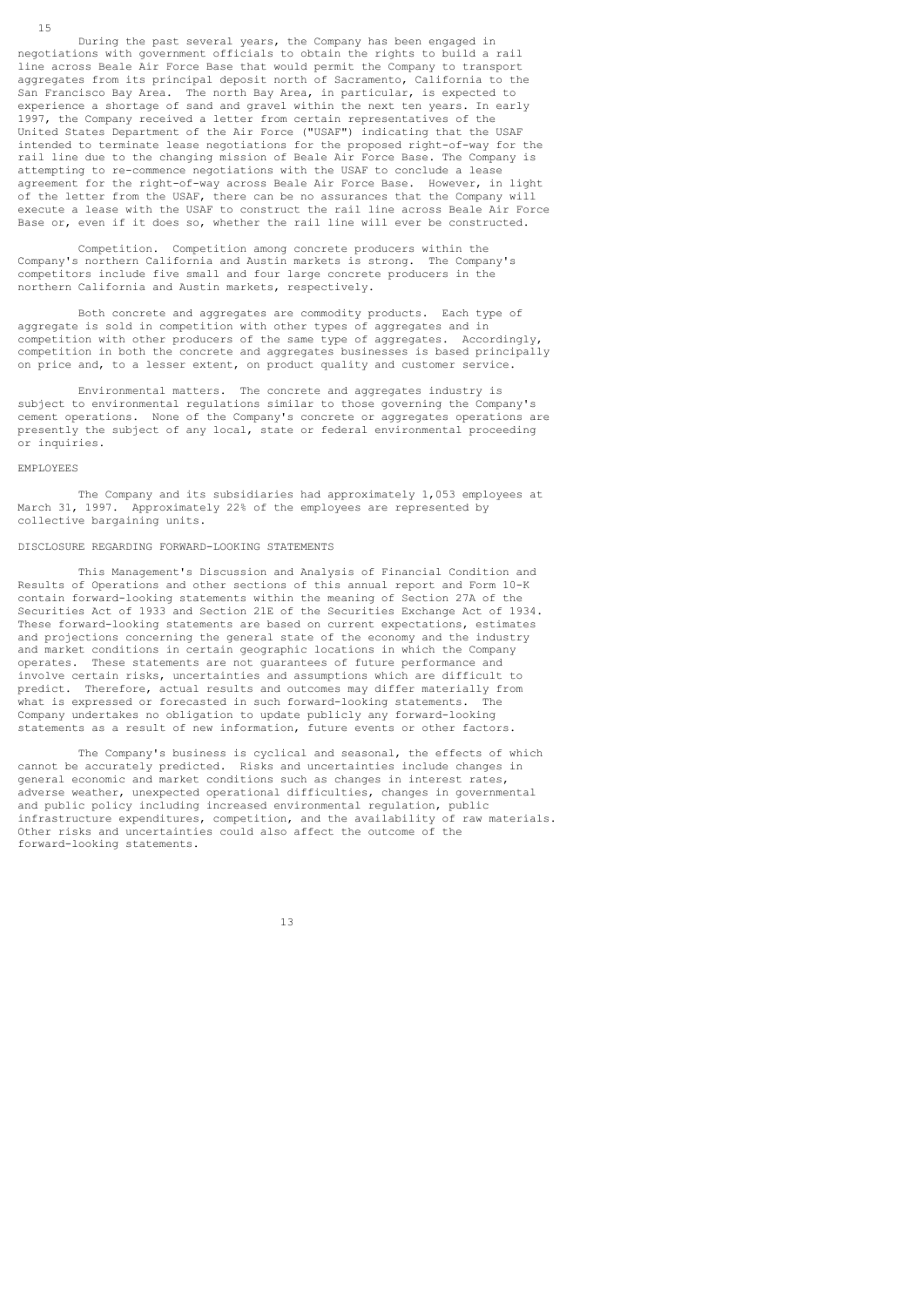The Company operates cement plants, quarries and related facilities at Buda, Texas; LaSalle, Illinois; Fernley, Nevada and Laramie, Wyoming. The Buda and LaSalle plants are each owned by separate joint ventures in which CXP has a 50% interest. The Company's principal aggregate plants and quarries are located in Austin, Texas and Marysville, California. In addition, the Company operates gypsum wallboard plants in Albuquerque and nearby Bernalillo, New Mexico and Gypsum, Colorado. None of the Company's facilities are pledged as security for any debts.

 See "Item 1. Business" on pages 1-13 of this Report for additional information relating to the Company's properties.

#### ITEM 3. LEGAL PROCEEDINGS

 The Company's Western Aggregates, Inc. subsidiary ("WAI") has received notices of possible claims against WAI in a title dispute relating to WAI's leasehold interest under a 99-year mineral lease on the aggregates in 10,000 acres of property north of Sacramento, California commonly known as the Yuba Goldfields. WAI is currently negotiating with the State Lands Commission of the State of California to resolve title problems in the Yuba Goldfields involving the historic and current riverbeds of the Yuba River. Additionally, the Company has received preliminary indications that the U.S. Bureau of Land Management and U.S. Army Corps of Engineers will assert claims to property interests affecting the aggregates in approximately 3,500 acres in the Yuba Goldfields. The United States has also indicated that it may have certain other property interests in an additional 1,300 acres in the Yuba Goldfields that may affect WAI's ability to mine aggregates from this property and WAI has requested further clarification from the United States regarding the effect of these other property interests. WAI has also been involved in negotiations with the United States in an attempt to negotiate a land exchange in an effort to resolve the federal claims to lands within the Yuba Goldfields.

 WAI notified its lessor, Yuba West Gold, Inc. ("Yuba"), and the lessor's successor-in-interest, Western Water Company ("Western Water"), of WAI's claims against both parties for title defects in the Yuba Goldfields. Yuba filed for protection under Chapter 11 of the United States Bankruptcy Code in September 1992, and subsequent to the April 1994 confirmation of Yuba's plan of reorganization, WAI received payments in cash from Yuba's bankruptcy estate amounting to approximately \$1.05 million in satisfaction of the claims filed by WAI in such bankruptcy proceedings. In April 1994, WAI completed a transaction with Western Water to settle WAI's claims that Western Water breached its obligations to cure the Yuba Goldfields title defects. As a part of the settlement, Western Water released WAI from its obligation under the mineral lease to pay annual production royalties to Western Water for the remainder of the lease term.

 At the time WAI entered into its mineral lease in 1987, WAI obtained a \$5.525 million policy of title insurance from Western Title Insurance Company to insure a significant majority of its leasehold estate in the Yuba Goldfields. WAI notified Western Title Insurance Company's successor, Fidelity National Title Insurance Company of California ("Fidelity"), of possible insured claims of the United States to lands within the Yuba Goldfields and made demands upon Fidelity to take action to cure the title claims of the United States that encumbered WAI's leasehold estate. Because WAI believes that Fidelity breached its obligation under the title policy and acted in bad faith, in October 1996, WAI filed a civil action against Fidelity in Superior Court in Orange County, California seeking compensatory and punitive damages. Although management cannot predict the outcome of this action, it intends to pursue its rights and remedies vigorously.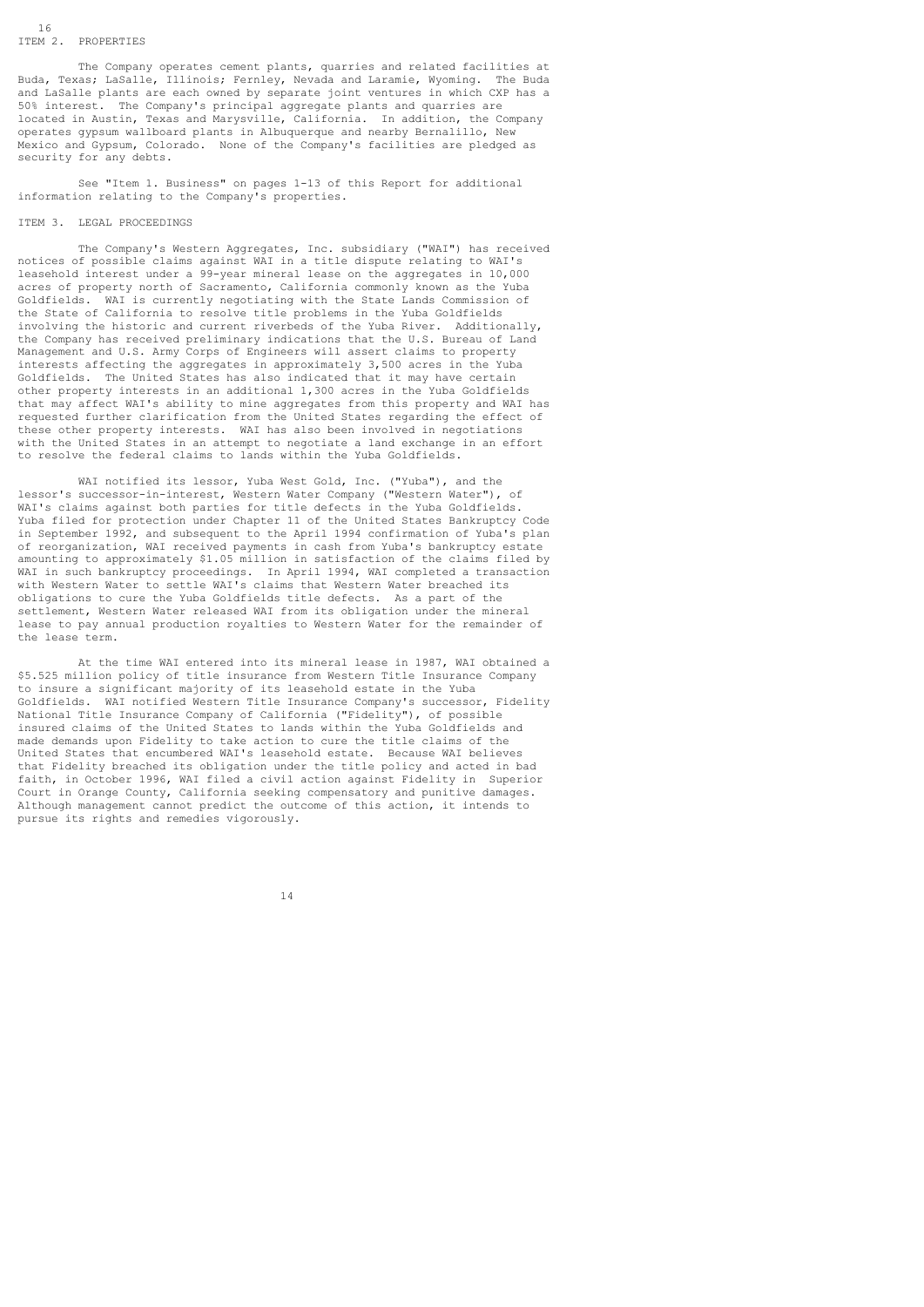In summary, although both the state and federal governments assert certain claims to portions of the Yuba Goldfields, the majority of the losses are covered by title insurance, and unless WAI's current mining plan changes, the portion of WAI's mineral lease which is not in dispute contains sufficient estimated reserves to meet WAI's current mining requirements for aggregates for a period of more than 100 years.

 In addition to the proceedings described above, the Company is a party to certain other ordinary routine legal proceedings incidental to its business. In general, although the outcome of litigation is inherently uncertain, the Company believes that none of the litigation matters in which CXP or any subsidiary is involved, if determined unfavorable to CXP or any subsidiary, would have a material, adverse effect on the consolidated financial condition or operations of the Company.

ITEM 4. SUBMISSION OF MATTERS TO A VOTE OF SECURITY HOLDERS

#### None

17

EXECUTIVE OFFICERS OF CXP (See Item 10 of Part III)

 The following is an alphabetical listing of the Company's executive officers, as such term is defined under the rules and regulations of the Securities and Exchange Commission. All of these executive officers have been employed by the Company and/or one or more subsidiaries of the Company for the past five years. All of these executive officers were elected by the Board of Directors of the Company on July 18, 1996, to serve until the next Annual Meeting of Directors or until their respective successors are duly elected and qualified. There is no family relationship between any of these officers.

| Name                  | Age | Positions with CXP                                                                                                                                                                                   |
|-----------------------|-----|------------------------------------------------------------------------------------------------------------------------------------------------------------------------------------------------------|
| O. G. (Greg) Dagnan   | 57  | President and Chief Executive Officer<br>(President and Chief Executive Officer<br>since January 1990; Senior Vice President<br>- Operations from August 1989, to January<br>$1990$ .                |
| Richard D. Jones, Jr. | 51  | Executive Vice President and Chief Operating<br>Officer (since January 1990).                                                                                                                        |
| Arthur R. Zunker, Jr. | 53  | Senior Vice President - Finance and Treasurer<br>(Senior Vice President - Finance and Treasurer since<br>January 1994; Senior Vice President - Administration<br>from August 1984, to January 1994). |

PART II

ITEM 5. MARKET FOR REGISTRANT'S COMMON EQUITY AND RELATED STOCKHOLDER MATTERS

(See Item 7 below.)

15 and 20 and 20 and 20 and 20 and 20 and 20 and 20 and 20 and 20 and 20 and 20 and 20 and 20 and 20 and 20 an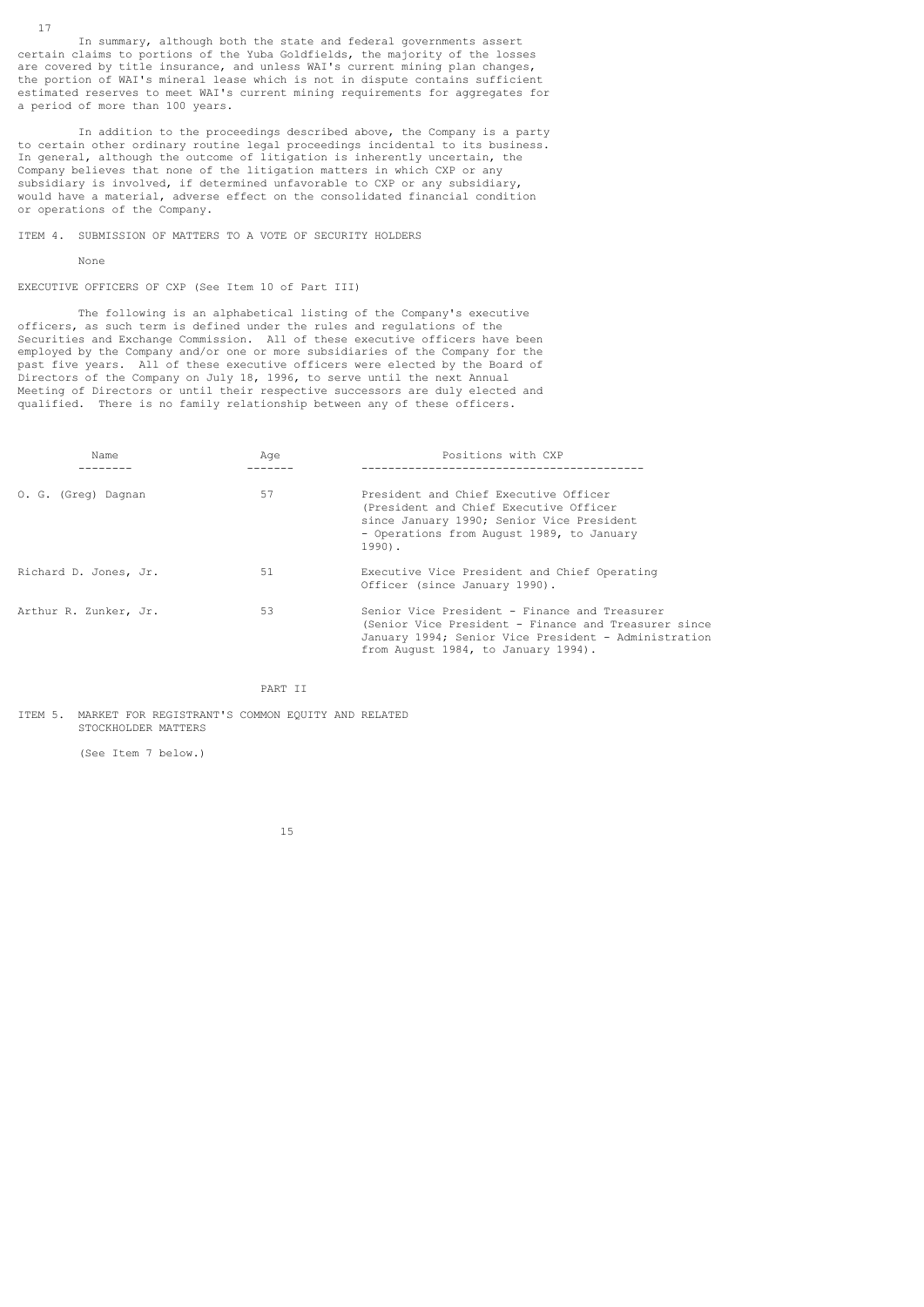#### 18 ITEM 6. SELECTED FINANCIAL DATA

(See Item 7 below.)

#### ITEM 7. MANAGEMENT'S DISCUSSION AND ANALYSIS OF FINANCIAL CONDITION AND RESULTS OF OPERATIONS

 The information called for by Items 5, 6 and 7 is incorporated herein by reference to the information set forth under the following captions (on the page or pages indicated) in the 1997 CXP Annual Report:

| Items | Caption in the 1997 CXP Annual Report                                                              | Pages     |
|-------|----------------------------------------------------------------------------------------------------|-----------|
| 5.    | Stock Prices and Dividends                                                                         | 37        |
| 5     | Indebtedness (Note (C) to Consolidated Financial Statements<br>of CXP)                             | 21        |
| 6     | Summary of Selected Financial Data                                                                 | $34 - 35$ |
| 7     | Short-term Borrowings and Long-term Debt (Note (C) to Consolidated<br>Financial Statements of CXP) | 21        |
|       | Management's Discussion and Analysis of Financial Condition and<br>Results of Operations           | $29 - 32$ |

ITEM 8. FINANCIAL STATEMENTS AND SUPPLEMENTARY DATA

 The information called for in this Item 8 is incorporated herein by reference to the 1997 CXP Annual Report as set forth in the index to consolidated financial statements and schedules on page 17 of this Report (see Item 14).

ITEM 9. CHANGES IN AND DISAGREEMENTS WITH ACCOUNTANTS ON ACCOUNTING AND FINANCIAL DISCLOSURE

None

### PART III

ITEM 10. DIRECTORS AND EXECUTIVE OFFICERS OF THE REGISTRANT

(See Item 11 below.)

ITEM 11. EXECUTIVE COMPENSATION

 Except for the information relating to the executive officers of the Company, which follows Item 4 of Part I of this Report, the information called for by Items 10, 11, 12 and 13 is incorporated herein by reference to the information included and referenced under the following captions (on the page<br>or pages indicated) in the Company's Proxy Statement dated June 26, 1997, for or pages indicated) in the Company's Proxy Statement dated June 26, 1997, the Company's July 17, 1997 Annual Meeting of Stockholders (the "1997 CXP Proxy Statement"):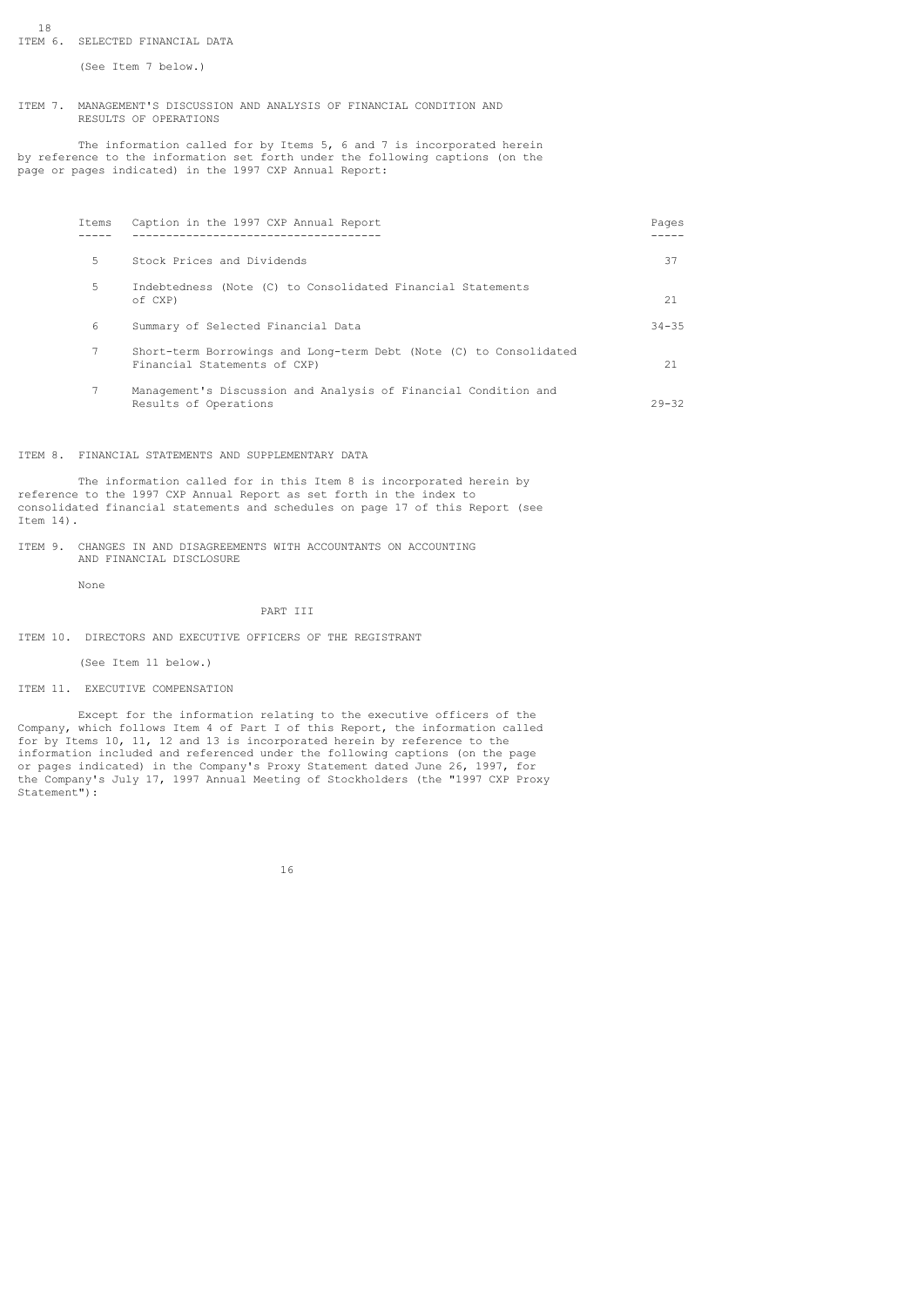| Items | Caption in the 1997 CXP Proxy Statement                           | Pages    |
|-------|-------------------------------------------------------------------|----------|
| 10    | Election of Directors                                             | $2 - 4$  |
| 10    | Section 16(a) Compliance                                          | 15       |
| 11    | Executive Compensation                                            | $9 - 14$ |
| 12.   | Security Ownership of Management and<br>Certain Beneficial Owners | $7 - 8$  |
| 13    | Certain Transactions                                              | 1.5      |

ITEM 12. SECURITY OWNERSHIP OF CERTAIN BENEFICIAL OWNERS AND MANAGEMENT

(See Item 11 above.)

# ITEM 13. CERTAIN RELATIONSHIPS AND RELATED TRANSACTIONS

(See Item 11 above.)

PART IV

ITEM 14. EXHIBITS, FINANCIAL STATEMENTS SCHEDULES AND REPORTS ON FORM 8-K

(a) The following documents are filed as part of this Report.

(1) and (2) See the Index to Consolidated Financial Statements and Schedules below for a list of the Financial Statements and Financial Statement schedules filed herewith.

INDEX TO CONSOLIDATED FINANCIAL STATEMENTS AND SCHEDULES

|                                                                                                       | Reference                      |
|-------------------------------------------------------------------------------------------------------|--------------------------------|
| CENTEX CONSTRUCTION PRODUCTS, INC.                                                                    | 1997 CXP<br>Annual Report Page |
|                                                                                                       | 28                             |
| Statements of Consolidated Earnings for the years ended March 31, 1997, 1996 and 1995 $\ldots \ldots$ | 14                             |
|                                                                                                       | 15                             |
| Statements of Consolidated Cash Flows for the years ended March 31, 1997, 1996 and 1995               | 16                             |
| Statements of Consolidated Stockholders' Equity for the years ended March 31, 1997, 1996 and 1995.    | 17                             |
|                                                                                                       | $18 - 27$                      |
|                                                                                                       | 33                             |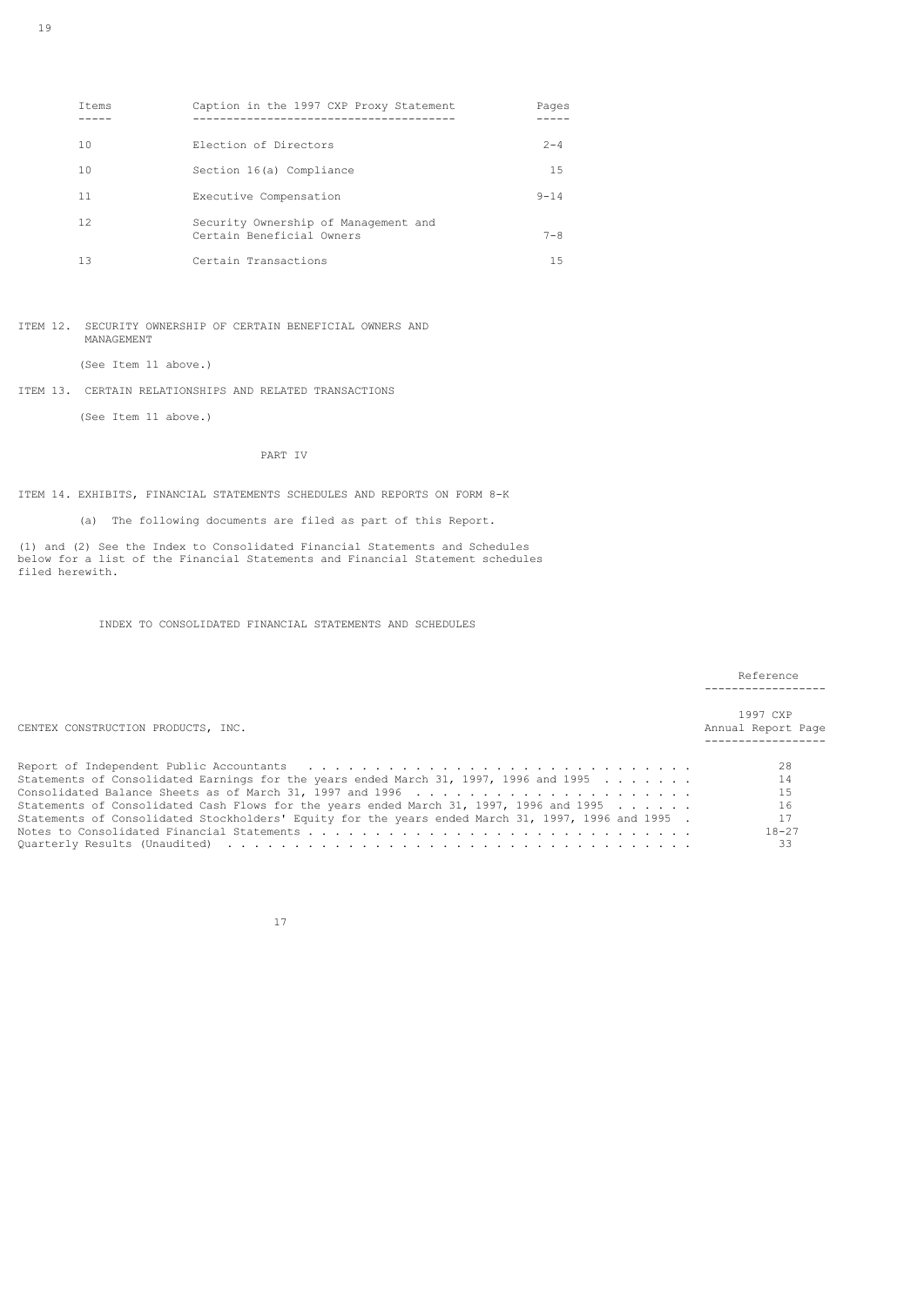Consolidated supporting schedules have been omitted either because the required information is contained in notes to the consolidated financial statements or because such schedules are not required or are not applicable.

### (3) Exhibits

 The information on exhibits required by this Item 14 is set forth in the CXP Index to Exhibits appearing on page 20 and 21 of this Report.

### (b) Reports on Form 8-K:

 On March 12, 1997, the Company filed with the Securities and Exchange Commission a Current Report on Form 8-K to report the acquisition on February 26, 1997 of all of the equity interests in the owner of a gypsum mine, gypsum wallboard plant, and a related cogeneration power facility, all located near Vail, Colorado. See "Item 1. Business - General" and "Item 1. Business - Gypsum Wallboard Operations".

 On May 12, 1997, the Company filed with the Securities and Exchange Commission an amended Current Report on Form 8-K/A to amend its prior Form 8-K filing to include the audited financial statements of the businesses acquired and the pro forma financial information of the Company required by Form 8-K.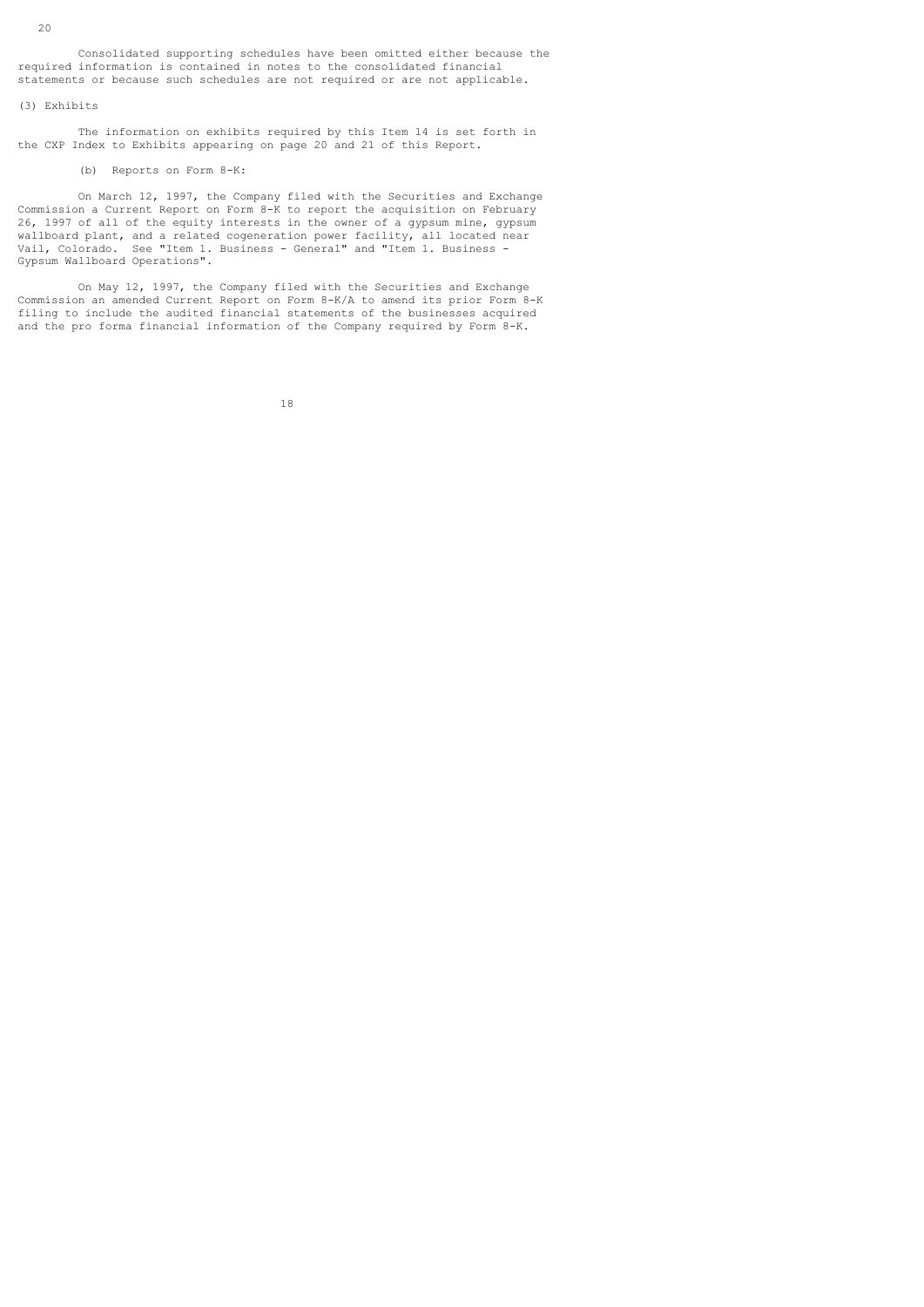Pursuant to the requirements of the Securities Exchange Act of 1934, this report has been signed below by the following persons on behalf of the registrant in the capacities and on the dates indicated.

| June 25, 1997 | /s/ O. G. DAGNAN                                                                                                        |  |  |
|---------------|-------------------------------------------------------------------------------------------------------------------------|--|--|
|               | O. G. Dagnan, Director, President and<br>Chief Executive Officer<br>(principal executive officer)                       |  |  |
| June 25, 1997 | /s/ ARTHUR R. ZUNKER, JR.                                                                                               |  |  |
|               | Arthur R. Zunker, Jr., Senior Vice President -<br>Finance and Treasurer<br>(principal financial and accounting officer) |  |  |
| June 25, 1997 | /s/ ROBERT L. CLARKE                                                                                                    |  |  |
|               | Robert L. Clarke, Director                                                                                              |  |  |
|               |                                                                                                                         |  |  |
| June 25, 1997 | /s/ LAURENCE E. HIRSCH                                                                                                  |  |  |
|               | Laurence E. Hirsch, Director                                                                                            |  |  |
| June 25, 1997 | /s/ DAVID W. QUINN                                                                                                      |  |  |
|               | David W. Quinn, Director                                                                                                |  |  |
|               |                                                                                                                         |  |  |
| June 25, 1997 | /s/ HAROLD K. WORK                                                                                                      |  |  |

Harold K. Work, Director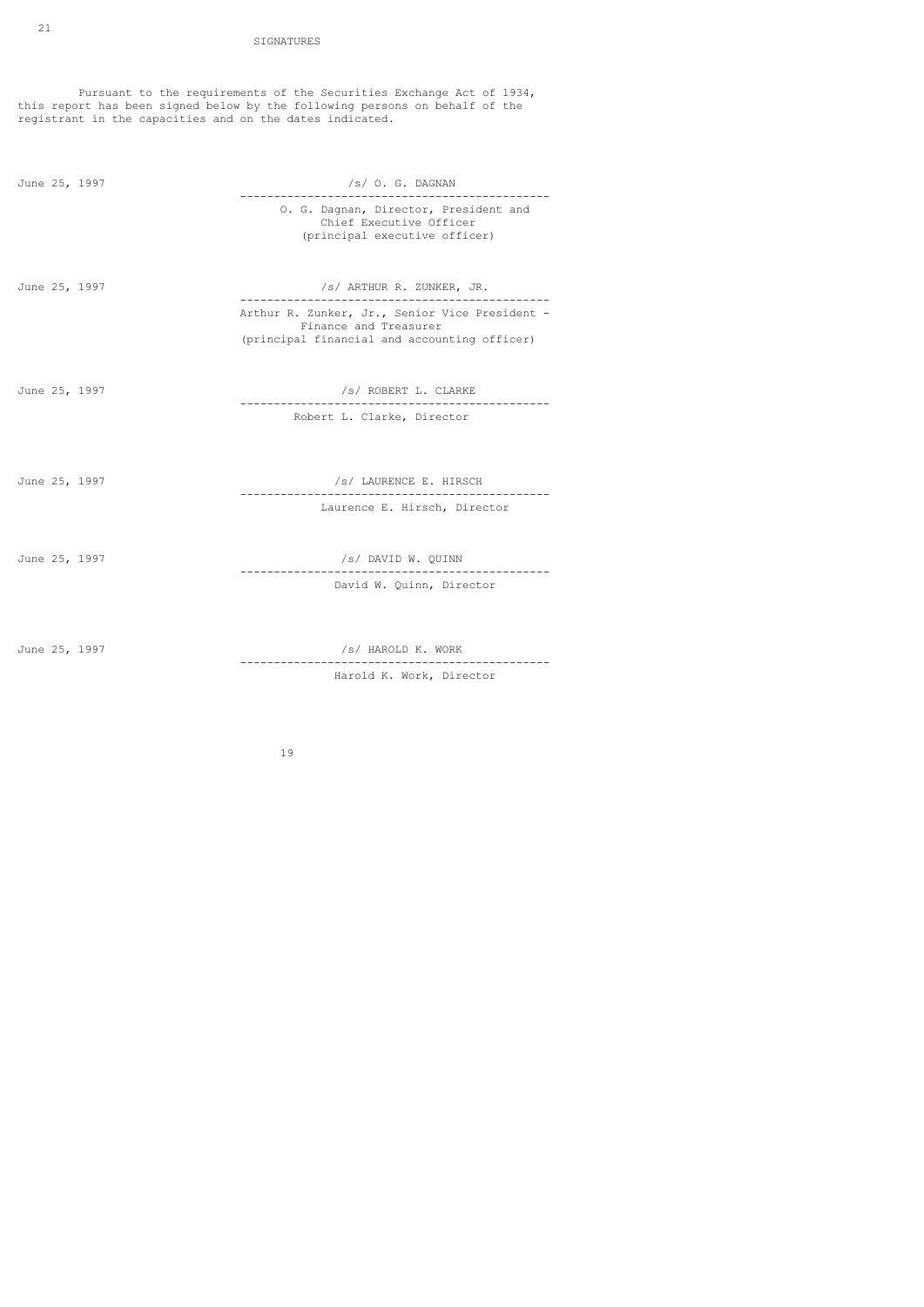| Number | Description of Exhibits |  |  |
|--------|-------------------------|--|--|
|        |                         |  |  |

- 3.1 Restated Certificate of Incorporation of Centex Construction Products, Inc. (the "Company")(filed as Exhibit 3.1 to the Form S-8 Registration Statement of the Company (No. 33-82928)(the "S-8 Registration Statement"), filed on August 16, 1994, and incorporated herein by reference)
- 3.2 Amended and Restated Bylaws of the Company (filed as Exhibit 3.2 to the S-8 Registration Statement and incorporated herein by reference)
- 4.1 Form of Certificate evidencing Common Stock (filed as Exhibit 4.1 to Amendment No. 3 to the Form S-1 Registration Statement of the Company (No. 33-74816), filed on April 4, 1994, ("Amendment No. 3"), and incorporated by reference herein)
- 4.2 Credit Agreement dated as of April 18, 1994, among the Company, The First National Bank of Chicago, Individually and as Agent, and the other Lenders named therein (filed as Exhibit 4.2 to the Annual Report on Form 10-K of the Company (File No. 1-12984) for the fiscal year ended March 31, 1995 (the "Form 10-K") and incorporated herein by reference)
- 4.3 Amendment No. 1 to the Credit Agreement, dated as of March 20, 1996, among the Company, the First National Bank of Chicago, individually and as agent, and the other lenders named therein (filed as Exhibit 4.3 to the Annual Report on Form 10-K of the Company (File No. 1-12984) for the fiscal year ended March 31, 1996 and incorporated herein by reference)
- 10.1 Joint Venture Agreement between Ilce, Inc. (f/k/a Illinois Cement Company, Inc.) and RAAM Limited Partnership, dated April 1, 1972, as amended (filed as Exhibit 10.1 to the Form S-1 Registration Statement (No. 33-74816) of the Company, filed on February 4, 1994, (the "S-1 Registration Statement") and incorporated herein by reference)
- 10.2 Joint Venture Agreement by and among Texas Cement Company, the Company, and Lehigh Portland Cement Company, dated March 25, 1986, as amended (filed as Exhibit 10.2 to the S-1 Registration Statement) and incorporated herein by reference)
- 10.3\* The Centex Construction Products, Inc. amended and restated Stock Option Plan(1)

Exhibit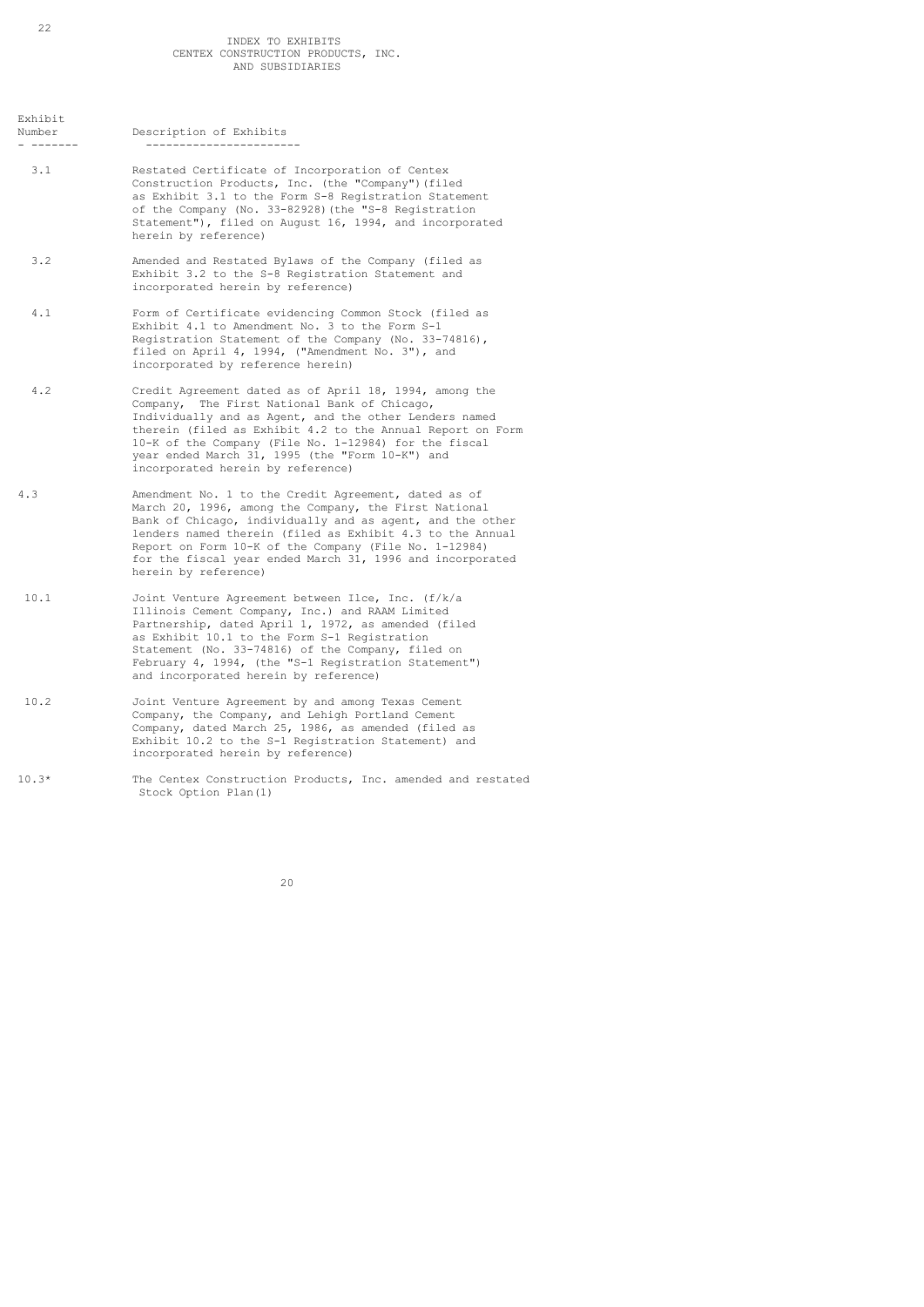- 10.4 Supplemental Executive Retirement Plan of Centex Construction Products, Inc. (filed as Exhibit 10.4 to the 1995 Form 10-K and incorporated herein by reference)(1)
- 10.5 Indemnification Agreement dated as of April 19, 1994, between the Company and Centex Corporation ("Centex") (filed as Exhibit 10.5 to the 1995 Form 10-K and incorporated herein by reference)
- 10.6 Tax Separation Agreement dated as of April 1, 1994, among Centex, the Company and its subsidiaries (filed as Exhibit 10.6 to the 1995 Form 10-K and incorporated herein by reference)
- 10.7 Administrative Services Agreement dated as of April 1, 1994, between the Company and Centex Service Company (filed as Exhibit 10.7 to the 1995 Form 10-K and incorporated herein by reference)
- 10.8 Trademark License Agreement dated as of April 19, 1994, between the Company and Centex (filed as Exhibit 10.8 to the 1995 Form 10-K and incorporated herein by reference)
- 10.9 Form of Indemnification Agreement between the Company and each of its directors (filed as Exhibit 10.9 to Amendment No. 3 and incorporated herein by reference)(1)
- 10.10 Limited Liability Company Unit Purchase Agreement (EGP), dated as of December 5, 1997, among Centex American Gypsum Company, Centex Eagle Gypsum Company, and Eagle-Gypsum Products (filed as Exhibit 2.1 to the Company's Current Report on Form 8-K (File No. 1-12984), filed on March 12, 1997, (the "Form 8-K") and incorporated herein by reference)
- 10.11 Limited Liability Company Unit Purchase Agreement (NES), dated as of December 5, 1997, among Centex American Gypsum Company, CEGC Holding Company, and National Energy Systems, Inc. (filed as Exhibit 2.2 to the Form 8-K and incorporated herein by reference)
- 13\*\* Annual Report to Stockholders of the Company for fiscal year ended March 31, 1997 (the "Annual Report to Stockholders")
- 21\* Subsidiaries of the Company
- 23\* Consent of Independent Public Accountants
- 27\* Financial Data Schedule



<sup>- -------------------------------</sup>

<sup>\*</sup> Filed herewith. With the exception of the information expressly incorporated by reference in this Annual Report on Form 10-K from the Annual Report to Stockholders, the Annual Report to Stockholders is not deemed filed with the Commission as a part of this Annual Report on Form 10-K.

<sup>(1)</sup> Required to be identified as a management contract or a compensatory plan or arrangement pursuant to Item 14(a)(3) of Form 10-K.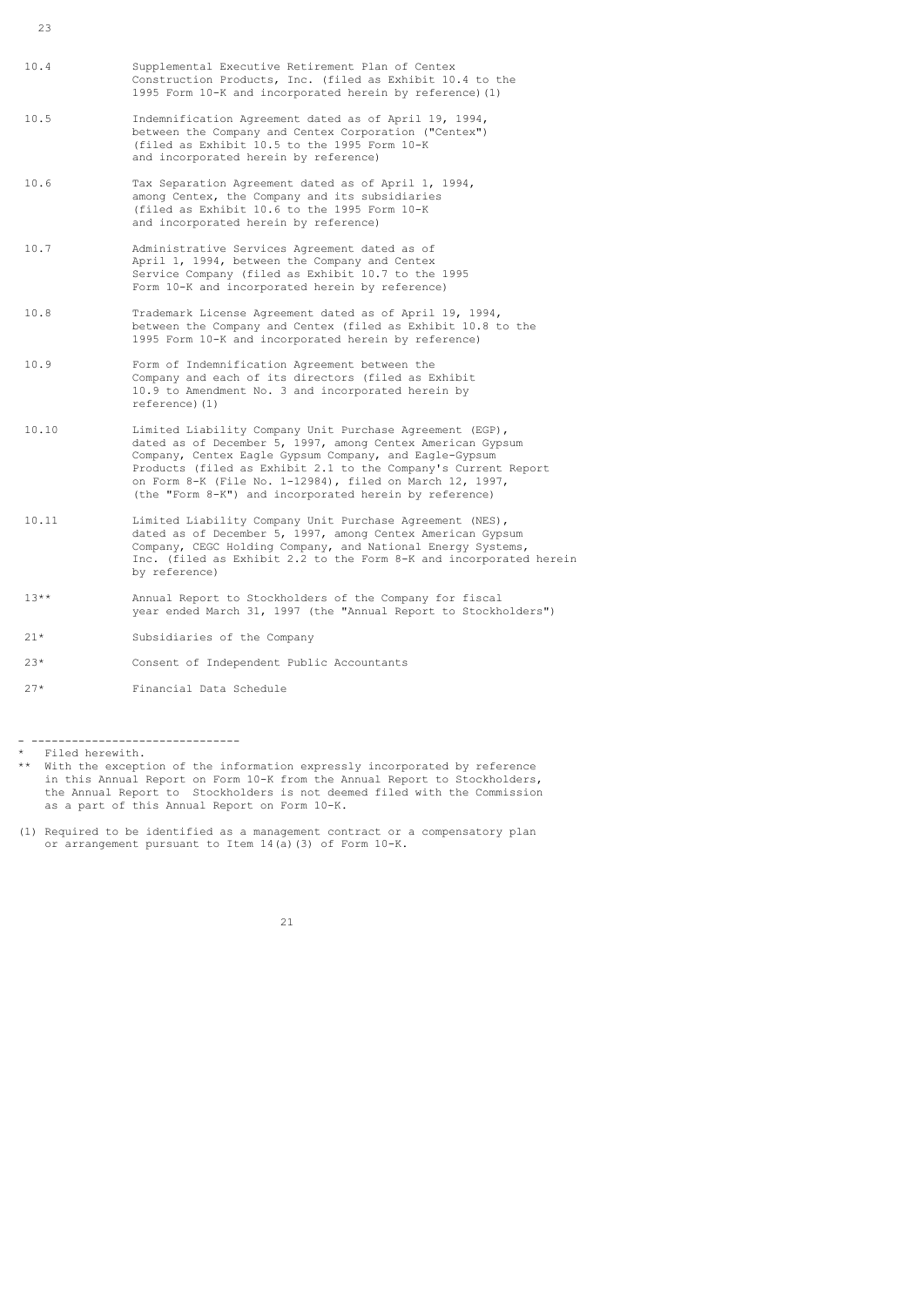### CENTEX CONSTRUCTION PRODUCTS, INC. AMENDED AND RESTATED STOCK OPTION PLAN

#### 1. PURPOSE

 The purpose of this Plan is to assist Centex Construction Products, Inc., a Delaware corporation, in attracting and retaining as officers and key employees of the Company and its Affiliates, and as non-employee directors of the Company, individuals of training, experience, and ability and to furnish additional incentive to such individuals by encouraging them to become owners of Shares of the Company's capital stock, by granting to such individuals Incentive Options, Nonqualified Options, Restricted Stock, or any combination of the foregoing.

### 2. DEFINITIONS

 Unless the context otherwise requires, the following words as used herein shall have the following meanings:

 (a) "Plan" -- This Centex Construction Products, Inc. Amended and Restated Stock Option Plan.

 (b) "Company" -- Centex Construction Products, Inc., a Delaware corporation.

 (c) "Board" -- The Board of Directors of the Company as the same may be constituted from time to time.

 (d) "Committee" -- The Committee provided for in Section 3 of this Plan, as such Committee may be constituted from time to time.

 (e) "Share" -- A share of the Company's present one cent (\$0.01) par value common stock and any share or shares of capital stock or other securities of the Company hereafter issued or issuable upon, in respect of or in substitution or in exchange for each present share. Such Shares may be unissued or reacquired Shares, as the Board, in its sole and absolute discretion, shall from time to time determine.

 (f) "Option" -- An option to purchase one or more Shares of the Company granted under and pursuant to the Plan. Such Option may be either an Incentive Option or a Nonqualified Option.

 (g) "Optionee" -- An individual who has been granted an Option under this Plan and who has executed a written option Agreement with the Company.

 (h) "Affiliates" -- Any corporation (other than the Company) in any unbroken chain of corporations beginning with the Company if, at the time of the granting of the Option, each of the corporations other than the last corporation in the unbroken chain, owns stock possessing 50% or more of the total combined voting power of all classes of stock in one of the other corporations in such chain, and (b) any corporation (other than the Company) in any unbroken chain of corporations ending with the Company if, at the time of the granting of the Option, each of the corporations, other than the Company, owns stock possessing fifty percent (50%) or more of the total combined voting power of all classes of stock in one of the other corporations in such chain.

 (i) "Fair Market Value" -- If a Share is traded on one or more established market or exchanges, the mean of the opening and closing price of the Share in the primary market or exchange on which the Share is traded, and if the Share is not so traded or the Share does not trade on the relevant date, the value determined in good faith by the Board. For purposes of valuing Shares to be made subject to Incentive Options, the Fair Market Value of stock shall be determined without regard to any restriction other than one which, by its terms, will never lapse.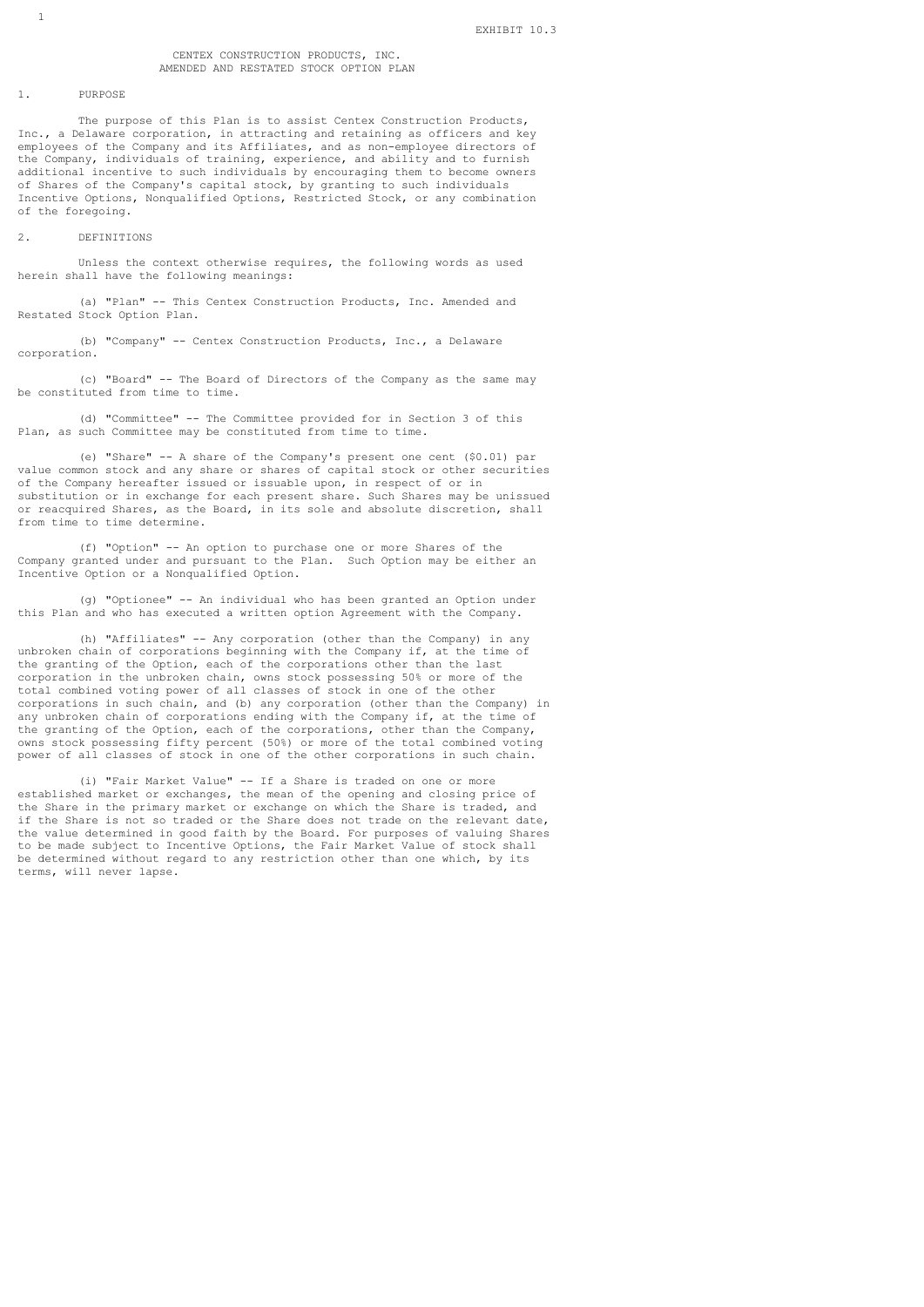(j) "Agreement" -- The written agreement between the Company and the Optionee evidencing the Option granted by the Company and the understanding of the parties with respect thereto.

 (k) "Incentive Option" -- Stock Options that are intended to satisfy the requirements of Section 422 of the Code and Section 16 of this Plan.

 (l) "Nonqualified Options" -- Stock Options which do not satisfy the requirements of Section 422 of the Code.

 (m) "Code" -- The Internal Revenue Code of 1986, as amended from time to time.

 (n) "Restricted Stock" -- Shares issued pursuant to Section 19 of the Plan.

(o) "Act" -- The Securities Exchange Act of 1934, as amended.

 (p) "Non-Employee Director" -- An individual who satisfies the requirements of Rule 16b-3 promulgated under the Act.

### 3. ADMINISTRATION

 Except as is herein expressly provided otherwise, the Plan shall be administered by the Board. The selection of individuals who shall receive grants of Options or awards of Restricted Stock shall be made by the Committee. The Committee shall consist of two or more individuals who shall be appointed by and shall serve at the pleasure of the Board and may be comprised of the entire Board. When the Committee is so comprised of the entire Board, the terms "Board" and "Committee", as used herein, shall be deemed synonymous. Notwithstanding the provisions of the immediately preceding sentence, unless the Board provides otherwise by resolution, the Committee shall be composed only of individuals who are Non-Employee Directors, and until and unless the Board provides or has provided that individuals who are not Non-Employee Directors may be members of the Committee, no individual appointed to the Committee shall have been eligible at any time within one year prior to his appointment to the Committee for the grant of an option, stock allocation, or stock appreciation right under the Plan or any other plan of the Company or its affiliates (within the meaning of Rule 12b-2 promulgated under the Act), nor shall such individual be eligible to receive an option, allocation of stock, or stock appreciation right under any such plan while a member of the Committee. The Board may by resolution at any time and from time to time provide that the Committee shall be comprised only of individuals who are Non-Employee Directors or that the Committee may be comprised of individuals some or all of whom are not Non-Employee Directors, all as the Board may deem from time to time appropriate. ln making grants or awards, the Committee shall take into consideration the contribution the individual has made or may make to the success of the Company or its Affiliates and such other considerations as the Board may from time to time specify.

 The Committee shall elect one of its members as its chairman and shall hold its meetings at such times and places as it may determine. All decisions and determinations of the Committee shall be made by the majority vote or decision of all of its members present at a meeting; provided, however, that any decision or determination reduced to writing and signed by all of the members of the Committee shall be as fully effective as if it had been made at a meeting duly called and held. The Committee may make any rules and regulations for the conduct of its business that are not inconsistent with the provisions hereof, the bylaws of the Company or any resolutions of the Board.

 All questions of interpretation and application of the Plan shall be subject to the determination of a majority of the whole Board, which determination shall be final and binding upon all parties. All questions of interpretation and application of an Option grant or an award of Restricted Stock, including questions of interpretation and application of an Agreement, shall be subject to the determination of a majority of the Committee, which determination shall be final and binding upon all parties.

 Subject to the express provisions hereof, the Board shall have the authority, in its sole and absolute discretion, (a) to adopt, amend, and rescind administrative and interpretive rules and regulations relating to the Plan,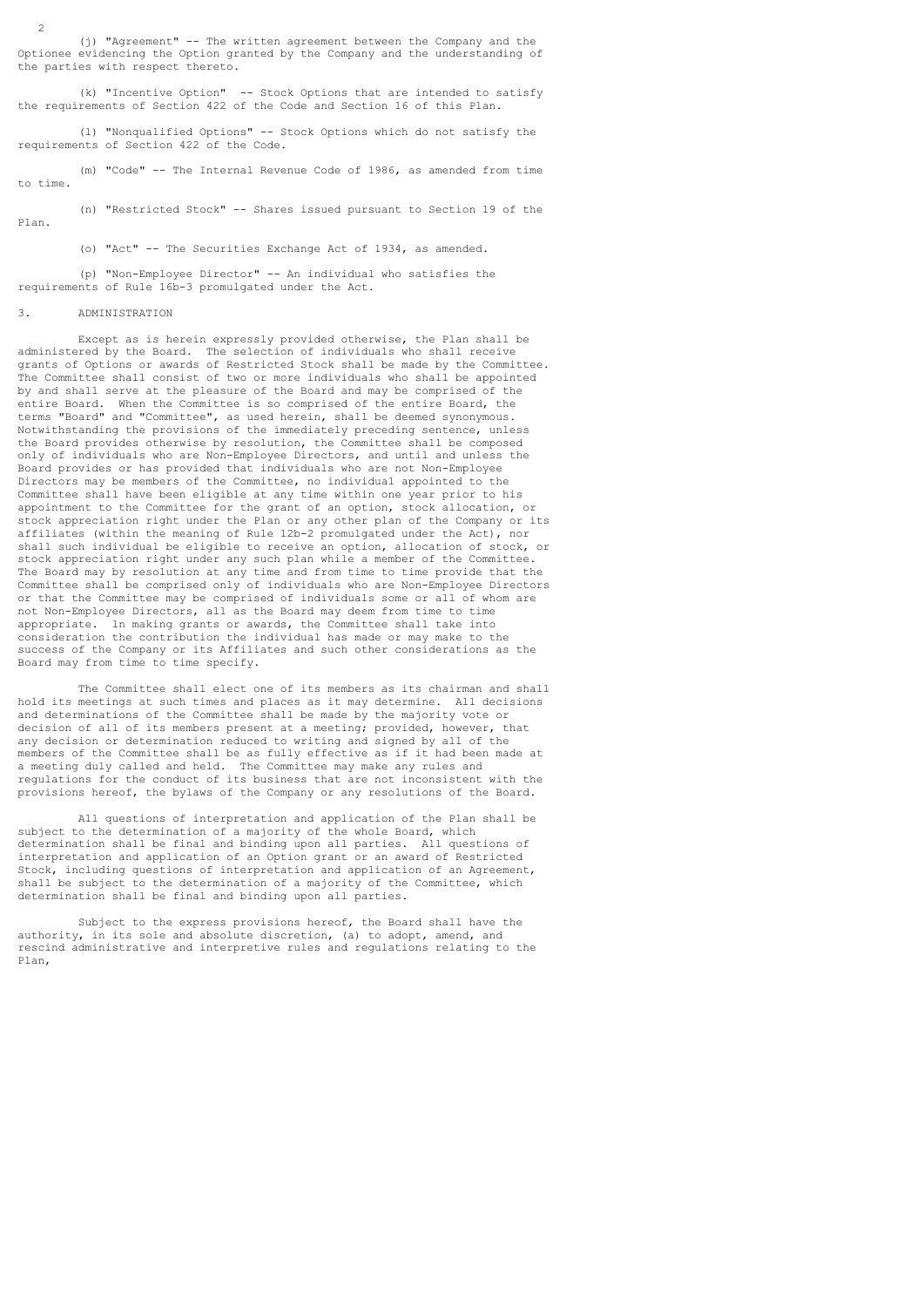(b) to construe the Plan, and (c) to make all other determinations necessary or advisable for administering the Plan. The Board may correct any defect or supply any omission or reconcile any inconsistency in the Plan in the manner and to the extent it shall deem expedient to carry it into effect, and it shall be the sole and final judge of such expediency. Subject to the express provisions hereof, the Committee shall have the authority, in its sole and absolute discretion, (a) to determine the terms and provisions of the respective Agreements (which need not be identical), including provisions defining or otherwise relating to (i) subject to the specific provisions of the Plan, the term and the period or periods and extent of exercisability of the Options, (ii) the extent to which the transferability of Shares issued upon exercise of Options is restricted, (iii) the effect of termination of employment or directorship upon the exercisability of the Options, and (iv) the effect of approved leaves of absence (consistent with any applicable regulations of the Internal Revenue Service), (b) subject to Sections 8 and 10, to accelerate, for any reason, regardless of whether the Agreement so provides, the time of exercisability of any Option that has been granted, (c) to construe the respective Agreements, and (d) to exercise the powers conferred on the Committee under Section 19. The determinations of the Board or Committee, as the case may be, on the matters referred to in this Section 3 shall be final and conclusive.

### 4. SHARES SUBJECT TO PLAN

3

 (a) A maximum of 2,000,000 Shares shall be subject to grants of Options and awards of Restricted Stock under the Plan; provided that such maximum shall be increased or decreased as provided below in Section 12.

 (b) At any time and from time to time after the Plan takes effect, the Committee, pursuant to the provisions herein set forth, may grant Options and award Restricted Stock until the maximum number of Shares shall be exhausted or the Plan shall be sooner terminated; provided, however, that no Option shall be granted and no Restricted Stock shall be awarded after March 31, 2004.

 (c) Should any Option expire or be canceled without being fully exercised, or should any Restricted Stock previously awarded be reacquired by the Company, the number of Shares with respect to which such Option shall not have been exercised prior to its expiration or cancellation and the number of Shares of such Restricted Stock so reacquired may again be optioned or awarded pursuant to the provisions hereof.

 (d) Any Shares withheld pursuant to subsection 18(c) shall not be available after such withholding for being optioned or awarded pursuant to the provisions hereof.

#### 5. ELIGIBILITY

 Eligibility for the receipt of the grant of Options under the Plan shall be confined to (a) a limited number of persons who are employed by the Company, or one or more of its Affiliates and who are officers of or who, in the opinion of the Board, hold other key positions in or for the Company or one or more of its Affiliates and (b) directors of the Company, including directors who are not employees of the Company or its Affiliates; provided that only employees of the Company or its Affiliates shall be eligible for the grant of Incentive Options. In addition, an individual who becomes a director of the Company, but who is not at the time he becomes a director also an employee of the Company, shall not be eligible for a grant of Options or an award of Restricted Stock, and shall not be eligible for the grant of an option, stock allocation, or stock appreciation right under any other plan of the Company or its affiliates (within the meaning of Rule 12b-2 promulgated under the Act) until the Board expressly declares such person eligible by resolution. In no event may an Option be granted to an individual who is not an employee of the Company or an Affiliate or a director of the Company. In addition, to provide for Non-Employee Directors to serve on the Committee, the Board may from time to time specify individuals described in the first sentence of this Section 5 who shall not be eligible for the grant of Options or the award of Restricted Stock or the grant of options or stock appreciation rights or allocations of stock under any plan of the Company or its affiliates (within the meaning of Rule 12b-2 promulgated under the Act); provided however, that the Board may at any time determine that any individual who has been so excluded from eligibility shall become eligible for grants of Options or awards of Restricted Stock.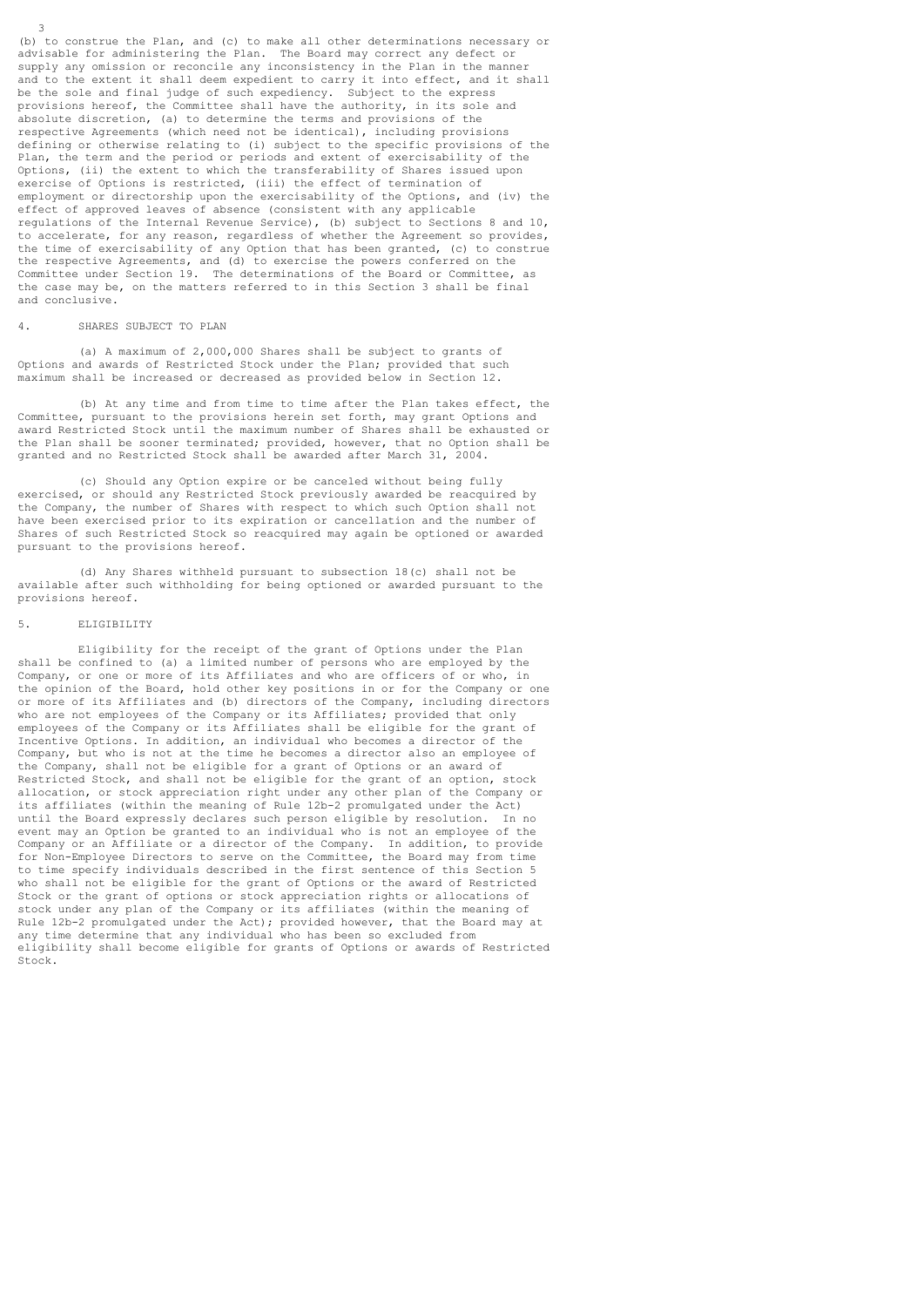#### 6. GRANTING OF OPTIONS

 (a) From time to time while the Plan is in effect, the Committee may in its absolute discretion, select from among the persons eligible to receive a grant of Options under the Plan (including persons who have already received such grants of Options) such one or more of them as in the opinion of the Committee should be granted Options. The Committee shall thereupon, likewise in its absolute discretion, determine the number of Shares to be allotted for option to each person so selected; provided, however, that the total number of Shares subject to Options granted to any one person, including directors of the Company, when aggregated with the number of Shares of Restricted Stock awarded to such person, shall not exceed 400,000 Shares.

 (b) Each person so selected shall be offered an Option to purchase the number of Shares so allotted to him, upon such terms and conditions, consistent with the provisions of the Plan, as the Committee may specify. Options granted to directors of the Company at such times as the Committee is not composed solely of Non-Employee Directors shall provide that such Options may not be exercised until the first anniversary of their grant and then may be exercised in full at any time on or after such first anniversary date until the date that is ten (10) years from the date when the Option was originally granted. Each such person shall have a reasonable period of time, to be fixed by the Committee, within which to accept or reject the proffered Option. Failure to accept within the period so fixed may be treated as a rejection.

 (c) Each person who accepts an Option offered to him shall enter into an Agreement with the Company, in such form as the Committee may prescribe, setting forth the terms and conditions of the Option, whereupon such person shall become a participant in the Plan. In the event an individual is granted both one or more Incentive Options and one or more Nonqualified Options, such grants shall be evidenced by separate Agreements, one each for the Incentive Option grants and one each for the Nonqualified Options grants. The date which the Committee specifies to be the grant date of an Option to an individual shall constitute the date on which the Option covered by such Agreement is granted. In no event, however, shall an Optionee gain any rights in addition to those specified by the Committee in its grant, regardless of the time that may pass between the grant of the Option and the actual signing of the Agreement by the Company and the Optionee.

### 7. OPTION PRICE

The option price for each Share covered by each Incentive Option shall not be less than the greater of (a) the par value of each such Share or (b) the Fair Market Value of the Share at the time such Option is granted, except as provided hereinafter. The option price for each Share covered by each Nonqualified Option shall not be less than the greater of (a) the par value of each such Share or (b) 85% of the Fair Market Value of the Share at the time the Option is granted; provided, however, that the number of Shares covered by Nonqualified Options granted under this Plan that have an option price less than the Fair Market Value of a Share at the time the respective Option is granted shall not exceed 10% of the total number of Shares authorized to be issued under this Plan. If the Company or an Affiliate agrees to substitute a new Option under the Plan for an old Option, or to assume an old Option, by reason of a corporate merger, consolidation, acquisition of property or stock, separation, reorganization, or liquidation (any of such events being referred to herein as a "Corporate Transaction"), the option price of the Shares covered by each such new Option or assumed Option may be other than the Fair Market Value of the stock at the time the Option is granted as determined by reference to a formula, established at the time of the Corporate Transaction, which will give effect to such substitution or assumption; provided, however, in no event shall -

> (a) the excess of the aggregate Fair Market Value of the Share subject to the Option immediately after the substitution or assumption over the aggregate option price of such Shares be more than the excess of the aggregate Fair Market Value of all Shares subject to the Option immediately prior to the substitution or assumption over the aggregate option price of such Shares;

 $6\frac{4}{5}$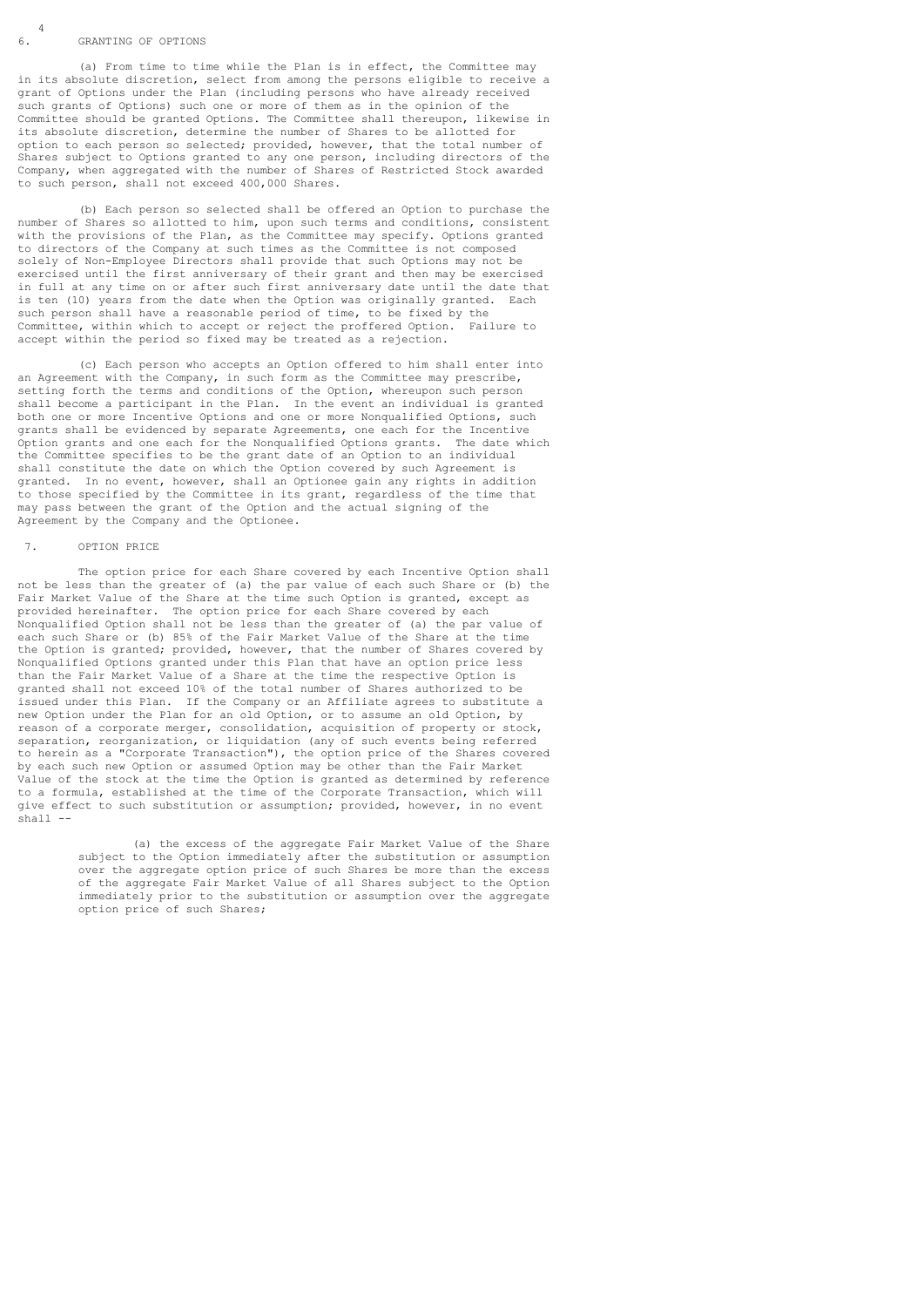(b) in the case of an Incentive Option, the new Option or the assumption of the old Option give the Optionee additional benefits which he would not have under the old Option; or

 (c) the ratio of the option price to the Fair Market Value of the stock subject to the Option immediately after the substitution or assumption be more favorable to the Optionee than the ratio of the option price to the Fair Market Value of the stock subject to the old Option immediately prior such substitution or assumption, on a Share by Share basis.

 Notwithstanding the above, the provisions of this Section 7 with respect to the Option price in the event of a Corporate Transaction shall, in case of an Incentive Option, be subject to the requirements of Section 25(a) of the Code and the Treasury regulations and revenue rulings promulgated thereunder. In the case of an Incentive Option, in the event of a conflict between the terms of this Section 7 and the above cited statute, regulations, and rulings, or in the event of an omission in this Section 7 of a provision required by said laws, the latter shall control in all respects and are hereby incorporated herein by reference as if set out at length.

### 8. OPTION PERIOD

 (a) Each Option shall run for such period of time as the Committee may specify, but in no event for longer than ten (10) years from the date when the Option is granted, including the period of time provided in subsections (i) and (ii) of this subsection (a); and subject to such limits, and the further condition that, unless designated otherwise by the Committee, no Incentive Option shall become exercisable prior to one year from the date of its grant,

> (i) Except as provided below in this subsection (i), all rights to exercise an Option shall terminate within three months after the date the Optionee ceases to be an employee of at least one of the employers in the group of employers consisting of the Company and its Affiliates, or after the date the Optionee ceases to be a director of the Company, whichever may occur later, for any reason other than death, except that, (x) in the case of a Nonqualified Option which is held by an Optionee who is, on the date of cessation referred to in this clause, an officer or director of the Company (within the meanings thereof under Section 16(b) of the Act), all rights to exercise such Option shall terminate within seven months after the date the Optionee ceases to be an employee of at least one of the employers in the group of employers consisting of the Company and its Affiliates, or, if later, after the date the Optionee ceases to be a director of the Company, for any reason other than death; and, except that, (y) the Committee, in its discretion, may provide in new Option grants or amend outstanding Options to provide an extended period of time during which an Optionee can exercise a Nonqualified Option to the maximum permissible period for which such Optionee's Option would have been exercisable in the absence of the Optionee's ceasing to be an employee of the Company and its Affiliates or ceasing to be a director of the Company; and, except that (z) in case the employment of the Optionee is terminated for cause, the Option shall thereafter be null and void for all purposes.

> (ii) If the Optionee ceases to be employed by at least one of the employers in the group of employers consisting of the Company and its Affiliates, or ceases to be a director of the Company, whichever may occur later, by reason of his death, all rights to exercise such Option shall terminate fifteen (15) months thereafter.

 (iii) If an Option is granted with a term shorter than ten (10) years, the Committee may extend the term of the Option, but for not more than ten (10) years from the date when the Option was originally granted.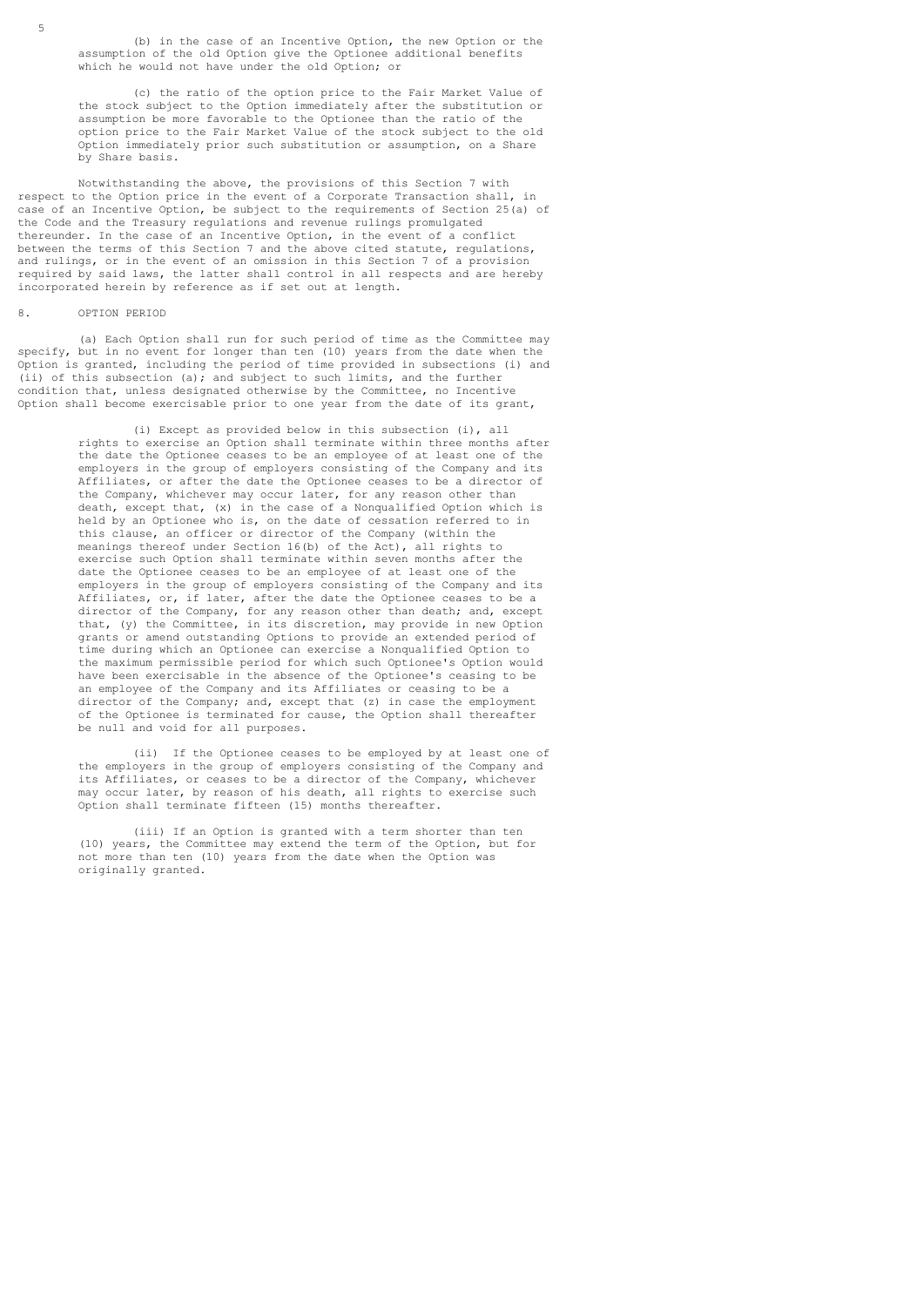#### 9. OPTIONS NOT TRANSFERABLE

 No Option or interest therein shall be transferable by the person to whom it is granted otherwise than by will or by the applicable laws of descent and distribution. Notwithstanding the foregoing, the Committee may, in its sole discretion, provide in the Agreement relating to the grant of an Option that the Optionee may transfer such Option, without consideration, to members of the Optionee's immediate family or to one or more trusts for the benefit of such immediate family members or partnerships in which such immediate family members are the only partners. For purposes of this Section 9, "immediate family" shall mean the Optionee's spouse, parents, children (including adopted children), and grandchildren.

#### 10. EXERCISE OF OPTIONS

 (a) During the lifetime of an Optionee only he or his guardian or legal representative may exercise an Option granted to him. In the event of his death, any then exercisable portion of his Option may, within fifteen (15) months thereafter, or earlier date of termination of the Option, be exercised in whole or in part by any person empowered to do so under the deceased Optionee's will or under the applicable laws of descent and distribution.

 (b) At any time, and from time to time, during the period when any Option, or a portion thereof, is exercisable, such Option, or portion thereof, may be exercised in whole or in part; provided, however, that the Committee may require any Option which is partially exercised to be so exercised with respect to at least a stated minimum number of Shares.

 (c) Each exercise of an Option or portion or part thereof shall be evidenced by a notice in writing to the Company accompanied by payment in full of the option price of the Shares then being purchased. Payment in full shall mean payment of the full amount due, either in cash, by certified check or cashier's check, or, with the consent of the Committee, with Shares owned by the Optionee, including an actual or deemed multiple series of exchanges of such Shares. Options granted to directors of the Company at such times as the Committee is not composed solely of Non-Employee Directors shall be paid for in cash, by certified check or cashier's check, or with Shares owned by the director, including an actual or deemed multiple series of exchanges of such Shares, as elected by the director.

 (d) No Shares shall be issued until full payment therefor has been made, and an Optionee shall have none of the rights of a stockholder until Shares are issued to him.

 (e) Nothing herein or in any Agreement executed or Option granted hereunder shall require the Company to issue any Shares upon exercise of an Option if such issuance would, in the opinion of counsel for the Company, constitute a violation of the Securities Act of 1933, as amended, or any similar or superseding statute or statutes, or any other applicable statute or regulation, as then in effect. Upon the exercise of an Option or portion or part thereof, the Optionee shall give to the Company satisfactory evidence that he is acquiring such Shares for the purpose of investment only and not with a view to their distribution; provided, however, if or to the extent that the Shares subject to the Option shall be included in a registration statement filed by the Company, or one of its Affiliates, such investment representation shall be abrogated.

#### 11. DELIVERY OF STOCK CERTIFICATES

 As promptly as may be practicable after an Option, or a portion or part thereof, has been exercised as hereinabove provided, the Company shall make delivery of one or more certificates for the appropriate number of Shares. In the event that an Optionee exercises both an Incentive Option, or a portion thereof, and a Nonqualified Option, or a portion thereof, separate stock certificates shall be issued, one for the Shares subject to the Incentive Option and one for the Shares subject to the Nonqualified Option.

 $9<sup>6</sup>$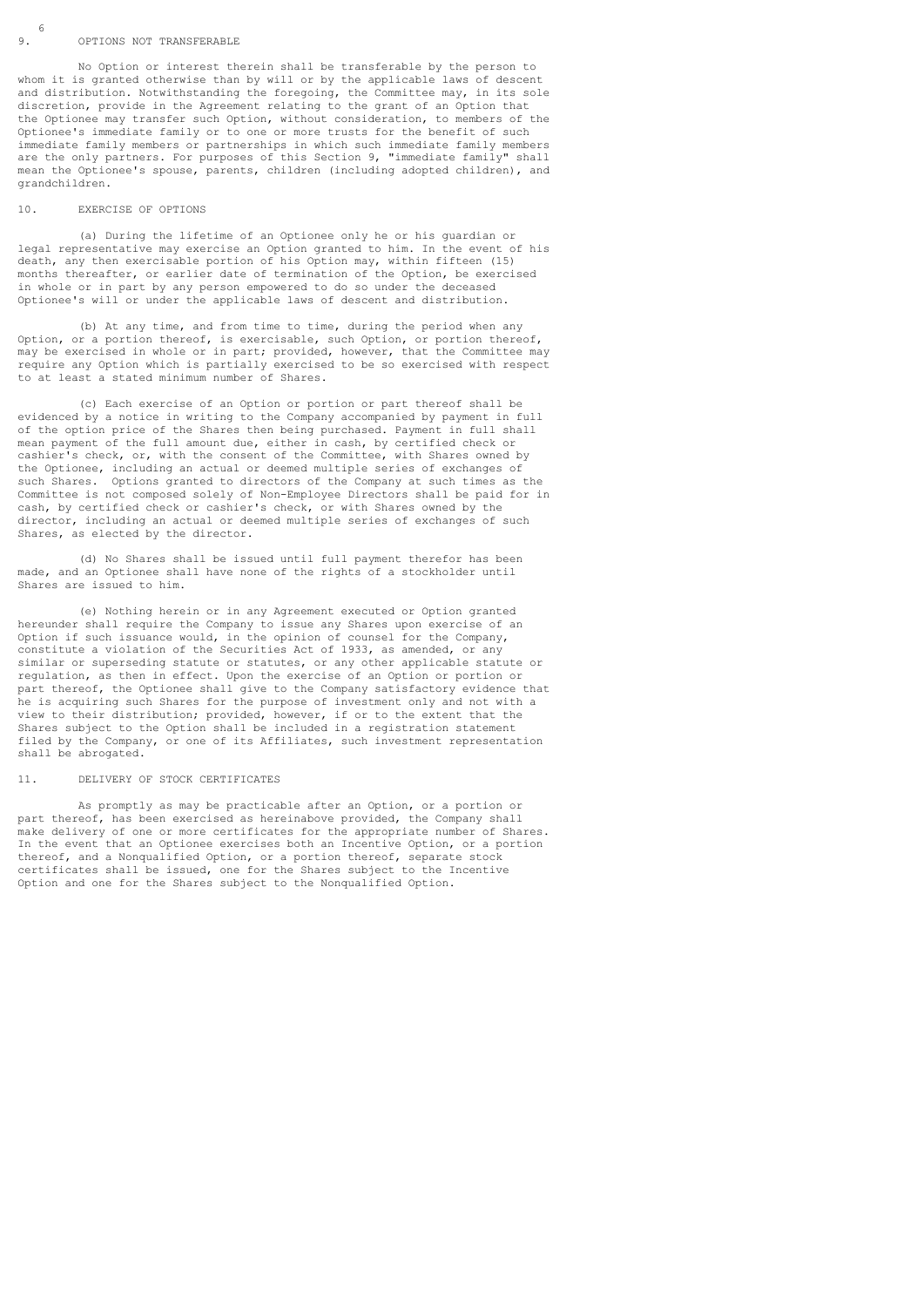#### 12. CHANGES IN COMPANY'S SHARES AND CERTAIN CORPORATE TRANSACTIONS

 (a) If at any time while the Plan is in effect there shall be an increase or decrease in the number of issued and outstanding Shares of the Company effected without receipt of consideration therefor by the Company, through the declaration of a stock dividend or through any recapitalization or merger or otherwise in which the Company is the surviving corporation, resulting in a stock split-up, combination, or exchange of Shares of the Company, then and in each such event:

> (i) An appropriate adjustment shall be made in the maximum number of Shares then subject to being optioned or awarded as Restricted Stock under the Plan, to the end that the same proportion of the Company's issued and outstanding Shares shall continue to be subject to being so optioned and awarded;

 (ii) Appropriate adjustment shall be made in the number of Shares and the option price per Share thereof then subject to purchase pursuant to each Option previously granted, to the end that the same proportion of the Company's issued and outstanding Shares in each such instance shall remain subject to purchase at the same aggregate option price: and

 (iii) In the case of Incentive Options, any such adjustments shall in all respects satisfy the requirements of Section 424(a) of the Code and the Treasury regulations and revenue rulings promulgated thereunder.

 Except as is otherwise expressly provided herein, the issue by the Company of shares of its capital stock of any class, or securities convertible into shares of capital stock of any class, either in connection with a direct sale or upon the exercise of rights or warrants to subscribe therefor, or upon conversion of shares or obligations of the Company convertible into such shares or other securities, shall not affect, and no adjustment by reason thereof shall be made with respect to, the number of or option price of Shares then subject to outstanding Options granted under the Plan. Furthermore, the presence of outstanding Options granted under the Plan shall not affect in any manner the right or power of the Company to make, authorize or consummate (i) any or all adjustments, recapitalizations, reorganizations or other changes in the Company's capital structure or its business; (ii) any merger or consolidation of the Company; (iii) any issue by the Company of debt securities or preferred or preference stock which would rank above the Shares subject to outstanding Options granted under the Plan; (iv) the dissolution or liquidation of the Company; (v) any sale, transfer, or assignment of all or any part of the assets or business of the Company; or (vi) any other corporate act or proceeding, whether of a similar character or otherwise.

 (b) Notwithstanding anything to the contrary above, a dissolution or liquidation of the Company, a merger (other than a merger effecting a reincorporation of the Company in another state) or consolidation in which the Company is not the surviving corporation (or survives only as a subsidiary of another corporation in a transaction in which the stockholders of the parent of the Company and their proportionate interests therein immediately after the transaction are not substantially identical to the stockholders of the Company and their proportionate interests therein immediately prior to the transaction), a transaction in which another corporation (other than Centex Corporation or one of its affiliates (as defined in Section 12b-2 of the Act)) becomes the owner of 50% or more of the total combined voting power of all classes of stock of the Company, or a change in control (as specified below), shall cause every Option then outstanding to become exercisable in full, subject to the limitation on the aggregate Fair Market Value of Shares that may become first exercisable during any calendar year set forth in Section 16, immediately prior to such dissolution, liquidation, merger, consolidation, transaction, or change in control, to the extent not theretofore exercised, without regard to the determination as to the periods and installments of exercisability contained in the Agreements if (and only if) such Options have not at that time expired or been terminated. For purposes of this paragraph, a change in control shall be deemed to have taken place if: (i) a third person (other than Centex Corporation or one of its affiliates (as defined in Section 12b-2 of the Act)), including a "group" as defined in Section 13(d)(3) of the Act, becomes the beneficial owner of Shares of the Company having 50% or more of the total number of votes that may be cast for the election of directors of the Company; of (ii) as a result of, or in connection with, a contested election for directors, the persons who were directors of the Company immediately before such election shall cease to constitute

 $12<sup>7</sup>$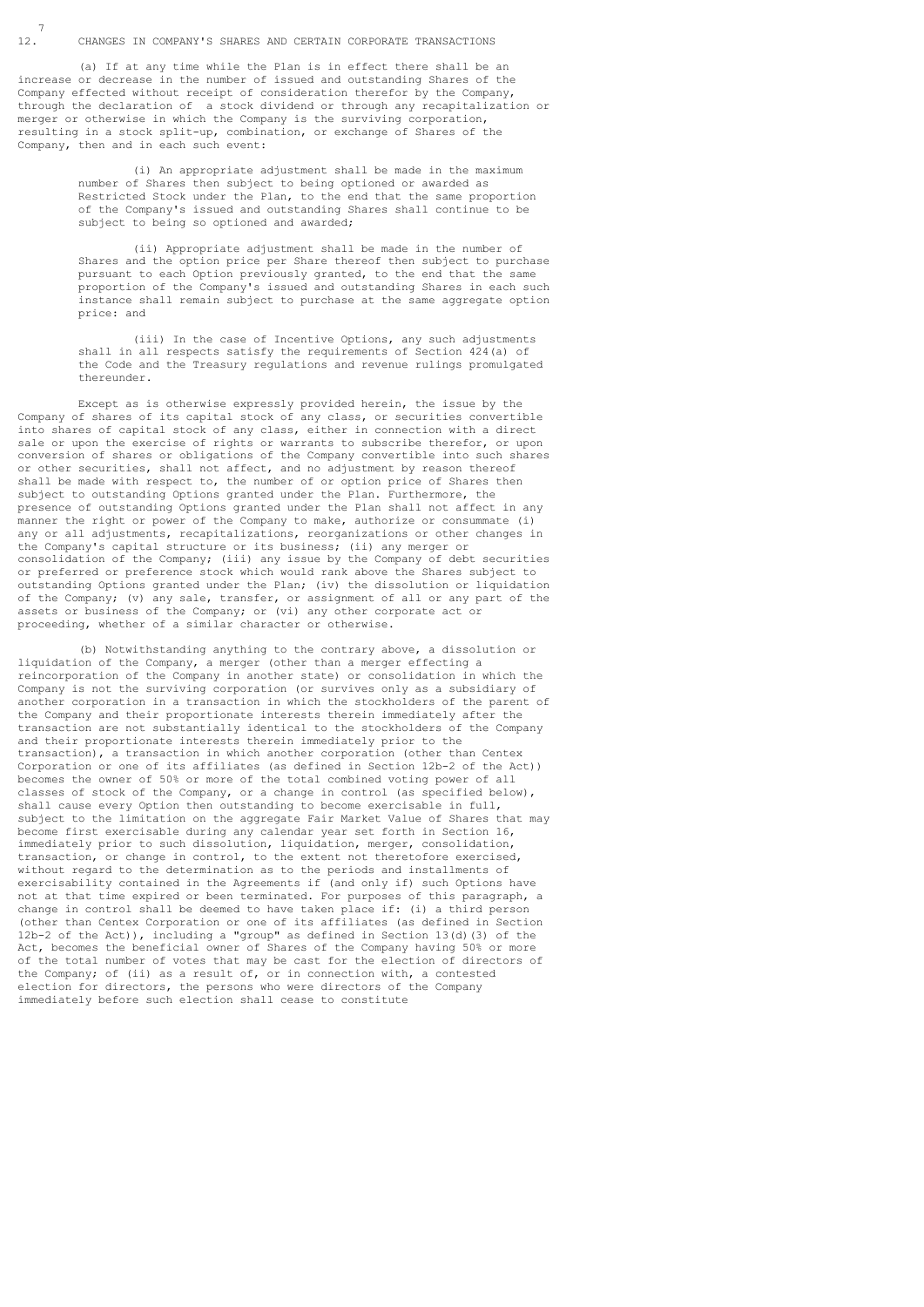a majority of the Board. Notwithstanding the foregoing provisions of this paragraph, in the event of any such dissolution, merger, consolidation, transaction, or change in control, the Board may completely satisfy all obligations of the Company and its Affiliates with respect to any Option outstanding on the date of such event by delivering to the Optionee cash in an amount equal to the difference between the aggregate exercise price for Shares under the Option and the Fair Market Value of such Shares on the date of such event, such payment to be made within a reasonable time after such event.

#### 13. EFFECTIVE DATE

 The Plan shall be effective on April 1, 1994, the date of its adoption by the Board and its approval by Centex Corporation, a Nevada corporation and the sole stockholder of the Company as of the effective date.

#### 14. AMENDMENT, SUSPENSION OR TERMINATION

 (a) Subject to the other terms and conditions of this Plan and the limitations set forth in subsection 14(b) below, the Board may at any time amend, suspend or terminate the Plan; provided, however, that after the stockholders have ratified the Plan, the Board may not, without approval of the stockholders of the Company, amend the Plan so as to:

> (i) Increase the maximum number of Shares subject thereto, as specified above in Sections 4(a) and 12; or

> (ii) Increase the proportionate number of Shares which may be purchased pursuant to Option by any one person or awarded as Restricted Stock to any one person, as specified above in Section 6(a) or below in Section 19(a); or

 (b) Neither the Board nor the Committee may amend the Plan or any Agreement to reduce the option price of an outstanding Option or modify, impair or cancel any existing Option without the consent of the holder thereof.

#### 15. REQUIREMENTS OF LAW

 Notwithstanding anything contained herein to the contrary, the Company shall not be required to sell or issue Shares under any Option if the issuance thereof would constitute a violation by the Optionee or the Company of any provisions of any law or regulation of any governmental authority or any national securities exchange; and as a condition of any sale or issuance of Shares under Option the Company may require such agreements or undertakings, if any, as the Company may deem necessary or advisable to assure compliance with any such law or regulation.

### 16. INCENTIVE STOCK OPTIONS

 The Committee, in its discretion, may designate any Option granted under the Plan as an Incentive Option intended to qualify under Section 422 of the Code. Any provision of the Plan to the contrary notwithstanding, (i) no Incentive Option shall be granted to any person who, at the time such Incentive Option is granted, owns stock possessing more than 10 percent of the total combined voting power of all classes of stock of the Company or any Affiliate unless the purchase price under such Incentive Option is at least 110 percent of the Fair Market Value of the Shares subject to an Incentive Option at the date of its grant and such Incentive Option is not exercisable after the expiration of five years from the date of its grant, and (ii) the aggregate Fair Market Value of the Shares subject to such Incentive Option and the aggregate Fair Market Value of the shares of stock of any Affiliate (or a predecessor of the Company or an Affiliate) subject to any other incentive stock option (within the meaning of Section 422 of the Code) of the Company and its Affiliates (or a predecessor corporation of any such corporation), that may become first exercisable in any calendar year, shall not (with respect to any Optionee) exceed \$100,000, determined as of the date the Incentive Option is granted. For purposes of this Section 16, "predecessor corporation" means a corporation that was a party to a transaction described in Section 424(a) of the Code (or which would be so described if a substitution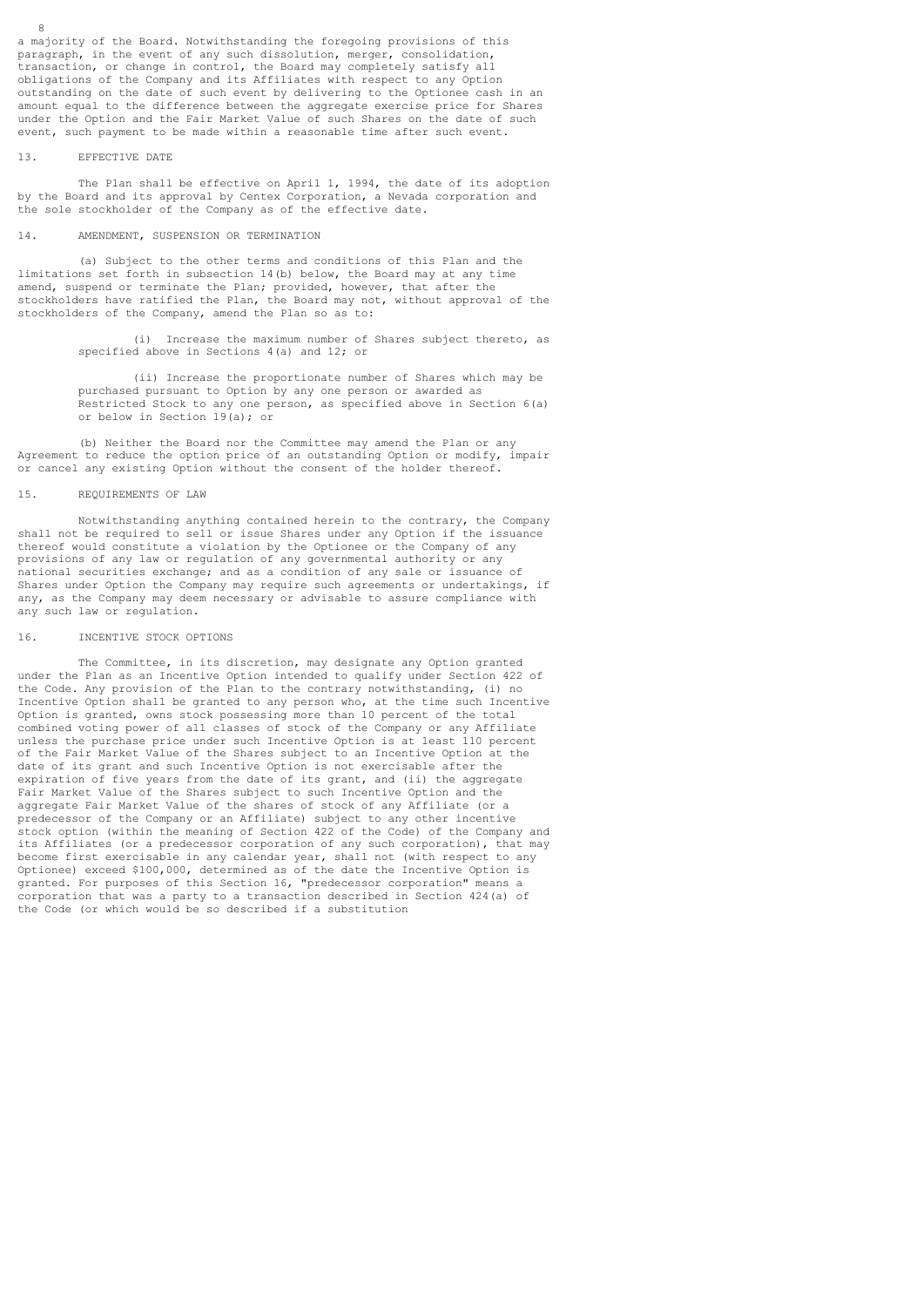or assumption under such section had been effected) with the Company, or a corporation which, at the time the new incentive stock option (within the meaning of Section 422 of the Code) is granted, is an Affiliate of the Company or a predecessor corporation of any such corporations.

#### 17. MODIFICATION OF OPTIONS

 $Q$ 

 Subject to the terms and conditions of and within the limitations of the Plan, the Committee may modify, extend or renew outstanding Options granted under the Plan, or accept the surrender of Options outstanding hereunder (to the extent not theretofore exercised) and authorize the granting of new Options hereunder in substitution therefor (to the extent not theretofore exercised). Notwithstanding the foregoing provisions of this Section 17, no modification of an Option granted hereunder shall, without the consent of the Optionee, alter or impair any rights or obligations under any Option theretofore granted hereunder to such Optionee under the Plan, except as may be necessary, with respect to Incentive Options, to satisfy the requirements of Section 422 of the Code.

### 18. AGREEMENT PROVISIONS

 (a) Each Agreement shall contain such provisions (including, without limitation, restrictions or the removal of restrictions upon the exercise of the Option and the transfer of shares thereby acquired) as the Committee shall deem advisable. Each Agreement shall identify the Option evidenced thereby as an Incentive Option or Nonqualified Option, as the case may be. Incentive Options and Nonqualified Options may not both be covered by a single Agreement. Each such Agreement relating to Incentive Options granted hereunder shall contain such limitations and restrictions upon the exercise of the Incentive Option as shall be necessary for the Incentive Option to which such Agreement related to constitute an incentive stock option, as defined in Section 422 of the Code.

 (b) The Plan shall be annexed to each Agreement and each Agreement shall recite that it is subject to the Plan and that the Plan shall govern where there is any inconsistency between the Plan and the Agreement.

 (c) Each Agreement shall contain an agreement and covenant by the Optionee, in such form as the Committee may require in its discretion, that he consents to and will take whatever affirmative actions are required, in the opinion of the Board or Committee, to enable the Company or appropriate Affiliate to satisfy its Federal income tax and FICA withholding obligations. An Agreement may contain such provisions as the Committee deems appropriate to enable the Company or its Affiliates to satisfy such withholding obligations, including provisions permitting the Company, on exercise of an Option, to withhold Shares otherwise issuable to the Optionee exercising the Option to satisfy the applicable withholding obligations.

 (d) Each Agreement relating to an Incentive Option shall contain a covenant by the Optionee immediately to notify the Company in writing of any disqualifying disposition (within the meaning of section 421(b) of the Code) of an Incentive Option.

# 19. RESTRICTED STOCK

 (a) Shares of Restricted Stock may be awarded by the Committee to such individuals as are eligible for grants of Options, as the Committee may determine at any time and from time to time before the termination of the Plan. The total number of Shares of Restricted Stock awarded to any one person, including directors of the Company, when aggregated with the number of Shares subject to Options in favor of such person, shall not exceed 400,000 Shares.

 (b) A Share of Restricted Stock is a Share that does not irrevocably vest in the holder or that may not be sold, exchanged, pledged, transferred, assigned or otherwise encumbered or disposed of until the terms and conditions set by the Committee at the time of the award of the Restricted Stock have been satisfied. A Share of Restricted Stock shall be subject to a minimum three-year vesting period and shall contain such other restrictions, terms and conditions as the Committee may establish, which may include, without limitation, the rendition of services to the Company or its Affiliates for a specified time or the achievement of specific goals. The Committee may, when it deems it appropriate,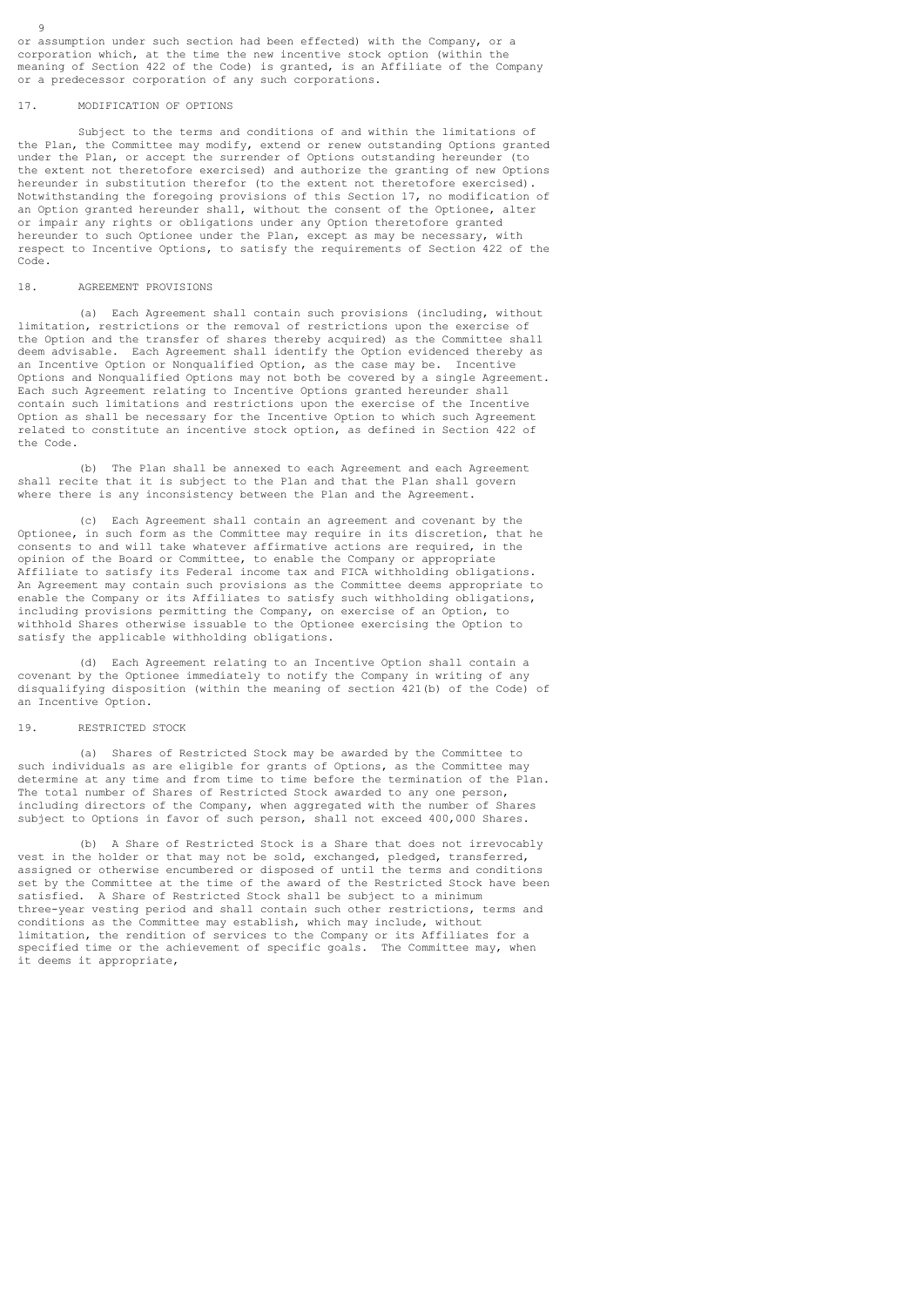require the recipient of an award of Restricted Stock to enter into an agreement with the Company evidencing the understanding of the parties with respect to such award.

 If an individual receives Shares of Restricted Stock, whether or not escrowed as provided below, the individual shall be the record owner of such Shares and shall have all the rights of a stockholder with respect to such Shares (unless the escrow agreement, if any, specifically provides otherwise), including the right to vote and the right to receive dividends or other distributions made or paid with respect to such Shares. Any certificate or certificates representing Shares of Restricted Stock shall bear a legend similar to the following:

> THE SHARES REPRESENTED BY THIS CERTIFICATE HAVE BEEN ISSUED PURSUANT TO THE TERMS OF THE CENTEX CONSTRUCTION PRODUCTS, INC. AMENDED AND RESTATED STOCK OPTION PLAN AND MAY NOT BE SOLD, PLEDGED, TRANSFERRED, ASSIGNED, OR OTHERWISE ENCUMBERED IN ANY MANNER EXCEPT AS SET FORTH IN THE TERMS OF SUCH AWARD DATED

 In order to enforce the restrictions, terms and conditions that may be applicable to an individual's Shares of Restricted Stock, the Committee may require the individual, upon the receipt of a certificate or certificates representing such Shares, or at any time thereafter, to deposit such certificate or certificates, together with stock powers and other instruments of transfer, appropriately endorsed in blank, with the Company or an escrow agent designated by the Company under an escrow agreement in such form as shall be determined by the Committee.

 After the satisfaction of the terms and conditions set by the Committee at the time of an award of Restricted Stock to an individual, which award is not subject to a non-lapse feature, a new certificate, without the legend set forth above, for the number of Shares that are no longer subject to such restrictions, terms and conditions shall be delivered to the individual.

 If an individual to whom Restricted Stock has been awarded dies after satisfaction of the terms and conditions for the payment of all or a portion of the award but prior to the actual payment of all or such portion thereof, such payment shall be made to the individual's beneficiary or beneficiaries at the time and in the same manner that such payment would have been made to the individual.

 The Committee may cancel all or any portion of any outstanding restrictions prior to the expiration of such restrictions with respect to any or all of the Shares of Restricted Stock awarded to an individual hereunder only upon the individual's death, disability or retirement on or after the earlier of (i) age 65 or (ii) such time as the sum of the individual's age and years of service equals 70, provided such individual is at least 55. With respect to the occurrence of any event specified to the last paragraph of Section 12, the restrictions, if any, applicable to any outstanding Shares awarded as Restricted Stock shall lapse immediately prior to the occurrence of the event.

 (c) Subject to the provisions of subsection 19(b) above, if an individual to whom Restricted Stock has been awarded ceases to be employed by at least one of the employers in the group of employers consisting of the Company and its Affiliates, or ceases to be a director of the Company, whichever may occur later, for any reason prior to the satisfaction of any terms and conditions of an award, any Restricted Stock remaining subject to restrictions shall thereupon be forfeited by the individual and transferred to, and reacquired by, the Company or an Affiliate. In such event, the individual, or in the event of his death, his personal representative, shall forthwith deliver to the Secretary of the Company the certificates for the Shares of Restricted Stock remaining subject to such restrictions, accompanied by such instruments of transfer, if any, as may reasonably be required by the Secretary of the Company.

 (d) In case of any consolidation or merger of another corporation into the Company in which the Company is the surviving corporation and in which there is a reclassification or change (including a change to the right to receive cash or other property) of the Shares (other than a change in par value, or from par value to no par value, or as a result of a subdivision or combination, but including any change in such shares into two or more classes or series of shares), the Committee may provide that payment of Restricted Stock shall take the form of the kind and amount of shares of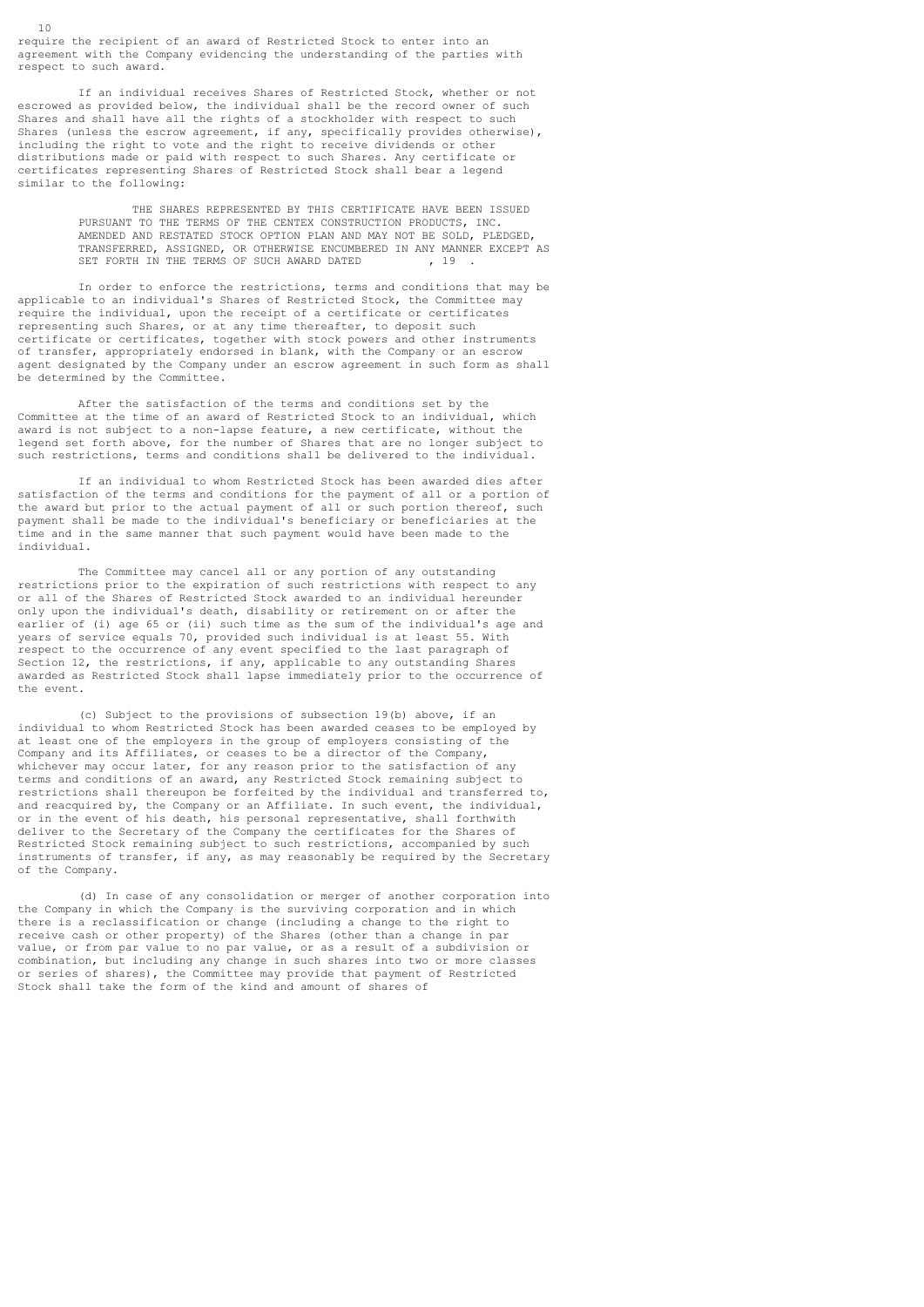stock and other securities (including those of any new direct or indirect parent of the Company), property, cash or any combination thereof receivable upon such reclassification, change, consolidation, or merger.

# 20. GENERAL

 (a) The proceeds received by the Company from the sale of Shares pursuant to Options shall be used for general corporate purposes.

 (b) Nothing contained in the Plan, or in any Agreement, shall confer upon any Optionee or recipient of Restricted Stock the right to continue in the employ of the Company or any Affiliate, or interfere in any way with the rights of the Company or any Affiliate to terminate his employment at any time.

 (c) Neither the members of the Board nor any member of the Committee shall be liable for any act, omission, or determination taken or made in good faith with respect to the Plan or any Option or Restricted Stock granted under it; and the members of the Board and the Committee shall be entitled to indemnification and reimbursement by the Company in respect of any claim, loss, damage, or expense (including counsel fees) arising therefrom to the full extent permitted by law and under any directors and officers liability or similar insurance coverage that may be in effect from time to time.

 (d) As partial consideration for the granting of each Option or award of Restricted Stock hereunder, the Optionee or recipient shall agree with the Company that he will keep confidential all information and knowledge which he has relating to the manner and amount of his participation in the Plan; provided, however, that such information may be disclosed as required by law or given in confidence to the individual's spouse, tax or financial advisors, or to a financial institution to the extent that such information is necessary to secure a loan. In the event any breach of this promise comes to the attention of the Committee, it shall take into consideration such breach, in determining whether to grant any future Option or award any future Restricted Stock to such individual, as a factor militating against the advisability of granting any such future Option or awarding any such future Restricted Stock to such individual.

 (e) Participation in the Plan shall not preclude an individual from eligibility in any other stock option plan of the Company or any Affiliate or any old age benefit, insurance, pension, profit sharing, retirement, bonus, or other extra compensation plans which the Company or any Affiliate has adopted, or may, at any time, adopt for the benefit of its employees or directors.

 (f) Any payment of cash or any issuance or transfer of Shares to the Optionee, or to his legal representative, heir, legatee, or distributee, in accordance with the provisions hereof, shall, to the extent thereof, be in full satisfaction of all claims of such persons hereunder. The Board or Committee may require any Optionee, legal representative, heir, legatee, or distributee, as a condition precedent to such payment, to execute a release and receipt therefor in such form as it shall determine.

 (g) Neither the Committee nor the Board nor the Company guarantees the Shares from loss or depreciation.

 (h) All expenses incident to the administration, termination, or protection of the Plan, including, but not limited to, legal and accounting fees, shall be paid by the Company or its Affiliates.

 (i) Records of the Company and its Affiliates regarding an individual's period of employment, termination of employment and the reason therefor, leaves of absence, re-employment, tenure as a director, and other matters shall be conclusive for all purposes hereunder, unless determined by the Board or Committee to be incorrect.

 (j) The Company and its Affiliates shall, upon request or as may be specifically required hereunder, furnish or cause to be furnished, all of the information or documentation which is necessary or required by the Board or Committee to perform its duties and functions under the Plan.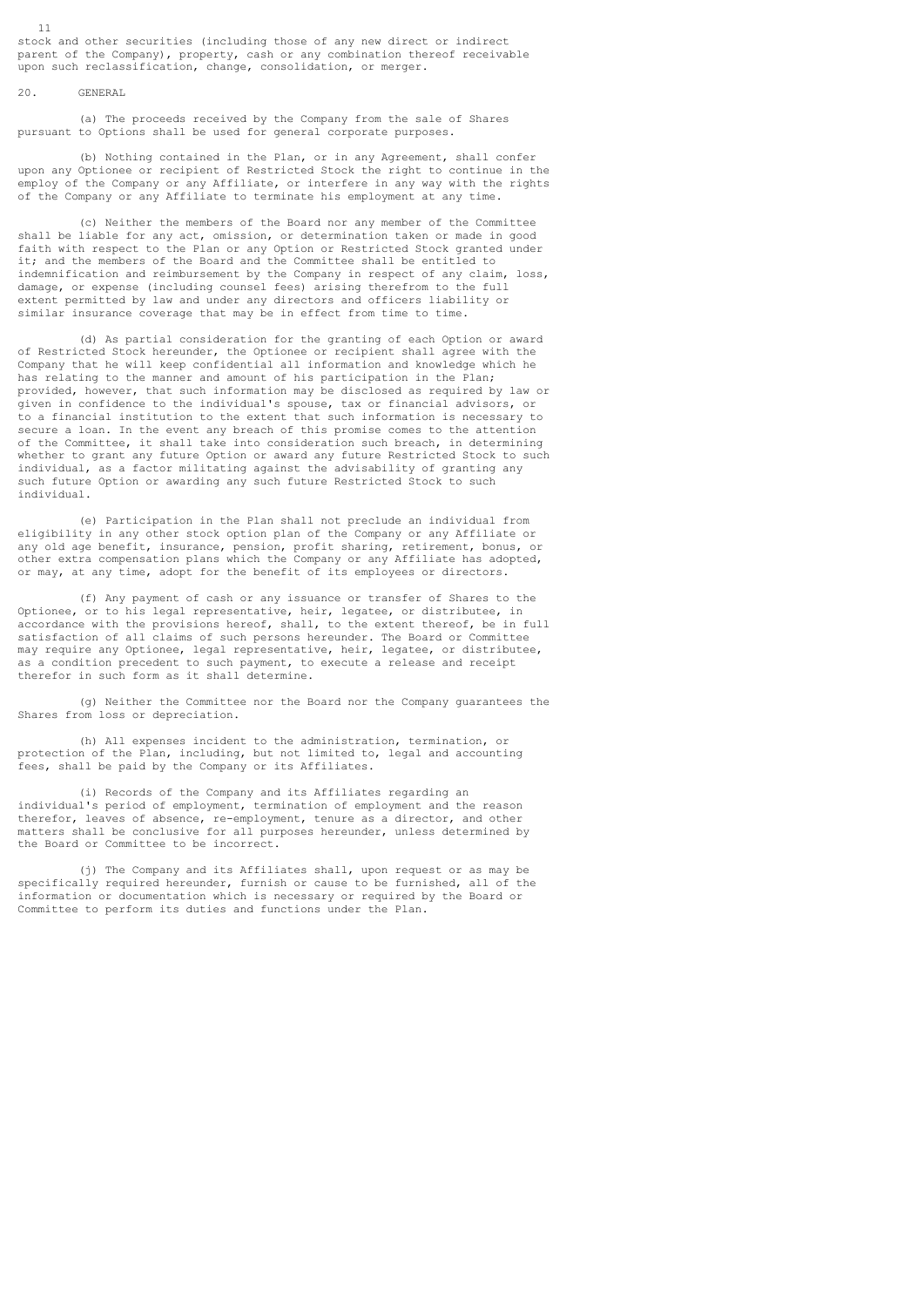(k) The Company assumes no obligation or responsibility to an Optionee or recipient of Restricted Stock or his personal representatives, heirs, legatees, or distributees for any act of, or failure to act on the part of, the Board or Committee.

 (l) Any action required of the Company shall be by resolution of its Board or by a person authorized to act by resolution of the Board. Any action required of the Committee shall be by resolution of the Committee or by a person authorized to act by resolution of the Committee.

 (m) If any provision of this Plan or any Agreement is held to be illegal or invalid for any reason, the illegality or invalidity shall not affect the remaining provisions of the Plan or the Agreement, as the case may be, but such provision shall be fully severable and the Plan or the Agreement, as the case may be, shall be construed and enforced as if the illegal or invalid provision had never been included herein or therein.

 (n) Whenever any notice is required or permitted hereunder, such notice must be in writing and personally delivered or sent by mail. Any notice required or permitted to be delivered hereunder shall be deemed to be delivered on the date on which it is personally delivered, or, whether actually received or not, on the third business day after it is deposited in the United States mail, certified or registered, postage prepaid, addressed to the person who is to receive it at the address which such person has theretofore specified by written notice delivered in accordance herewith. The Company, an Optionee or a recipient of Restricted Stock may change, at any time and from time to time, by written notice to the other, the address which it or he had theretofore specified for receiving notices. Until changed in accordance herewith, the Company and each Optionee and recipient of Restricted Stock shall specify as its and his address for receiving notices the address set forth in the Agreement pertaining to the shares of Stock to which such notice relates.

(o) Any person entitled to notice hereunder may waive such notice.

 (p) The Plan shall be binding upon the Optionee or recipient of Restricted Stock, his heirs, legatees, and legal representatives, upon the Company, its successors, and assigns, and upon the Board and Committee, and their successors.

 (q) The titles and headings of Sections and paragraphs are included for convenience of reference only and are not to be considered in construction of the provisions hereof.

 (r) All questions arising with respect to the provisions of the Plan shall be determined by application of the laws of the State of Nevada except to the extent Nevada law is preempted by federal law. The obligation of the Company to sell and deliver Shares hereunder is subject to applicable laws and to the approval of any governmental authority required in connection with the authorization, issuance, sale, or delivery of such Shares.

 (s) Words used in the masculine shall apply to the feminine where applicable, and wherever the context of this Plan dictates, the plural shall be read as the singular and the singular as the plural.

### 21. WITHHOLDING TAXES

 Federal, state, or local law may require the withholding of taxes applicable to gains resulting from the exercise of Nonqualified Options granted hereunder. Unless otherwise prohibited by the Committee, each participant may satisfy any such withholding tax obligation by electing (i) to tender a cash payment to the Company, (ii) to authorize the Company to withhold from the shares of stock of the Company otherwise issuable to the participant as a result of the exercise of the Nonqualified Option a number of shares having a fair market value, as of the date the withholding tax obligation arises, equal to the withholding obligations, or, at the election of the participant, up to the maximum of taxes due (the "Share Withholding Alternative"), (iii) to deliver to the Company previously acquired shares of common stock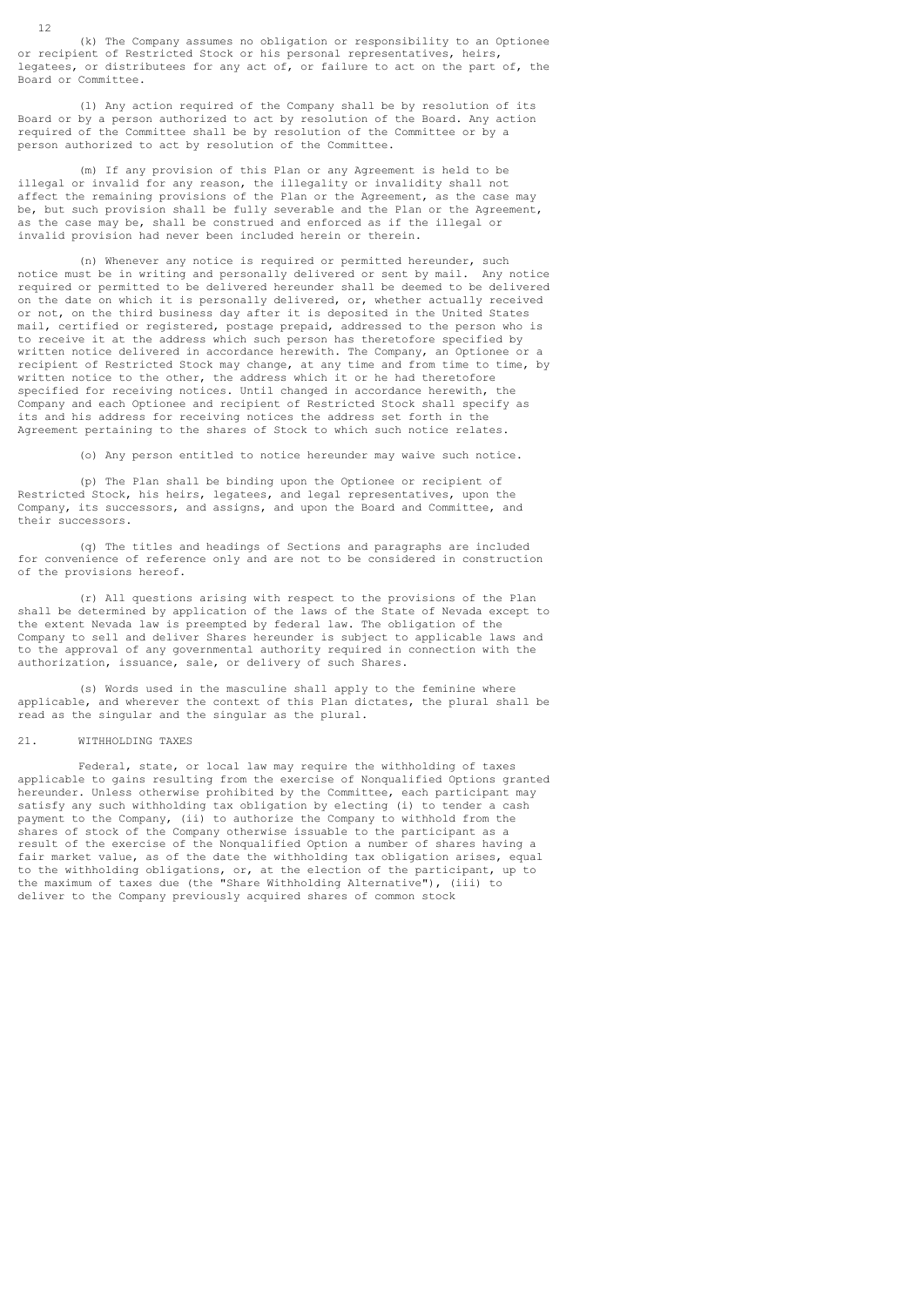of the Company having a fair market value, as of the date the withholding tax obligation arises, equal to the amount to be withheld, or at the election of the participant, up to the maximum of taxes due, or (iv) any combination of the foregoing, provided the combination permits the payment of all withholding taxes attributable to the exercise of the Nonqualified Option. Any withholding election may not be made within six months after the grant of the stock option (except in the event of death or disability of the optionee). A participant's election to pay the withholding tax obligation must be made (a) in the case of officers or directors of the Company, (i) during the period beginning on the third business day following the date of release of the Company's quarterly or annual summary statement of sales and earnings and ending on the twelfth business day following such date (but in no event later than the Tax Date, as hereinafter defined), or (ii) at least six months less one day prior to the Tax Date, and (b) in the case of other participants, at any time; provided however, that if any participant (whether or not he is an officer or director) elects to have his withholding tax obligation satisfied (in whole or in part) through the Share Withholding Alternative, then such election shall be void and of no legal effect unless it is made in writing delivered to the Company before the time of exercise, or simultaneously with the exercise, of such participant's Nonqualified Option. A valid and binding written election of the Share Withholding Alternative shall be irrevocable. A participant's failure to elect a withholding alternative prior to the time such election is required to be made shall be deemed to be an election to pay the withholding tax by tendering a cash payment to the Company. For purposes of this Section 21, the fair market value of the shares used to pay withholding taxes is the mean between the highest and lowest price quoted on the New York Stock Exchange for one share of common stock of the Company on the Tax Date. Also, as used in this Section 21, "Tax Date" shall mean the date on which a withholding tax obligation arises in connection with an exercise of a nonqualified stock option, which date shall be presumed to be the date of exercise, unless shares subject to a substantial risk of forfeiture (as defined in section 83(c)(1) or (c)(3) of the Code) are issuable on exercise of the option and the participant does not make a timely election under section 83(b) of the Code with respect thereto, in which case the Tax Date for such shares is the date on which the substantial risk of forfeiture lapses. Fractional shares remaining after payment of the withholding taxes shall be paid to the participant in cash.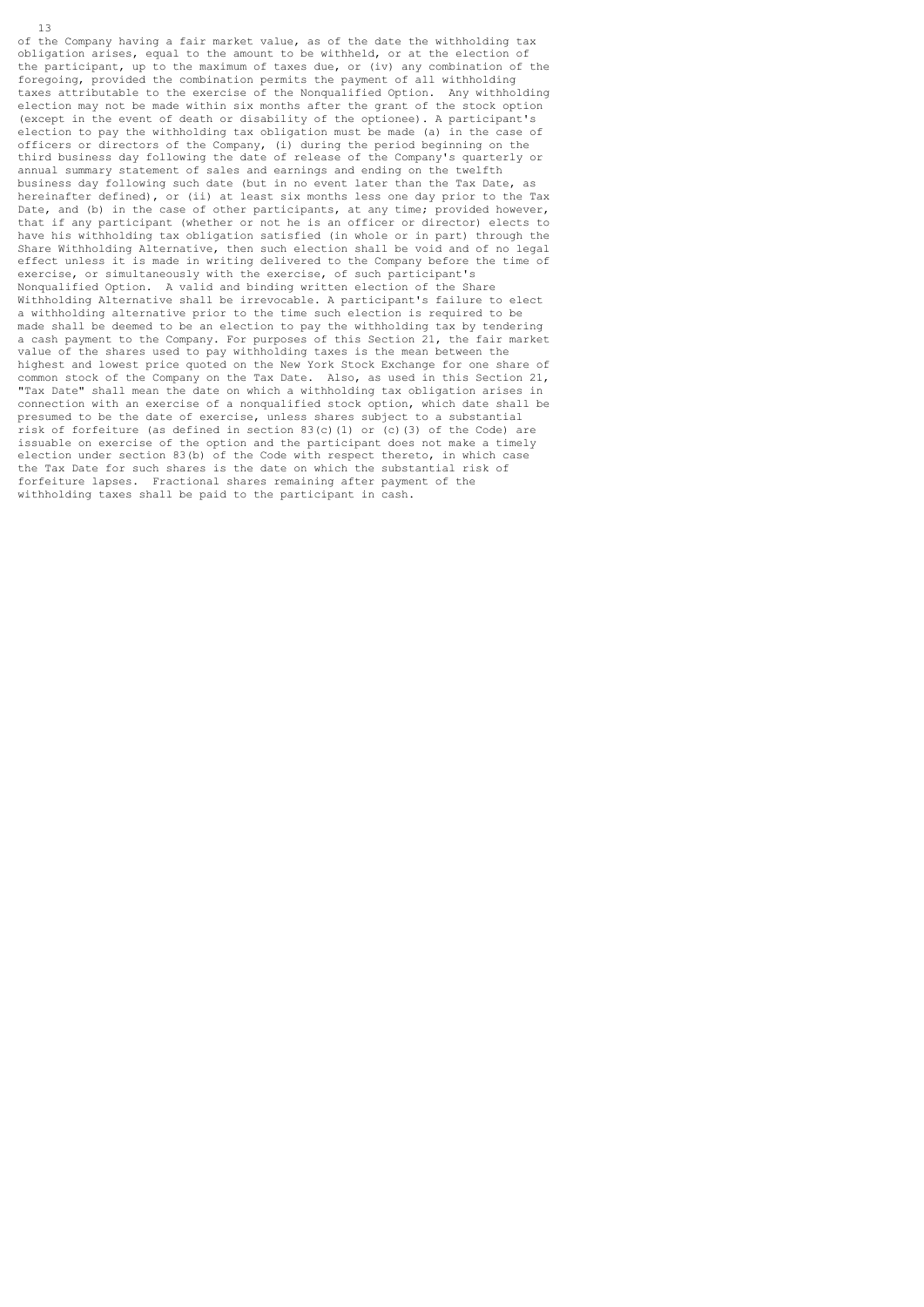1997 Annual Report

 Centex Construction Products, Inc.

 It all begins within the **Earth** Earth

[PICTURE OF QUARRY FACE]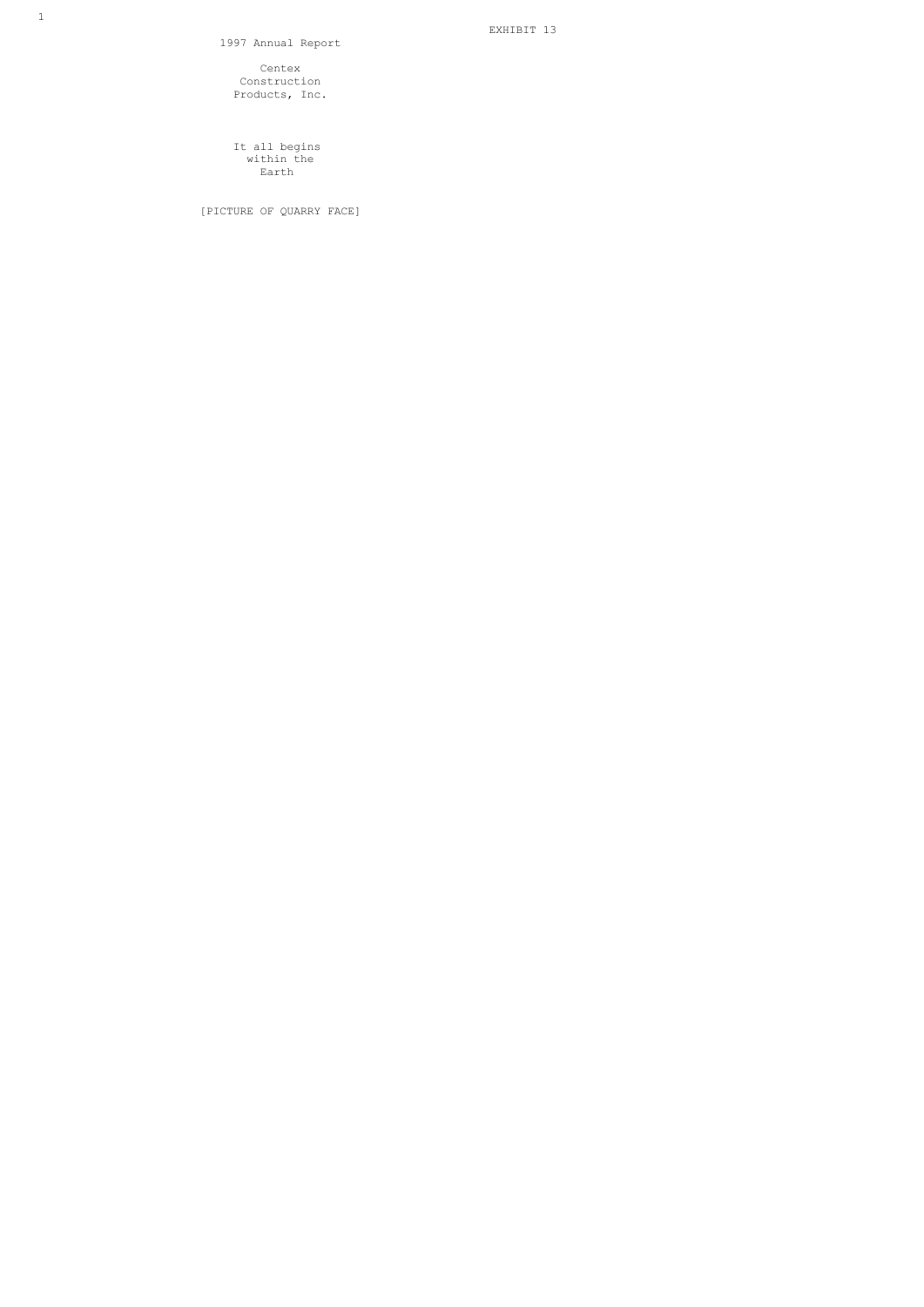One earth, a wealth of minerals: limestone, gypsum, simple rock

There to be discovered, extracted, processed, combined, mixed

Transformed into materials that benefit mankind.

Products that become:

Sidewalks, roads and bridges that lead us where we want to go.

Foundations of our family homes.

Walls that shelter and make us feel secure.

Buildings where we work and play as we dwell upon the earth

Within which it all begins.

Centex Construction Products, Inc. (CXP) produces and distributes building materials used in the construction of the nation's homes, commercial and industrial buildings, and infrastructure. As of March 31, 1997, CXP was 51.4% owned by Centex Corporation.

TABLE OF CONTENTS

| Financial Highlights       |    |
|----------------------------|----|
| Letter to Our Shareholders | 3  |
| Review of Operations       | 12 |
| Financial Information      | 13 |

 [Picture of Aggregates Plant and Finished Aggregates Stockpile with Cement Silos in Background]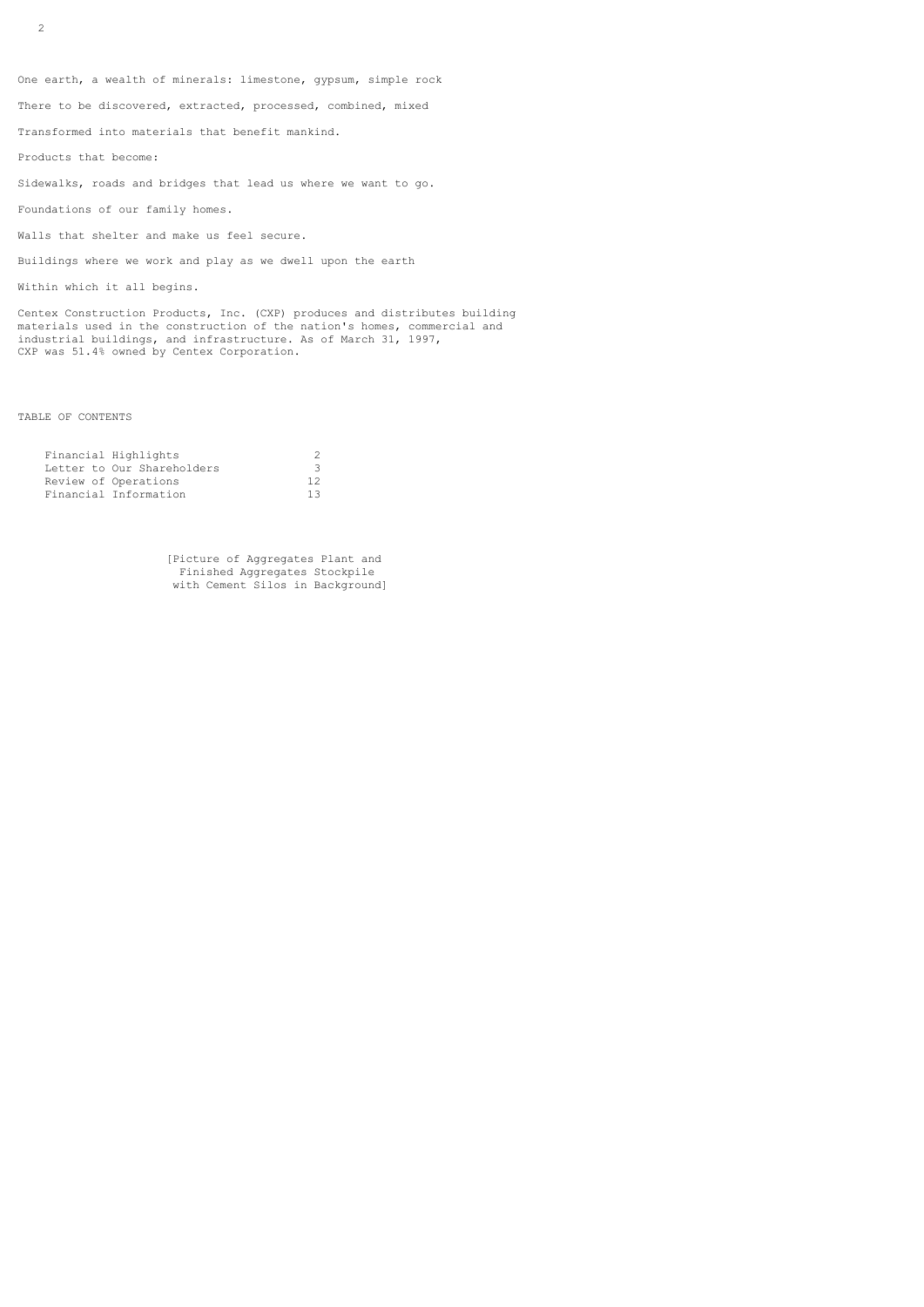CXP's four manufacturing plants and a network of 12 distribution terminals produce and market Cement in Texas, northern Illinois, the Rocky Mountain states, Nevada and northern California. Annual production capacity, net of two joint-venture owners' interests, is approximately 2.0 million tons, or about 2.5% of the nation's total capacity. CXP is the sixth largest domestically-owned Cement manufacturer.

### GYPSUM WALLBOARD

CXP's three Gypsum Wallboard manufacturing facilities, located in Albuquerque and Bernalillo, New Mexico and in Eagle County, Colorado, have a total annual production capacity of approximately 1.1 billion square feet. This represents about 4.2% of total U.S. capacity. CXP's Gypsum Wallboard production is shipped by rail or by truck to markets throughout the contiguous United States.

CONCRETE AND AGGREGATES

CXP's Readymix Concrete operations are located in the Austin, Texas area and in northern California. CXP also produces and markets Aggregates from its deposit near Sacramento, which is the largest single permitted sand and gravel deposit in northern California, as well as from a deposit in Austin. The Aggregates operation's total annual single shift production capacity is about 2.3 million tons.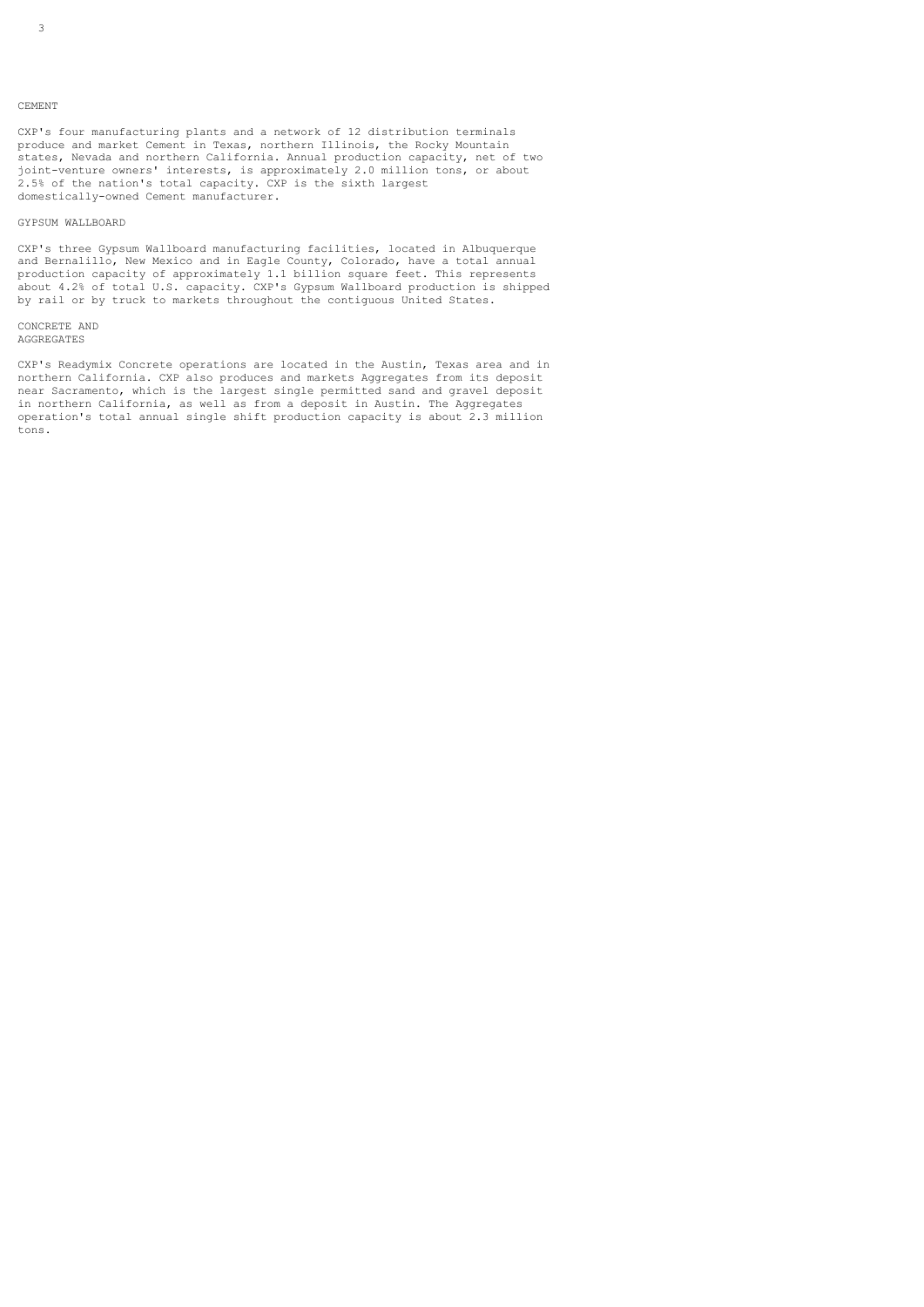## FINANCIAL HIGHLIGHTS

(Amounts in thousands, except per share data)

|                                      | For the Years Ended March 31, |            |                                     |                   |                   |
|--------------------------------------|-------------------------------|------------|-------------------------------------|-------------------|-------------------|
|                                      | 1997                          | 1996       | 1995                                | 1994              | 1993              |
| Revenues                             | \$239,380                     | \$222,594  | \$194,313                           | \$166,826         | \$136,526         |
| Earnings Before Income Taxes         | \$64,406                      | \$52,304   | \$33.829                            | \$16.580          | \$4,111           |
| Net Earnings                         | \$41.799                      | \$33,944   | \$21.820                            | \$10.240          | \$<br>3,112       |
| Earnings Per Share (1)               | \$1.89                        | \$1.48     | \$0.95                              | \$0.45            | \$<br>0.14        |
| Cash Dividends Per Share (2)         | \$0.20                        | Ŝ.<br>0.05 | S.<br>and the state of the state of | Ŝ.<br>$\sim$ $ -$ | \$<br>$\sim$ $ -$ |
| Debt                                 | \$2,640                       | Ŝ.<br>720  | \$24,500                            | \$16,200          | \$38,943          |
| Stockholders' Equity                 | \$239,436                     | \$216,462  | \$183,405                           | \$170,839         | \$160,599         |
| Average Shares Outstanding (1)       | 22,148                        | 22,970     | 22,988                              | 23,000            | 23,000            |
| Book Value Per Share At Year End (1) | \$10.89                       | 9.42<br>S. | 5, 7, 99                            | $5 \t 7.43$       | 6.98<br>Ŝ.        |

(1) Prior to April 1994, CXP was a wholly-owned subsidiary of Centex Corporation and accordingly did not report per share information. To facilitate comparability between periods, per share data for 1993 and 1994 has been presented using the 23,000,000 shares outstanding immediately after the Initial Public Offering.

(2) Declared initial quarterly cash dividend of five cents per share on March 12, 1996.

|    | Revenues<br>(\$ in Millions)<br>[Chart] |       |
|----|-----------------------------------------|-------|
| 93 |                                         | \$137 |
| 94 |                                         | \$167 |
| 95 |                                         | \$194 |
| 96 |                                         | \$223 |
| 97 |                                         | \$239 |

|    | Net Earnings<br>(\$ in Millions)<br>[Chart] |        |
|----|---------------------------------------------|--------|
| 93 |                                             | \$3.1  |
| 94 |                                             | \$10.2 |
| 95 |                                             | \$21.8 |
| 96 |                                             | \$33.9 |
| 97 |                                             | \$41.8 |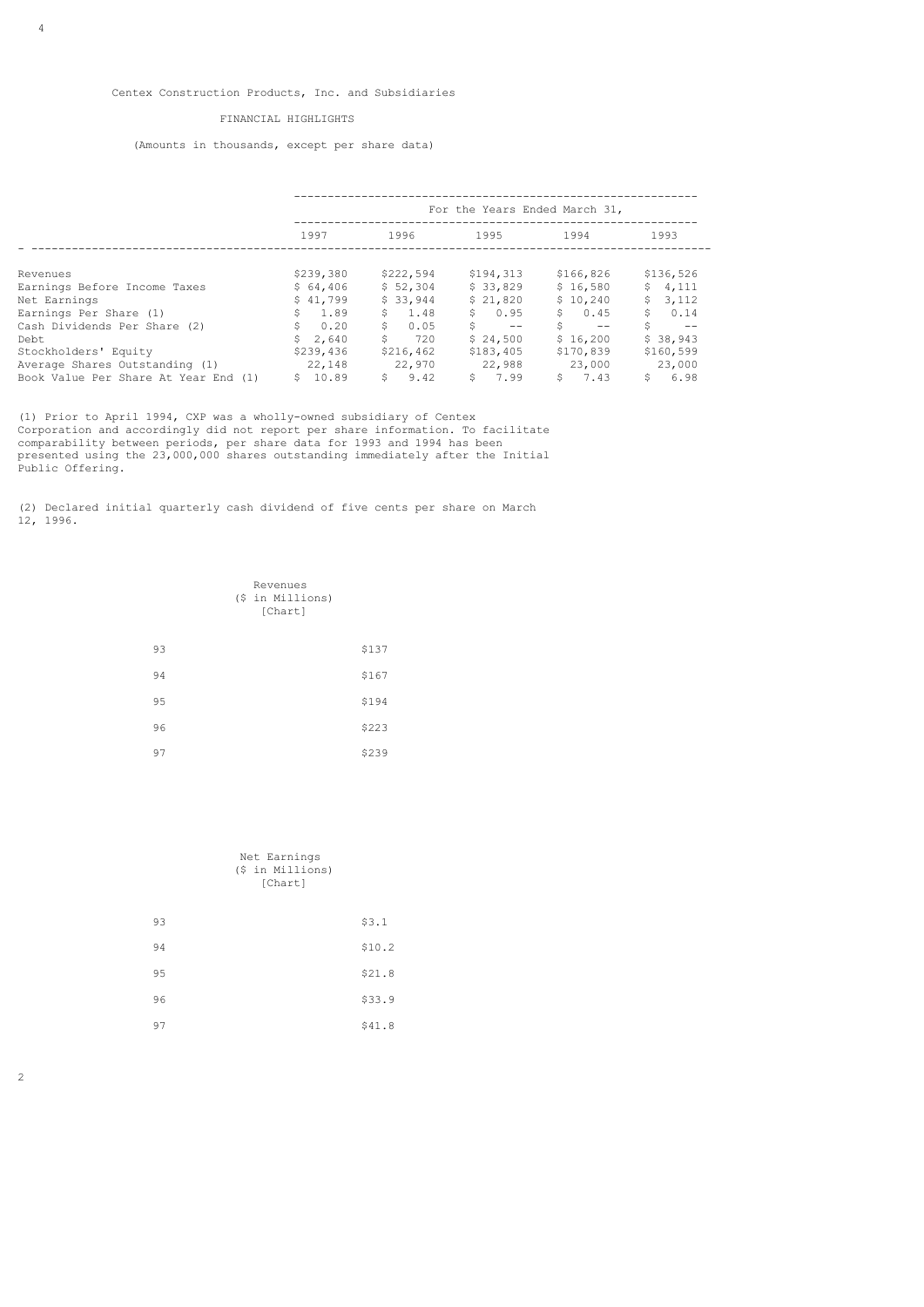#### To Our Shareholders

Since CXP's Initial Public Offering in April 1994, the company has progressed steadily, reporting 12 consecutive quarters of year-over-year earnings improvements and a three-fold increase in net earnings. Bolstered by a sustained expansion of the U.S. economy and resulting demand for CXP's products, the company's continued focus on productivity and profitability raised fiscal 1997 revenues, net earnings, earnings per share and return on net assets to record levels.

## FISCAL 1997 HIGHLIGHTS

- Historically high sales volume of Cement and Gypsum Wallboard and improved net pricing in all segments resulted in fiscal 1997's revenue gain to \$239,380,000, 8% higher than \$222,594,000 in fiscal 1996.
- Improved margins in our Cement and Gypsum Wallboard segments increased CXP's fiscal 1997 net earnings 23% to \$41,799,000 or \$1.89 per share, from \$33,944,000 or \$1.48 per share in fiscal 1996.
- CXP's consolidated gross operating margin rose to a record 28% in fiscal 1997, a 12% improvement over last year's margin of 25%, and return on net assets escalated concurrently.
- During the year, CXP repurchased 1,038,100 shares of its own stock from the public.
- In February 1997, CXP acquired Eagle-Gypsum Products' gypsum wallboard plant and a related cogeneration electrical power facility located in Eagle County, Colorado.

|    | Operating Margin<br>(Percent)<br>[Chart] |  |
|----|------------------------------------------|--|
| 93 | 5%                                       |  |
| 94 | 11%                                      |  |
| 95 | 19%                                      |  |
| 96 | 25%                                      |  |
| 97 | 28%                                      |  |

|    | Earnings Per Share<br>(Dollars)<br>[Chart] |
|----|--------------------------------------------|
| 93 | \$0.14                                     |
| 94 | \$0.45                                     |
| 95 | \$0.95                                     |
| 96 | \$1.48                                     |
| 97 | \$1.89                                     |

 $\sim$  3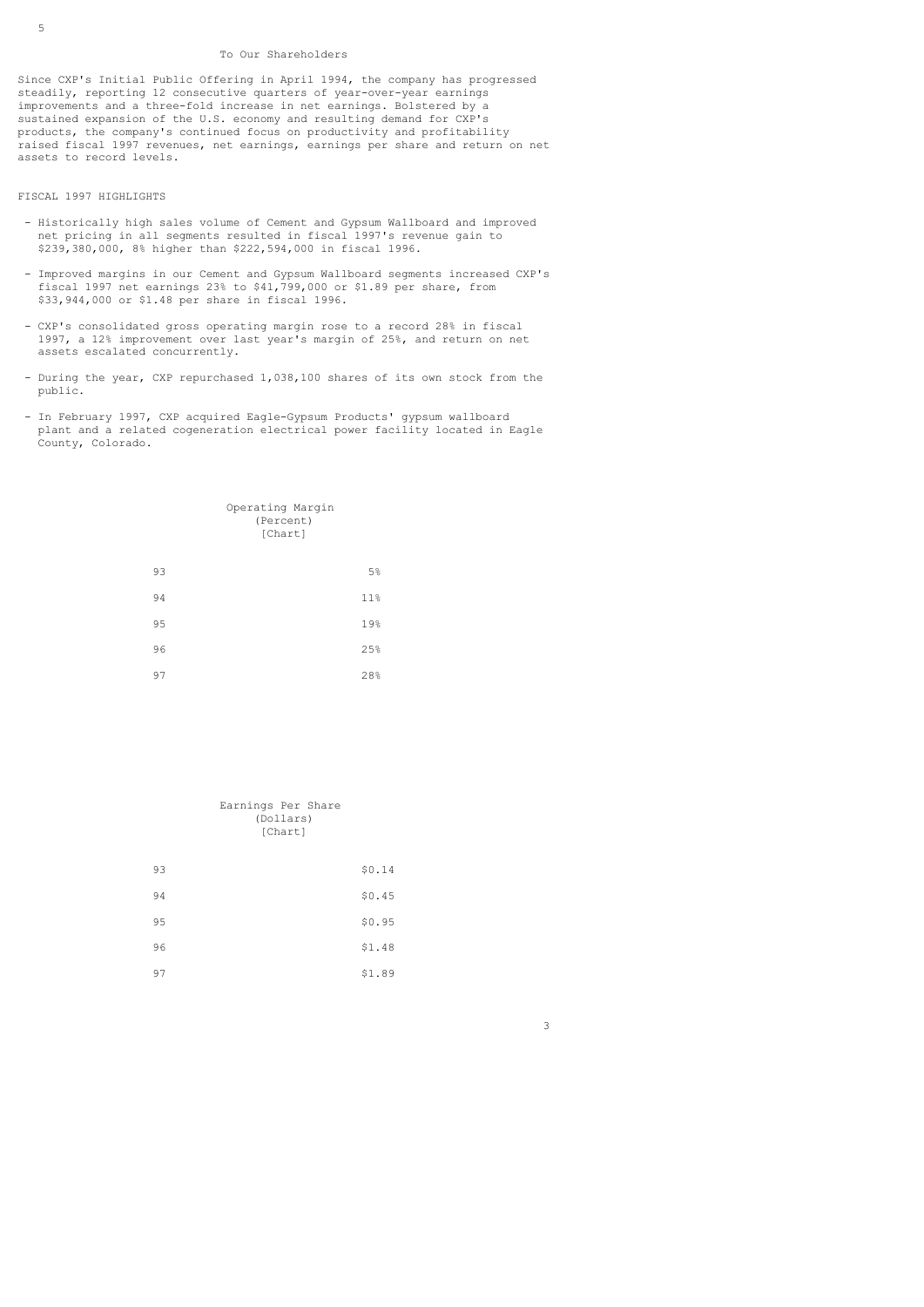The acquisition expands the total productive capacity of our Gypsum Wallboard operations 60% from approximately 700 million square feet to 1.1 billion square feet. The new operation's first month of production increased CXP's fiscal 1997 Gypsum Wallboard production by more than 4%.

 The Eagle facility's combination with CXP's existing Gypsum Wallboard plants in the Albuquerque, New Mexico area gives CXP a solid regional marketing position. The market synergy and improved overhead efficiencies achieved by joining the two operations will positively impact CXP's future earnings. The new combined organization recently began doing business as American Gypsum and is marketing CXP's Gypsum Wallboard products under the brand name "Eagle Rock."

 The acquisition purchase price of \$52.0 million plus \$4.0 million of working capital was substantially funded from CXP's excess cash, leaving CXP virtually debt-free as it pursues additional expansion opportunities. As the business cycle continues to mature, we believe CXP will find other opportunities to make reasonably priced acquisitions, enabling the company to continue to provide our shareholders with attractive returns in the future.

#### SEARCHING FOR RELATED OPPORTUNITIES

All our existing operations - Cement, Gypsum Wallboard and Aggregates - employ many of the same extraction, mining and manufacturing technologies. As CXP continues to actively seek out and evaluate acquisition opportunities, it is focusing on construction products-related companies that utilize these same technologies.

| Stockholders' Equity |  |
|----------------------|--|
| (\$ in Millions)     |  |
| [Chart]              |  |
|                      |  |
|                      |  |

| 93 | \$161 |
|----|-------|
| 94 | \$171 |
| 95 | \$183 |
| 96 | \$216 |
| 97 | \$239 |

|    | EBITDA Cash Flow<br>(\$ in Millions)<br>[Chart] |      |
|----|-------------------------------------------------|------|
| 93 |                                                 | \$20 |
| 94 |                                                 | \$31 |
| 95 |                                                 | \$50 |
| 96 |                                                 | \$67 |
| 97 |                                                 | \$77 |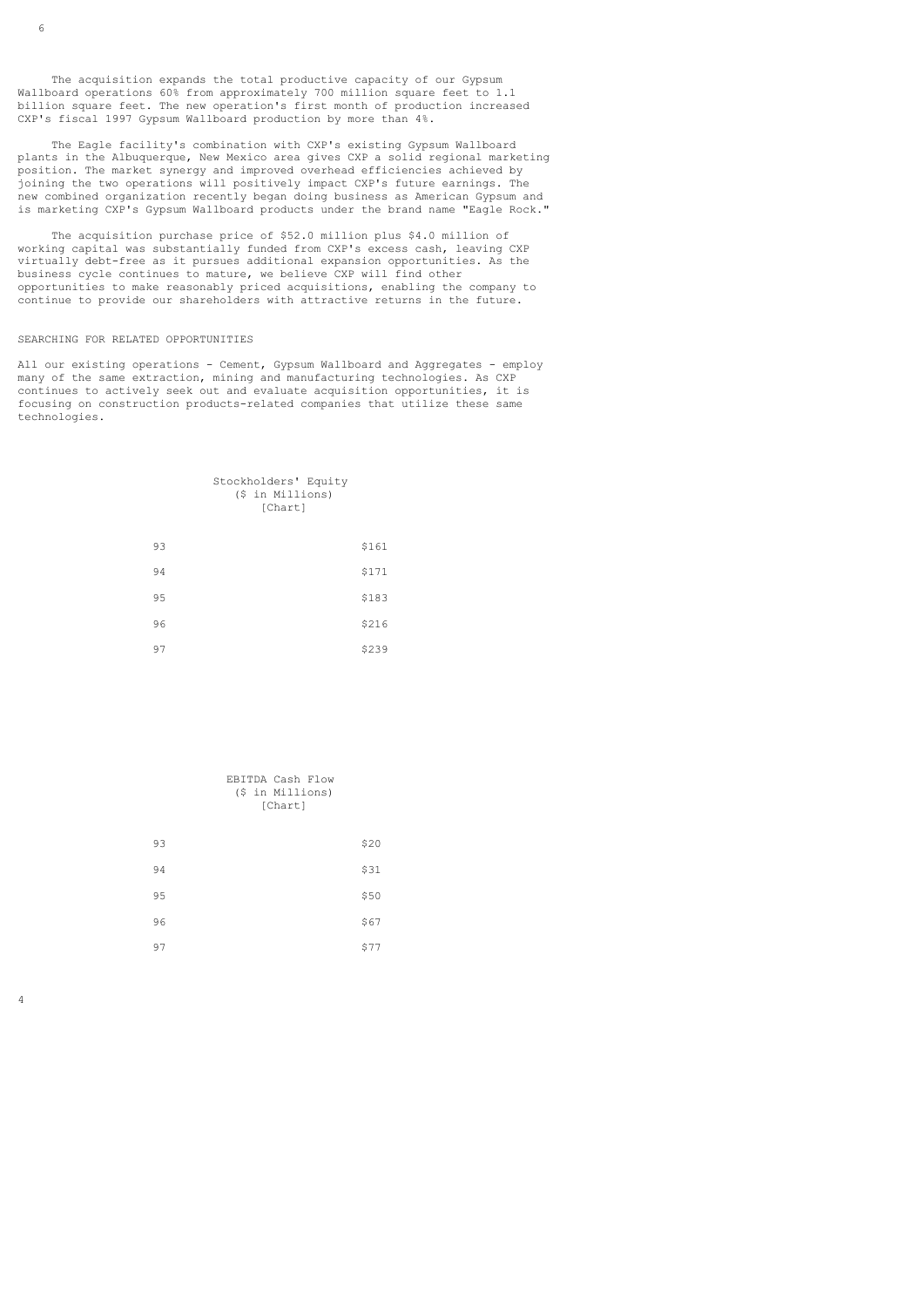During its three years as a public company, CXP has repurchased 1,078,296 of its own shares and from time to time may repurchase additional shares. During fiscal 1997, CXP's Board of Directors authorized the company to repurchase an additional 1,000,000 shares of stock, raising the current repurchase authorization to 2,000,000 shares.

 We appreciate our excellent relationships with our customers, suppliers and investors and want to offer a special word of thanks to our employees for their support. Their performance, melded with efficient use of the company's physical assets and market opportunities, produced the past three consecutive years of record earnings and many years of progress prior to that time. We also want to welcome our Eagle-Gypsum workforce to the CXP organization, which is now 1,050 employees strong.

### OUTLOOK

Even though the expansion phase of the current business cycle is long by historic standards and could be subject to a slowdown, we remain cautiously optimistic about fiscal 1998. The economic climate remains positive and should enable CXP to sustain its momentum. Construction activity is strong and the supply/demand balance in our markets should positively impact earnings.

 CXP is the strongest it has ever been operationally and is poised for continued growth. Given a stable economic environment, we expect CXP to report another record performance in fiscal 1998.

/s/ Laurence E. Hirsch /s/ O.G. Dagnan Laurence E. Hirsch<br>Chairman

June 12, 1997

- ------------------------ ------------------------------- President and Chief Executive Officer

[Picture of Larry Hirsch and Greg Dagnan]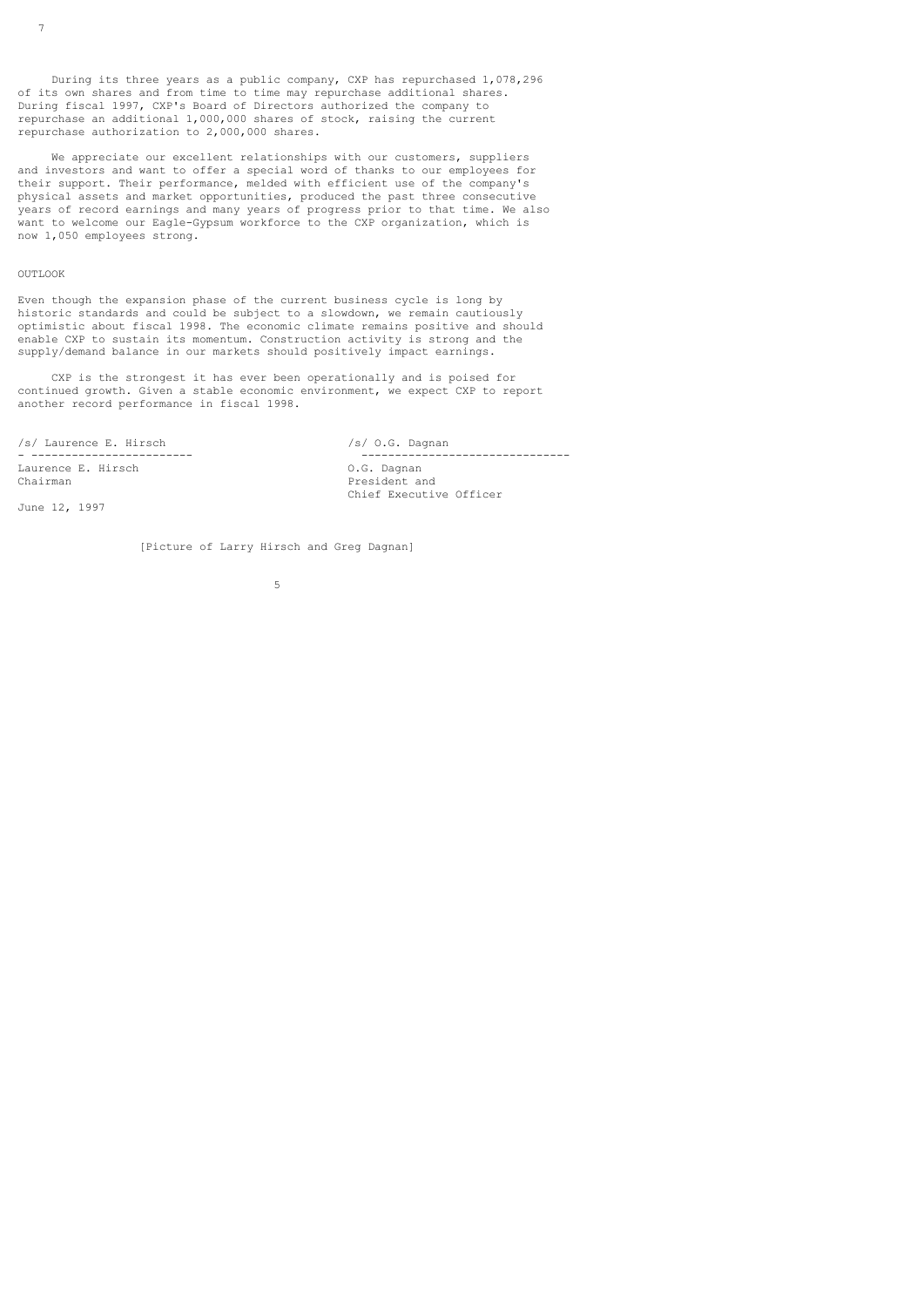#### Cement

Cement revenues rose 6% to \$133.3 million this year and operating profits increased 13% to \$39.8 million, primarily due to higher sales prices at all of our plants and to improved operating margins in our western region plants. CXP's average Cement net sales price for fiscal 1997 was \$63.66 per ton, 6% higher than last year. Total Cement sales volume of 2,095,000 tons in 1997 was slightly higher than fiscal 1996 volume.

 During fiscal 1997, CXP's four Cement facilities (two wholly-owned plants located in Nevada and Wyoming and two 50%-owned plants in Texas and Illinois) operated at capacity and were "sold out" for the ninth consecutive year. All of CXP's plants utilize fuel-efficient "dry process" technology and do not burn hazardous waste fuel.

 During the year, we corrected a dust collector problem associated with the previously completed \$12 million reconstruction of an existing kiln at our Wyoming plant. The project added 150,000 tons, or 30%, to the plant's annual net production and about 8% to CXP's total Cement production.

In quarries located near each of our four cement plants, CXP mines limestone.

[Picture of Cement Bag, Glove and Cement]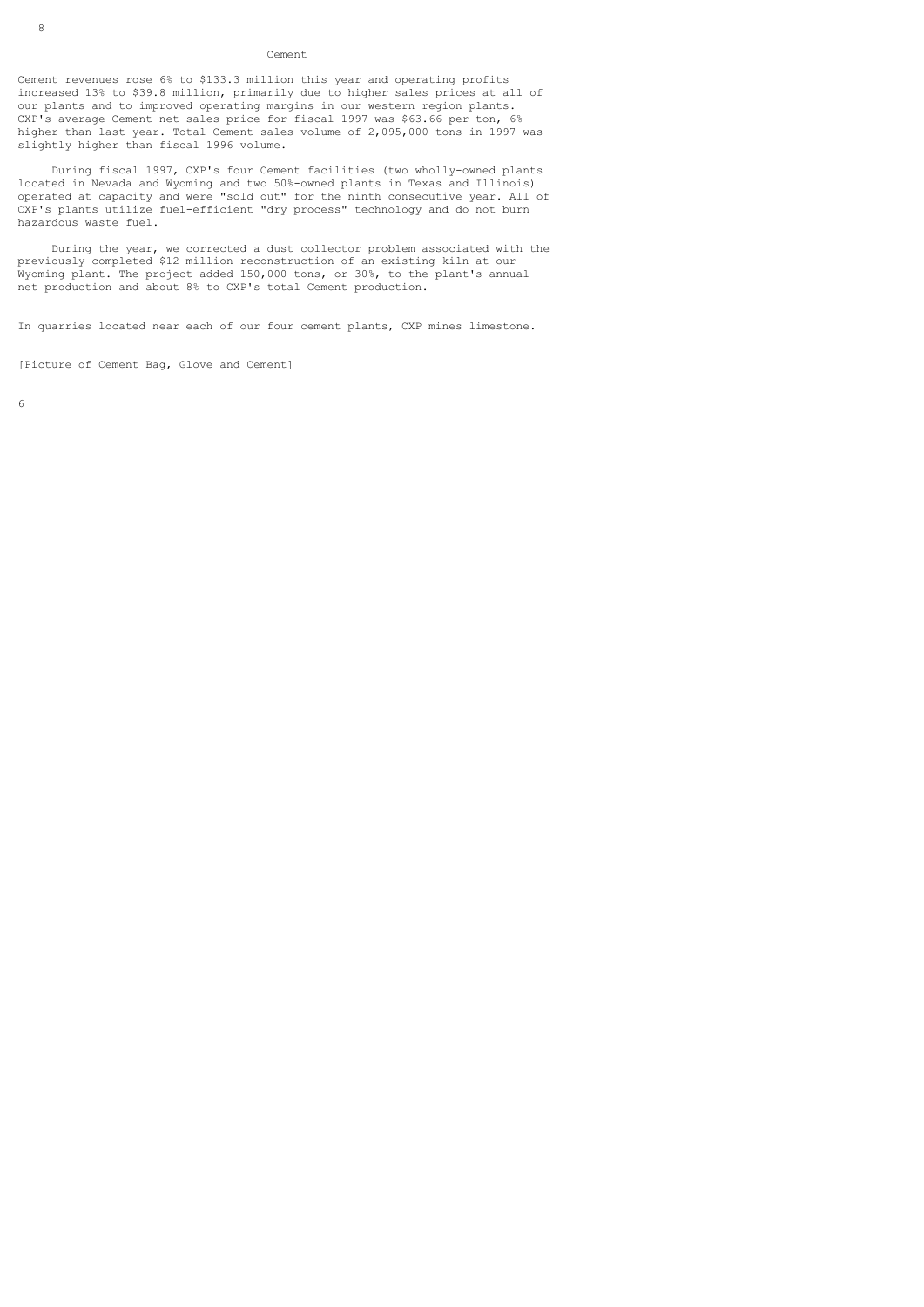[Picture of Texas-Lehigh Quarry]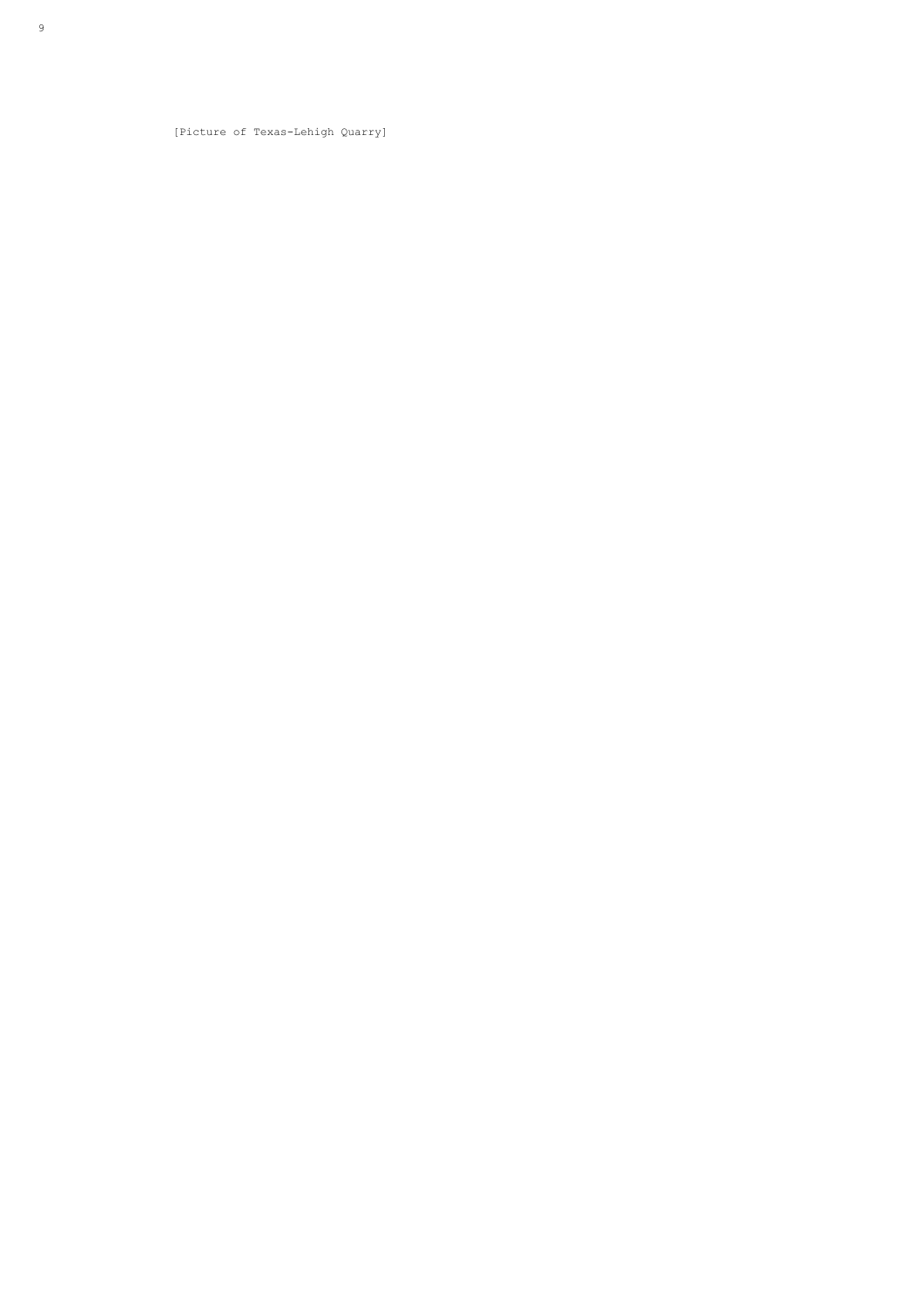### Gypsum Wallboard

Gypsum Wallboard revenues increased 24% to \$72.2 million in fiscal 1997 while operating earnings jumped 72% to \$20.6 million due to several factors: a 10% increase in sales volume to 726 million square feet (MMSF); a 13% increase in our average net sales price to \$99.39; and a 57% increase in our Gypsum Wallboard operating margin. Both of CXP's existing plants in New Mexico operated at capacity during the fiscal year.

 In February 1997, CXP fulfilled a major strategic objective with the acquisition of the Eagle-Gypsum Products gypsum wallboard plant and a related cogeneration facility in Eagle County, Colorado, expanding our total annual production capacity by approximately 60% to 1.1 billion square feet. CXP expects to significantly expand the Eagle plant's production capacity. In addition, the acquisition creates an efficient regional marketing network for CXP's Gypsum Wallboard facilities in New Mexico and Colorado.

The manufacturing of wallboard at our facilities requires the extraction of gypsum.

[Picture of 3 sheets of gypsum wallboard and an Eagle silver dollar coin]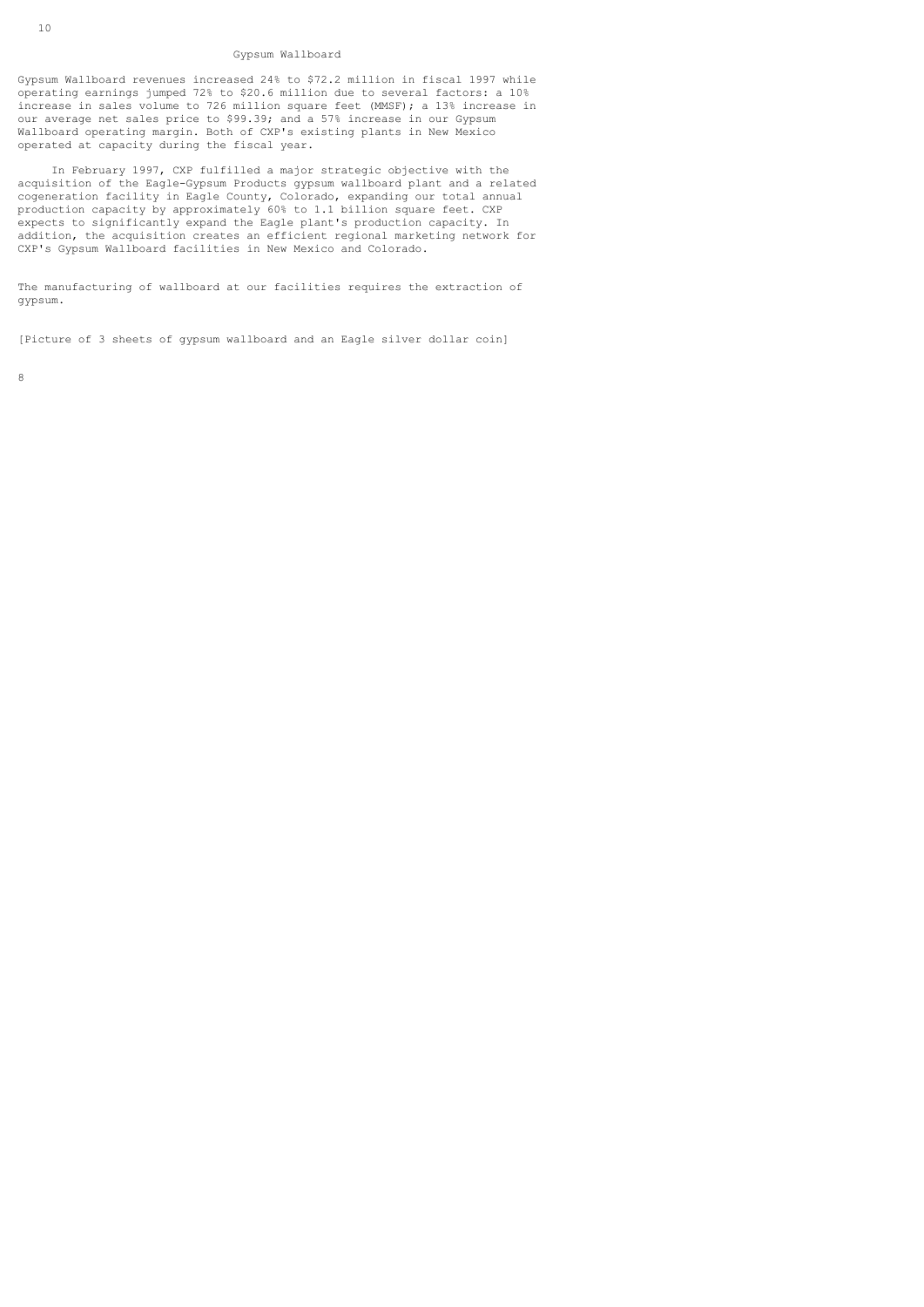[Picture of Eagle Gypsum Quarry and wheel loader]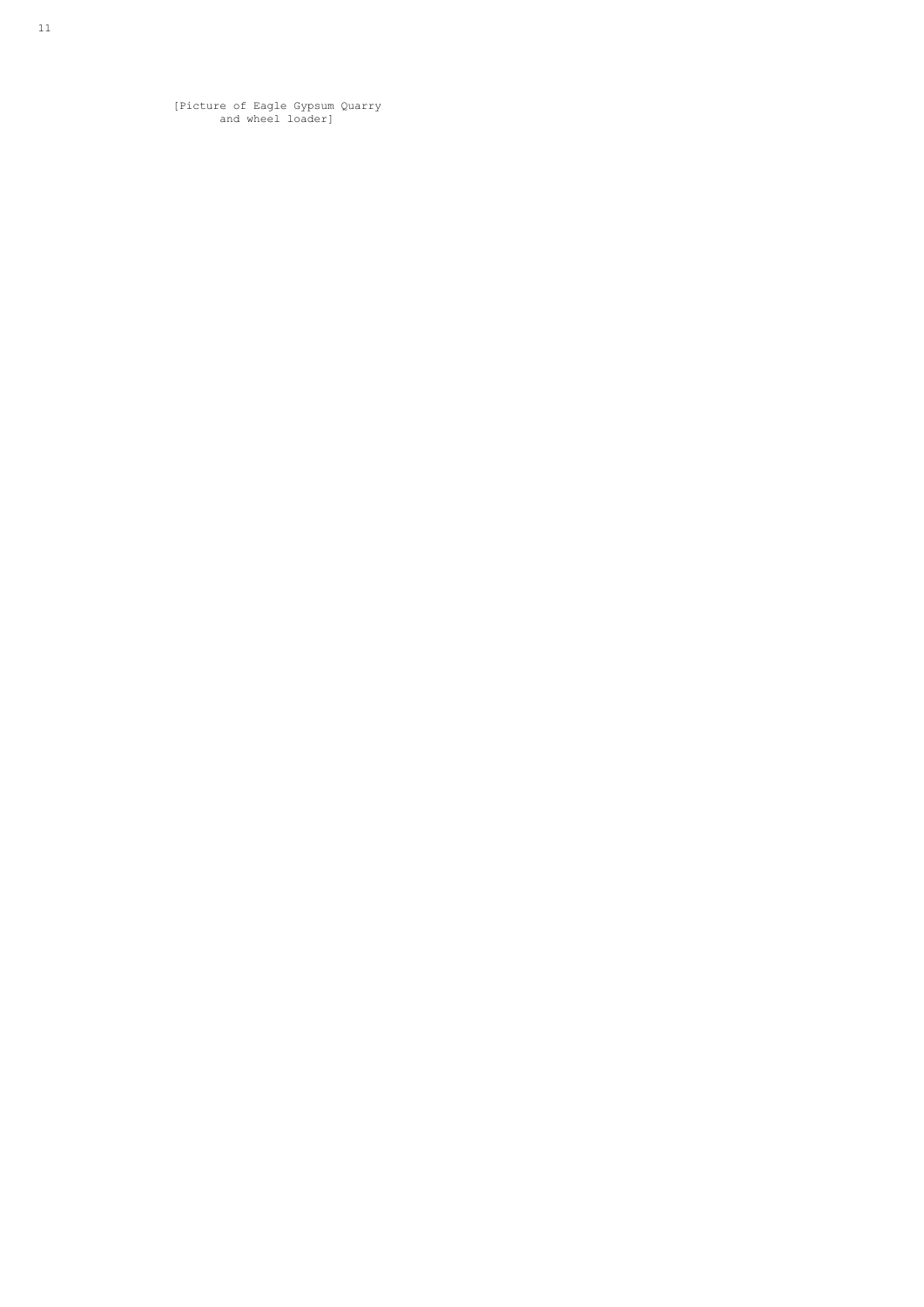#### Concrete and Aggregates

Revenues from our Concrete and Aggregates operations located in Austin, Texas and northern California were \$36.8 million in fiscal 1997, 8% lower than last year. Segment operating earnings of \$4.8 million were 14% lower than last year. Higher sales prices for both products were negated by lower Concrete and Aggregates sales volume and higher production cost.

 Concrete sales volume for fiscal 1997 was 603,000 cubic yards, 4% below fiscal 1996 volume, primarily due to the impact of wet weather in the Austin market late in the year. The higher Concrete net sales price was offset by increased costs for production and raw materials.

 Fiscal 1997 Aggregates sales volume totaled 2.1 million tons, 26% lower than last year, due mostly to our fiscal 1996 sale of a north Texas sand and gravel operation. Excluding sales volume from the sold operation, Aggregates volume declined just 2%.

CXP uses similar techniques to extract all its basic raw materials, including aggregates.

[Picture of aggregates and safety glasses]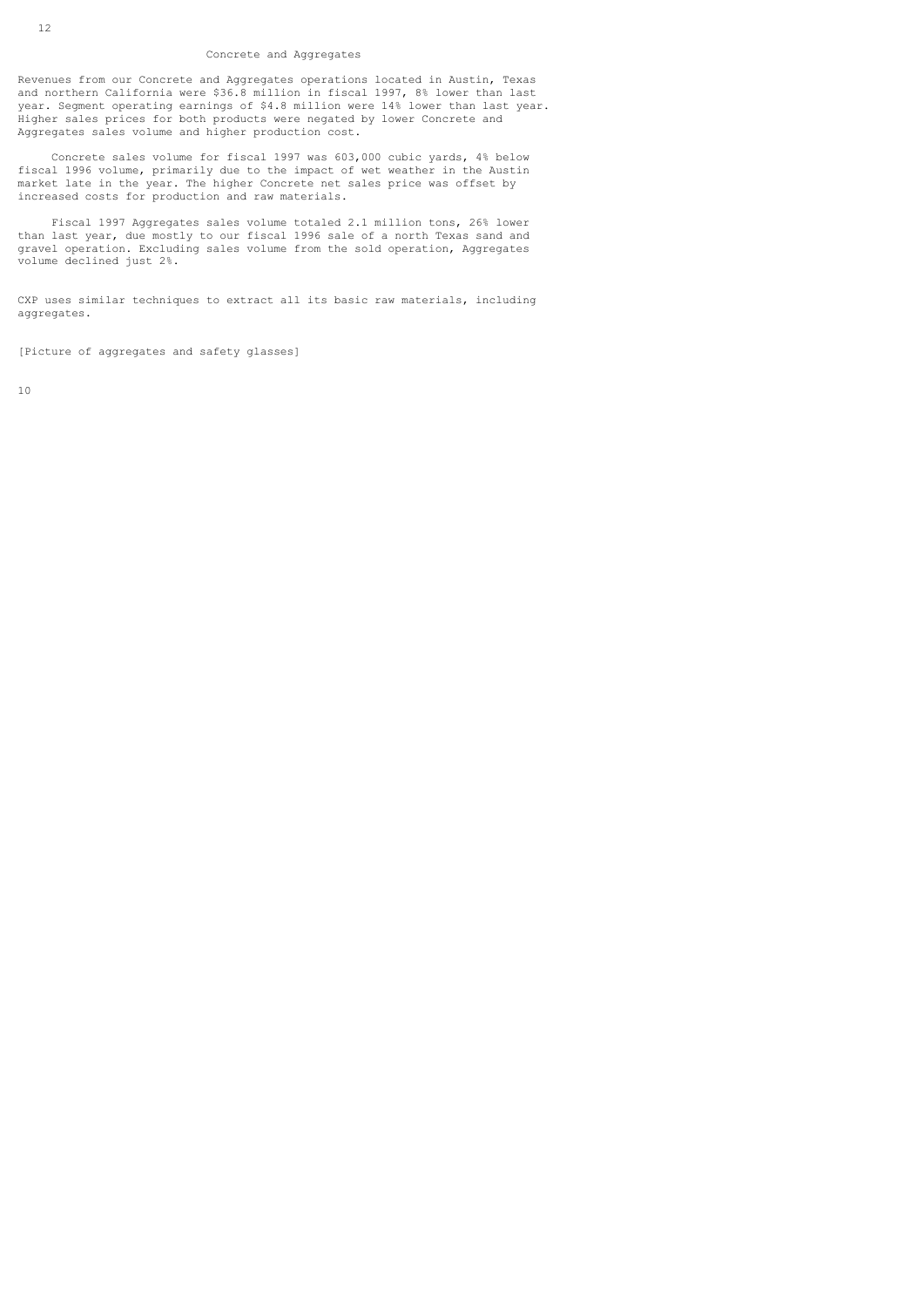[Picture of Haul Truck being loaded with aggregates by a wheel loader at Centex Materials' quarry]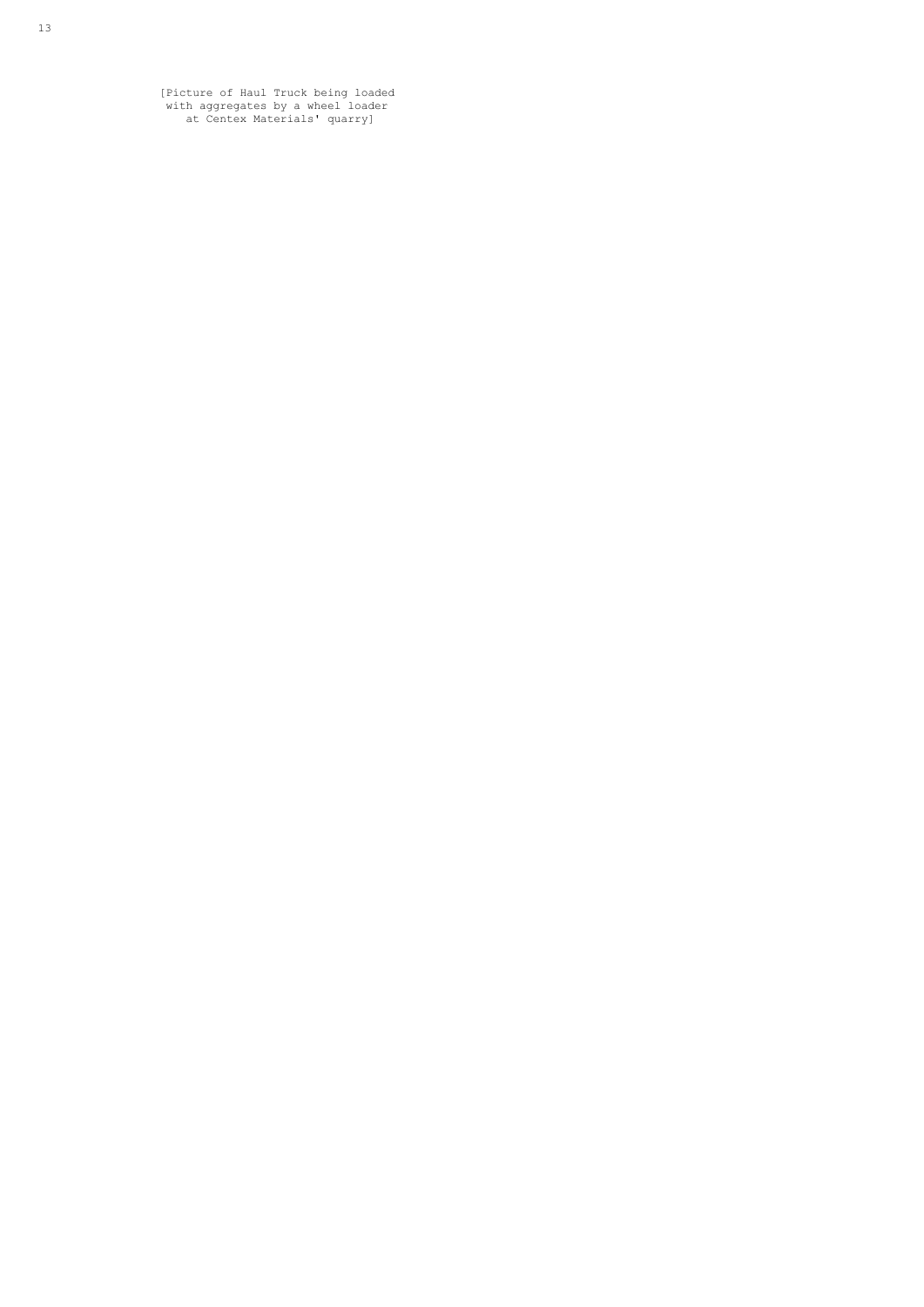## STRATEGIC LOCATIONS

CXP operates four Cement plants, 12 Cement distribution terminals, three Gypsum Wallboard plants, four Gypsum Wallboard reload centers, one Gypsum Wallboard distribution center, 10 Readymix Concrete batch plant locations and two Aggregates processing locations. The principal markets for our Cement products are Texas, northern Illinois (including Chicago), the Rocky Mountains, northern Nevada and northern California. Gypsum Wallboard is distributed throughout the continental United States. Concrete and Aggregates are sold to local readymix producers and paving contractors in the Austin, Texas area and northern California.

 CXP's strategically located plants in geographically diverse locations reduce our dependence on any one market.

Centex Construction Products-Fiscal 1997

 [Picture of U.S. Map indicating locations of Company Operations]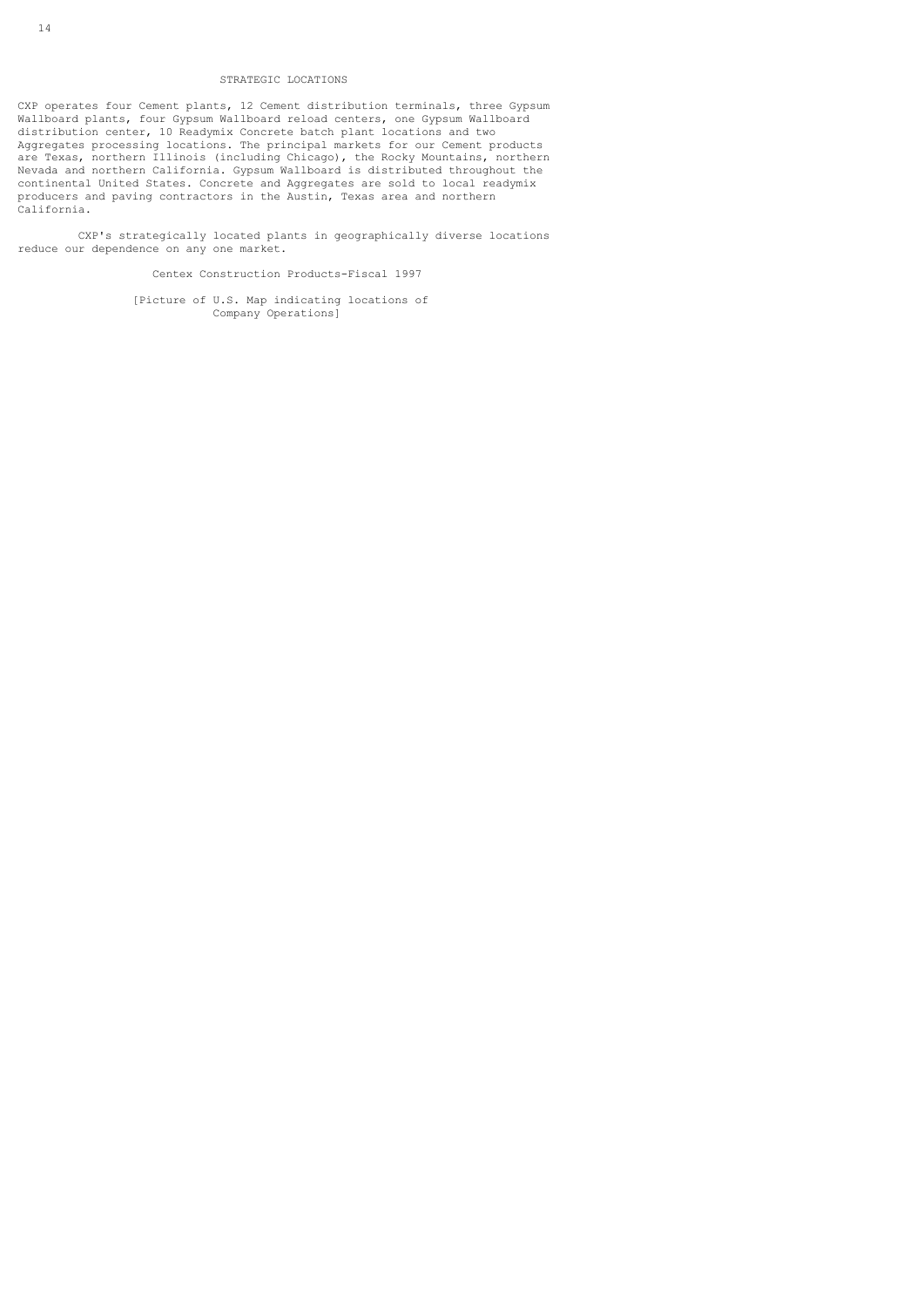# Financial Information

| Statements of Consolidated Earnings             | 14  |  |
|-------------------------------------------------|-----|--|
| Consolidated Balance Sheets                     | 1.5 |  |
| Statements of Consolidated Cash Flows           | 16  |  |
| Statements of Consolidated Stockholders' Equity | 17  |  |
| Notes to Consolidated Financial Statements      | 18  |  |
| Report of Independent Public Accountants        | 28  |  |
| Management's Discussion and Analysis of Results |     |  |
| of Operations and Financial Condition           | 29  |  |
| Quarterly Results                               | 33  |  |
| Summary of Selected Financial Data              | 34  |  |
| Board of Directors and Officers                 | 36  |  |
| Corporate Information                           | 37  |  |
| Stock Prices and Dividends                      | 37  |  |
|                                                 |     |  |

13 and 13 and 13 and 13 and 13 and 13 and 13 and 13 and 13 and 13 and 13 and 13 and 13 and 13 and 13 and 13 an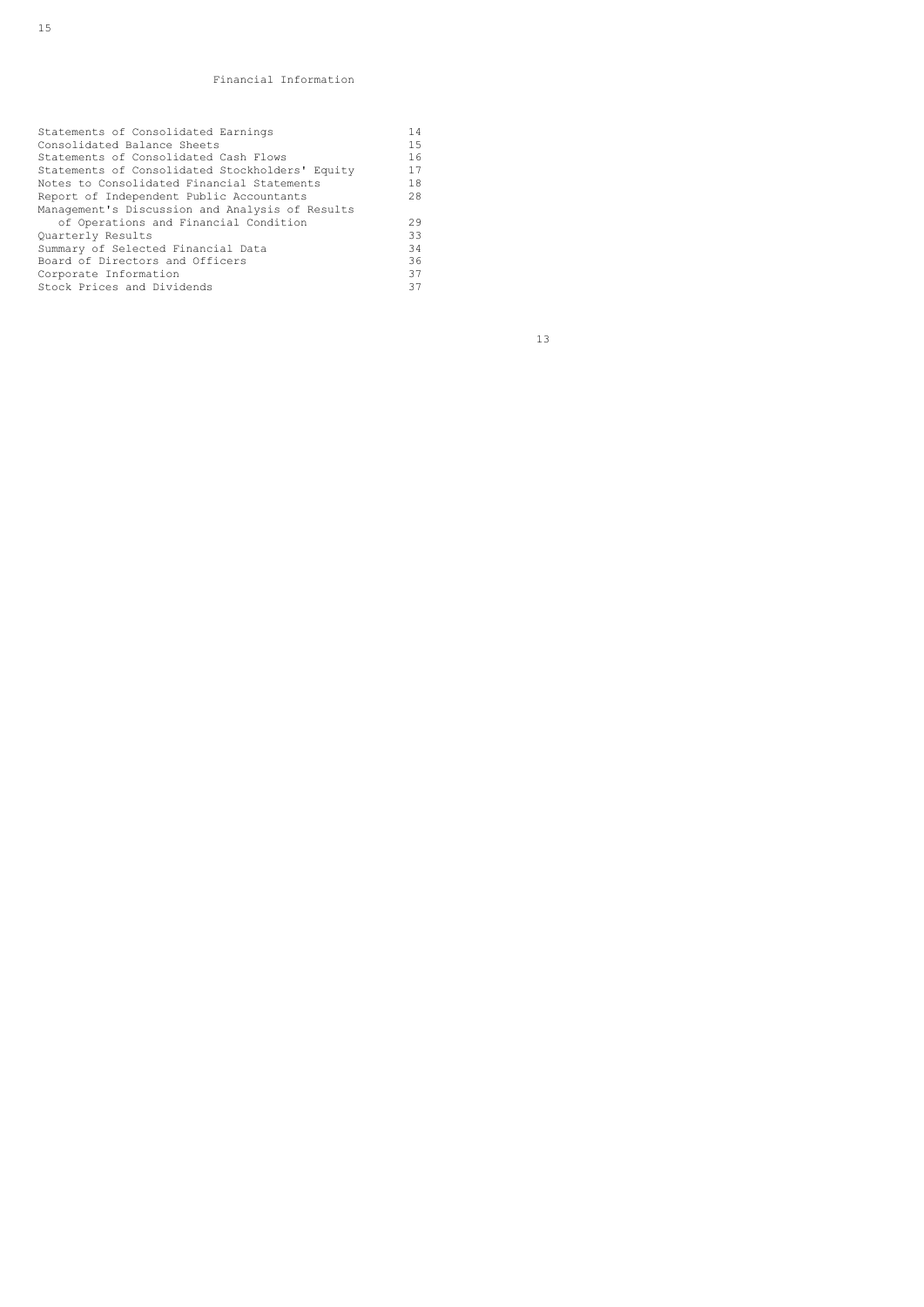## STATEMENTS OF CONSOLIDATED EARNINGS

# (Dollars in thousands, except per share data)

|                                      | For the Years Ended March 31,       |                                            |                                                                  |
|--------------------------------------|-------------------------------------|--------------------------------------------|------------------------------------------------------------------|
|                                      |                                     | 1997 1996<br>----------------------------- | 1995                                                             |
| <b>REVENUES</b>                      |                                     |                                            |                                                                  |
| Cement.                              |                                     | \$133,348 \$125,705 \$109,900              |                                                                  |
| Gypsum Wallboard                     |                                     | 72,184 58,343 51,730                       |                                                                  |
| Concrete and Aggregates              |                                     | 36,809 39,902 35,217                       |                                                                  |
| Other, net                           |                                     | 1,823 2,782 1,601                          |                                                                  |
| Less Interseqment Sales              | (4, 784)<br>----------              | $(4, 138)$ $(4, 135)$<br>----------        | $- - - - - - - - -$                                              |
|                                      | 239,380<br>----------               | 222,594                                    | 194,313                                                          |
| COSTS AND EXPENSES                   |                                     |                                            |                                                                  |
| Cement                               |                                     | 93,551 90,374 83,893                       |                                                                  |
| Gypsum Wallboard                     | 51,619                              |                                            | 46,409 44,482                                                    |
| Concrete and Aggregates              | 32,041                              | 34,344                                     | 32,631                                                           |
| Less Interseqment Purchases          |                                     | $(4, 784)$ $(4, 138)$ $(4, 135)$           |                                                                  |
| Corporate General and Administrative | 3,904                               | 2,498                                      | 2,343                                                            |
| Interest (Income) Expense, net       | (1, 357)<br>---------               | 803<br>---------                           | 1,270<br>----------                                              |
|                                      | 174,974                             | 170,290                                    | 160,484                                                          |
|                                      |                                     |                                            |                                                                  |
| EARNINGS BEFORE INCOME TAXES         | 64,406                              | 52,304                                     | 33,829                                                           |
| Income Taxes                         | 22,607                              | 18,360                                     | 12,009                                                           |
|                                      | ---------                           | ----------                                 | ---------                                                        |
| NET EARNINGS                         | \$41,799                            | \$33,944                                   | \$21,820                                                         |
| EARNINGS PER SHARE                   | \$1.89                              | \$1.48                                     | \$0.95                                                           |
|                                      | $=$ $=$ $=$ $=$ $=$ $=$ $=$ $=$ $=$ | $=$ $=$ $=$ $=$ $=$ $=$ $=$ $=$ $=$        | $\equiv \equiv \equiv \equiv \equiv \equiv \equiv \equiv \equiv$ |

See notes to consolidated financial statements.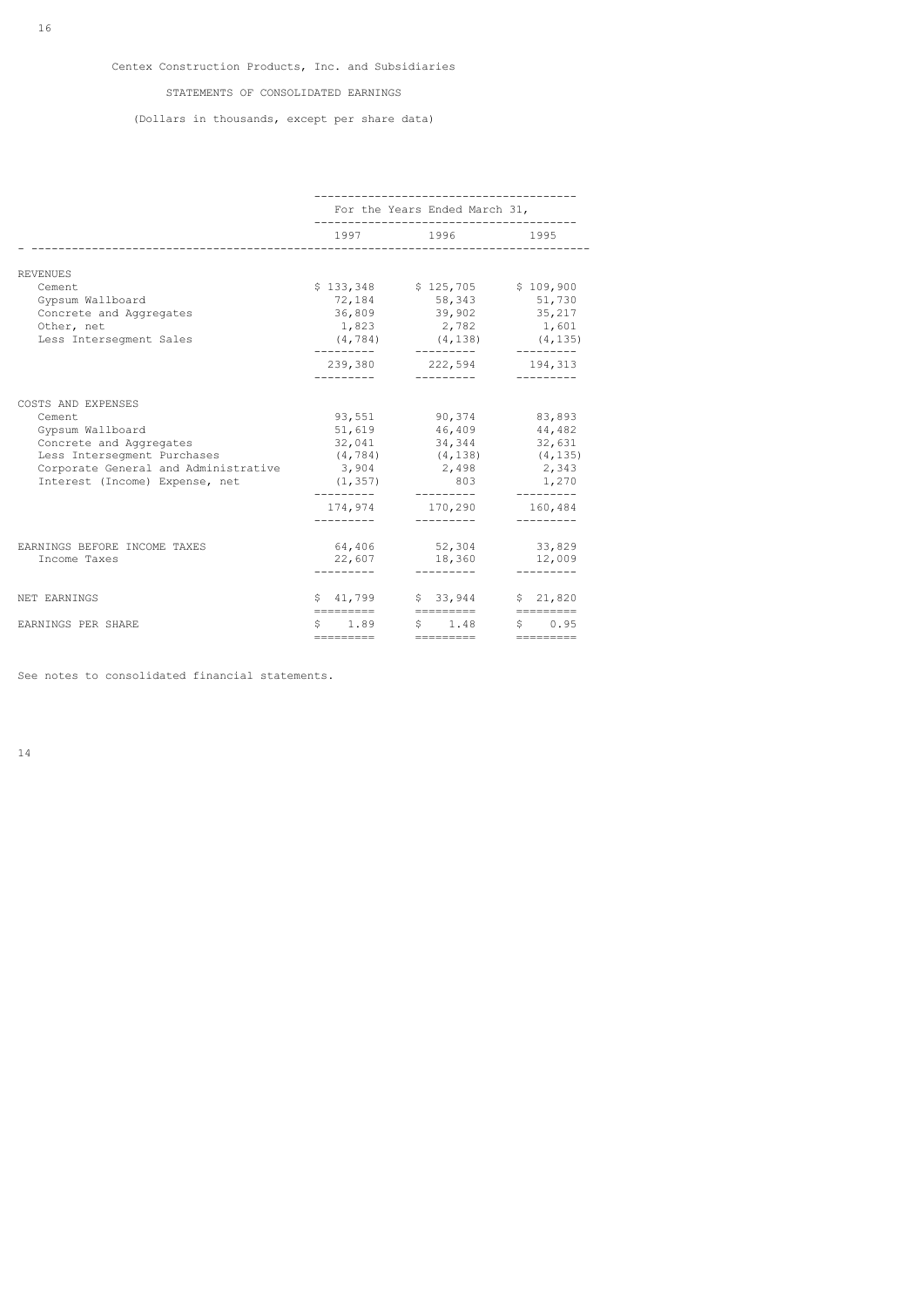## CONSOLIDATED BALANCE SHEETS

## (Dollars in thousands)

|                                                                                                          | ------------------------------     |                                                                                                                                                               |
|----------------------------------------------------------------------------------------------------------|------------------------------------|---------------------------------------------------------------------------------------------------------------------------------------------------------------|
|                                                                                                          | March 31,                          |                                                                                                                                                               |
|                                                                                                          | 1997                               | 1996                                                                                                                                                          |
| ASSETS                                                                                                   |                                    |                                                                                                                                                               |
| Current Assets -                                                                                         |                                    |                                                                                                                                                               |
| Cash and Cash Equivalents                                                                                | \$4,812                            | \$20,799                                                                                                                                                      |
| Accounts and Notes Receivable, net                                                                       | 38,700                             | 33,532                                                                                                                                                        |
| Inventories                                                                                              | 31,482                             | 29,691                                                                                                                                                        |
| Total Current Assets                                                                                     | ----------<br>74,994<br>---------- | ----------<br>84,022<br>$- - - - - - - - -$                                                                                                                   |
|                                                                                                          |                                    |                                                                                                                                                               |
| Property, Plant and Equipment                                                                            | 363,409                            | 308,600                                                                                                                                                       |
| Less Accumulated Depreciation                                                                            | (139, 033)<br>----------           | (128, 419)<br>---------                                                                                                                                       |
| Property, Plant & Equipment, net                                                                         | 224,376                            | 180,181                                                                                                                                                       |
|                                                                                                          | ----------                         | ----------                                                                                                                                                    |
| Notes Receivable, net                                                                                    | 1,407                              | 1,395                                                                                                                                                         |
| Other Assets                                                                                             | 4,860                              | 3,977                                                                                                                                                         |
|                                                                                                          | ----------<br>\$305,637            | ----------<br>\$269,575                                                                                                                                       |
|                                                                                                          | =========                          | $\begin{aligned} \mathcal{L} &= \mathcal{L} = \mathcal{L} = \mathcal{L} = \mathcal{L} = \mathcal{L} = \mathcal{L} \end{aligned}$                              |
| LIABILITIES AND STOCKHOLDERS' EQUITY                                                                     |                                    |                                                                                                                                                               |
| Current Liabilities -                                                                                    |                                    |                                                                                                                                                               |
| Accounts Payable                                                                                         | \$16,472                           | \$15,020                                                                                                                                                      |
| Accrued Liabilities                                                                                      | 28,254                             | 23,029                                                                                                                                                        |
| Notes Payable                                                                                            | 2,000                              | $- -$                                                                                                                                                         |
| Current Portion of Long-term Debt                                                                        | 80                                 | 80                                                                                                                                                            |
| Total Current Liabilities                                                                                | ---------<br>46,806                | ---------<br>38,129                                                                                                                                           |
|                                                                                                          | ---------                          | ---------                                                                                                                                                     |
| Long-term Debt                                                                                           | 560                                | 640                                                                                                                                                           |
| Deferred Income Taxes                                                                                    | 18,835                             | 14,344                                                                                                                                                        |
| Stockholders' Equity -                                                                                   |                                    |                                                                                                                                                               |
| Common Stock, Par Value \$0.01; Authorized 50,000,000<br>Shares; Issued and Outstanding 21, 983, 814 and |                                    |                                                                                                                                                               |
| 22,978,504 Shares, respectively                                                                          | 220                                | 230                                                                                                                                                           |
| Capital in Excess of Par Value                                                                           | 147,212                            | 161,617                                                                                                                                                       |
| Retained Earnings                                                                                        | 92,004                             | 54,615                                                                                                                                                        |
| Total Stockholders' Equity                                                                               | ----------<br>239,436              | $- - - - - - - - -$<br>216,462                                                                                                                                |
|                                                                                                          | ---------<br>\$305,637             | ---------<br>\$269,575<br>$\qquad \qquad \displaystyle =\qquad \qquad \displaystyle =\qquad \qquad \displaystyle =\qquad \qquad \displaystyle =\qquad \qquad$ |

See notes to consolidated financial statements.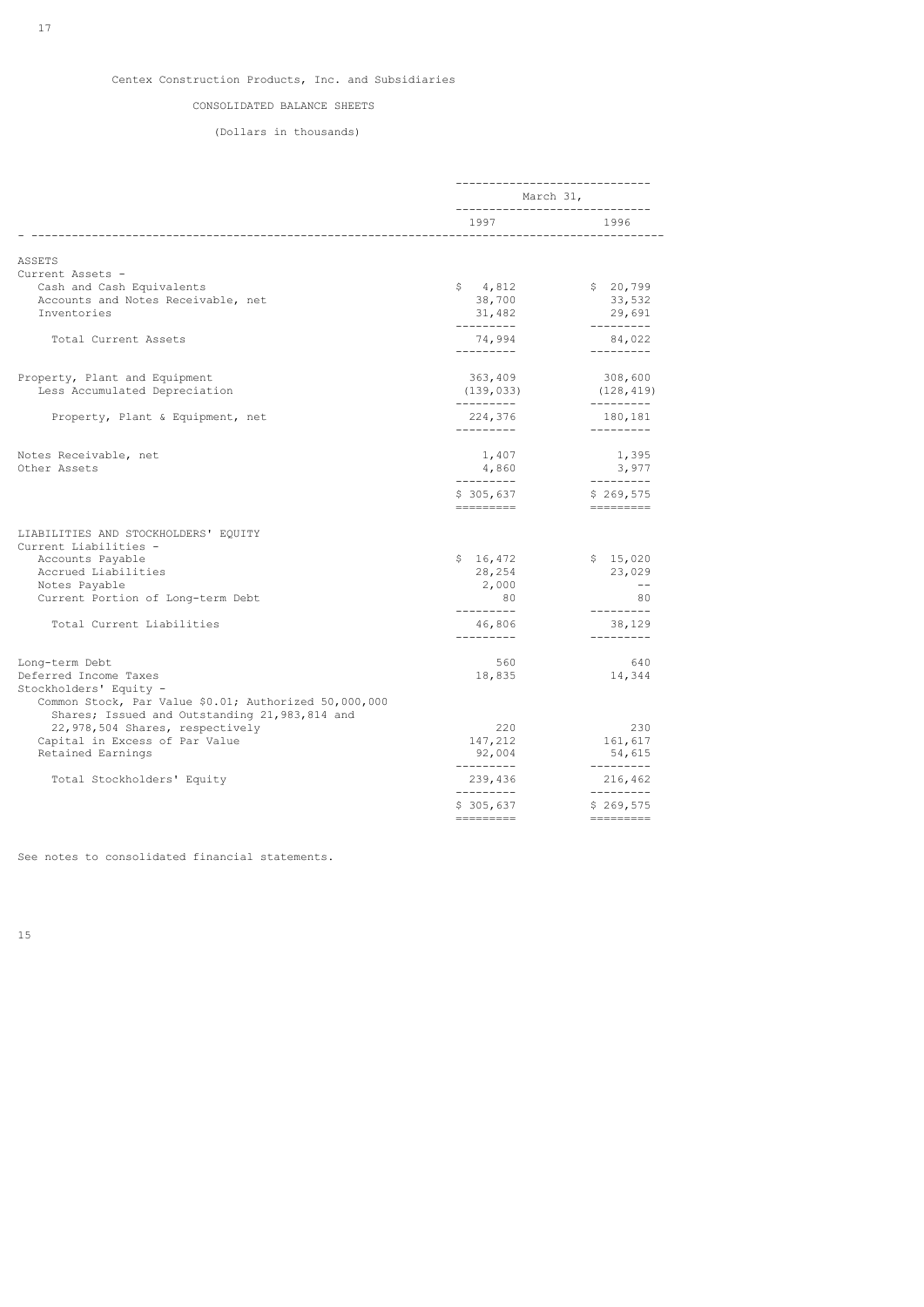## STATEMENTS OF CONSOLIDATED CASH FLOWS

(Dollars in thousands)

|                                                                                                         | For the Years Ended March 31,                  |                                                                                     |                            |
|---------------------------------------------------------------------------------------------------------|------------------------------------------------|-------------------------------------------------------------------------------------|----------------------------|
|                                                                                                         | 1997                                           | 1996                                                                                | 1995                       |
| CASH FLOWS FROM OPERATING ACTIVITIES                                                                    |                                                |                                                                                     |                            |
| Net Earnings<br>Adjustments to Reconcile Net Earnings to Net Cash<br>Provided by Operating Activities - | \$41,799                                       | \$33,944                                                                            | \$21,820                   |
| Depreciation, Depletion and Amortization<br>Deferred Income Tax Provision                               | 13,752<br>4,491                                | 13,791<br>7,639                                                                     | 14,576<br>2,658            |
| Gain on Sale of Assets                                                                                  | $- -$                                          | (783)                                                                               | $- -$                      |
| Increase in Accounts and Notes Receivable<br>(Increase) Decrease in Inventories                         | (1, 456)<br>(30)                               | (6, 073)<br>1,053                                                                   | (1, 203)<br>(2, 014)       |
| Increase in Accounts Payable<br>Increase in Accrued Liabilities                                         | 10<br>5,225                                    | 424<br>859                                                                          | 64<br>3,078                |
| (Increase) Decrease in Other Assets                                                                     | (883)                                          | 974                                                                                 | 2,207                      |
|                                                                                                         | ---------<br>62,908<br>---------               | _________<br>51,828<br>$- - - - - - - -$                                            | ----------<br>41,186       |
| CASH FLOWS FROM INVESTING ACTIVITIES                                                                    |                                                |                                                                                     |                            |
| Property, Plant and Equipment Additions, net<br>Proceeds from Asset Dispositions                        | (5, 934)<br>$\sim$ $\sim$                      | (15, 294)<br>5,308                                                                  | (5, 718)<br>$\sim$ $-$     |
| Acquisition of Centex Eagle Gypsum                                                                      | (56,006)<br>---------                          | $\sim$ $-$<br>---------                                                             | $-$<br>$- - - - - - - - -$ |
|                                                                                                         | (61, 940)                                      | (9, 986)                                                                            | (5, 718)                   |
| CASH FLOWS FROM FINANCING ACTIVITIES                                                                    | ---------                                      | $- - - - - - - -$                                                                   | $- - - - - - - - -$        |
| Additions to Notes Payable                                                                              | 7,500                                          |                                                                                     | $ -$                       |
| Reductions in Notes Payable                                                                             | (5, 500)                                       | $- -$                                                                               | $\overline{\phantom{m}}$   |
| Repayment of Notes Payable to Centex                                                                    | $\sim$ $-$                                     | $--$                                                                                | (15, 585)                  |
| (Decrease) Increase in Other Long-term Debt                                                             | (80)<br>$- -$                                  | (23, 860)                                                                           | 24,500                     |
| Increase (Decrease) in Current Portion of Long-term Debt                                                |                                                | 80<br>$- -$                                                                         | (615)                      |
| Proceeds from Bridge Loan                                                                               |                                                | $- -$                                                                               | 192,000                    |
| Repayment of Bridge Loan<br>Dividends Paid to Centex                                                    |                                                | $\sim$ $\sim$                                                                       | (192,000)                  |
| Stock Sale Net Proceeds                                                                                 | $\hspace{0.1mm}-\hspace{0.1mm}-\hspace{0.1mm}$ | $- -$                                                                               | (162, 600)<br>153,733      |
| Proceeds from Stock Option Exercises                                                                    | 561                                            | 262                                                                                 | $\sim$ $-$                 |
| Retirement of Common Stock                                                                              | (14, 976)                                      | $\frac{1}{2}$                                                                       | (387)                      |
| Payment of Deferred Income Taxes to Affiliate                                                           | $\sim$ $-$                                     | $\sim$ $-$                                                                          | (34, 328)                  |
| Dividends Paid to Shareholders                                                                          | (4, 460)                                       | $\sim$ $\sim$                                                                       | $-$                        |
|                                                                                                         | ________<br>(16, 955)                          | ---------<br>(23, 518)                                                              | ----------<br>(35, 282)    |
| NET (DECREASE) INCREASE IN CASH AND                                                                     | _________                                      | ---------                                                                           | ----------                 |
| CASH EQUIVALENTS                                                                                        | (15, 987)                                      | 18,324                                                                              | 186                        |
| CASH AT BEGINNING OF PERIOD                                                                             | 20,799<br>---------                            | 2,475<br>---------                                                                  | 2,289<br>----------        |
| CASH AT END OF PERIOD                                                                                   | \$4,812                                        | \$20,799<br>$\begin{array}{cccccccccc} = & = & = & = & = & = & = & = & \end{array}$ | \$2,475                    |
|                                                                                                         |                                                |                                                                                     |                            |

See notes to consolidated financial statements.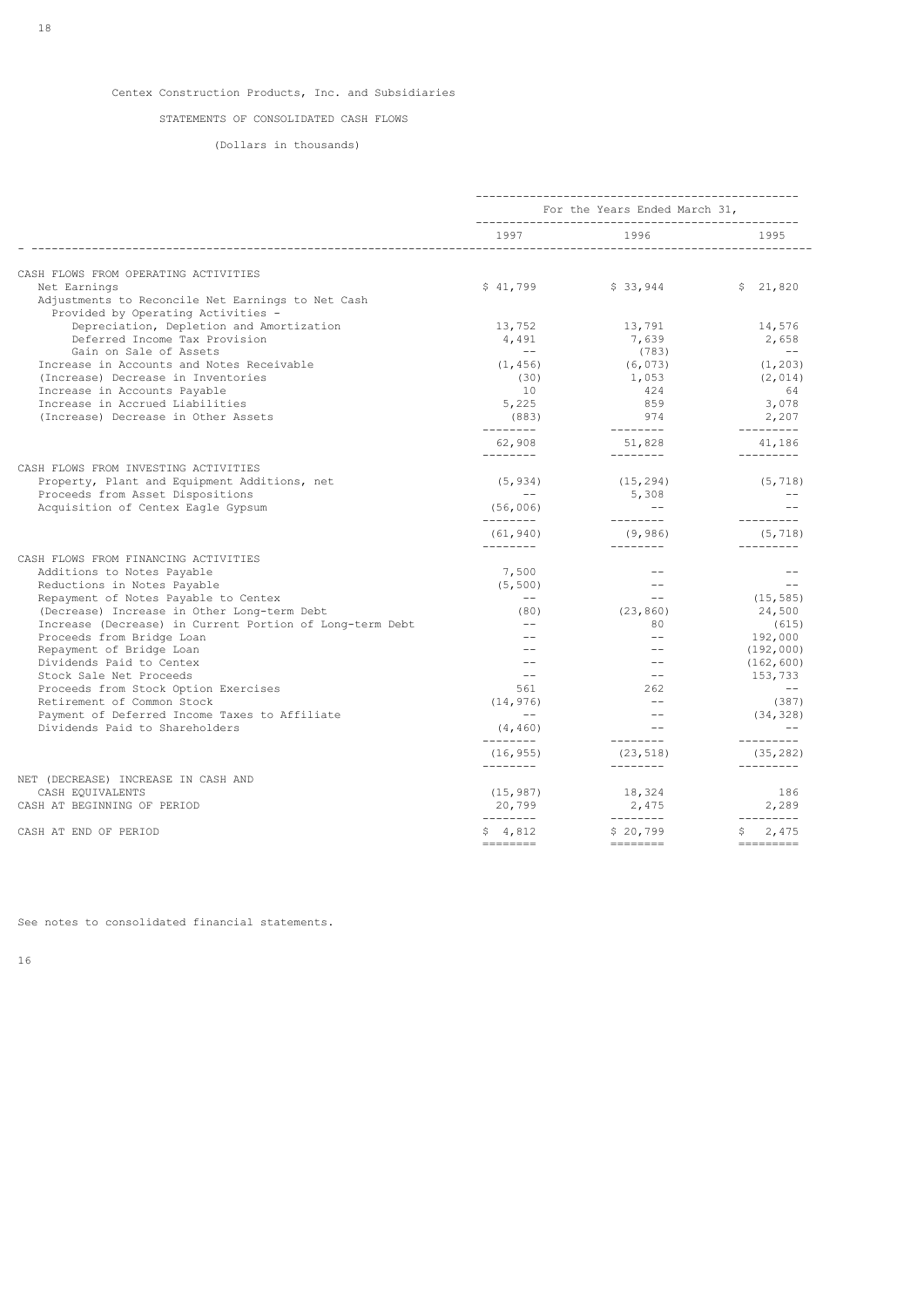## STATEMENTS OF CONSOLIDATED STOCKHOLDERS' EQUITY

(Dollars in thousands)

|                                                      |                                 | For the Years Ended March 31,<br>------------------ |                                                                  |  |  |
|------------------------------------------------------|---------------------------------|-----------------------------------------------------|------------------------------------------------------------------|--|--|
|                                                      | 1997                            | 1996                                                | 1995                                                             |  |  |
| COMMON STOCK                                         |                                 |                                                     |                                                                  |  |  |
| Balance at Beginning of Period                       | $\sin 230$                      | \$230                                               | \$<br>$\sim$ 2                                                   |  |  |
| Stock Split                                          | $ -$                            | $- -$                                               | 111                                                              |  |  |
| Stock Sale                                           | $ -$                            |                                                     | 117                                                              |  |  |
| Retirement of Common Stock                           | (10)                            |                                                     |                                                                  |  |  |
| Balance at End of Period                             | ----------<br>220<br>---------- | ---------<br>230<br>---------                       | 230<br>---------                                                 |  |  |
| CAPITAL IN EXCESS OF PAR VALUE                       |                                 |                                                     |                                                                  |  |  |
| Balance at Beginning of Period                       | 161,617                         | 161,355                                             | 22,466                                                           |  |  |
| Stock Split                                          | $\qquad \qquad -$               |                                                     | (111)                                                            |  |  |
| Stock Sale                                           |                                 |                                                     | 153,616                                                          |  |  |
| Dividend to Centex                                   | $-\,-$                          | $- -$                                               | (14, 229)                                                        |  |  |
| Retirement of Common Stock                           | (14, 966)                       | $- -$                                               | (387)                                                            |  |  |
| Stock Option Exercises                               | 561<br>----------               | 262<br>----------                                   | ---------                                                        |  |  |
| Balance at End of Period                             | 147,212<br>----------           | 161,617<br>----------                               | 161,355<br>---------                                             |  |  |
| RETAINED EARNINGS                                    |                                 |                                                     |                                                                  |  |  |
| Balance at Beginning of Period<br>Dividend to Centex | 54,615<br>$\sim$ $-$            | 21,820<br>$\sim$ $-$                                | 148,371                                                          |  |  |
| Dividends to Shareholders                            | (4, 410)                        | (1, 149)                                            | (148, 371)<br>$ -$                                               |  |  |
| Net Earnings                                         | 41,799                          | 33,944                                              | 21,820                                                           |  |  |
| Balance at End of Period                             | 92,004<br>---------             | ---------<br>54,615<br>---------                    | ---------<br>21,820<br>---------                                 |  |  |
| TOTAL STOCKHOLDERS' EQUITY                           | \$239,436                       | \$216,462                                           | \$183,405                                                        |  |  |
|                                                      | $=$ = = = = = = = = =           |                                                     | $\equiv \equiv \equiv \equiv \equiv \equiv \equiv \equiv \equiv$ |  |  |

See notes to consolidated financial statements.

17<sup>2</sup>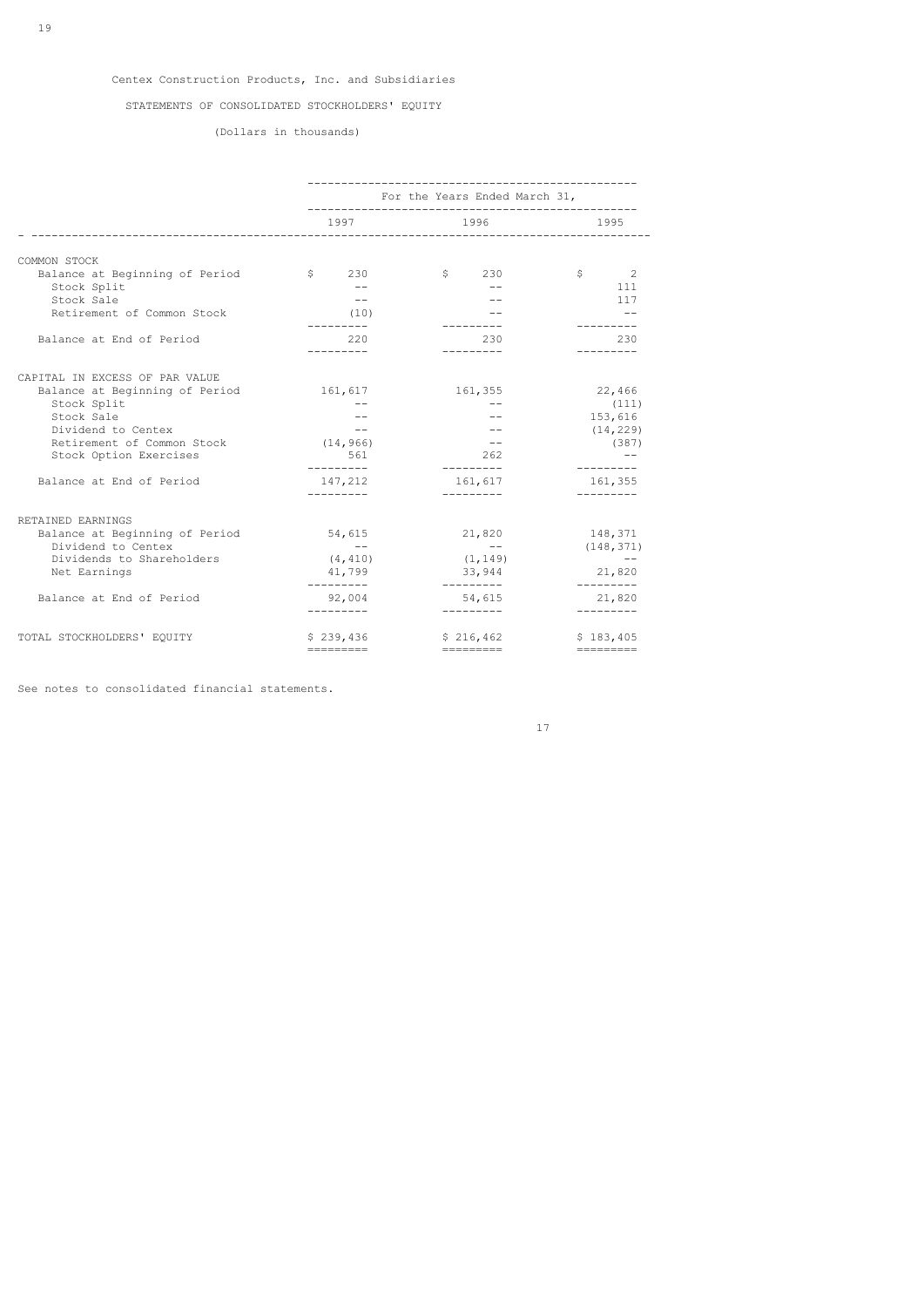### NOTES TO CONSOLIDATED FINANCIAL STATEMENTS

### (Dollars in thousands, except per share data)

#### (A) SIGNIFICANT ACCOUNTING POLICIES

#### BASIS OF PRESENTATION

The consolidated financial statements include the accounts of Centex Construction Products, Inc. and its majority-owned subsidiaries ("CXP" or the "Company") after the elimination of all significant intercompany balances and transactions. In addition, the Company holds 50% joint venture interests in its cement plants in Illinois and Texas and has proportionately consolidated its pro rata interest in the revenues, expenses, assets and liabilities of those ventures.

 On April 19, 1994, the Company completed an Initial Public Offering ("IPO") of 51% of its common stock. As a result of the IPO, Centex Corporation's ("Centex") ownership of the Company was reduced to 49%, with the public owning 51%. Prior to that time, the Company was a wholly owned subsidiary of Centex. See Note (I) for further discussion.

 The preparation of financial statements in conformity with generally accepted accounting principles requires management to make estimates and assumptions that affect the reported amounts of assets and liabilities and disclosure of contingent assets and liabilities at the date of the financial statements and the reported amounts of revenues and expenses during the reporting period. Actual results could differ from those estimates.

### ACCOUNTS AND NOTES RECEIVABLE

Accounts and notes receivable have been shown net of the allowance for doubtful accounts of \$2.1 million at both March 31, 1997 and 1996. The Company has no significant credit risk concentration among its diversified customer base.

 Notes receivable at March 31, 1997 are collectible primarily over three years. The weighted average interest rate at March 31, 1997 and 1996 was 9.1% and 8.6%, respectively.

#### INVENTORIES

Inventories are stated at the lower of average cost (including applicable material, labor, depreciation, and plant overhead) or market. Inventories consist of the following:

|                                         | March 31, |          |
|-----------------------------------------|-----------|----------|
|                                         | 1997      | 1996     |
| Raw Materials and Materials-in-Progress | \$8,448   | \$6,949  |
| Finished Cement                         | 5,170     | 5,368    |
| Aggregates                              | 2,088     | 2,092    |
| Gypsum Wallboard                        | 1,932     | 2,124    |
| Repair Parts and Supplies               | 13,241    | 12,395   |
| Fuel and Coal                           | 603       | 763      |
|                                         | ------    | ----     |
|                                         | \$31,482  | \$29,691 |
|                                         |           |          |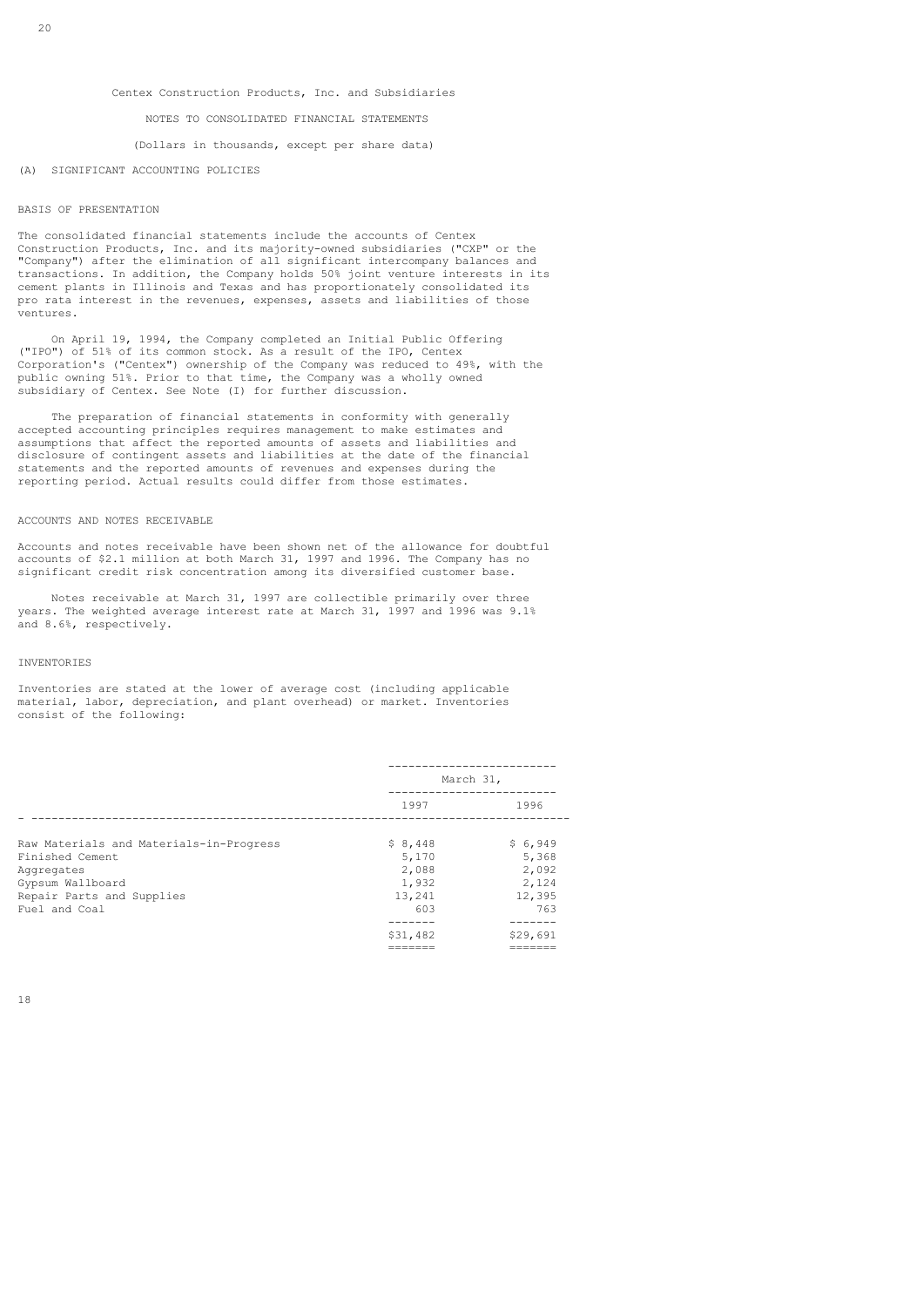### PROPERTY, PLANT AND EQUIPMENT

Property, plant and equipment are stated at cost. Major renewals and improvements are capitalized and depreciated. Repairs and maintenance are expensed as incurred. Depreciation is provided on a straight-line basis over the estimated useful lives of depreciable assets. Raw material deposits are depleted as such deposits are extracted for production utilizing the units-of-production method. Costs and accumulated depreciation applicable to assets retired or sold are eliminated from the accounts, and any resulting gains or losses are recognized at such time. The estimated lives of the related assets are as follows:

| Plants                  |  | 20 to 30 years |
|-------------------------|--|----------------|
| Buildings               |  | 20 to 40 years |
| Machinery and Equipment |  | 3 to 20 years  |

#### INCOME TAXES

Through April 19, 1994, the Company was included in the Centex consolidated federal tax return. The Company accounted for income taxes on a separate company basis without benefit of a surtax exemption. Accordingly, related payables and receivables were due to or from Centex. Subsequent to April 19, 1994, the Company files its own separate consolidated federal tax returns.

 The Company accounts for income taxes in accordance with Statement of Financial Accounting Standards No. 109, "Accounting for Income Taxes." That statement requires, among other things, that deferred taxes be provided on differences between the financial reporting basis and tax basis of assets and liabilities using existing tax laws and rates.

### STATEMENTS OF CONSOLIDATED EARNINGS - SUPPLEMENTAL DISCLOSURES

Selling, general and administrative expenses of the operating units are included in costs and expenses of each segment. Corporate general and administrative expenses are shown separately in the statements of consolidated earnings. Total selling, general and administrative expenses for each of the periods are summarized below:

|                                                                                           | For the Years Ended March 31, |                   |                   |
|-------------------------------------------------------------------------------------------|-------------------------------|-------------------|-------------------|
|                                                                                           | 1997                          | 1996              | 1995              |
| Operating Units Selling, General and Administrative<br>Corporate General & Administrative | \$12,808<br>3,904             | \$11,442<br>2,498 | \$10,866<br>2,343 |
|                                                                                           | \$16,712                      | \$13,940          | \$13,209          |

 Maintenance and repair expenses are included in each segment's costs and expenses. The Company incurred expenses of \$26.2 million, \$23.8 million and \$26.0 million in the years ended March 31, 1997, 1996 and 1995, respectively, for maintenance and repairs.

 Other net revenues include clinker sales, lease and rental income, asset sale income, and trucking income as well as other miscellaneous revenue items and costs which have not been allocated to a business segment.

#### STATEMENTS OF CONSOLIDATED CASH FLOWS - SUPPLEMENTAL DISCLOSURES

All cash equivalents have original maturities of three months or less.

 Interest payments made during the years ended March 31, 1997, 1996 and 1995 were \$0.2 million, \$1.3 million and \$1.8 million, respectively.

 Net payments made for federal and state income taxes during the years ended March 31, 1997, 1996 and 1995 were \$17.9 million, \$9.8 million and \$42.2 million, respectively. Included therein are payments to (receipts from) Centex of (\$2.9) million and \$35.3 million during the years ended March 31, 1996 and 1995, respectively.

 In connection with a litigation settlement, the Company reclassified into property, plant, and equipment \$4.2 million of construction cost that was previously classified as a receivable in the year ended March 31, 1996.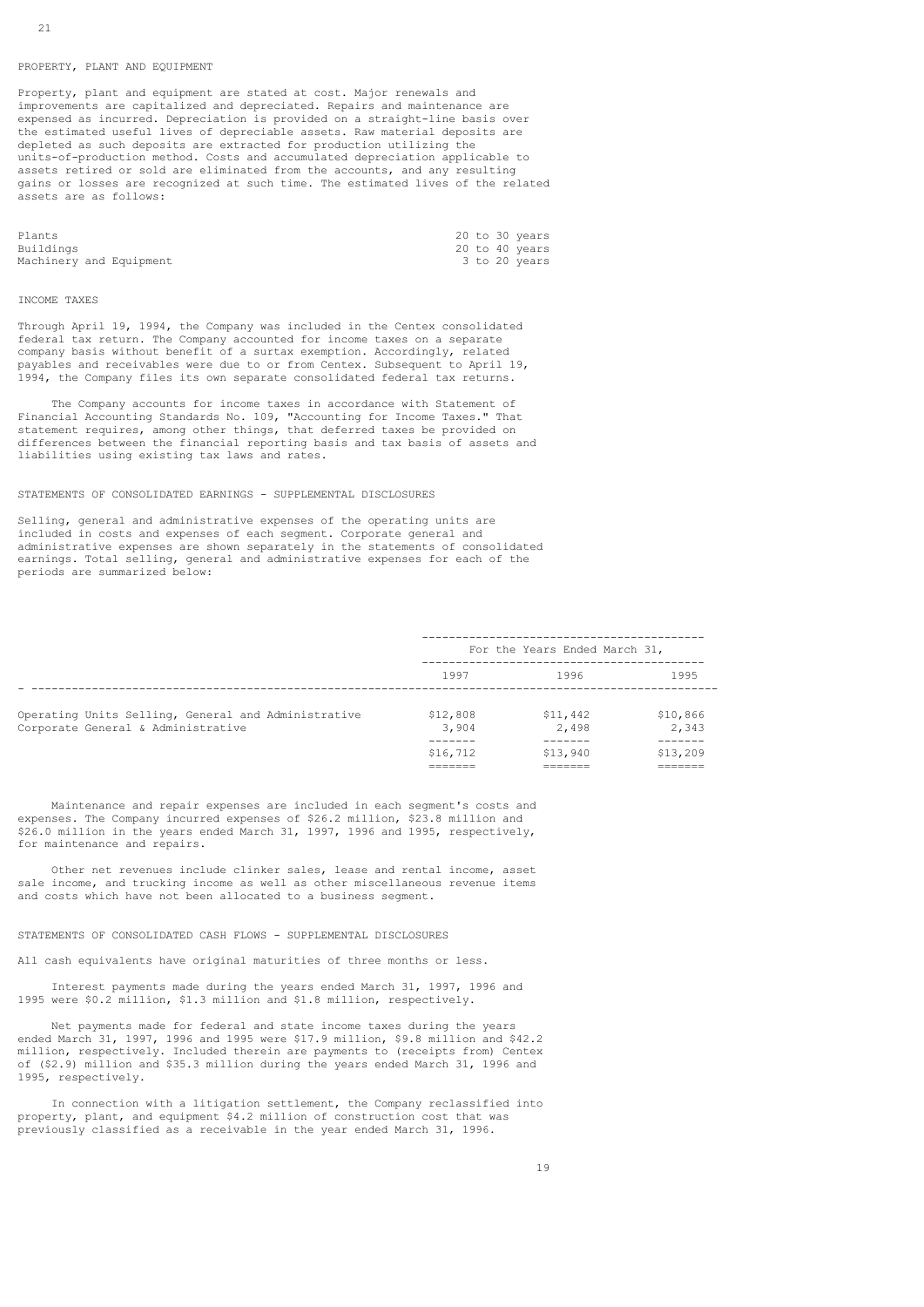#### EMPLOYEE BENEFIT PLANS

Certain of the Company's hourly employees are covered by defined benefit plans. At April 1, 1996, the Company's pro rata share of the projected benefit obligation (assuming a 7 1/4% discount rate) was \$3.3 million. The market value of assets available to pay these obligations at April 1, 1996, was \$3.1 million.

 In addition, certain salaried employees previously participated in Centex's Profit Sharing and Retirement plan. Subsequent to the IPO, the Company established its own Profit Sharing and Retirement plan, which is similar to the Centex plan. The expenses for each period were as follows:

|                                                    |                  | For the Years Ended March 31, |                |
|----------------------------------------------------|------------------|-------------------------------|----------------|
|                                                    | 1997             | 1996                          | 1995           |
| Defined Benefit Plans<br>Defined Contribution Plan | \$219<br>\$1,053 | \$176<br>\$1,038              | \$176<br>\$934 |

 Statement of Financial Accounting Standards No. 106, "Employers Accounting for Postretirement Benefits Other Than Pensions," specifies certain required methods of accounting for postretirement benefits other than pensions. This pronouncement has no impact on the Company's financial statements as the Company has no other postretirement obligations.

#### EARNINGS PER SHARE

Earnings per common share is based on the weighted average number of common shares outstanding in 1997, 1996 and 1995 of 22,148,222, 22,969,643 and 22,987,768, respectively.

### RECLASSIFICATIONS

Certain prior year balances have been reclassified to be consistent with the 1997 presentation.

#### IMPACT OF NEW ACCOUNTING PRONOUNCEMENTS

In March 1995, the Financial Accounting Standards Board (FASB) issued Statement No. 121, "Accounting for the Impairment of Long-Lived Assets and for Long-Lived Assets to be Disposed Of" (SFAS No. 121). SFAS No. 121, which is effective for fiscal years beginning after December 15, 1995, requires that certain long-lived assets and intangibles be reviewed for impairment whenever events or changes in circumstances indicate that the carrying amount of an asset may not be recoverable. The Company adopted SFAS No. 121 in fiscal 1997, and this pronouncement had no impact on the financial statements of the Company.

 In October 1995, the FASB Issued Statement No. 123, "Accounting for Stock-Based Compensation" (SFAS No. 123). SFAS No. 123, which is also effective for fiscal years beginning after December 15, 1995, allows companies either to continue to measure compensation cost based on the method prescribed by Accounting Principles Board Opinion No. 25 ( APB No. 25) or adopt a "fair value" method of accounting for all employee stock-based compensation. The Company adopted SFAS No. 123 in fiscal 1997. The Company will continue utilizing the accounting for stock issued to employees prescribed by APB No. 25 and has implemented the expanded disclosure requirements. The adoption of SFAS No. 123 did not have any impact on the financial position or results of operations of the Company. See Note (G) for further discussion.

 Statement of Financial Accounting Standards No. 128,"Earnings Per Share," issued in February 1997 establishes standards for computing and presenting earnings per share (EPS). This statement replaces the presentation of primary EPS with a presentation of basic EPS and requires dual presentation of basic and diluted EPS. The Company will adopt this statement in its fiscal year ending March 31, 1998.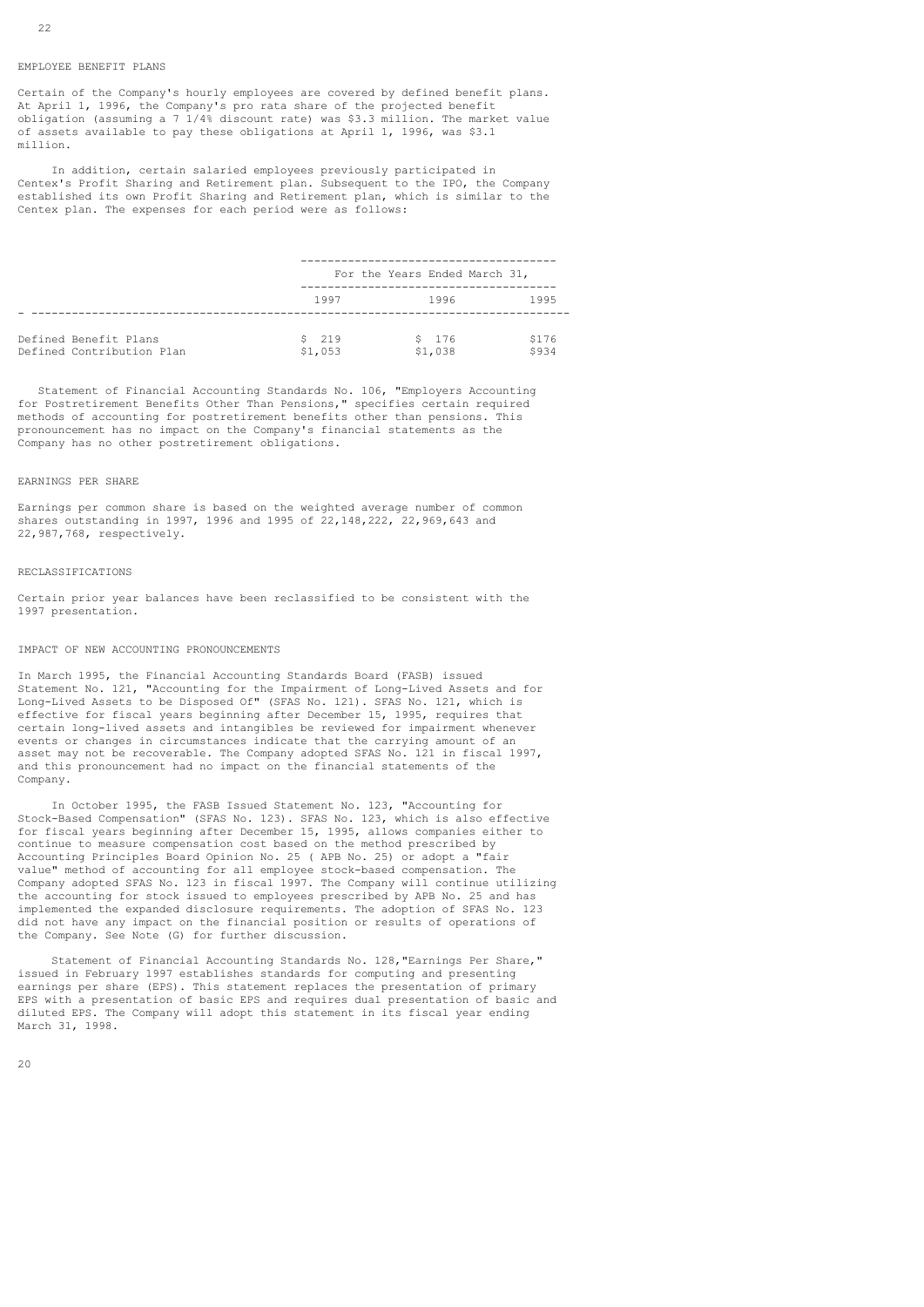### (B) PROPERTY, PLANT AND EQUIPMENT

Cost by major category and accumulated depreciation are summarized below:

|                                              | March 31,             |                       |
|----------------------------------------------|-----------------------|-----------------------|
|                                              | 1997                  | 1996                  |
| Land and Quarries                            | \$37,420              | \$36,419              |
| Plants<br>Buildings, Machinery and Equipment | 284,158<br>41,831     | 233, 221<br>38,960    |
| Accumulated Depreciation                     | 363,409<br>(139, 033) | 308,600<br>(128, 419) |
|                                              | --------<br>\$224.376 | -------<br>\$180,181  |
|                                              | ========              |                       |

#### (C) INDEBTEDNESS

SHORT-TERM DEBT Short-term debt is set forth below:

| -------------  |      |
|----------------|------|
| March 31,      |      |
| -------------- |      |
| 1997           | 1996 |
|                |      |

Bank Line of Credit, with Interest at Prevailing Rates, Due February 1998, Unsecured  $\zeta^2$  and  $\zeta^3$  --  $\zeta^4$  and  $\zeta^5$  --  $\zeta^6$ 

 On February 24, 1997, the Company established a \$10,000,000 uncommitted unsecured line of credit (the "Line") from a bank. Borrowings under the Line bear interest at prevailing market rates. The Line is utilized for short-term working capital needs. The weighted average interest rate on outstanding borrowings during fiscal 1997 was 5.9%. The interest rate on the balance outstanding at March 31, 1997 was 7 1/4%.

LONG-TERM DEBT Long-term debt is set forth below:

|                                                                                   | March 31,     |               |
|-----------------------------------------------------------------------------------|---------------|---------------|
|                                                                                   | 1997          | 1996          |
| Property Note, Interest at 7%, Due March 2005, Secured<br>Less Current Maturities | \$640<br>(80) | \$720<br>(80) |
|                                                                                   | \$560         | \$ 640        |

### CREDIT FACILITY

Upon the completion of the April 19, 1994 IPO, the Company established a \$65 million unsecured long-term revolving credit line (the "Bank Revolver"). Borrowings under the Bank Revolver bear interest, at the option of the Company, at (i) a Eurodollar-based rate that varies depending on the Company's ratio of total indebtedness to total capitalization (the "Debt-to-Capital Ratio") or (ii) the greater of the bank's base rate or the federal funds rate plus .5%. Under the Bank Revolver, the Company is obligated to pay certain fees, including an annual commitment fee on the unused portion of the commitment. The Bank Revolver contains certain customary restrictive covenants (including restrictions on the consummation of mergers or asset sales, the payment of dividends, the creation of liens and the incurrence of additional indebtedness) and requires the Company to maintain or meet certain financial ratios or tests. Among other things, the Bank Revolver requires the Company to maintain a minimum ratio of earnings before interest and taxes to interest and not to exceed a maximum Debt-to-Capital Ratio and to meet a minimum tangible net worth test. The Company was in compliance with such financial ratios and tests at March 31, 1997, and throughout the fiscal year then ended. On March 20, 1996, the Bank Revolver was amended to lower the maximum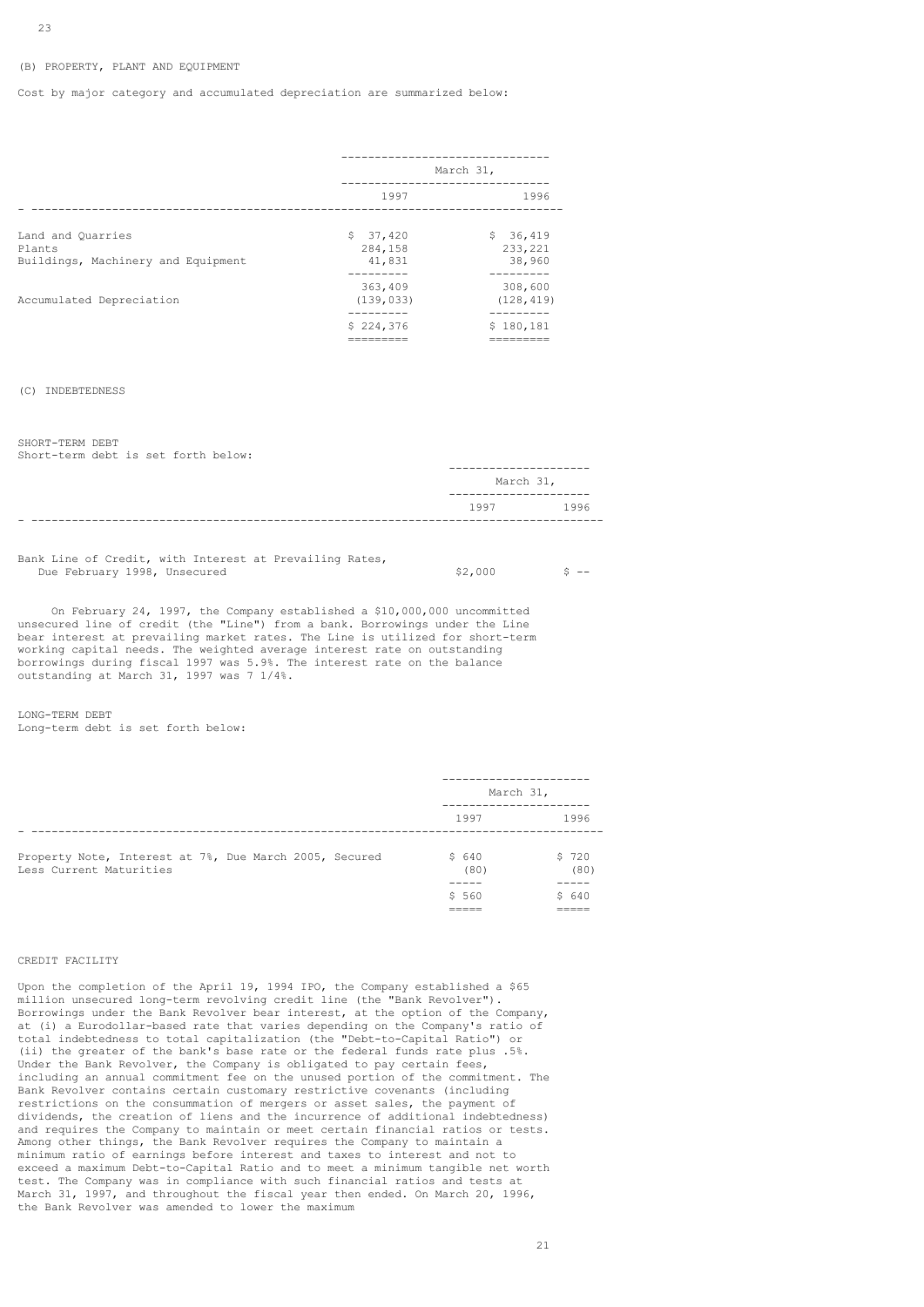borrowing capacity to \$35 million, reduce the annual commitment fee, create a new lower interest rate bracket, and extend the commitment four years to expire on March 31, 2001. The Company had no borrowings outstanding under the Bank Revolver as of March 31, 1997 or 1996.

## (D) INCOME TAXES

The provision for income taxes includes the following components:

|          |          | \$38,495                                                         |
|----------|----------|------------------------------------------------------------------|
| 1,317    | (1, 453) | 3,700                                                            |
| 18,116   | 10,721   | 42,195                                                           |
|          |          |                                                                  |
| 3,038    | 4,012    | (28, 214)                                                        |
| 1,453    | 3,627    | (1, 972)                                                         |
| 4,491    | 7,639    | (30, 186)                                                        |
| \$22,607 | \$18,360 | \$12,009                                                         |
|          |          | For the Years Ended March 31,<br>$$16,799$ $$12,174$<br>-------- |

 In connection with the IPO in April 1994, \$34.3 million of deferred income taxes became currently payable to Centex as a result of the Company no longer being included in Centex's consolidated federal tax return.

 The effective tax rates vary from the federal statutory rates due to the following items:

|                                                                                 | For the Years Ended March 31, |          |          |
|---------------------------------------------------------------------------------|-------------------------------|----------|----------|
|                                                                                 |                               |          |          |
|                                                                                 | 1997                          | 1996     | 1995     |
| Earnings Before Income Taxes                                                    | \$64,406                      | \$52,304 | \$33,829 |
| Income Taxes at Statutory Rate<br>Increases (Decreases) in Tax Resulting from - | \$22,542                      | \$18,306 | \$11.840 |
| State Income Taxes, net                                                         | 1,800                         | 1,414    | 1,097    |
| Statutory Depletion in Excess of Cost                                           | (1, 957)                      | (1, 588) | (1, 147) |
| Other                                                                           | 2.2.2                         | 228      | 219      |
|                                                                                 |                               |          |          |
| Provision for Income Taxes                                                      | \$22,607                      | \$18,360 | \$12.009 |
|                                                                                 | ========                      | ======== |          |
| Effective Tax Rate                                                              | 35%                           | 35%      | 35%      |

 The deferred income tax provision (benefit) results from the following temporary differences in the recognition of revenues and expenses for tax and financial reporting purposes:

|                                          | For the Years Ended March 31, |                      |                      |
|------------------------------------------|-------------------------------|----------------------|----------------------|
|                                          | 1997                          | 1996                 | 1995                 |
| Excess Tax Depreciation and Amortization | \$5,048                       | 5,653<br>S.          | (529, 423)           |
| Bad Debts                                | (162)                         | 269                  | (122)                |
| Uniform Capitalization                   | (151)                         | 76                   | (11)                 |
| Accrual Changes                          | (425)                         | 685                  | (2, 143)             |
| Other                                    | 181                           | 956                  | 1,513                |
|                                          |                               |                      |                      |
|                                          | \$4.491                       | 7,639                | ( \$30, 186)         |
|                                          | _______<br>-------            | ________<br>________ | ________<br>-------- |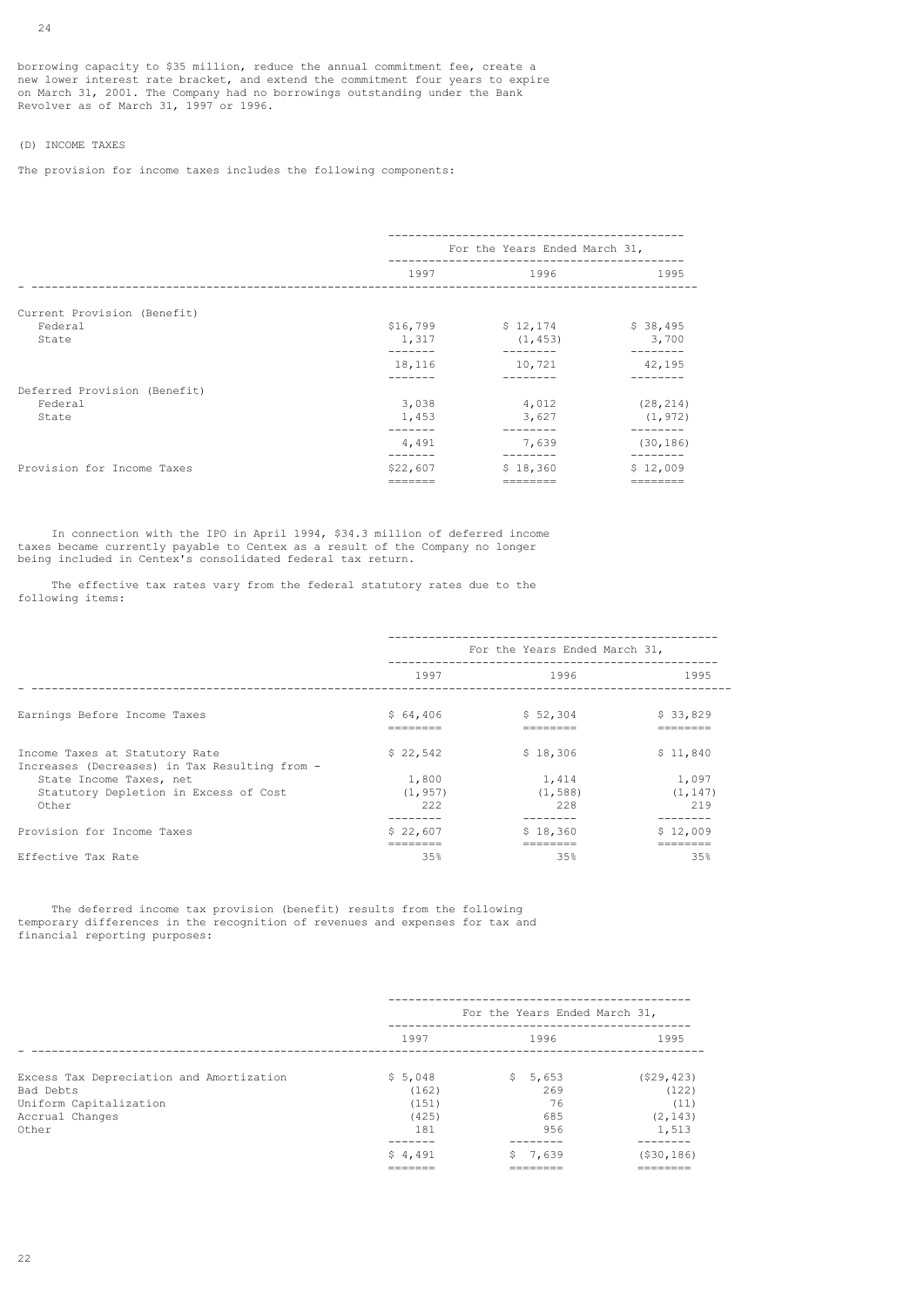|                                                                                 | March 31,           |                                        |  |
|---------------------------------------------------------------------------------|---------------------|----------------------------------------|--|
|                                                                                 | 1997 1996           |                                        |  |
| Items Giving Rise to Deferred Taxes<br>Excess Tax Depreciation and Amortization | $$19,006$ $$13,957$ |                                        |  |
| Other                                                                           | 3,962               | 3,782<br>--------                      |  |
|                                                                                 | 22,968              | 17,739                                 |  |
| Items Giving Rise to Prepaid Taxes                                              |                     |                                        |  |
| Accrual Changes<br>Bad Debts<br>Uniform Capitalization                          | (694)<br>(164)      | $(3, 275)$ $(2, 850)$<br>(532)<br>(13) |  |
|                                                                                 | (4, 133)            | (3, 395)                               |  |
| Net Deferred Income Tax Liability                                               | \$18,835            | \$14,344                               |  |

#### (E) BUSINESS SEGMENTS

25

The Company operates in three business segments: Cement, Gypsum Wallboard, and Concrete and Aggregates, with Cement and Gypsum Wallboard being the Company's principal lines of business. These operations are conducted in the United States and include the mining of limestone and the manufacture, production, distribution and sale of Portland cement (a basic construction material which is the essential binding ingredient in concrete), the mining of gypsum and the manufacture and sale of gypsum wallboard, the sale of readymix concrete, and the mining and sale of aggregates (crushed stone, sand and gravel). These products are used primarily in commercial and residential construction, public construction projects and projects to build, expand and repair roads and highways.

 Demand for the Company products are derived primarily from residential construction, commercial and industrial construction and public (infrastructure) construction which are highly cyclical and are influenced by prevailing economic conditions including interest rates and availability of public funds. Due to the low value-to-weight ratio of cement, concrete and aggregates, these industries are largely regional and local with demand tied to local economic factors that may fluctuate more widely than those of the nation as a whole.

 The Company operates four Cement plants, twelve Cement distribution terminals, three Gypsum Wallboard plants, four Gypsum Wallboard reload centers, a Gypsum Wallboard distribution center, ten Readymix Concrete batch plant locations, and two Aggregate processing plant locations. The principal markets for Cement products are Texas, northern Illinois (including Chicago, Illinois), the Rocky Mountains, northern Nevada, and northern California. Gypsum Wallboard is distributed throughout the continental United States. Concrete and Aggregates are sold to local readymix producers and paving contractors, in the Austin, Texas area and northern California.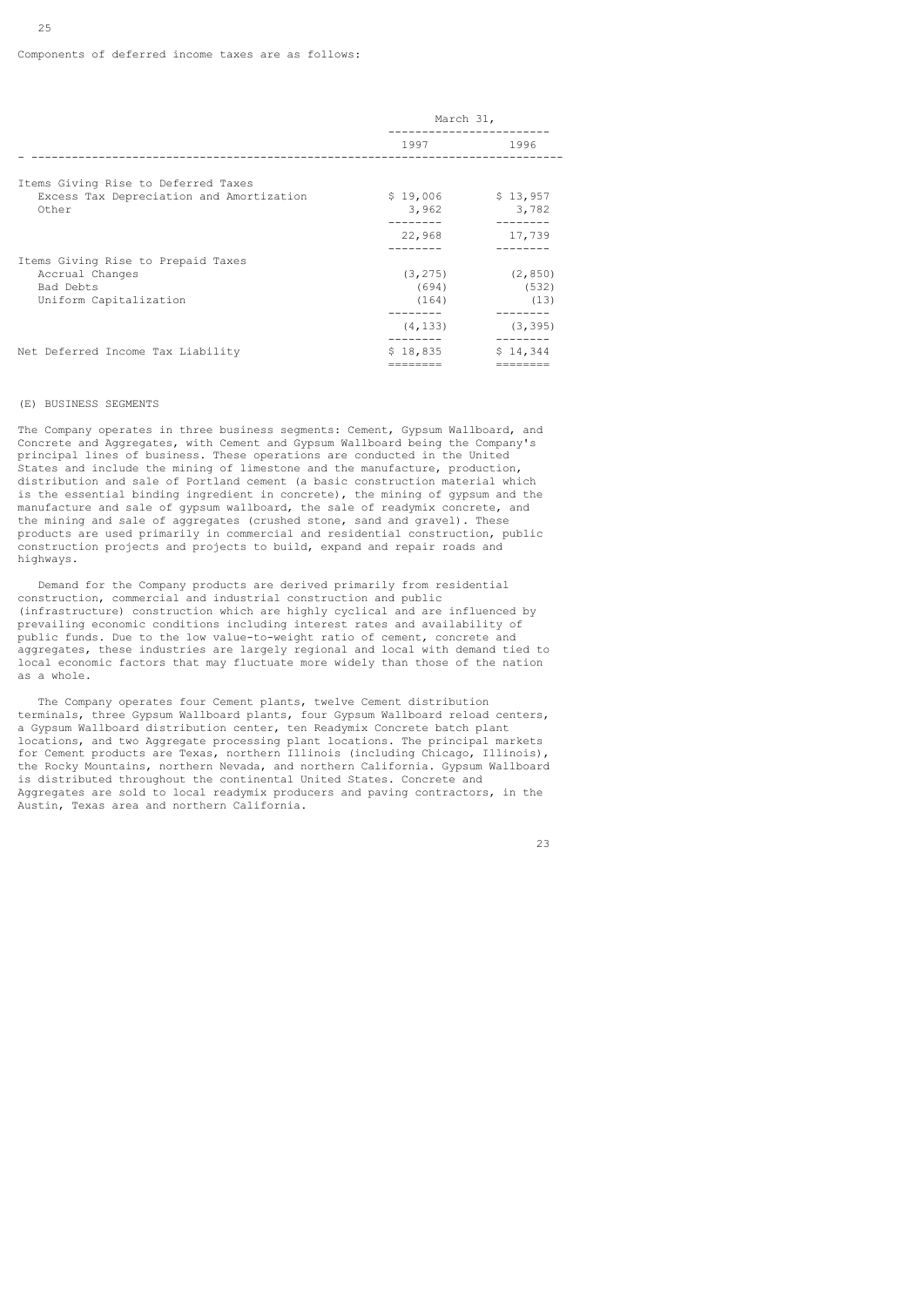The following table sets forth certain financial information relating to the Company's operations by segment:

|                                                                                                                          | For the Years Ended March 31,                                       |                                                                       |                                                                                                                                                                                                                                                                                                                                                                                                                                                                                                                                                                                                                     |  |
|--------------------------------------------------------------------------------------------------------------------------|---------------------------------------------------------------------|-----------------------------------------------------------------------|---------------------------------------------------------------------------------------------------------------------------------------------------------------------------------------------------------------------------------------------------------------------------------------------------------------------------------------------------------------------------------------------------------------------------------------------------------------------------------------------------------------------------------------------------------------------------------------------------------------------|--|
|                                                                                                                          | 1997                                                                | 1996                                                                  | 1995                                                                                                                                                                                                                                                                                                                                                                                                                                                                                                                                                                                                                |  |
|                                                                                                                          |                                                                     |                                                                       |                                                                                                                                                                                                                                                                                                                                                                                                                                                                                                                                                                                                                     |  |
| <b>REVENUES</b><br>Cement<br>Gypsum Wallboard<br>Concrete and Aggregates<br>Other, net                                   | \$133,348<br>72,184<br>36,809<br>1,823                              | \$125,705<br>58,343<br>39,902<br>2,782                                | \$109,900<br>51,730<br>35,217<br>1,601<br>---------                                                                                                                                                                                                                                                                                                                                                                                                                                                                                                                                                                 |  |
| Less Interseqment Sales                                                                                                  | ---------<br>244,164<br>(4, 784)<br>__________                      | 226,732<br>(4, 138)<br>-----------                                    | 198,448<br>(4, 135)<br>----------                                                                                                                                                                                                                                                                                                                                                                                                                                                                                                                                                                                   |  |
|                                                                                                                          | \$239,380                                                           | \$222,594                                                             | \$194,313                                                                                                                                                                                                                                                                                                                                                                                                                                                                                                                                                                                                           |  |
| SEGMENT OPERATING EARNINGS<br>Cement<br>Gypsum Wallboard<br>Concrete and Aggregates<br>Other, net                        | =========<br>\$39,797<br>20,565<br>4,768<br>1,823<br>----------     | =========<br>\$35,331<br>11,934<br>5,558<br>2,782<br>----------       | $\begin{tabular}{ll} \multicolumn{3}{l}{{\color{red}\boldsymbol{=}}} & \multicolumn{3}{l}{\color{blue}\boldsymbol{=}} & \multicolumn{3}{l}{\color{blue}\boldsymbol{=}} & \multicolumn{3}{l}{\color{blue}\boldsymbol{=}} & \multicolumn{3}{l}{\color{blue}\boldsymbol{=}} & \multicolumn{3}{l}{\color{blue}\boldsymbol{=}} & \multicolumn{3}{l}{\color{blue}\boldsymbol{=}} & \multicolumn{3}{l}{\color{blue}\boldsymbol{=}} & \multicolumn{3}{l}{\color{blue}\boldsymbol{=}} & \multicolumn{3}{l}{\color{blue}\boldsymbol{=}} & \multicolumn{3}{l}{\color$<br>\$26,007<br>7,248<br>2,586<br>1,601<br>----------     |  |
|                                                                                                                          | \$66,953<br>=========                                               | \$55,605<br>=========                                                 | \$37,442<br>$\begin{array}{cccccccccc} \multicolumn{2}{c}{} & \multicolumn{2}{c}{} & \multicolumn{2}{c}{} & \multicolumn{2}{c}{} & \multicolumn{2}{c}{} & \multicolumn{2}{c}{} & \multicolumn{2}{c}{} & \multicolumn{2}{c}{} & \multicolumn{2}{c}{} & \multicolumn{2}{c}{} & \multicolumn{2}{c}{} & \multicolumn{2}{c}{} & \multicolumn{2}{c}{} & \multicolumn{2}{c}{} & \multicolumn{2}{c}{} & \multicolumn{2}{c}{} & \multicolumn{2}{c}{} & \multicolumn{2}{c}{} & \multicolumn{2}{c}{} & \mult$                                                                                                                  |  |
| IDENTIFIABLE ASSETS<br>Cement<br>Gypsum Wallboard<br>Concrete and Aggregates<br>Corporate and Other                      | \$141,622<br>125,490<br>28,939<br>9,586<br>---------<br>\$305,637   | \$145,969<br>67,516<br>28,749<br>27,341<br>---------<br>\$269,575     | \$142,122<br>68,047<br>33,128<br>6,806<br>----------<br>\$250,103                                                                                                                                                                                                                                                                                                                                                                                                                                                                                                                                                   |  |
| CAPITAL EXPENDITURES<br>Cement<br>Gypsum Wallboard<br>Concrete and Aggregates<br>Corporate and Other                     | =========<br>\$2,915<br>758<br>2,602<br>40<br>----------<br>\$6,315 | =========<br>\$13,082<br>889<br>1,746<br>43<br>----------<br>\$15,760 | $\begin{tabular}{ll} \multicolumn{3}{l}{{\color{red}\boldsymbol{=}}} & \multicolumn{3}{l}{\color{blue}\boldsymbol{=}} & \multicolumn{3}{l}{\color{blue}\boldsymbol{=}} & \multicolumn{3}{l}{\color{blue}\boldsymbol{=}} & \multicolumn{3}{l}{\color{blue}\boldsymbol{=}} & \multicolumn{3}{l}{\color{blue}\boldsymbol{=}} & \multicolumn{3}{l}{\color{blue}\boldsymbol{=}} & \multicolumn{3}{l}{\color{blue}\boldsymbol{=}} & \multicolumn{3}{l}{\color{blue}\boldsymbol{=}} & \multicolumn{3}{l}{\color{blue}\boldsymbol{=}} & \multicolumn{3}{l}{\color$<br>\$3,680<br>279<br>1,869<br>89<br>---------<br>\$5,917 |  |
| DEPRECIATION, DEPLETION AND AMORTIZATION<br>Cement<br>Gypsum Wallboard<br>Concrete and Aggregates<br>Corporate and Other | =========<br>\$7,938<br>3,331<br>2,225<br>258<br>----------         | =========<br>\$7,778<br>2,908<br>2,871<br>234<br>----------           | =========<br>\$8,281<br>2,987<br>3,068<br>240<br>---------                                                                                                                                                                                                                                                                                                                                                                                                                                                                                                                                                          |  |
|                                                                                                                          | \$13,752<br>=========                                               | \$13,791<br>=========                                                 | \$14,576                                                                                                                                                                                                                                                                                                                                                                                                                                                                                                                                                                                                            |  |

 Segment operating earnings represent revenues less direct operating expenses, segment depreciation, and segment selling, general and administrative expenses. Corporate assets consist primarily of cash and cash equivalents, general office assets and miscellaneous other assets.

### (F) COMMITMENTS AND CONTINGENCIES

The Company, in the ordinary course of business, has various litigation, commitments and contingencies. Management believes that none of the litigation in which it or any subsidiary is involved, if finally determined unfavorably to CXP, would have a material adverse effect on the consolidated financial condition or results of operations of the Company.

 The Company's operations and properties are subject to extensive and changing federal, state and local laws, regulations and ordinances governing the protection of the environment, as well as laws relating to worker health and workplace safety. The Company carefully considers the requirements mandated by such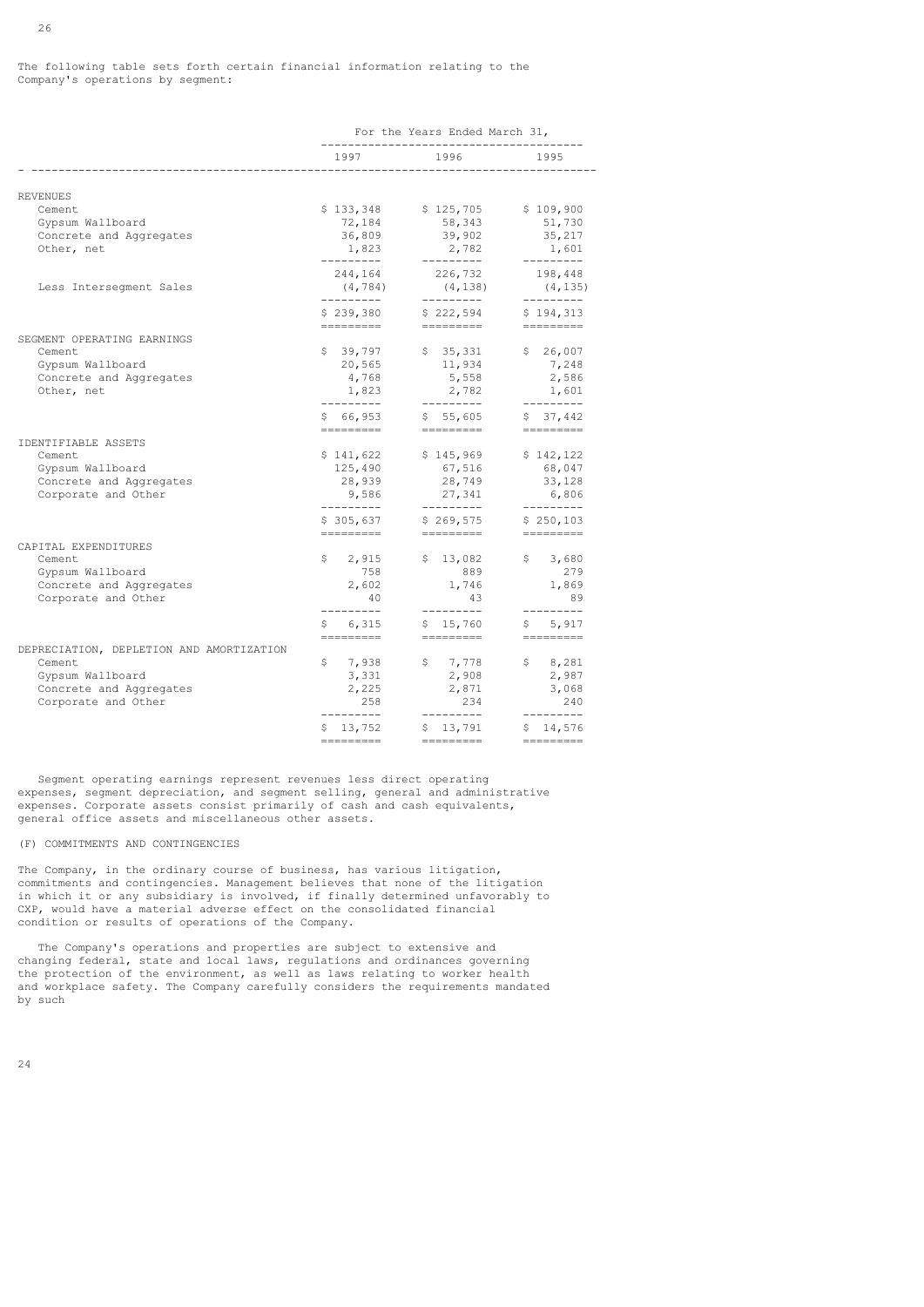The Company has certain deductible limits under its workers' compensation and liability insurance policies for which reserves are established based on the estimated costs of known and anticipated claims.

The Company has certain operating leases covering manufacturing, transportation and certain other facilities and equipment. Rental expense for the fiscal years 1997, 1996, and 1995 totaled \$2.3 million, \$1.9 million and \$1.8 million, respectively. Minimum annual rental commitments as of March 31, 1997, under noncancelable leases are set forth as follows:

| Fiscal Year  | Total                |
|--------------|----------------------|
|              |                      |
| 1998<br>1999 | \$1,600<br>\$1,531   |
| 2000         | \$1,376              |
| 2001<br>2002 | \$1,036<br>850<br>Ŝ. |
| Thereafter   | \$3,981              |

### (G) STOCK OPTION PLAN

The Company has a stock option plan for certain directors, officers and key employees of the Company, the 1994 Stock Option Plan ("1994 Plan"). The 1994 Plan provides for a total of 2,000,000 shares to be reserved for issuance. The exercise price of option grants under the 1994 Plan may not be less than the fair market value at the date of grant. Option periods and exercise dates may vary within a maximum period of 10 years. The options are performance-based options and will vest on the achievement of specific financial goals of the Company. Failure to meet the specified goals will delay vesting until the end of the 10-year period. A summary of the activity of the 1994 Plan is presented below.

|                                                     | For the Years Ended March 31, |          |                                 |                       |                                 |                |
|-----------------------------------------------------|-------------------------------|----------|---------------------------------|-----------------------|---------------------------------|----------------|
|                                                     |                               | 1997     |                                 | 1996                  |                                 |                |
|                                                     | Number<br>of Shares           |          | Weighted Avg.<br>Exercise Price | Number<br>of Shares   | Weighted Avg.<br>Exercise Price |                |
| Outstanding Options at Beginning of Year<br>Granted | 742,600<br>72,500             | Ŝ.<br>Ŝ. | 12.12<br>14.00                  | 768,300<br>30,000     | Ŝ.<br>Ŝ.                        | 12.19<br>13.00 |
| Exercised<br>Forfeited/Expired                      | (43, 410)<br>(34, 740)        | Ŝ.<br>Ŝ. | 12.93<br>12.36                  | (18, 700)<br>(37,000) | Ŝ.<br>Ŝ.                        | 14.00<br>13.38 |
| Outstanding Options at End of Year                  | 736,950<br>========           | Ŝ.       | 12.25                           | 742,600<br>-------    | Ŝ.                              | 12.12          |

 The following table summarizes information about stock options outstanding at March 31, 1997:

|                             |                                    | Options Outstanding                               |                                          | Options Exercisable                |                                          |  |
|-----------------------------|------------------------------------|---------------------------------------------------|------------------------------------------|------------------------------------|------------------------------------------|--|
| Range of<br>Exercise Prices | Number of<br>Shares<br>Outstanding | Weighted Avg.<br>Remaining<br>Contractual<br>Life | Weighted<br>Average<br>Exercise<br>Price | Number of<br>Shares<br>Outstanding | Weighted<br>Average<br>Exercise<br>Price |  |
| \$12.00 to \$14.00          | 736,950                            | 7.5 years                                         | \$12.25                                  | 552,347                            | 12.06                                    |  |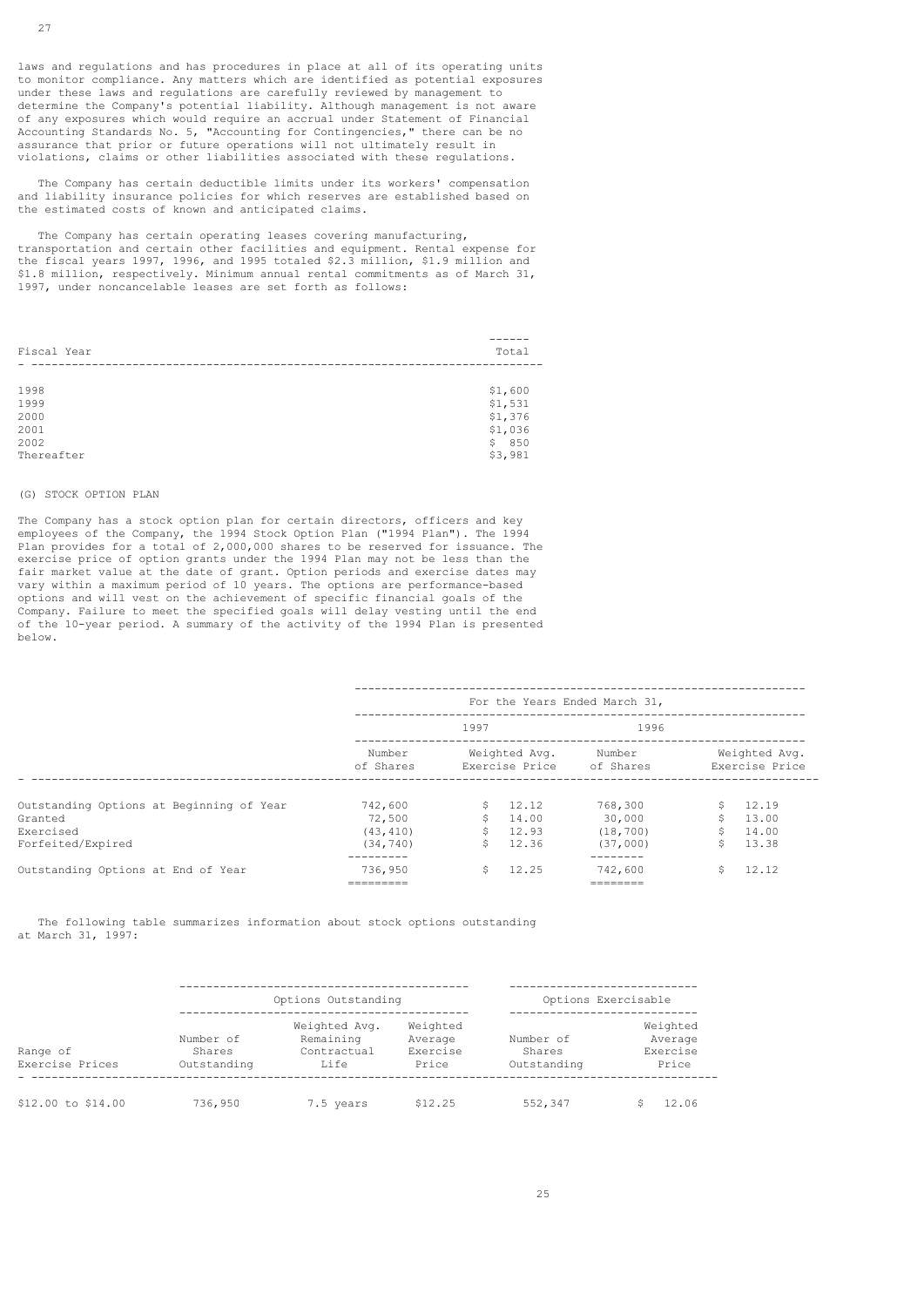The weighted-average fair value of options granted during fiscal year 1997 was \$3.96 and \$3.56 for options granted in fiscal year 1996. Options available for future grants were 1,200,940 at March 31, 1997.

 The Company records proceeds from the exercise of options as additions to common stock and capital in excess of par value. The federal tax benefit, if any, is considered additional capital in excess of par value. No charges or credits would be made to earnings unless options were to be granted at less than fair market value at the date of grant.

 Statement of Financial Accounting Standards No. 123, "Accounting for Stock-Based Compensation" (SFAS No. 123), encourages, but does not require companies to record compensation cost for employee stock-based compensation plans at fair value as determined by generally recognized option pricing models such as the Black-Scholes model or the binomial model. Because of the inexact and subjective nature of deriving stock option values using these methods, the Company has adopted the disclosure-only provisions of SFAS No. 123 and continues to account for stock-based compensation as it has in the past using the intrinsic value method prescribed in Accounting Principles Board Opinion No. 25, "Accounting for Stock Issued to Employees." Accordingly, no compensation expense has been recognized for options issued under the 1994 Plan. Had compensation cost for options issued under the 1994 Plan been determined based on the fair value at the grant date for awards consistent with the provisions of SFAS No. 123, the Company's net income and earnings per share for the fiscal years ended March 31, 1997 and 1996 would not have been materially different than those reported.

#### (H) FAIR VALUE OF FINANCIAL INSTRUMENTS

The fair values of the Company's notes payable and long-term debt are estimated using discounted cash flow analyses based upon the Company's current incremental borrowing rates for similar types of borrowing arrangements. The carrying values of the Company's notes payable and long-term debt approximates fair value.

 All assets and liabilities which are not considered financial instruments have been valued using historical cost accounting. The carrying values of cash and cash equivalents, accounts and notes receivable, accounts payable and accrued liabilities approximate their fair values due to the short-term maturities of these assets and liabilities.

#### (I) INITIAL PUBLIC OFFERING

On April 19, 1994 ("Closing Date") the Company completed the sale of 11,730,000 shares or 51% of its common stock through an IPO. The stock sales price was \$14.00 per share and net proceeds received, after commissions and offering expenses, were \$153.7 million. On the Closing Date, the Company paid a dividend of \$162.6 million to its parent, Centex Corporation. To fund the remainder of the dividend and also pay its outstanding debt to Centex, the Company borrowed funds under the Bank Revolver.

 As a result of the IPO, approximately \$34.3 million of deferred taxes became payable to Centex during fiscal 1995. Payment was funded from cash flow from operations and borrowings under the Bank Revolver.

 The Company entered into certain agreements with Centex on the Closing Date to define the Company's ongoing relationship with Centex. The major agreements are:

 Indemnification Agreement: The Company and Centex entered into an Indemnification Agreement, pursuant to which (i) the Company agreed generally to indemnify Centex against substantially all liabilities relating to the businesses of the Company and its subsidiaries as they had been and will be conducted, including environmental liabilities, and (ii) Centex agreed generally to indemnify the Company against substantially all liabilities relating to the businesses of Centex and its subsidiaries (other than the Company and its subsidiaries) as they had been and will be conducted, including environmental liabilities.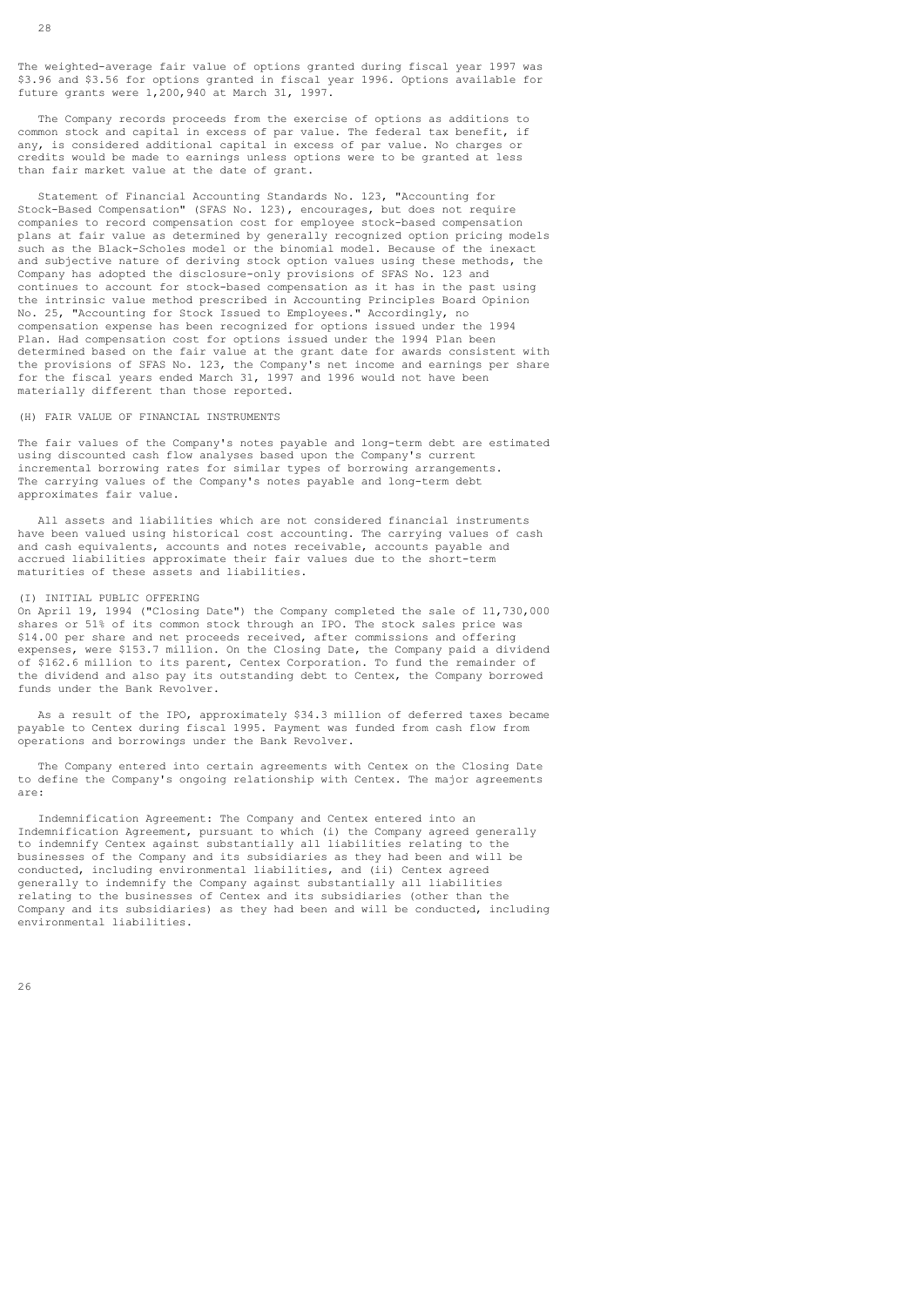Tax Separation Agreement: The Company and Centex entered into a Tax Separation Agreement (the "Tax Agreement"). The Tax Agreement (i) provides for the termination of any existing tax sharing or allocation arrangements between the Company and Centex, (ii) specifies the manner in which the federal income tax liability and certain state tax liabilities (including any subsequent adjustments to such federal and state liabilities) of the consolidated group of which Centex is the common parent (the "Group") will be allocated for the final year in which the Company is a member of the Group and for any prior tax year of the Group and (iii) specifies the manner in which audits or administrative or judicial proceedings relating to federal income taxes and certain state taxes of the Group will be controlled.

 Administrative Services: Historically, the Company has participated in various of Centex's overall employee benefit and administrative programs, including the Profit Sharing and Retirement Plan of Centex Corporation, internal audit, tax reporting, risk management and legal services. All significant costs associated with the Company's operations under these programs have historically been paid by the Company. Following the completion of the IPO, the Company established its own employee benefit programs and files its own tax return. Centex Service Company ("CSC"), a subsidiary of Centex, provides the Company with employee benefit administration, public/investor relations and certain other services. The Administrative Services Agreement will expire on March 31, 1999, unless earlier terminated at the option of the Company. The Company pays to CSC a fee of \$18,750 per month, subject to annual adjustment, for such services. In addition, the Company reimburses CSC for its out-of-pocket expenses incurred in connection with the performance of such services.

#### (J) ACQUISITIONS

The Company acquired all of the Common Units of Centex Eagle Gypsum Company, L.L.C., a limited liability company, owned by Eagle-Gypsum Products and National Energy System, Inc. on February 26, 1997 for a total purchase price of \$52.0 million plus \$4.0 million of net working capital. The operations of Centex Eagle Gypsum Company, L.L.C. consist of a gypsum wallboard manufacturing facility, a gypsum mine, and a cogeneration power facility, all located in Eagle County, Colorado.

 The acquisition has been accounted for as a purchase, and accordingly, the purchase price was allocated to the underlying assets acquired and liabilities assumed based upon their estimated fair market values at the date of acquisition. The purchase price was allocated as follows: \$52.0 million to property, plant, and equipment and \$4.0 million to various components of net working capital. The results of operations of Centex Eagle Gypsum Company, L.L.C. are included in the Company's financial statements since the date of acquisition.

 The unaudited pro forma results below assume the acquisition occurred at the beginning of the fiscal year presented:

|                                                    | For the Years Ended March 31,       |                                    |
|----------------------------------------------------|-------------------------------------|------------------------------------|
|                                                    | 1997                                | 1996                               |
|                                                    | (Unaudited)                         | (Unaudited)                        |
| Revenues<br>Net Earnings<br>Net Earnings Per Share | \$270,030<br>\$44,370<br>2.00<br>Ŝ. | \$255,046<br>\$34,880<br>1.52<br>Ŝ |

 The pro forma results have been prepared for comparative purposes only and include certain adjustments such as reduced manufacturing and overhead costs, reduced depreciation expenses due to a difference in asset lives and the increased interest expense on acquisition debt. They do not purport to be indicative of the results of operations which actually would have resulted had the combination been in effect at the beginning of fiscal 1997 and fiscal 1996 or of future results of operations of the consolidated entities.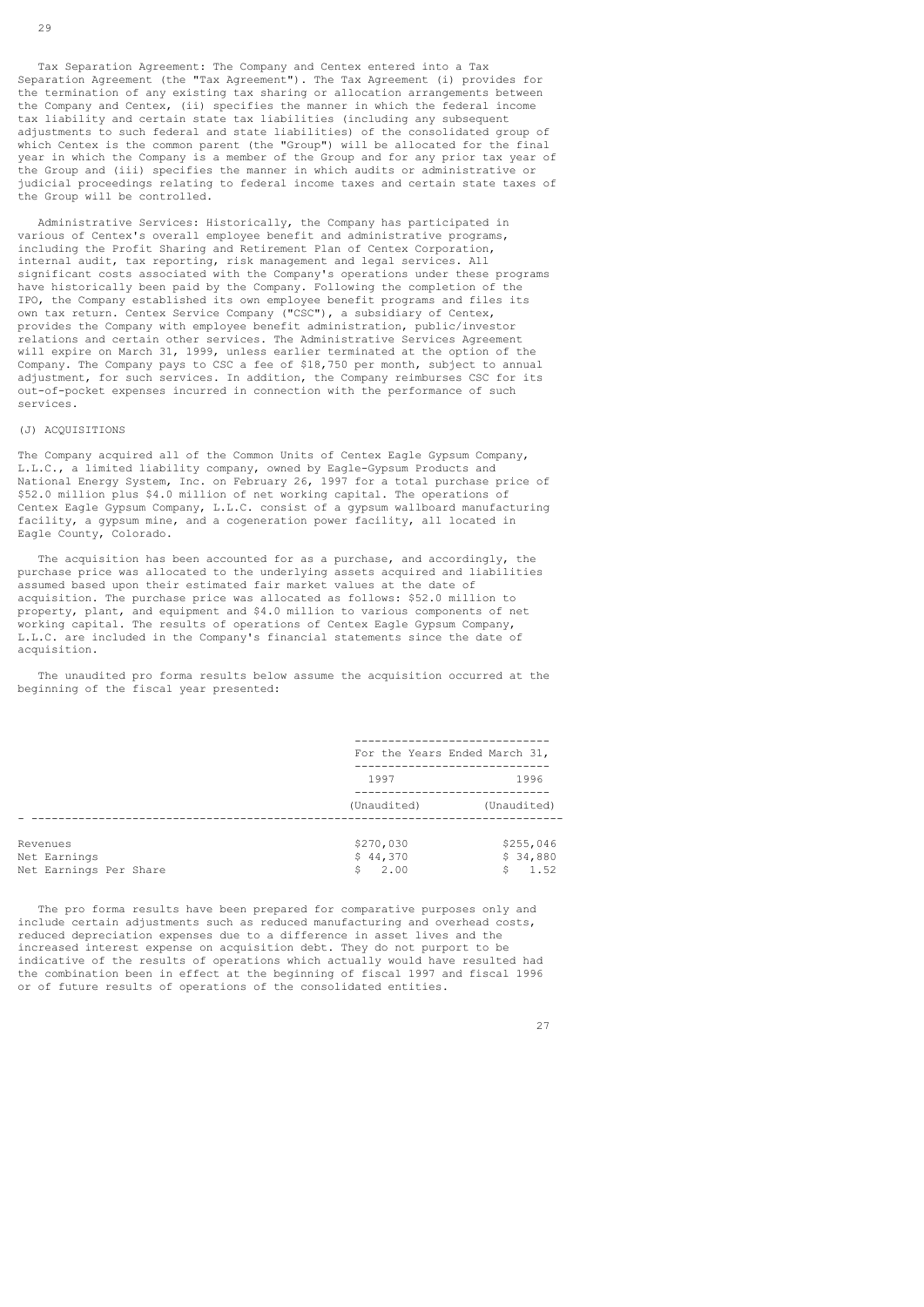#### Centex Construction Products, Inc. and Subsidiaries

### REPORT OF INDEPENDENT PUBLIC ACCOUNTANTS

To the Stockholders and Board of Directors of Centex Construction Products, Inc.:

We have audited the accompanying consolidated balance sheets of Centex Construction Products, Inc. (a Delaware corporation) and subsidiaries as of March 31, 1997 and 1996, and the related consolidated statements of earnings, stockholders' equity, and cash flows for each of the three years in the period ended March 31, 1997. These financial statements are the responsibility of the Company's management. Our responsibility is to express an opinion on these financial statements based on our audits.

 We conducted our audits in accordance with generally accepted auditing standards. Those standards require that we plan and perform the audit to obtain reasonable assurance about whether the financial statements are free of material misstatement. An audit includes examining, on a test basis, evidence supporting the amounts and disclosures in the financial statements. An audit also includes assessing the accounting principles used and significant estimates made by management, as well as evaluating the overall financial statement presentation. We believe that our audits provide a reasonable basis for our opinion.

 In our opinion, the financial statements referred to above present fairly, in all material respects, the financial position of Centex Construction Products, Inc. and subsidiaries as of March 31, 1997 and 1996, and the results of their operations and their cash flows for each of the three years in the period ended March 31, 1997, in conformity with generally accepted accounting principles.

ARTHUR ANDERSEN LLP

Dallas, Texas, May 8, 1997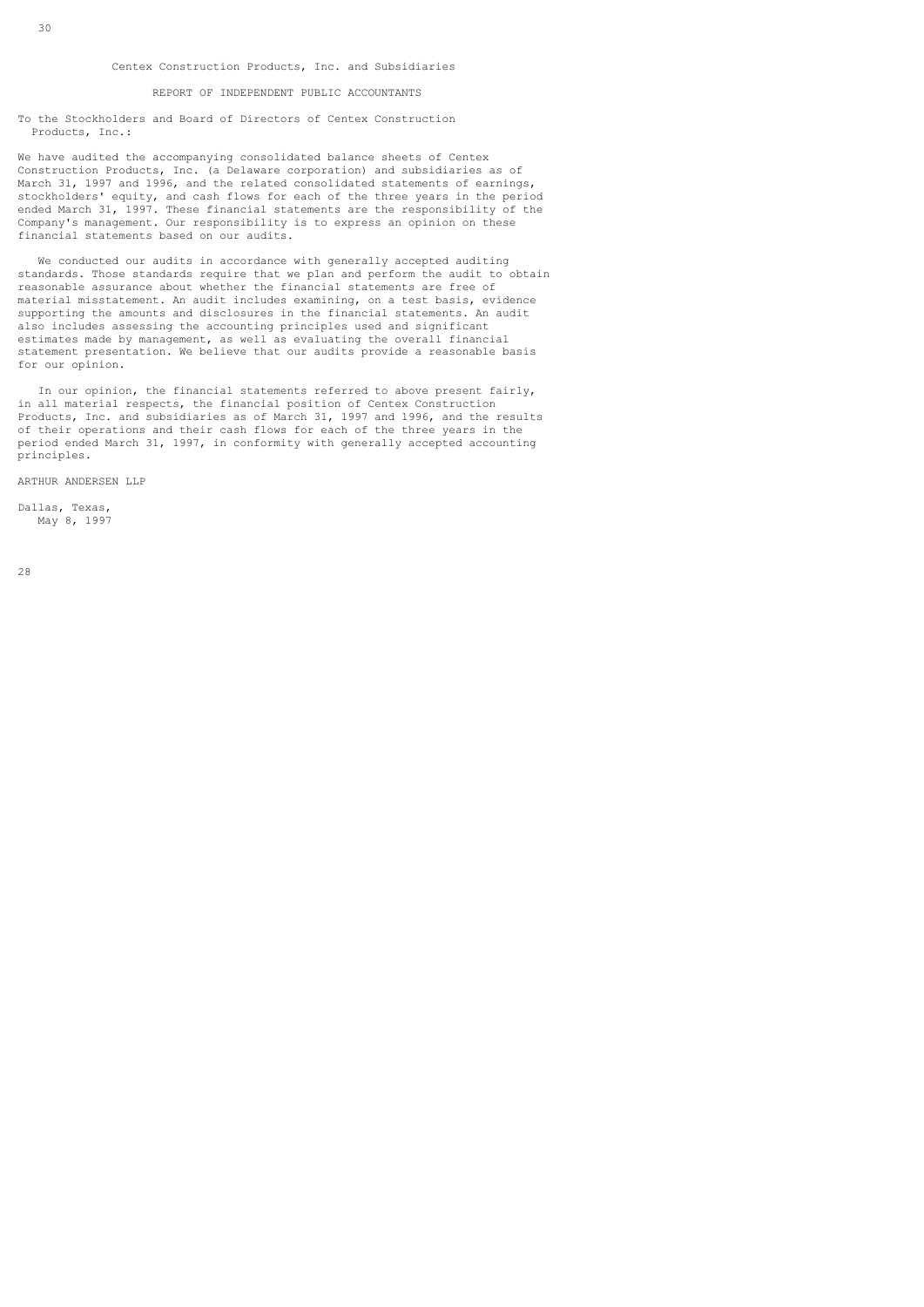MANAGEMENT'S DISCUSSION AND ANALYSIS OF RESULTS OF OPERATIONS AND FINANCIAL CONDITION

### FISCAL YEAR 1997 COMPARED TO FISCAL YEAR 1996

Increased Gypsum Wallboard shipments and higher net pricing in all product segments resulted in Centex Construction Products, Inc. reporting the highest net earnings in its history in fiscal 1997.

 During fiscal 1997, consolidated revenues increased 8% to \$239.4 million from \$222.6 million in fiscal 1996. A combination of increased Gypsum Wallboard sales volume along with higher Cement and Gypsum Wallboard sales prices generated the majority of the revenue gain. Operating earnings of \$67.0 million increased 20% over fiscal 1996 operating earnings of \$55.6 million primarily due to improved margins in the Cement and Gypsum Wallboard segments. Corporate general and administrative expenses were \$1.4 million higher than prior year's expense of \$2.5 million mainly due to performance incentive accruals. Net interest income was \$1.4 million in fiscal 1997 compared to \$803,000 of net interest expense in fiscal 1996 due to payment of the Company's revolving credit line last fiscal year. The Company's effective tax rate in fiscal 1997 was 35%, the same as fiscal 1996. As a result of the foregoing, net earnings increased 23% to \$41.8 million in fiscal 1997 from \$33.9 million in fiscal 1996. Earnings per share for fiscal 1997 increased 28% to \$1.89 compared to \$1.48 for fiscal 1996. Earnings per share for fiscal 1997 increased more than net earnings due to fewer average shares outstanding in fiscal 1997.

 The following table compares sales volumes, average unit sales prices and unit operating margins for the Company's operations:

|                                                                         |                             | Cement<br>(Ton)             |                           | Gypsum Wallboard<br>(MSF) |                          | Concrete<br>(Cubic Yard) |                           | Aqqreqates<br>(Ton)   |  |
|-------------------------------------------------------------------------|-----------------------------|-----------------------------|---------------------------|---------------------------|--------------------------|--------------------------|---------------------------|-----------------------|--|
|                                                                         | 1997                        | 1996                        | 1997                      | 1996                      | 1997                     | 1996                     | 1997                      | 1996                  |  |
| Sales Volume (Thousands)<br>Average Net Sales Price<br>Operating Margin | 2,095<br>\$63.66<br>\$19.00 | 2,092<br>\$60.09<br>\$16.89 | 726<br>\$99.39<br>\$28.32 | 661<br>\$88.21<br>\$18.04 | 603<br>\$46.86<br>\$6.36 | 629<br>\$45.62<br>\$7.01 | 2,073<br>\$4.13<br>\$0.45 | 2,801<br>4.01<br>0.41 |  |

 Cement. Cement revenues for the fiscal year ended March 31, 1997, were \$133.3 million, 6% higher than \$125.7 million for the prior fiscal year. Segment operating earnings increased 13% to \$39.8 million from \$35.3 million last fiscal year due to unit operating margins increasing 13% over last year's margin of \$16.89 per ton. Strong construction activity in the regions served by the Company resulted in a 6% increase in price realizations. Sales volume of 2.1 million tons was 3,000 tons higher than last fiscal year's record high sales volume. All plants operated at capacity and were again "sold out". The Company purchased 185,000 tons of cement, the same as last year, to supplement its fiscal 1997 manufactured cement shipments. Cement unit costs were 3% higher than the prior year primarily due to increased maintenance costs.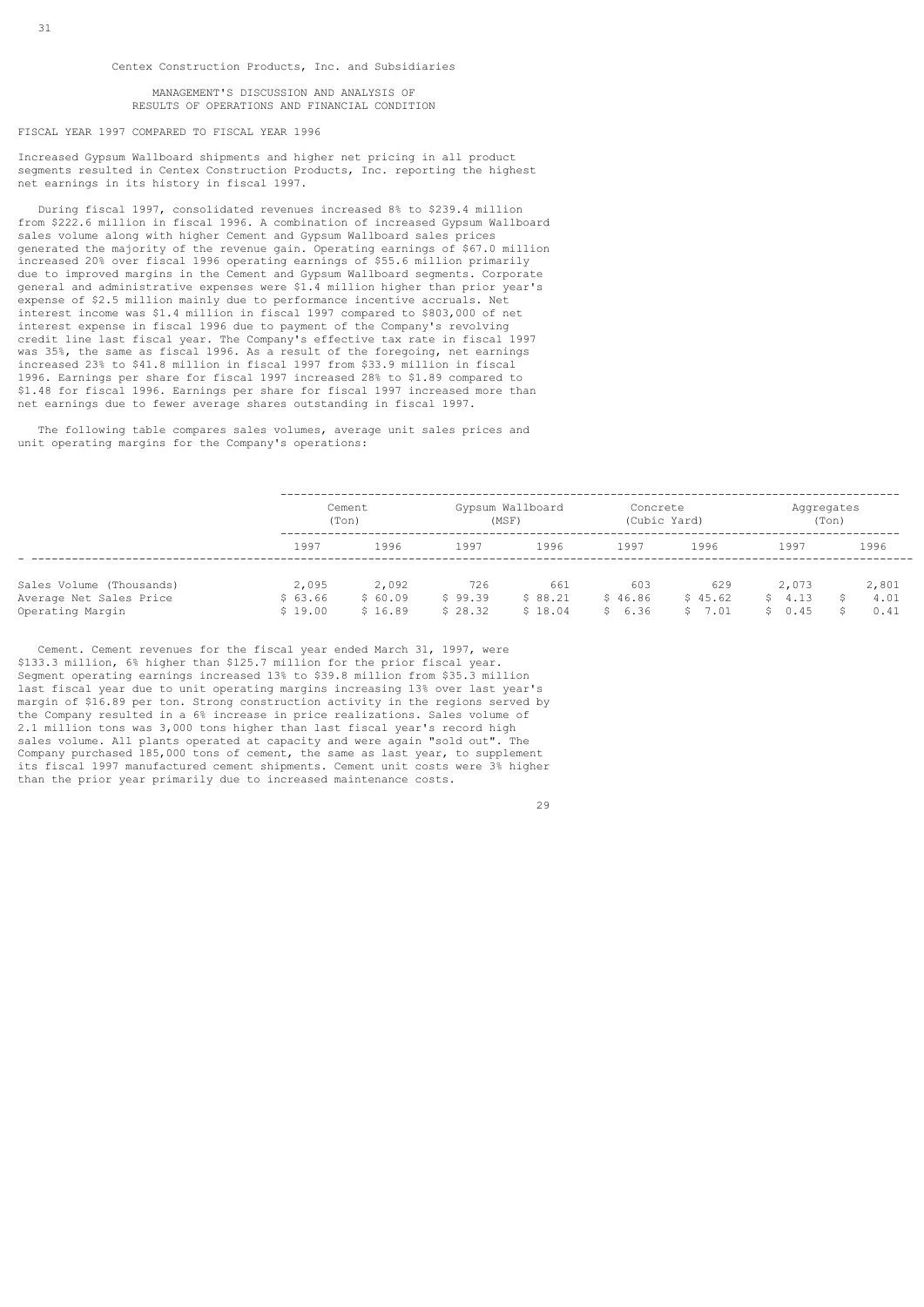Gypsum Wallboard. Gypsum Wallboard revenues increased 24% during fiscal 1997 to \$72.2 million from \$58.3 million in fiscal year 1996. Segment operating earnings totaled \$20.6 million for fiscal 1997, a 72% improvement over \$11.9 million in fiscal 1996. Unit operating margins increased 57% to \$28.32 per thousand square feet ("MSF") over \$18.04 per MSF last year primarily due to increased sales prices. Wallboard average sales prices increased \$11.18 per MSF in fiscal 1997 to \$99.39 per MSF as a result of record high industry consumption. Wallboard sales volume of 726 million square feet ("MMSF") for fiscal 1997 increased 10% over fiscal 1996 primarily due to one month of sales volume from the recently acquired Eagle Gypsum plant. Both of the Company's existing Wallboard plants operated at capacity during the fiscal year. Unit costs increased one percent from \$70.17 per MSF in fiscal 1996 as a result of increased maintenance cost at the Albuquerque plant and higher overhead costs being partially offset by a 15% decrease in paper cost.

 Concrete and Aggregates. Concrete and Aggregates revenues of \$36.8 million in fiscal year 1997 were 8% lower than fiscal 1996 revenues of \$39.9 million. Segment operating earnings of \$4.8 million in fiscal 1997 decreased 14% from \$5.6 million in the prior fiscal year. Concrete operating earnings of \$3.8 million in fiscal 1997 were 13% lower than last fiscal year's earnings due to decreased sales volume and lower operating margins. Concrete sales volume of 603,000 cubic yards in fiscal 1997 decreased 4% from fiscal 1996 due to a 6% decline in sales in the Texas market. Increased Concrete net sales prices were negated by higher production and materials costs. Aggregates operating earnings of \$933,000 for fiscal 1997 declined 19% from fiscal 1996 due to decreased sales volume being partially offset by higher operating margins. Aggregates sales volume of 2.1 million tons decreased 26% from 2.8 million tons in fiscal 1996 mostly due from the sale in fiscal 1996 of a north Texas sand and gravel operation. Unit costs increased 5% in fiscal 1997 as a result of increased production cost.

 Other Income. Other income of \$1.8 million during fiscal 1997 decreased \$959,000 from fiscal year 1996 primarily due to a \$783,000 gain realized on two asset sales last year along with less trucking income and outside clinker sales this year.

 Corporate Overhead. Corporate overhead was \$1.4 million higher than the prior year due to \$1.2 million of additional performance incentive accruals this year.

### FISCAL YEAR 1996 COMPARED TO FISCAL YEAR 1995

Benefitting from increased shipments and higher operating margins in all business segments, Centex Construction Products, Inc. reported the highest net earnings in its history in fiscal 1996.

 During fiscal 1996, consolidated revenues increased 15% to \$222.6 million from \$194.3 million in fiscal 1995. A combination of increased sales volume in all of the Company's operations along with higher Cement and Concrete sales prices generated the revenue gain. Operating earnings of \$55.6 million increased 49% over fiscal 1995 operating earnings of \$37.4 million due to improved margins in all of the Company's operations. Corporate general and administrative expenses were \$155,000 higher than prior year's expense of \$2.3 million due mainly to increased professional and public company related expenses. Net interest expense declined to \$803,000 in fiscal 1996 from \$1.3 million in fiscal 1995 due to payment of the Company's revolving credit line late in the fiscal year. The Company's effective tax rate in fiscal 1996 was 35%, the same as fiscal 1995. As a result of the foregoing, net earnings increased 56% to \$33.9 million in fiscal 1996 from \$21.8 million in fiscal 1995. Earnings per share for fiscal 1996 increased 56% to \$1.48 compared to \$0.95 for fiscal 1995.

 The following table compares sales volumes, average unit sales prices and unit operating margins for the Company's operations:

|                          | Cement  |         | Gypsum Wallboard |         | Concrete     |         | Aggregates |        |
|--------------------------|---------|---------|------------------|---------|--------------|---------|------------|--------|
|                          | (Ton)   |         | (MSF)            |         | (Cubic Yard) |         | (Ton)      |        |
|                          | 1996    | 1995    | 1996             | 1995    | 1996         | 1995    | 1996       | 1995   |
| Sales Volume (Thousands) | 2,092   | 1,941   | 661              | 584     | 629          | 563     | 2,801      | 2,507  |
| Average Net Sales Price  | \$60.09 | \$56.62 | \$88.21          | \$88.53 | \$45.62      | \$44.46 | \$4.01     | \$4.06 |
| Operating Margin         | \$16.89 | \$13.40 | \$18.04          | \$12.40 | \$7.01       | \$4.38  | \$0.41     | \$0.05 |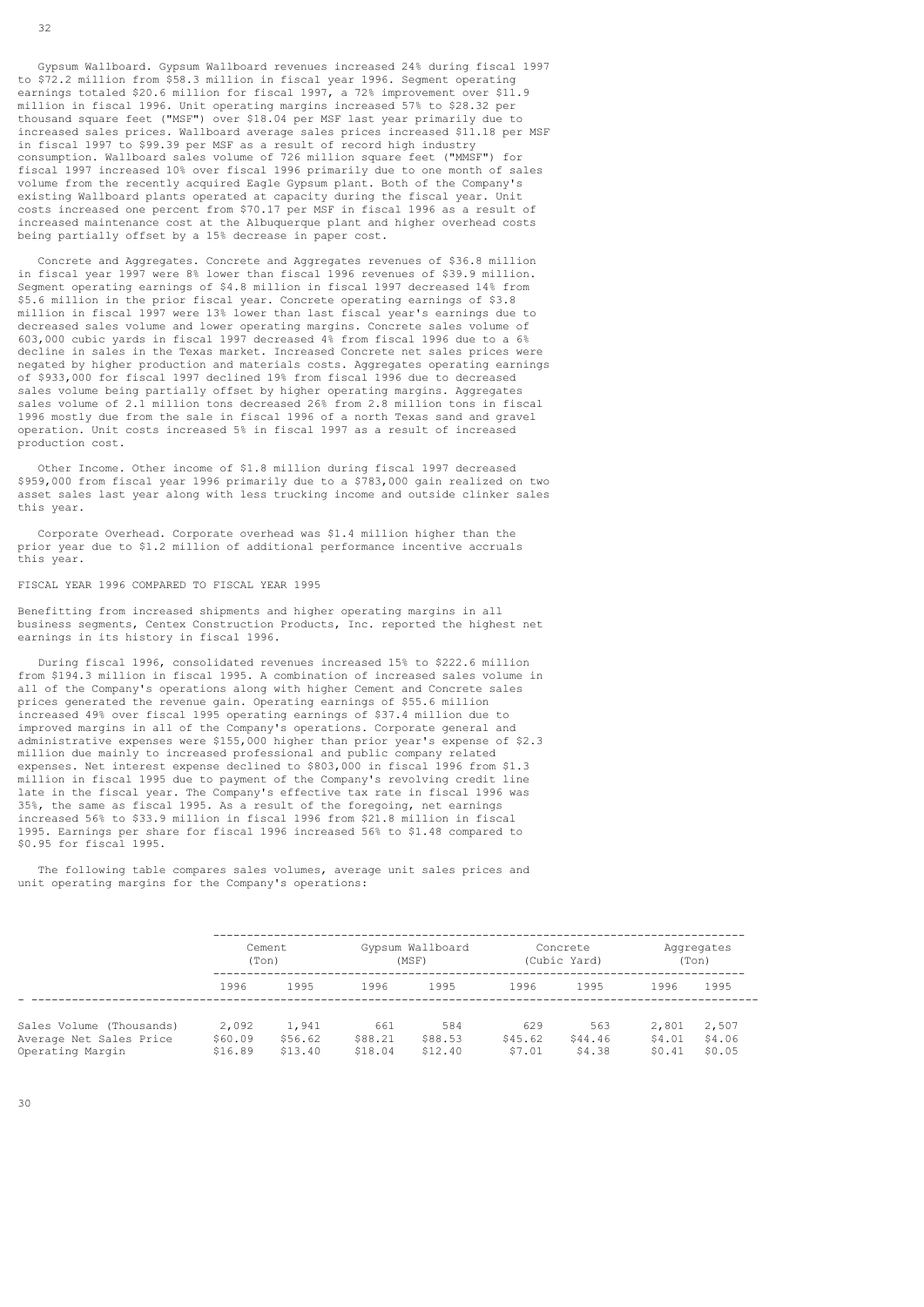Cement. Cement revenues for the fiscal year ended March 31, 1996, were \$125.7 million, 14% higher than \$109.9 million for the prior fiscal year. Segment operating earnings increased 36% to \$35.3 million from \$26.0 million last fiscal year due to unit operating margins increasing 26% over last year's margin of \$13.40 per ton. Strong construction activity in the regions served by the Company resulted in a 6% increase in price realizations. Sales volume of 2.1 million tons, a record high, was 8% higher than last fiscal year's sales volume of 1.9 million tons. The Company purchased 185,000 tons of cement to supplement its fiscal 1996 manufactured cement shipments. All plants operated at capacity and were again "sold out." Cement unit costs were level with the prior year due to increased clinker production.

 Gypsum Wallboard. Gypsum Wallboard revenues increased 13% during fiscal 1996 to \$58.3 million from \$51.7 million in fiscal year 1995. Segment operating earnings totaled \$11.9 million for fiscal 1996, a 65% improvement over \$7.2 million in fiscal 1995. Unit operating margins increased 46% to \$18.04 per thousand square feet ("MSF") over \$12.40 per MSF last year due mostly to decreased production cost. Wallboard average sales prices declined \$0.32 per MSF in fiscal 1996 to \$88.21 per MSF as a result of decreased home construction activity in some markets, expanding industry production capacity and the industry's increased utilization of rail to distribute wallboard into markets with more favorable pricing. Wallboard sales volume of 661 million square feet ("MMSF") for fiscal 1996 increased 13% over fiscal 1995 due mostly to a 39% increase in production volume at the Albuquerque plant. Both of the Company's Wallboard plants operated at capacity during the fiscal year. Unit costs declined 8% from \$76.13 per MSF in fiscal 1995 to \$70.17 per MSF in fiscal 1996 due to the combination of the volume impact of 85,000 MSF increased production on fixed costs, increased efficiency at the Albuquerque plant, and lower Albuquerque maintenance cost, partially offset by increased paper costs.

 Concrete and Aggregates. Concrete and Aggregates revenues of \$39.9 million in fiscal year 1996 were 13% higher than fiscal 1995 revenues of \$35.2 million. Segment operating earnings of \$5.6 million in fiscal 1996 increased 115% over \$2.6 million in the prior fiscal year. Concrete operating earnings of \$4.4 million in fiscal 1996 were 79% higher than last fiscal year's earnings due to increased sales volume and improved operating margins. Concrete sales volume of 629,000 cubic yards in fiscal 1996 increased 12% over fiscal 1995 due to improved market conditions in both the Texas and northern California markets. Concrete net sales price increases, along with reduced production cost at the northern California operation resulted in the operating margin gain. Aggregates operating earnings of \$1.2 million for fiscal 1996 improved 845% over fiscal 1995 due to increased sales volume and higher operating margins. Aggregates sales volume of 2.8 million tons increased 12% over 2.5 million tons in fiscal 1995 due to higher highway construction aggregates sales. Unit cost declined 10% in fiscal 1996 as a result of increased production volume. During the third quarter of fiscal 1996, a north Texas sand and gravel operation that was both marginally-profitable and non-strategic was sold.

 Other Income. Other income of \$2.8 million during fiscal 1996 increased \$1.2 million over fiscal year 1995 due primarily to a \$783,000 gain realized on two asset sales along with increased trucking income and outside clinker sales.

### LIQUIDITY AND CAPITAL RESOURCES

Each of the Company's business segments operates in capital-intensive industries. Prior to the completion of the Initial Public Offering, the Company operated as a wholly-owned subsidiary of Centex. Because Centex has in the past provided capital for the Company through intercompany loans, the Company historically has had only a limited amount of borrowings from third parties. As part of the Initial Public Offering the Company obtained a three-year \$65 million unsecured revolving credit facility to finance its working capital, capital expenditures, and payment of \$34.3 million of deferred income taxes to Centex. Late in fiscal year 1996, the credit facility was amended to lower the maximum borrowing capacity to \$35 million. During fiscal 1997, the Company established a \$10 million unsecured swing line to provide for its short-term working capital needs.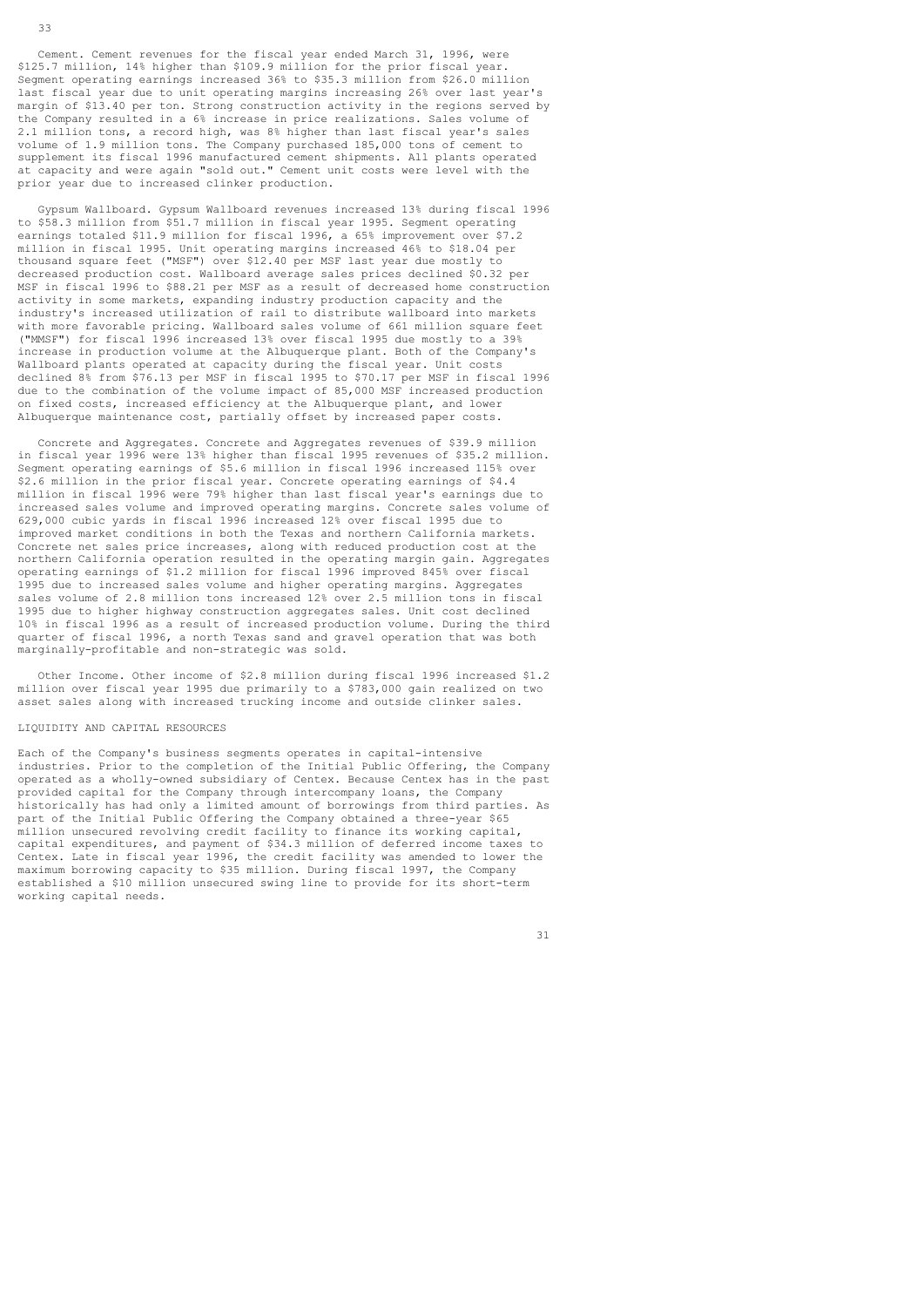### STOCK REPURCHASE PROGRAM

The Company's Board of Directors has approved the repurchase of up to two million shares of the Company's common stock. The Company repurchased a total of 40,196 shares during fiscal 1995, zero in fiscal 1996, and 1,038,100 shares in fiscal 1997. Since the fiscal 1997 stock repurchases did not include purchasing a proportionate amount of stock from its former parent, Centex Corporation, Centex's ownership interest in CXP at March 31, 1997, increased to approximately 51.4% from 49%.

#### INFLATION AND CHANGING PRICES

Inflation has become less of a factor in the U.S. economy as the rate of increase has moderated during the last several years. The Consumer Price Index rose 3.3% in calendar 1996, 2.9% in 1995, and 2.7% in 1994. Prices of materials and services, with the exception of wallboard paper, have remained relatively stable over the three-year period. Strict cost control and improving productivity also minimize the impact of inflation. The impact of inflation on income from operations along with increasing sales prices due to full or near full utilization of industry capacity during the three years ended March 31, 1997, have enabled the Company to increase per unit profit margins, except for concrete, in each successive year.

### DISCLOSURE REGARDING FORWARD LOOKING-STATEMENTS

Certain sections of this Management's Discussion and Analysis of Financial Condition and Results of Operations contain forward-looking statements within the meaning of Section 27A of the Securities Act of 1933 and Section 21E of the Securities Exchange Act of 1934. These statements are based on current expectations, estimates and projections concerning the general state of the economy and the industry and market conditions in certain geographic locations in which the Company operates. Although the Company believes that the expectations reflected in such forward-looking statements are based upon reasonable assumptions, it can give no guarantees of future performance and they involve certain risks, uncertainties and assumptions which are difficult to predict. Therefore, actual results and outcomes may differ materially from what is expressed or forecasted in such forward-looking statements.

 The Company's business is cyclical and seasonal, the effects of which cannot be accurately predicted. The risks and uncertainties that may affect the operations, performance, development and results of the Company's business include the following: general economic conditions, interest rates, changes in economic conditions specific to any one or more of the Company's markets, adverse weather, unexpected operational difficulties, changes in governmental and public policy including increased environmental regulations, public infrastructure expenditures, competition, and the availability of raw materials. Other risks and uncertainties could also affect the outcome of the forward-looking statements.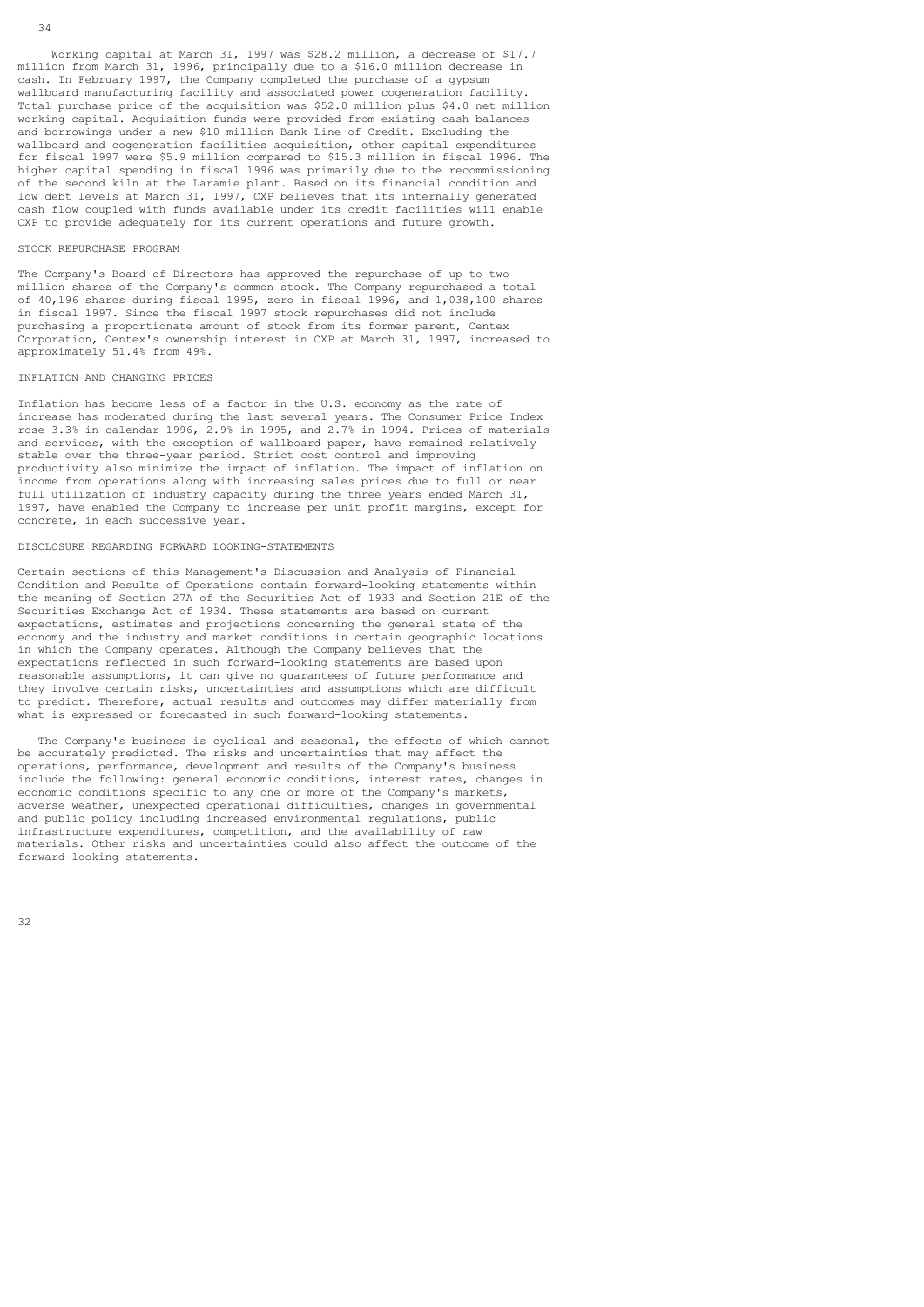## QUARTERLY RESULTS

#### (Dollars in thousands, except per share data) (Unaudited)

|                              | March 31,                                   |           |
|------------------------------|---------------------------------------------|-----------|
|                              | 1997 — Марк<br>____________________________ | 1996      |
|                              |                                             |           |
| FIRST OUARTER                |                                             |           |
| Revenues                     | \$61,058                                    | \$55,104  |
| Earnings Before Income Taxes | \$15,198                                    | \$12,064  |
| Net Earnings                 | \$9,863                                     | \$7,830   |
| Earnings Per Share           | \$0.44                                      | \$0.34    |
| SECOND OUARTER               |                                             |           |
| Revenues                     | \$65,538                                    | \$66,483  |
| Earnings Before Income Taxes | \$20,052                                    | \$16, 179 |
| Net Earnings                 | \$13,014                                    | \$10,500  |
| Earnings Per Share           | \$0.59                                      | \$0.46    |
| THIRD OUARTER                |                                             |           |
| Revenues                     | \$59,117                                    | \$55,429  |
| Earnings Before Income Taxes | \$17,291                                    | \$15,344  |
| Net Earnings                 | \$11,222                                    | \$9,958   |
| Earnings Per Share           | \$0.51                                      | \$0.43    |
| FOURTH QUARTER               |                                             |           |
| Revenues                     | \$53,667                                    | \$45,578  |
| Earnings Before Income Taxes | \$11,865                                    | \$8,717   |
| Net Earnings                 | \$7,700                                     | \$5,656   |
| Earnings Per Share           | \$0.35                                      | \$0.25    |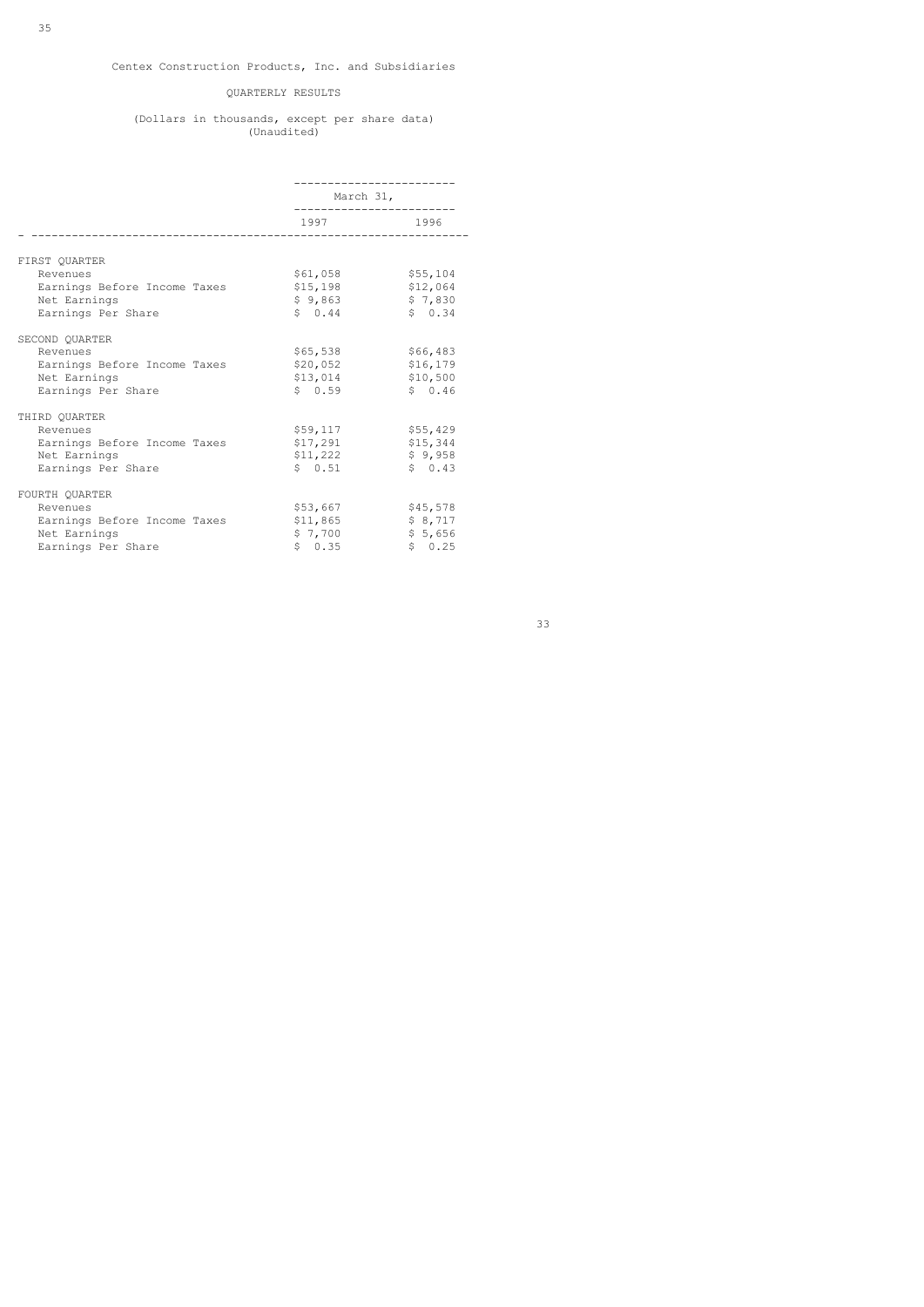## SUMMARY OF SELECTED FINANCIAL DATA

### (Dollars in thousands, except per share data) (Unaudited)

|                                  | For the Years Ended March 31,<br>______________________________ |            |            |            |            |  |  |
|----------------------------------|-----------------------------------------------------------------|------------|------------|------------|------------|--|--|
|                                  | 1997                                                            | 1996       | 1995       | 1994       | 1993       |  |  |
|                                  |                                                                 |            |            |            |            |  |  |
| Revenues                         | \$239,380                                                       | \$222,594  | \$194,313  | \$166,826  | \$136,526  |  |  |
| Net Earnings                     | \$41,799                                                        | \$33,944   | \$21,820   | \$10,240   | \$3,112    |  |  |
| Total Assets                     | \$305,637                                                       | \$269,575  | \$250, 103 | \$257,315  | \$258,994  |  |  |
| Total Long-term Debt             | \$ 640                                                          | \$720      | \$24,500   | \$15,585   | \$34,519   |  |  |
| Total Debt                       | \$2.640                                                         | \$720      | \$24,500   | \$16,200   | \$38,943   |  |  |
| Deferred Income Taxes            | \$18,835                                                        | \$14,344   | \$6,705    | \$37,925   | \$36,224   |  |  |
| Stockholders' Equity             | \$239,436                                                       | \$216,462  | \$183,405  | \$170,839  | \$160,599  |  |  |
| Total Debt as a Percent of Total |                                                                 |            |            |            |            |  |  |
| Capitalization (Total Debt,      |                                                                 |            |            |            |            |  |  |
| Deferred Income Taxes and        |                                                                 |            |            |            |            |  |  |
| Stockholders' Equity)            | 1.0%                                                            | 0.3%       | 11.4%      | 7.2%       | 16.5%      |  |  |
| Net Earnings as a Percent of     |                                                                 |            |            |            |            |  |  |
| Beginning Stockholders' Equity   | 19.3%                                                           | 18.5%      | 12.8%      | 6.4%       | 2.0%       |  |  |
| Per Common Share -               |                                                                 |            |            |            |            |  |  |
| Net Earnings (1)                 | \$1.89                                                          | S<br>1.48  | S.<br>0.95 | Ŝ.<br>0.45 | Ŝ.<br>0.14 |  |  |
| Cash Dividends (2)               | 0.20                                                            | \$<br>0.05 | $- -$      | --         |            |  |  |
| Book Value Based on Shares       |                                                                 |            |            |            |            |  |  |
| Outstanding at Year End (1)      | \$10.89                                                         | S<br>9.42  | S.<br>7.99 | Ŝ.<br>7.43 | Ŝ.<br>6.98 |  |  |
| Stock Prices (1)                 |                                                                 |            |            |            |            |  |  |
| High                             | 20<br>\$                                                        | \$151/2    | \$143/8    |            |            |  |  |
| Low                              | $$12\ 1/2$                                                      | \$113/8    | \$87/8     |            |            |  |  |

(1) Prior to April 1994, CXP was a wholly-owned subsidiary of Centex Corporation and accordingly did not report per share information. To facilitate comparisons between periods, per share data for prior years has been presented using the 23,000,000 shares outstanding immediately after the Initial Public Offering.

(2) Declared initial quarterly cash dividend of five cents per share on March 12, 1996.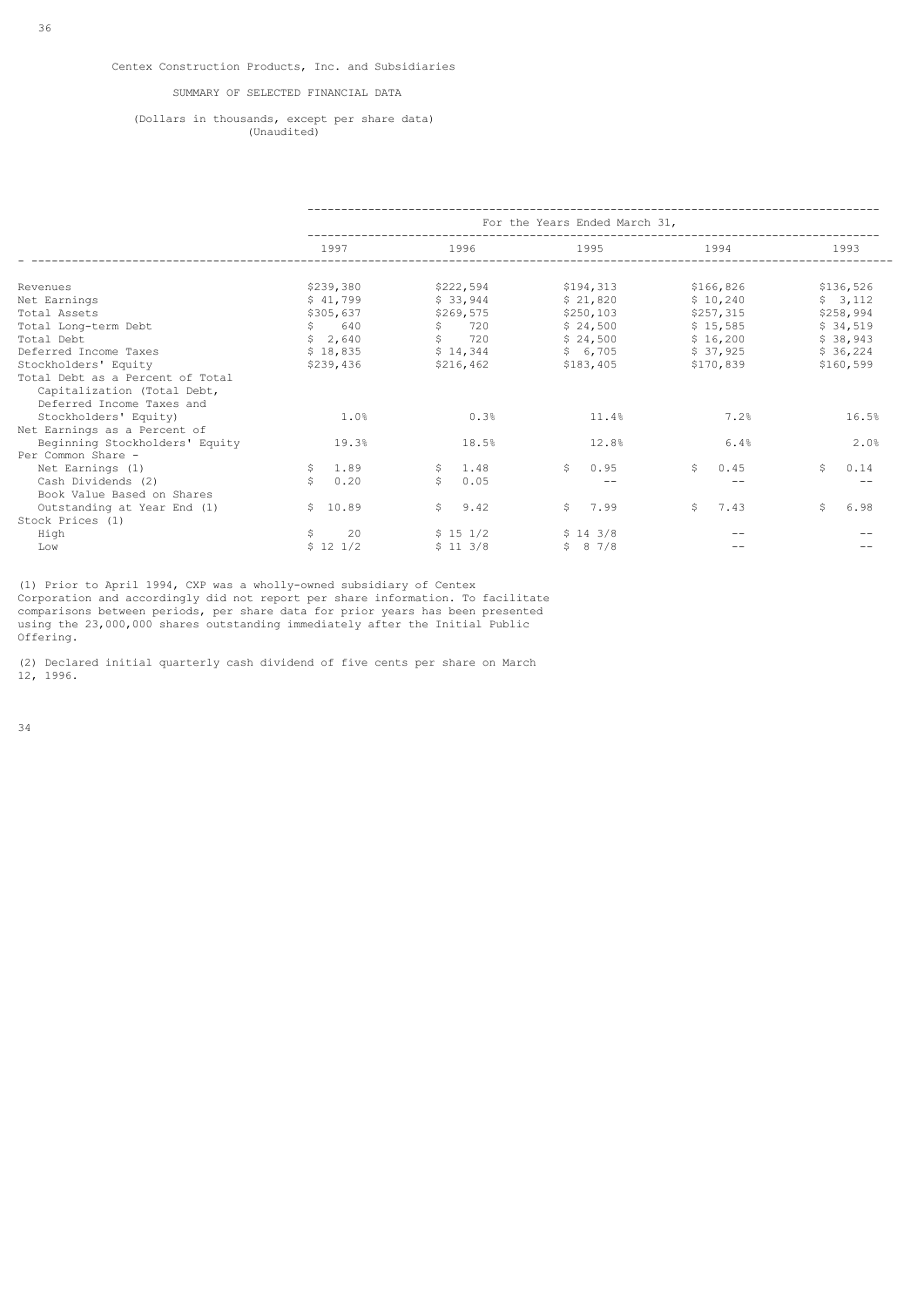|                                  | For the Years Ended March 31, |                                                                                                             |               |            |            |
|----------------------------------|-------------------------------|-------------------------------------------------------------------------------------------------------------|---------------|------------|------------|
|                                  | 1992                          | 1991 — 2007 — 2008 — 2010 — 2021 — 2022 — 2022 — 2022 — 2022 — 2022 — 2022 — 2022 — 2022 — 2022 — 2022 — 20 | 1990          | 1989       | 1988       |
|                                  |                               |                                                                                                             |               |            |            |
| Revenues                         | \$129,832                     | \$142,188                                                                                                   | \$126,358     | \$121,211  | \$118,002  |
| Net Earnings                     | $\frac{1}{2}$ 713             | \$1,118                                                                                                     | \$3,911       | \$5,015    | \$17,840   |
| Total Assets                     | \$267,303                     | \$267,654                                                                                                   | \$238,817     | \$225,797  | \$250,856  |
| Total Long-term Debt             | \$37,713                      | \$47.094                                                                                                    | \$24,085      | \$24,937   | \$56,762   |
| Total Debt                       | \$49,308                      | \$52,322                                                                                                    | \$28,521      | \$28,086   | \$59,516   |
| Deferred Income Taxes            | \$35,881                      | \$31,553                                                                                                    | \$31,977      | \$29,326   | \$25,930   |
| Stockholders' Equity             | \$157,487                     | \$156,774                                                                                                   | \$155,656 700 | \$151,745  | \$146,730  |
| Total Debt as a Percent of Total |                               |                                                                                                             |               |            |            |
| Capitalization (Total Debt,      |                               |                                                                                                             |               |            |            |
| Deferred Income Taxes and        |                               |                                                                                                             |               |            |            |
| Stockholders' Equity)            | 20.3%                         | 21.7%                                                                                                       | 13.2%         | 13.4%      | 25.6%      |
| Net Earnings as a Percent of     |                               |                                                                                                             |               |            |            |
| Beginning Stockholders' Equity   | 0.5%                          | 0.7%                                                                                                        | 2.6%          | 3.4%       | 13.8%      |
| Per Common Share -               |                               |                                                                                                             |               |            |            |
| Net Earnings (1)                 | $\mathsf{S}^-$<br>0.03        | Ŝ.<br>0.05                                                                                                  | Ŝ.<br>0.17    | Ŝ.<br>0.22 | Ŝ.<br>0.78 |
| Cash Dividends (2)               |                               |                                                                                                             |               |            |            |
| Book Value Based on Shares       |                               |                                                                                                             |               |            |            |
| Outstanding at Year End (1)      | 6.85<br>$\mathsf{S}$          | \$<br>6.82                                                                                                  | Ŝ.<br>6.77    | Ŝ.<br>6.60 | 6.38<br>Ŝ. |
| Stock Prices (1)                 |                               |                                                                                                             |               |            |            |
| High                             |                               |                                                                                                             |               |            |            |
| Low                              |                               |                                                                                                             |               |            |            |

<u>35 September 2005 September 2005 September 2005 September 2005 September 2005 September 2005 September 2005 S</u>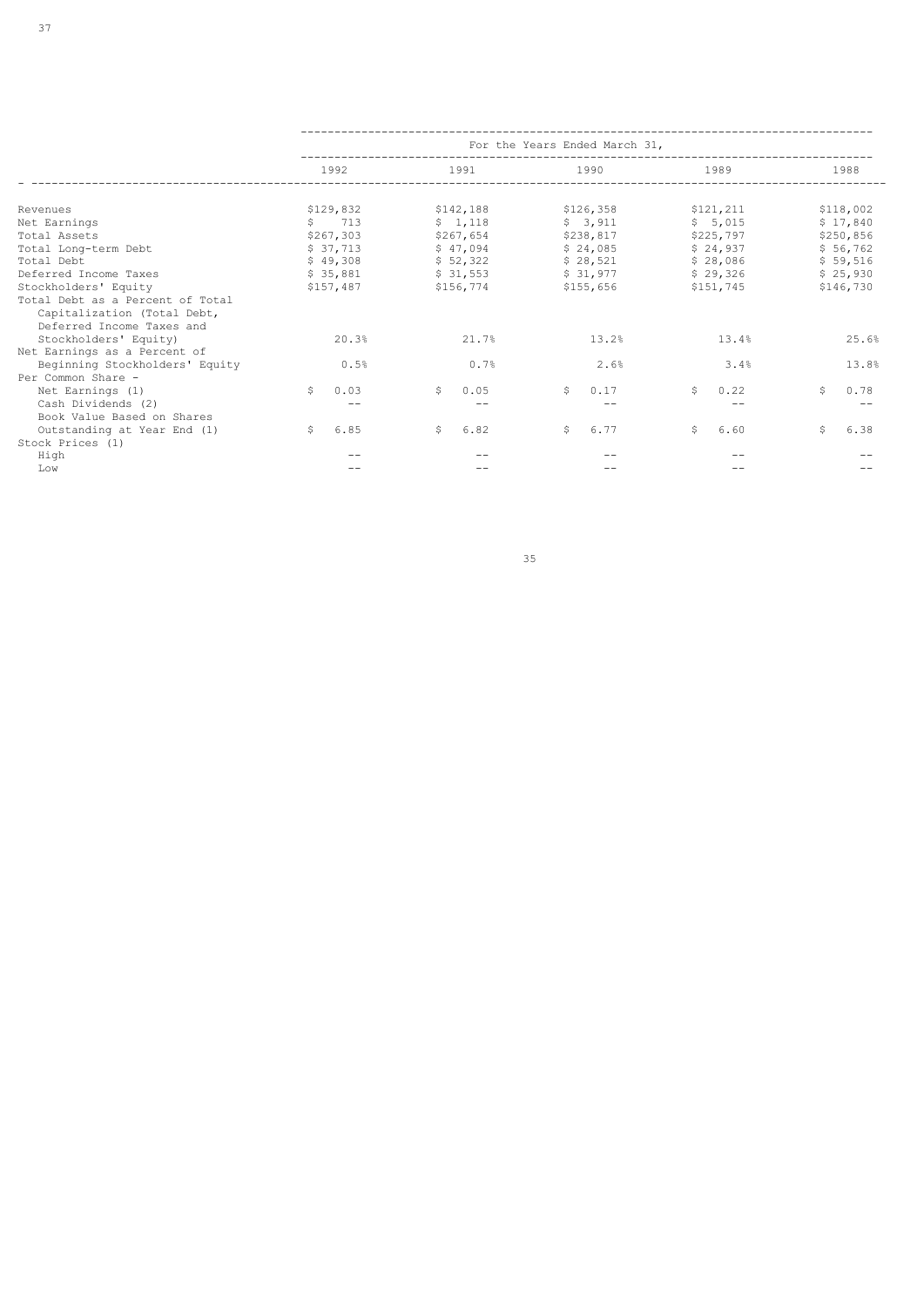BOARD OF DIRECTORS Robert L. Clarke (2, 3) Partner Bracewell & Patterson, L.L.P.

O. G. Dagnan (1) President and Chief Executive Officer

Laurence E. Hirsch (1, 2, 4) Chairman and Chief Executive Officer, Centex Corporation

David W. Quinn (1, 4) Vice Chairman, Centex Corporation

Harold K. Work (2, 3) President, Elk Corporation Executive Vice President, Elcor Corporation

(Numbers in parentheses indicate Board Committees)

(1) Executive Committee

(2) Compensation Committee

(3) Audit Committee

(4) Stock Option Committee

CENTEX CONSTRUCTION PRODUCTS, INC. Laurence E. Hirsch Chairman

O. G. Dagnan President and Chief Executive Officer

Richard D. Jones, Jr. Executive Vice President and Chief Operating Officer

Arthur R. Zunker, Jr. Senior Vice President-Finance, Treasurer and Chief Financial Officer

Rodney E. Cummickel Vice President

Hubert L. Smith, Jr. Vice President

AMERICAN GYPSUM COMPANY H.D. House President

David P. Emanuel Vice President

Kerry G. Gannaway Vice President

Geoff W. Gray Vice President

CENTEX MATERIALS, INC. James E. Bailey President

J. David Loftis Vice President

ILLINOIS CEMENT COMPANY Joseph L. Baker President

Steven R. Rowley Executive Vice President

Thomas F. Clarke Vice President

Henry V. Gross Vice President

Frank P. Koeppel Vice President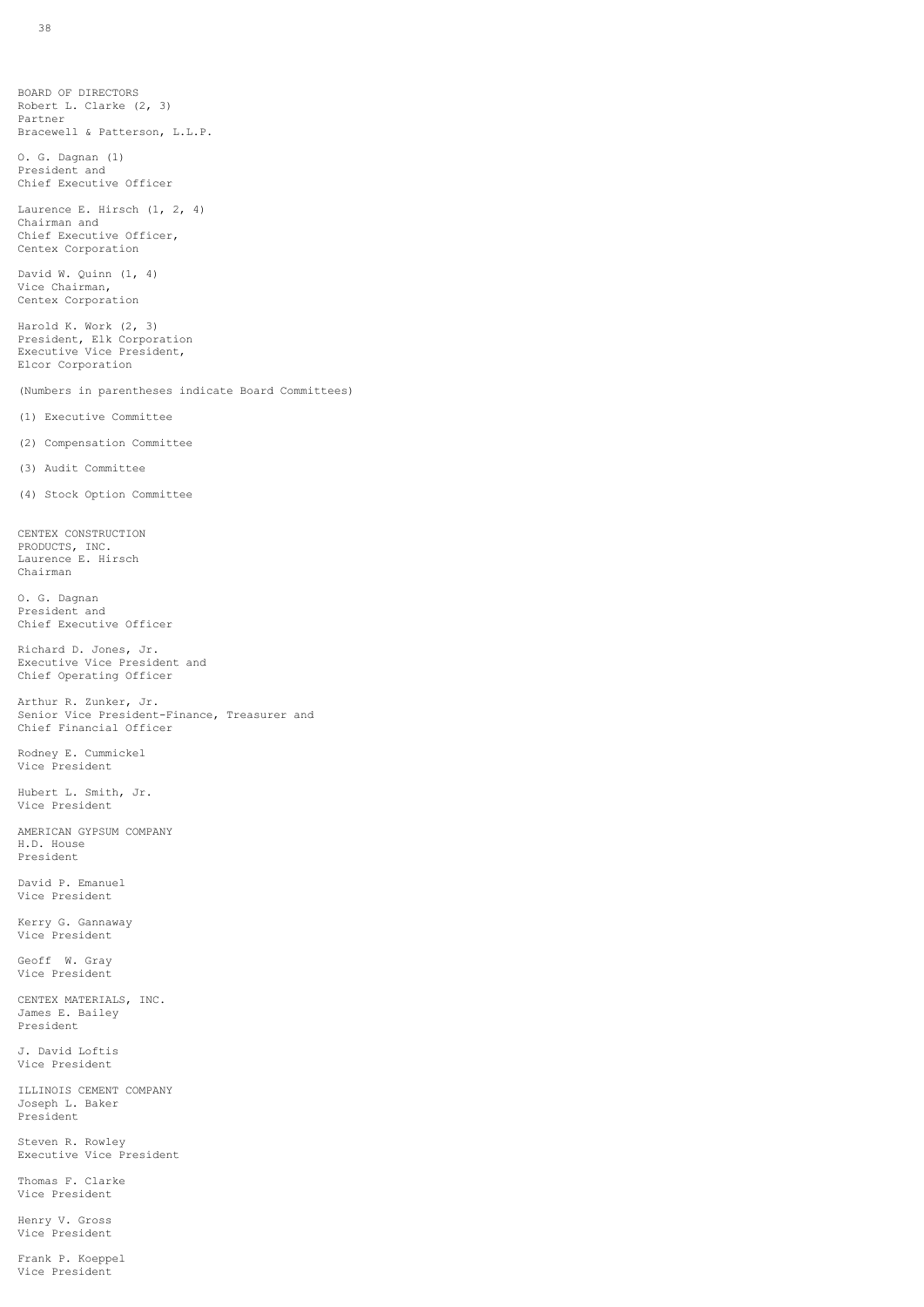MATHEWS READYMIX, INC. Craig J. Callaway President

James D. Elliott Vice President

MOUNTAIN CEMENT COMPANY Alan J. Steagall President

W. Jerald Hoyle Executive Vice President

John R. Bremner Vice President

George B. Coates Vice President

NEVADA CEMENT COMPANY Alan J. Steagall President

John R. Bremner Vice President

Ronald L. Gross Vice President

TEXAS-LEHIGH CEMENT COMPANY Gerald J. Essl President

R. Lee Hunter Vice President

Robert W. Mull Vice President

WESTERN AGGREGATES, INC. Craig J. Callaway President

James D. Elliott Vice President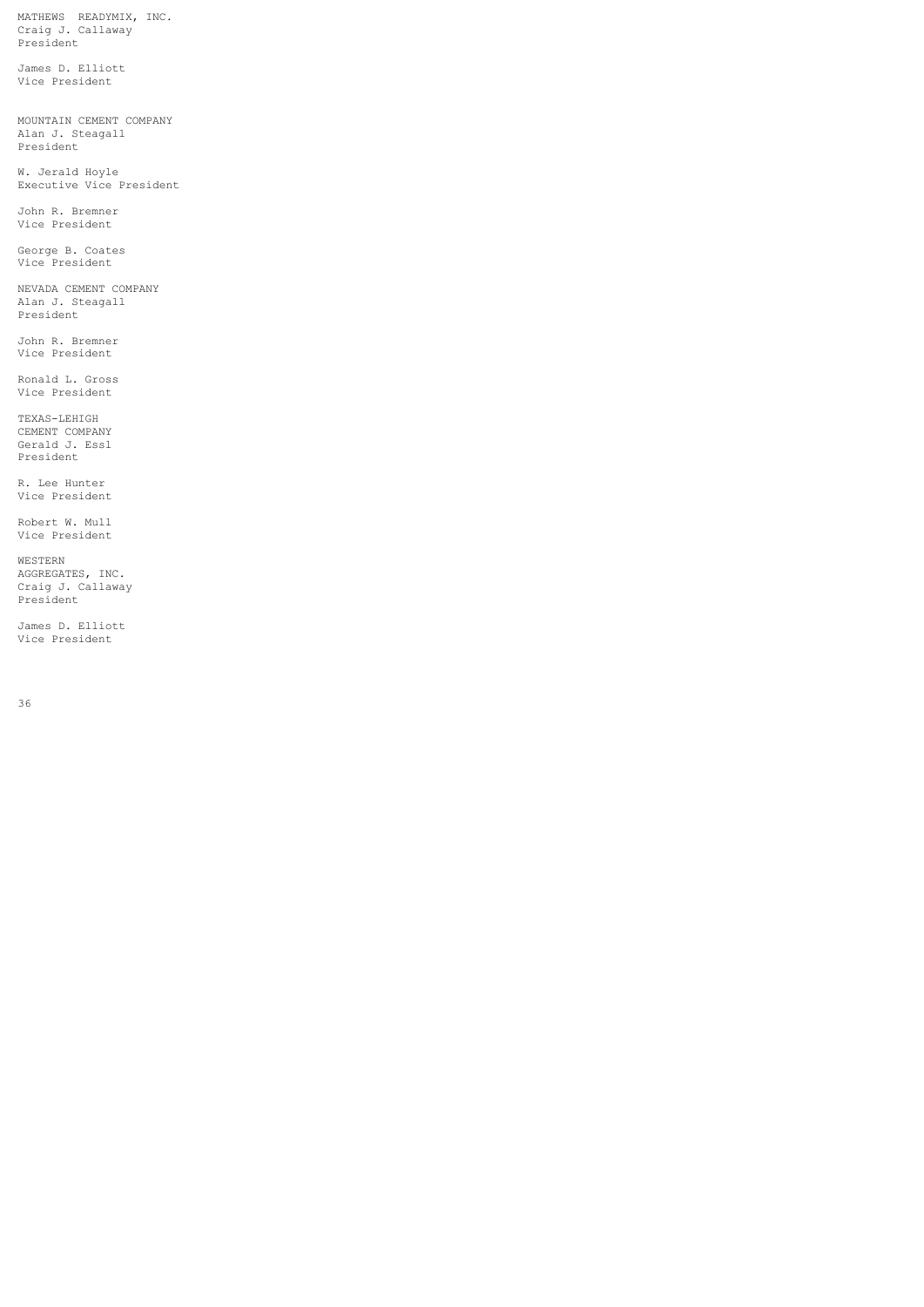CORPORATE HEADQUARTERS 3710 Rawlins Street Suite 1600, LB 78 Dallas, Texas 75219 (214) 559-6514

TRANSFER AGENT AND REGISTRAR ChaseMellon Shareholder Services, L.L.C. 85 Challenger Road Overpeck Center Ridgefield Park, NJ 07660 1-800-635-9270 (toll-free)

STOCK LISTINGS New York Stock Exchange Ticker Symbol "CXP"

## ANNUAL MEETING

The Annual Meeting of Stockholders of Centex Construction Products, Inc. will be held on Thursday, July 17, 1997 at 10:00 a.m. in the Emerald Room at the Wyndham Anatole Hotel, 2201 Stemmons Freeway, Dallas, Texas.

#### STOCKHOLDER INQUIRIES

Communications concerning transfer requirements, lost certificates, dividends or change of address should be sent to ChaseMellon Shareholder Services, L.L.C.at the address listed above.

### FORM 10-K

A copy of the Annual Report on Form 10-K of Centex Construction Products, Inc. is available upon request to the Senior Vice President-Finance at corporate headquarters.

## STOCK PRICES AND DIVIDENDS

|                                    | Fiscal Year Ended March 31, 1997   |                                                      |                                                     | Fiscal Year Ended March 31, 1996                |                                                        |                                |
|------------------------------------|------------------------------------|------------------------------------------------------|-----------------------------------------------------|-------------------------------------------------|--------------------------------------------------------|--------------------------------|
|                                    | Price                              |                                                      |                                                     | Price                                           |                                                        |                                |
| Ouarter                            | High                               | Low                                                  | Dividends                                           | High                                            | Low                                                    | Dividends                      |
| First<br>Second<br>Third<br>Fourth | \$151/4<br>\$16<br>\$181/2<br>\$20 | \$13,5/8<br>$$12\ 1/2$<br>$$14$ $3/8$<br>$$16 \t1/4$ | 0.05<br>Ŝ.<br>Ŝ<br>0.05<br>Ŝ.<br>0.05<br>Ŝ.<br>0.05 | $$13 \t3/4$<br>\$15<br>$$14\ 5/8$<br>$$15\ 1/2$ | $$11 \t3/8$<br>$$12\ 5/8$<br>$$11 \t7/8$<br>$$13\ 5/8$ | None<br>None<br>None<br>\$0.05 |

The common stock of Centex Construction Products, Inc. is traded on the New York Stock Exchange (ticker symbol CXP). The approximate number of record holders of the common stock of CXP as of June 12, 1997 was 195. The closing price of CXP's common stock on the New York Stock Exchange on June 12, 1997 was  $$20, 7/8.$ 

#### 37 and 37 and 37 and 37 and 37 and 37 and 37 and 37 and 37 and 37 and 37 and 37 and 37 and 37 and 37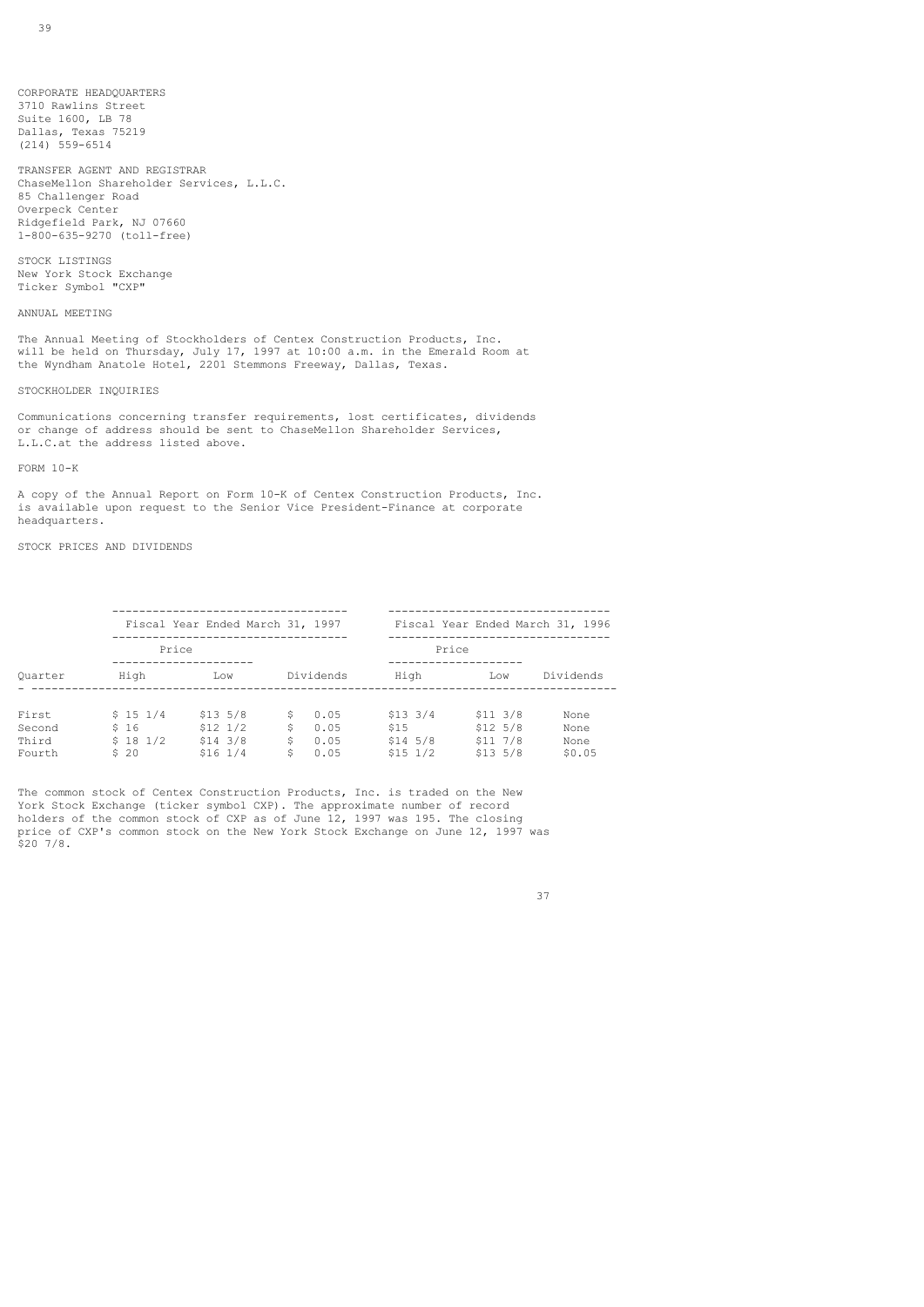Caption

| NAME OF SUBSIDIARY                          | FORM OF<br>ORGANIZATION            | STATE OF<br>ORGANIZATION |
|---------------------------------------------|------------------------------------|--------------------------|
|                                             |                                    |                          |
| American Gypsum Company                     | corporation                        | New Mexico               |
| BP Sand & Gravel, Inc.                      | corporation                        | Delaware                 |
| CCP Cement Company                          | corporation                        | Nevada                   |
| CCP Concrete/Aggregates Company corporation |                                    | Nevada                   |
| CCP Gypsum Company                          | corporation                        | Nevada                   |
| CCP Land Company                            | corporation                        | Nevada                   |
| CEGC Holding Company                        | corporation                        | Delaware                 |
| Centex Eagle Gypsum Company                 | corporation                        | Delaware                 |
| Centex Eagle Gypsum Company, L.L.C.         | limited liability company Delaware |                          |
| Centex Materials, Inc.                      | corporation                        | Nevada                   |
| Ilce, Inc.                                  | corporation                        | Nevada                   |
| Illinois Cement Company                     | corporation                        | Illinois                 |
| Illinois Cement Company                     | joint venture                      | Texas                    |
| M & W Drywall Supply Company                | corporation                        | Nevada                   |
| Mathews Readymix, Inc.                      | corporation                        | California               |
| Mountain Cement Company                     | corporation                        | Nevada                   |
| Nevada Cement Company                       | corporation                        | Nevada                   |
| Texas Cement Company                        | corporation                        | Nevada                   |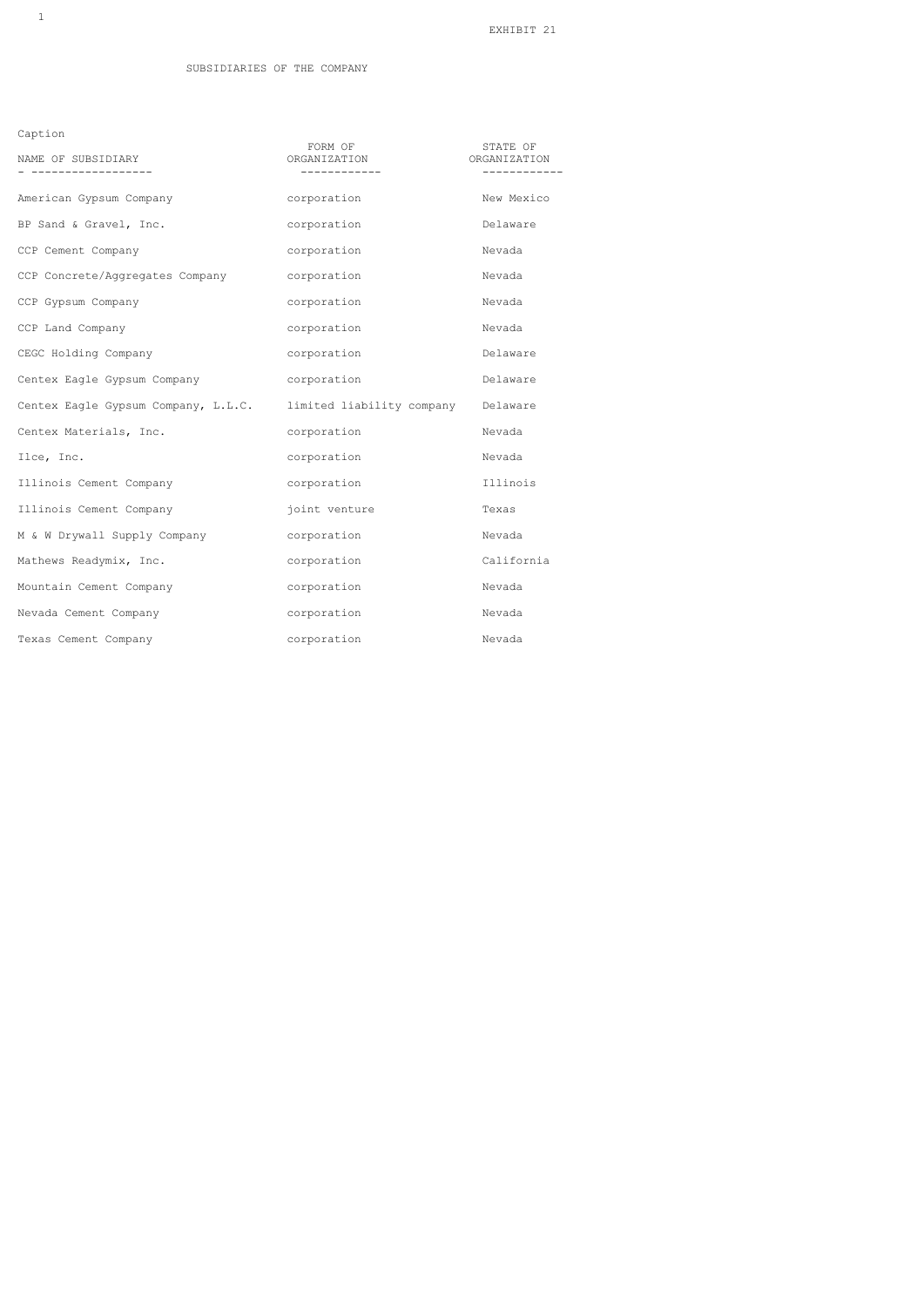2

| Caption |  |
|---------|--|

| NAME OF SUBSIDIARY                   | FORM OF<br>ORGANIZATION | STATE OF<br>ORGANIZATION |
|--------------------------------------|-------------------------|--------------------------|
| Texas-Lehigh Cement Company          | corporation             | Texas                    |
| Texas-Lehigh Cement Company          | joint venture           | Texas                    |
| Western Aggregates, Inc.             | corporation             | Nevada                   |
| Western Cement Company of California | corporation             | California               |
| Wisconsin Cement Company             | corporation             | Wisconsin                |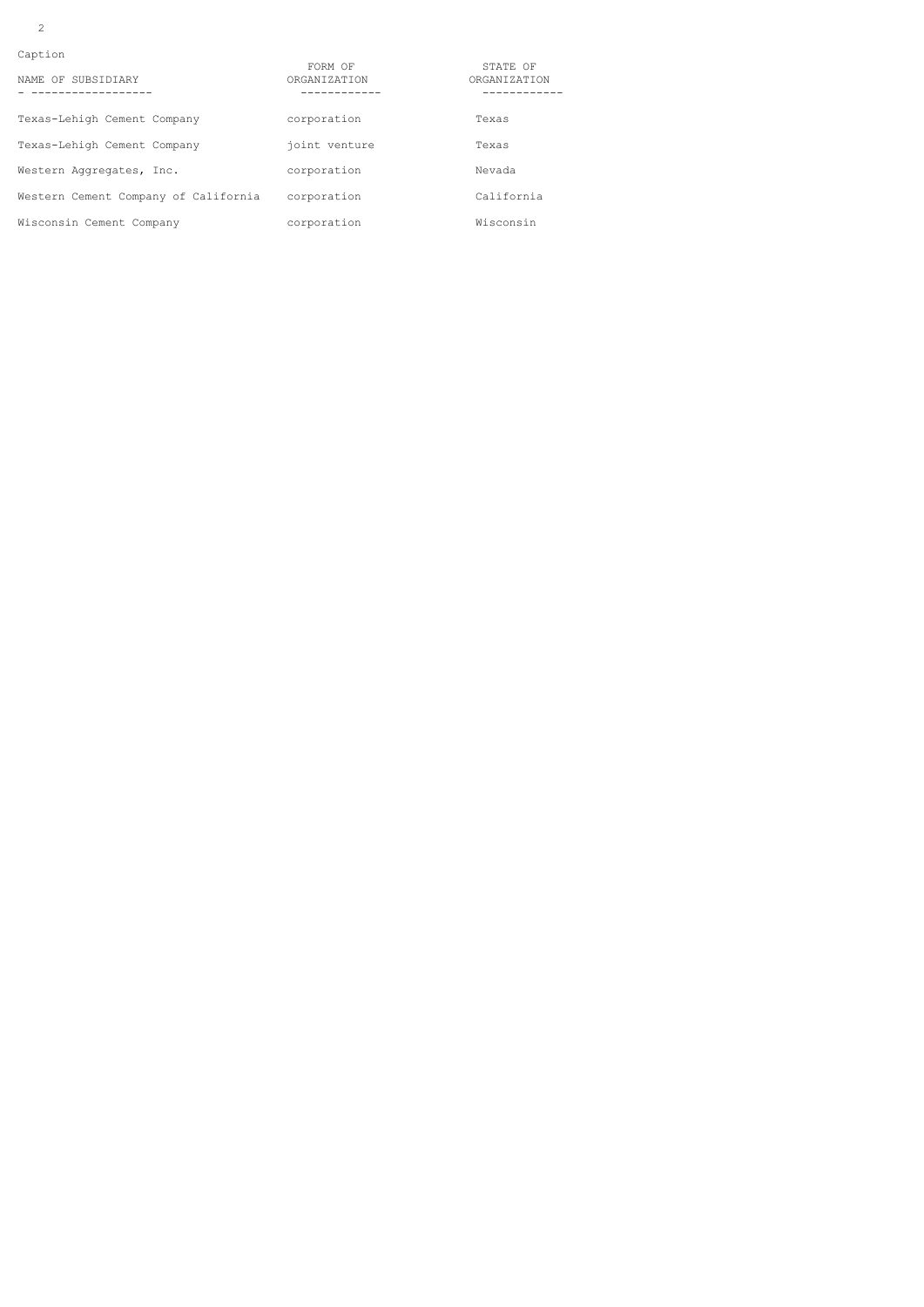# CONSENT OF INDEPENDENT PUBLIC ACCOUNTANTS

As independent public accountants we hereby consent to the incorporation by reference in this Form 10-K of our report dated May 8, 1997, included in the Centex Construction Products, Inc. (the "Company") annual report to stockholders. We also hereby consent to the incorporation by reference of our report dated May 8, 1997, into the Company's previously filed registration statements on Form S-8 (No. 33-82820; No. 33-82928; No. 33-84394) and to all references to our firm included in these registration statements.

ARTHUR ANDERSEN, LLP

Dallas, Texas, June 25, 1997